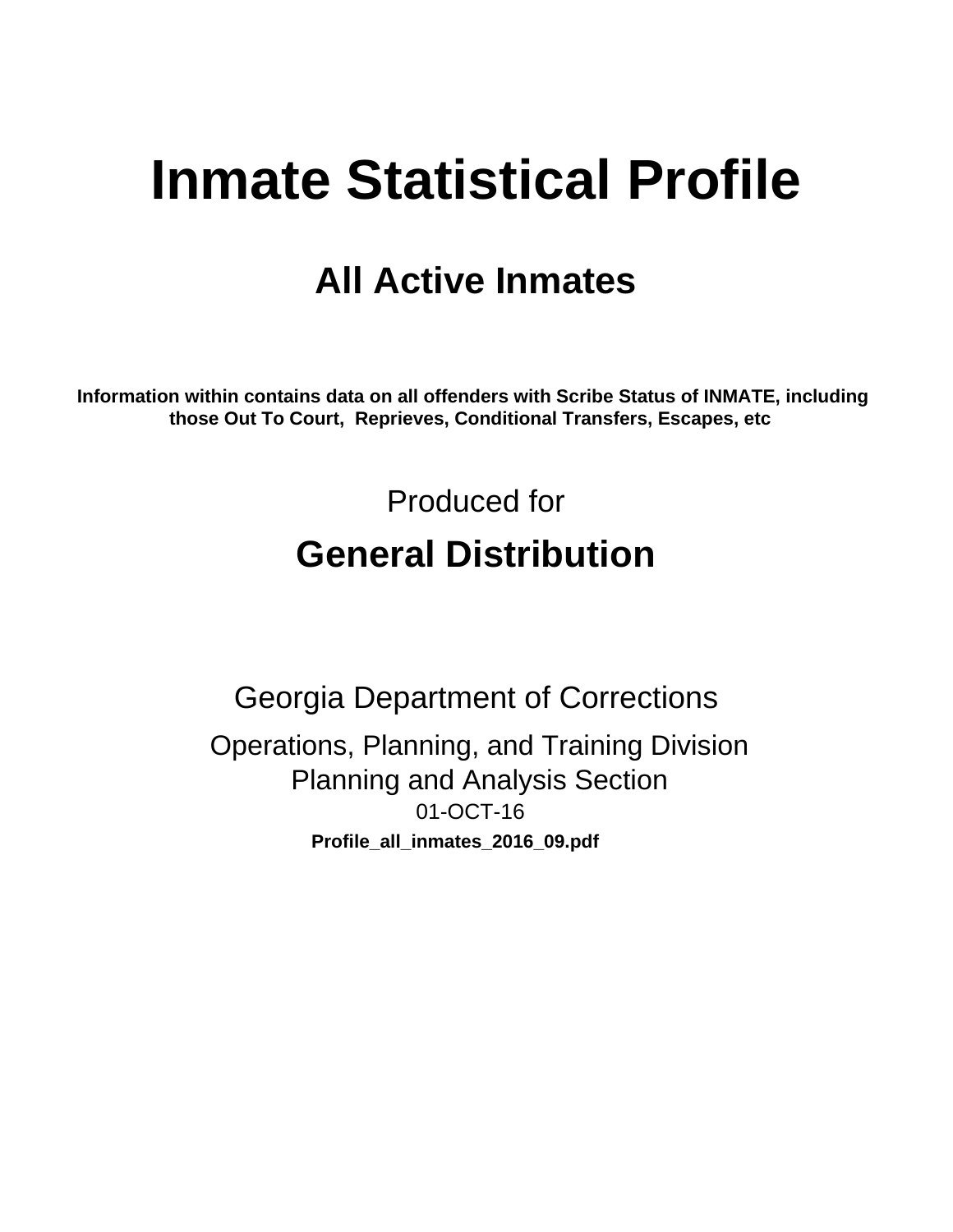#### **Inmate Statistical Profile 01-OCT-16** Contents

**All Active Inmates** 

Produced for General Distribution

## **Table of Contents**

| <b>Demographic information</b>                                       |
|----------------------------------------------------------------------|
| 4 Current age, broken out in ten year age groups                     |
| 5 Race group                                                         |
| 6 Marital status, self-reported at entry to prison                   |
| 7 Number of children, self-reported at entry to prison               |
| 8 Religious affiliation, self-reported at entry to prison            |
| 9 Home county - self-reported at entry to prison                     |
| 14 Employment status before prison, self-reported at entry to prison |
| 15 Age at admission                                                  |
| $17$ Age at admission                                                |
| 20 Height, measured at entry to prison                               |
| 22 Weight, measured at entry to prison                               |
| 23 Military service                                                  |
| <b>Correctional information</b>                                      |
| 24 Type of admission to prison                                       |
| 25 Current / last supervision level                                  |
| 26 Current / last institution type                                   |
| 27 Institution type - transitional centers                           |
| 28 Institution type - county prisons                                 |
| 30 Institution type - state prisons                                  |
| 32 Institution type - private prisons                                |
| 33 Institution type - inmate boot camp                               |
| 34 Number of disciplinary reports                                    |
| 35 Number of transfers                                               |
| 36 Number of escapes                                                 |
| 37 Split sentence - Probation to follow                              |
| 38 Probable future release type of still active inmates              |
| 39 Time served in current (or last) institution                      |
| Educational, psychological and physical information                  |
| 40 Highest grade level attained                                      |
| 41 Culture fair IQ scores                                            |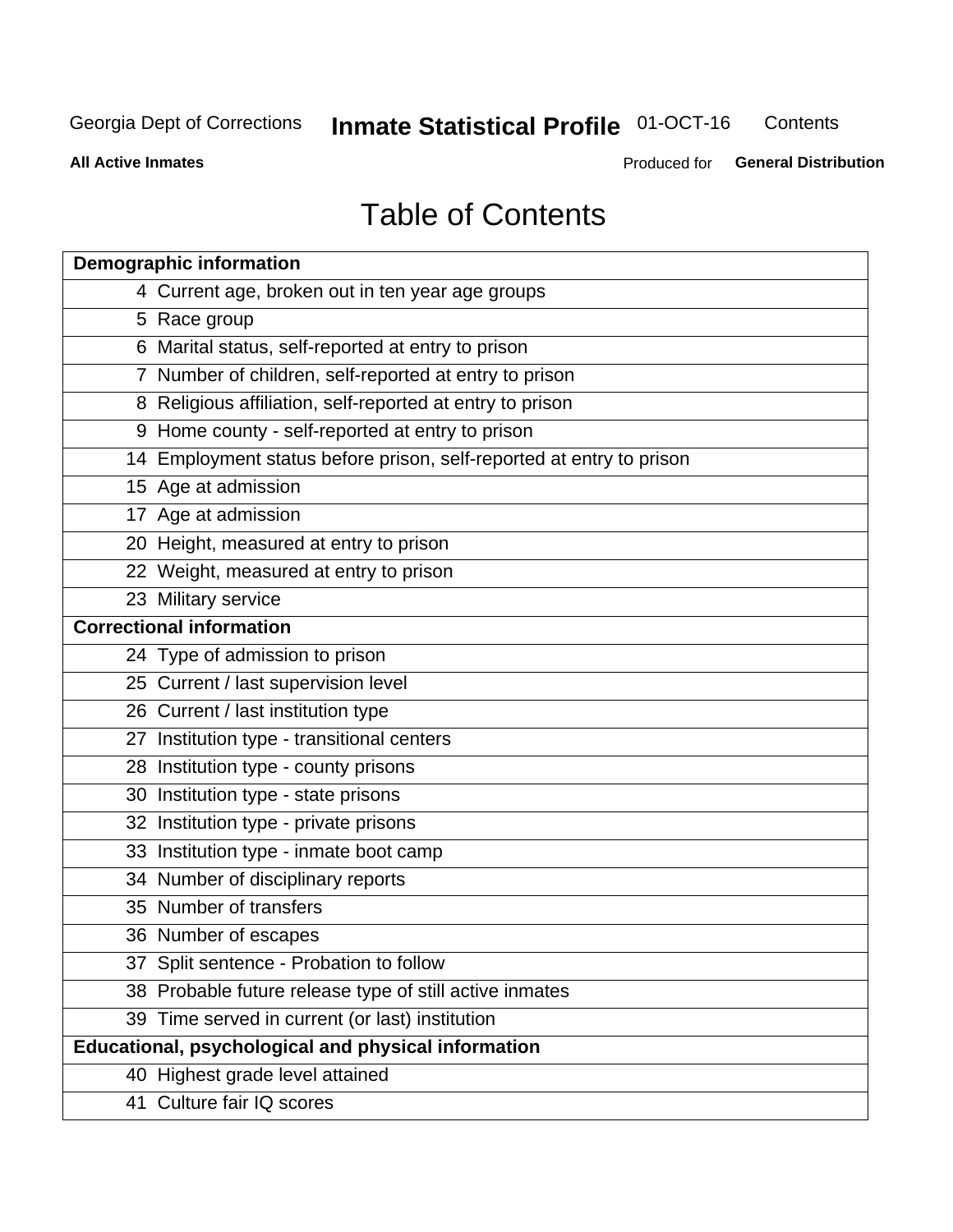#### **Inmate Statistical Profile 01-OCT-16** Contents

**All Active Inmates** 

Produced for General Distribution

## **Table of Contents**

| Educational, psychological and physical information              |
|------------------------------------------------------------------|
| 42 Wide Range Achievement Test (WRAT) reading score              |
| 43 Wide Range Achievement Test (WRAT) math score                 |
| 44 Wide Range Achievement Test (WRAT) spelling score             |
| 45 Current / last mental health treatment level                  |
| 46 PULHESDWIT medical scale - 'P' overall condition ('P'hysical) |
| 47 PULHESDWIT medical scale - 'U' upper body                     |
| 48 PULHESDWIT medical scale - 'L' lower body                     |
| 49 PULHESDWIT medical scale - 'H' hearing                        |
| 50 PULHESDWIT medical scale - 'E' vision                         |
| 51 PULHESDWIT medical scale -'S' psychiatric                     |
| 52 PULHESDWIT medical scale - 'D' dental                         |
| 53 PULHESDWIT medical scale - 'W' work ability                   |
| 54 PULHESDWIT medical scale - 'I' impairment                     |
| 55 PULHESDWIT medical scale - 'T' transportability               |
| <b>Crimes and criminal history information</b>                   |
| 56 Number of prior Georgia incarcerations                        |
| 57 Prison sentence in years                                      |
| 58 Primary offense, broken out into felonies vs misdemeanors     |
| 59 Primary offense, broken out into six broad crime categories   |
| 60 Primary offense, detailed offense code                        |
| 68 County of conviction of primary offense                       |
| 73 Circuit of conviction of primary offense                      |
| 75 Years served (jail + prison) in this incarceration            |
| <b>Medical information</b>                                       |
| 76 Results of most recent HIV test                               |
| 77 Results of most recent tuberculosis test                      |
| 78 Results of most recent syphilis test                          |
| 79 Results of most recent Hepatitis-C test                       |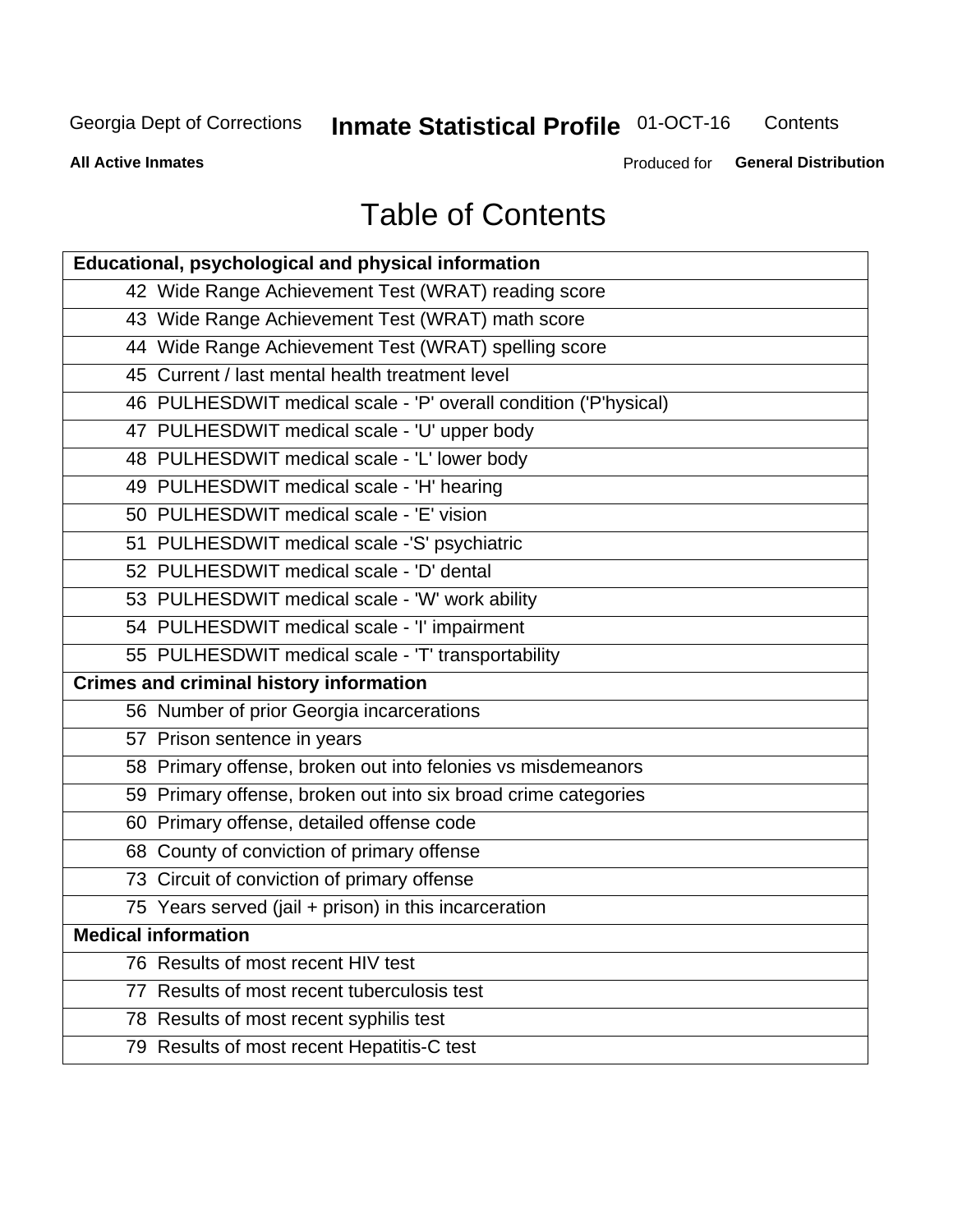#### **Inmate Statistical Profile 01-OCT-16** Page 4

## **All Active Inmates**

## Produced for General Distribution

## Current age, broken out in ten-year age groups

COL % - percent each COUNT is of its particular column

|                          |              | <b>Male</b> |        |              | <b>Female</b> | <b>Total</b> |              |        |
|--------------------------|--------------|-------------|--------|--------------|---------------|--------------|--------------|--------|
| <b>Current Age</b>       | <b>Count</b> | Col %       | Row %  | <b>Count</b> | Col %         | Row %        | <b>Total</b> | Col %  |
| <b>Teens (1-19)</b>      | 743          | 1.48%       | 96.74% | 25           | 0.67%         | 3.26%        | 768          | 1.42%  |
| <b>Twenties (20-29)</b>  | 14,620       | 29.07%      | 93.62% | 997          | 26.60%        | 6.38%        | 15,617       | 28.90% |
| <b>Thirties (30-39)</b>  | 15,138       | 30.10%      | 92.13% | 1,293        | 34.50%        | 7.87%        | 16,431       | 30.41% |
| <b>Forties (40-49)</b>   | 10,222       | 20.33%      | 92.11% | 876          | 23.37%        | 7.89%        | 11,098       | 20.54% |
| <b>Fifties (50-59)</b>   | 6,767        | 13.46%      | 93.93% | 437          | 11.66%        | 6.07%        | 7,204        | 13.33% |
| <b>Sixties (60-69)</b>   | 2,233        | 4.44%       | 95.59% | 103          | 2.75%         | 4.41%        | 2,336        | 4.32%  |
| Seventy + (70 and above) | 568          | 1.13%       | 97.09% | 17           | 0.45%         | 2.91%        | 585          | 1.08%  |
| <b>Total Reported</b>    | 50,291       | 100%        | 93.06% | 3,748        | 100%          | 6.94%        | 54,039       | 100%   |

| <b>Not Reported</b>   | 070    |       | $\mathbf{z}$<br>. |
|-----------------------|--------|-------|-------------------|
| <b>Total</b><br>. Grs | 50,469 | 2,749 | 54 215            |

| <b>Mean</b><br>(average) | 37.84 | 37.43 | 37.81         |
|--------------------------|-------|-------|---------------|
| Median (middle)          | 36    | 36    | 36            |
| Mode<br>(most frequent)  |       |       | $\sim$<br>. . |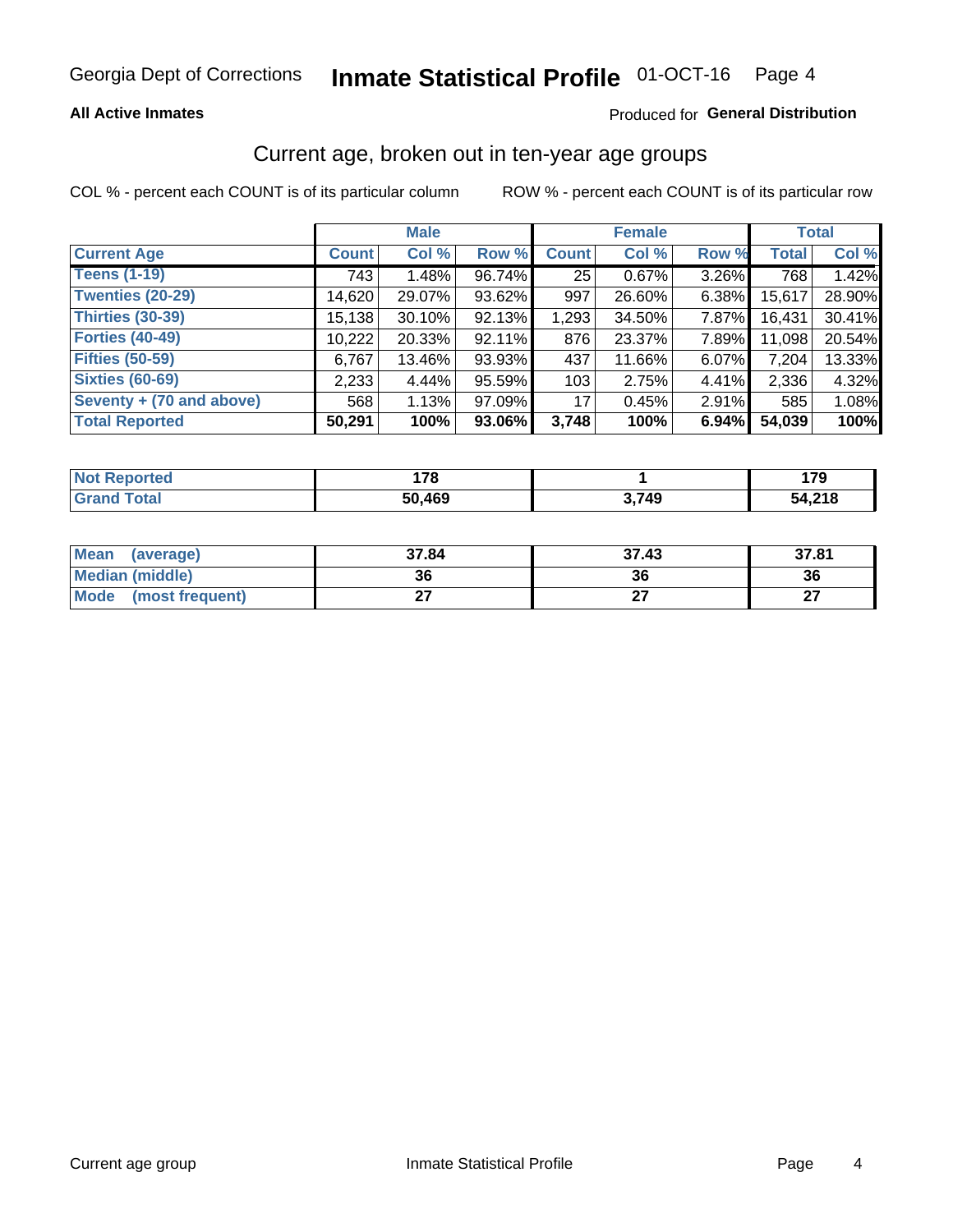#### **Inmate Statistical Profile 01-OCT-16** Page 5

### **All Active Inmates**

## **Produced for General Distribution**

## Race group

COL % - percent each COUNT is of its particular column

|                                   |              | <b>Male</b> |        |             | <b>Female</b> |          |              | <b>Total</b> |  |
|-----------------------------------|--------------|-------------|--------|-------------|---------------|----------|--------------|--------------|--|
| <b>Race Group</b>                 | <b>Count</b> | Col %       |        | Row % Count | Col %         | Row %    | <b>Total</b> | Col %        |  |
| <b>White</b>                      | 16,764       | 33.22%      | 88.62% | 2,153       | 57.43%        | 11.38%   | 18,917       | 34.89%       |  |
| <b>Black</b><br>2                 | 31,481       | 62.38%      | 95.36% | 1,531       | 40.84%        | $4.64\%$ | 33,012       | 60.89%       |  |
| <b>Other</b><br>5.                | 58           | .11%        | 92.06% | 5           | .13%          | 7.94%    | 63           | .12%         |  |
| <b>Asian</b><br>6                 | 177          | .35%        | 94.65% | 10          | .27%          | 5.35%    | 187          | .34%         |  |
| <b>Unknown</b><br>9               | 11           | $.02\%$     | 91.67% |             | .03%          | 8.33%    | 12           | .02%         |  |
| <b>Hispanic</b><br>10             | .952         | 3.87%       | 97.60% | 48          | 1.28%         | 2.40%    | 2,000        | 3.69%        |  |
| <b>Native American</b><br>$12 \,$ | 26           | .05%        | 96.30% |             | $.03\%$       | $3.70\%$ | 27           | .05%         |  |
| <b>Total Reported</b>             | 50,469       | 100%        | 93.09% | 3,749       | 100%          | 6.91%    | 54,218       | 100%         |  |

| <b>ported</b><br>NO. |        |       |        |
|----------------------|--------|-------|--------|
| `otal<br>'Grano      | 50,469 | 3,749 | 54,218 |

| m | <br>w |  |
|---|-------|--|
|   |       |  |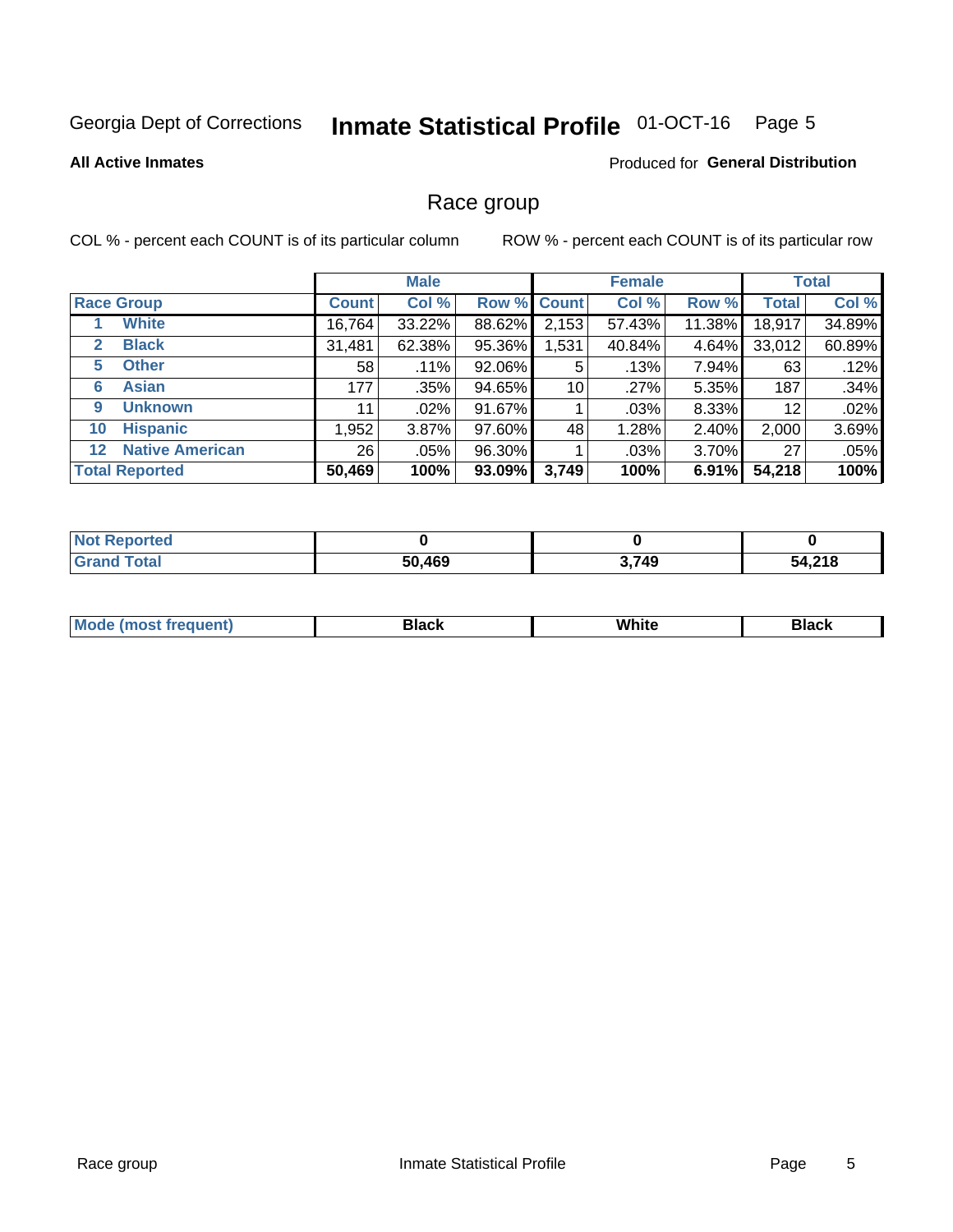#### **Inmate Statistical Profile 01-OCT-16** Page 6

**All Active Inmates** 

## Produced for General Distribution

## Marital status, self-reported at entry to prison

COL % - percent each COUNT is of its particular column

|                            | <b>Male</b>  |        |        |              | <b>Female</b> | <b>Total</b> |              |        |
|----------------------------|--------------|--------|--------|--------------|---------------|--------------|--------------|--------|
| <b>Marital Status</b>      | <b>Count</b> | Col %  | Row %  | <b>Count</b> | Col %         | Row %        | <b>Total</b> | Col %  |
| <b>Unknown</b><br>$\bf{0}$ | 615          | 1.22%  | 93.18% | 45           | 1.20%         | 6.82%        | 660          | 1.22%  |
| <b>Divorced</b><br>D       | 4,810        | 9.53%  | 88.68% | 614          | 16.38%        | 11.32%       | 5,424        | 10.00% |
| <b>Married</b><br>М        | 6,596        | 13.07% | 91.40% | 621          | 16.56%        | 8.60%        | 7,217        | 13.31% |
| <b>Separated</b><br>S.     | 1,822        | 3.61%  | 83.89% | 350          | 9.34%         | 16.11%       | 2,172        | 4.01%  |
| <b>Unmarried</b><br>U      | 36,111       | 71.55% | 94.79% | 1,986        | 52.97%        | 5.21%        | 38,097       | 70.27% |
| <b>Widow</b><br>W          | 515          | 1.02%  | 79.48% | 133          | 3.55%         | 20.52%       | 648          | 1.20%  |
| <b>Total Reported</b>      | 50,469       | 100%   | 93.09% | 3,749        | 100%          | 6.91%        | 54,218       | 100%   |

| <b>Not Reported</b> |             |      |              |
|---------------------|-------------|------|--------------|
| Total               | .469<br>-50 | 749. | 54,218<br>^^ |

|--|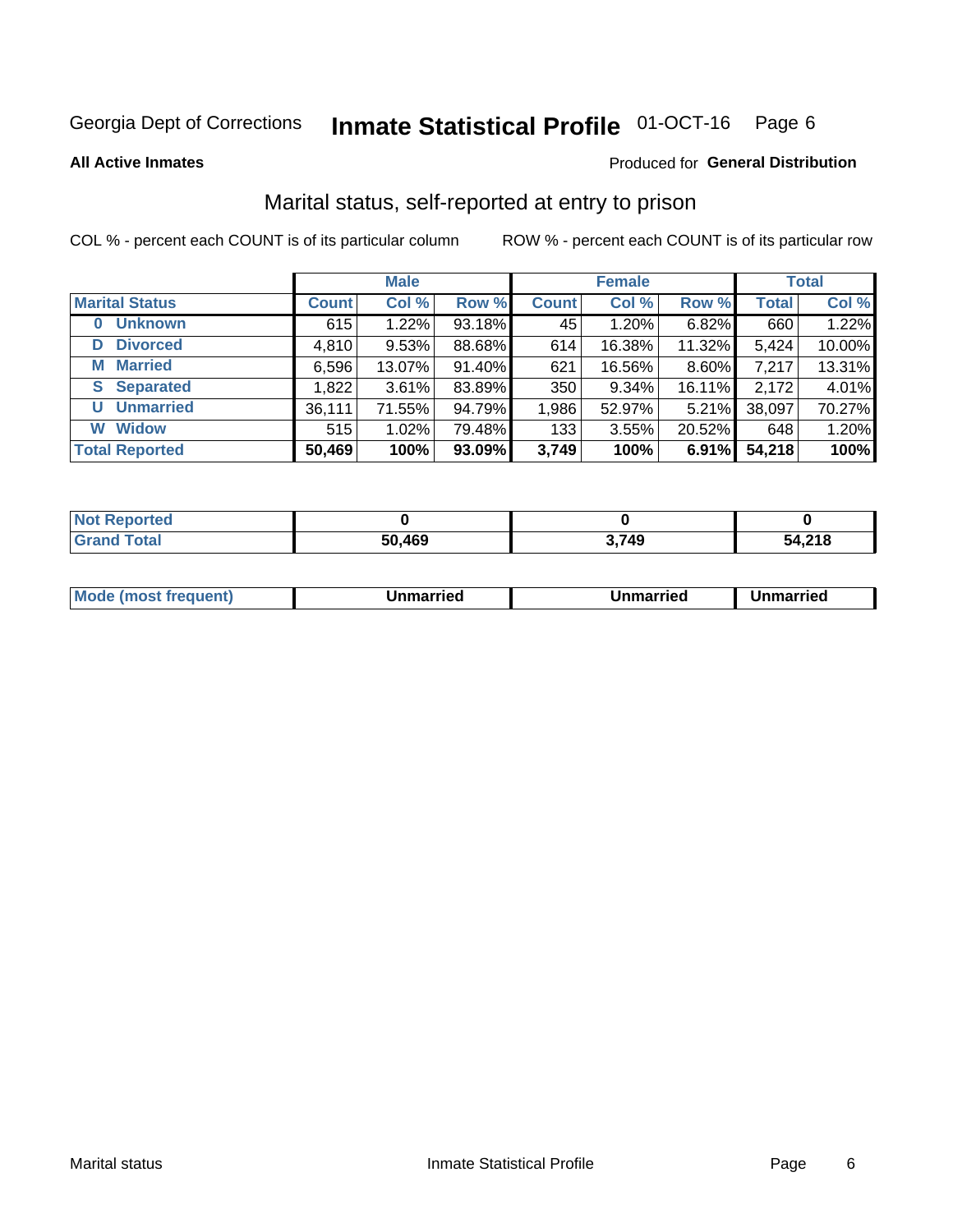#### **Inmate Statistical Profile 01-OCT-16** Page 7

## **All Active Inmates**

## Produced for General Distribution

## Number of children, self reported at entry to prison

COL % - percent each COUNT is of its particular column

|                           |              | <b>Male</b> |        |              | <b>Female</b> |          |              | <b>Total</b> |
|---------------------------|--------------|-------------|--------|--------------|---------------|----------|--------------|--------------|
| <b>Number of Children</b> | <b>Count</b> | Col %       | Row %  | <b>Count</b> | Col %         | Row %    | <b>Total</b> | Col %        |
| $\overline{\mathbf{0}}$   | 20,188       | 40.40%      | 93.65% | 1,368        | 36.53%        | 6.35%    | 21,556       | 40.13%       |
|                           | 11,382       | 22.78%      | 94.11% | 713          | 19.04%        | 5.89%    | 12,095       | 22.52%       |
| $\overline{2}$            | 8,251        | 16.51%      | 91.75% | 742          | 19.81%        | 8.25%    | 8,993        | 16.74%       |
| $\overline{3}$            | 4,917        | 9.84%       | 90.47% | 518          | 13.83%        | $9.53\%$ | 5,435        | 10.12%       |
| $\overline{\mathbf{4}}$   | 2,544        | 5.09%       | 91.91% | 224          | 5.98%         | 8.09%    | 2,768        | 5.15%        |
| 5                         | 1,279        | 2.56%       | 93.22% | 93           | 2.48%         | 6.78%    | 1,372        | 2.55%        |
| 6                         | 659          | 1.32%       | 93.34% | 47           | 1.26%         | 6.66%    | 706          | 1.31%        |
| 7                         | 310          | 0.62%       | 94.22% | 19           | 0.51%         | 5.78%    | 329          | 0.61%        |
| 8                         | 160          | 0.32%       | 94.12% | 10           | 0.27%         | 5.88%    | 170          | 0.32%        |
| 9                         | 96           | 0.19%       | 95.05% | 5            | 0.13%         | 4.95%    | 101          | 0.19%        |
| 10                        | 87           | 0.17%       | 94.57% | 5            | 0.13%         | 5.43%    | 92           | 0.17%        |
| Over 10                   | 94           | 0.19%       | 98.95% |              | 0.03%         | 1.05%    | 95           | 0.18%        |
| <b>Total Reported</b>     | 49,967       | 100%        | 93.03% | 3,745        | 100%          | 6.97%    | 53,712       | 100%         |

| 502    |     | 506          |
|--------|-----|--------------|
| 50.469 | 749 | 54,218<br>54 |

| Mean<br>(average)       | 1.39 | 1.53 | 1.40 |
|-------------------------|------|------|------|
| Median (middle)         |      |      |      |
| Mode<br>(most frequent) |      |      |      |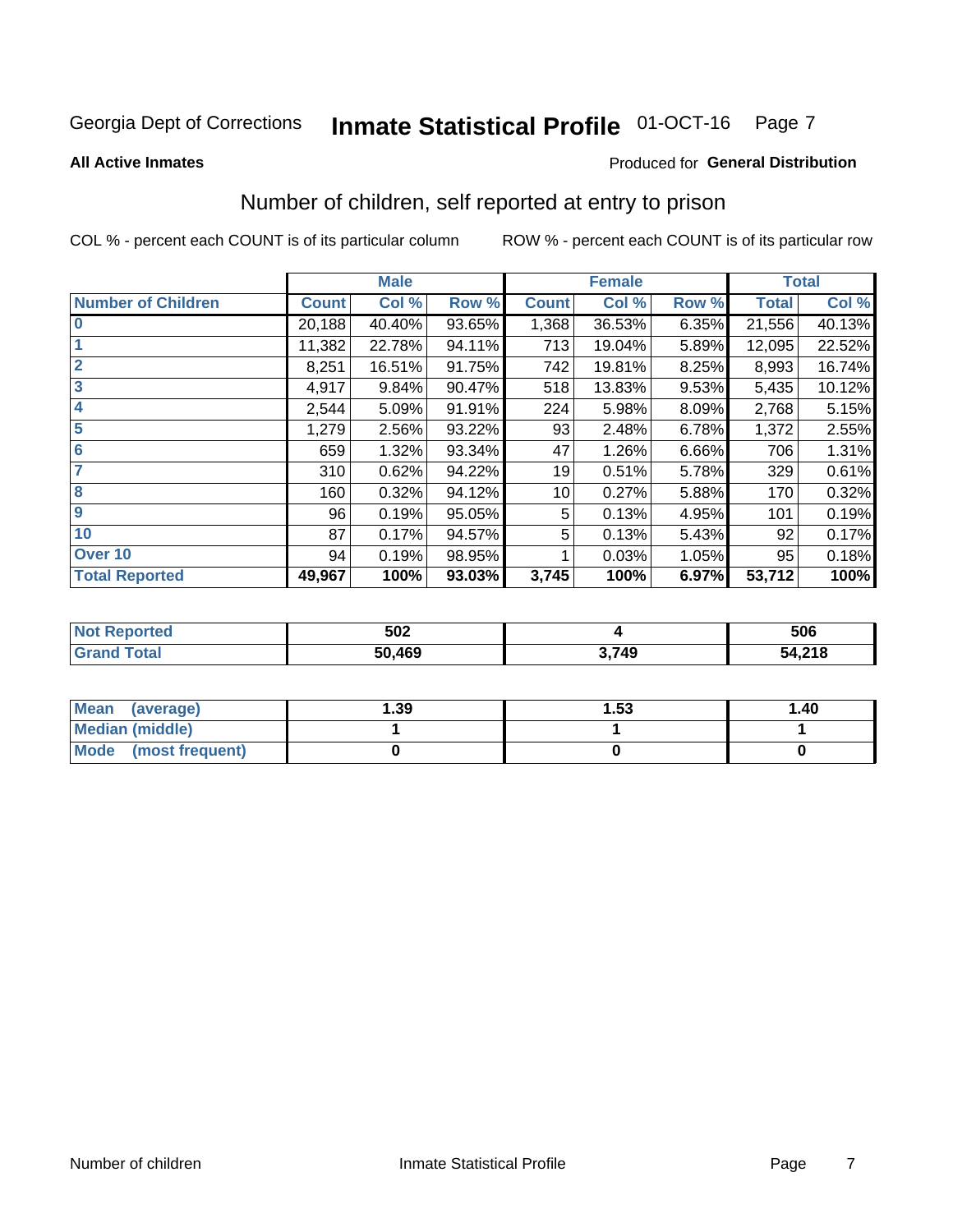#### **Inmate Statistical Profile 01-OCT-16** Page 8

### **All Active Inmates**

## Produced for General Distribution

## Religious affiliation, self-reported at entry to prison

COL % - percent each COUNT is of its particular column

|                |                              |                | <b>Male</b> |         |                | <b>Female</b> |        |                | <b>Total</b> |
|----------------|------------------------------|----------------|-------------|---------|----------------|---------------|--------|----------------|--------------|
|                | <b>Religious Affiliation</b> | <b>Count</b>   | Col %       | Row %   | <b>Count</b>   | Col %         | Row %  | <b>Total</b>   | Col %        |
| 1              | <b>Islam</b>                 | 1,208          | 5.51%       | 96.95%  | 38             | 1.35%         | 3.05%  | 1,246          | 5.04%        |
| $\overline{2}$ | <b>Catholic</b>              | 1,112          | 5.08%       | 86.94%  | 167            | 5.95%         | 13.06% | 1,279          | 5.18%        |
| 3              | <b>Baptist</b>               | 13,234         | 60.42%      | 86.25%  | 2,110          | 75.20%        | 13.75% | 15,344         | 62.10%       |
| 4              | <b>Methodist</b>             | 410            | 1.87%       | 86.13%  | 66             | 2.35%         | 13.87% | 476            | 1.93%        |
| 5              | <b>EpiscopIn</b>             | 46             | .21%        | 90.20%  | 5              | .18%          | 9.80%  | 51             | .21%         |
| $6\phantom{a}$ | <b>Presbytrn</b>             | 66             | .30%        | 89.19%  | 8              | .29%          | 10.81% | 74             | .30%         |
| 7              | <b>Chc Of God</b>            | 345            | 1.58%       | 85.19%  | 60             | 2.14%         | 14.81% | 405            | 1.64%        |
| 8              | <b>Holiness</b>              | 602            | 2.75%       | 81.57%  | 136            | 4.85%         | 18.43% | 738            | 2.99%        |
| 9              | <b>Jewish</b>                | 48             | .22%        | 82.76%  | 10             | .36%          | 17.24% | 58             | .23%         |
| 10             | <b>Anglican</b>              | 23             | .11%        | 95.83%  | 1              | .04%          | 4.17%  | 24             | .10%         |
| 11             | <b>Grk Orthdx</b>            | 5              | .02%        | 71.43%  | $\overline{2}$ | .07%          | 28.57% | 7              | .03%         |
| 12             | <b>Hindu</b>                 | 9              | .04%        | 100.00% |                |               |        | 9              | .04%         |
| 13             | <b>Buddhist</b>              | 46             | .21%        | 82.14%  | 10             | .36%          | 17.86% | 56             | .23%         |
| 14             | <b>Taoist</b>                | 4              | .02%        | 100.00% |                |               |        | 4              | .02%         |
| 15             | <b>Shintoist</b>             | 6              | .03%        | 100.00% |                |               |        | 6              | .02%         |
| 16             | <b>Seven D Ad</b>            | 68             | .31%        | 83.95%  | 13             | .46%          | 16.05% | 81             | .33%         |
| 17             | <b>Jehovah Wt</b>            | 267            | 1.22%       | 87.83%  | 37             | 1.32%         | 12.17% | 304            | 1.23%        |
| 18             | <b>Latr Day S</b>            | 22             | .10%        | 81.48%  | 5              | .18%          | 18.52% | 27             | .11%         |
| 19             | Quaker                       | $\overline{2}$ | .01%        | 100.00% |                |               |        | $\overline{2}$ | .01%         |
| 20             | <b>Other Prot</b>            | 2,325          | 10.61%      | 95.01%  | 122            | 4.35%         | 4.99%  | 2,447          | 9.90%        |
| 96             | <b>None</b>                  | 2,056          | 9.39%       | 99.23%  | 16             | .57%          | .77%   | 2,072          | 8.39%        |
|                | <b>Total Reported</b>        | 21,904         | 100%        | 88.64%  | 2,806          | 100%          | 11.36% | 24,710         | 100%         |

| N | 28,565     | 943   | 29.508                      |
|---|------------|-------|-----------------------------|
|   | .469<br>50 | 3,749 | <i>EA</i> 940<br>. + ,∠ I O |

|  | <b>Mode (most frequent)</b> | ıntist<br>ິ | <b>'a</b> ptist | aptist |
|--|-----------------------------|-------------|-----------------|--------|
|--|-----------------------------|-------------|-----------------|--------|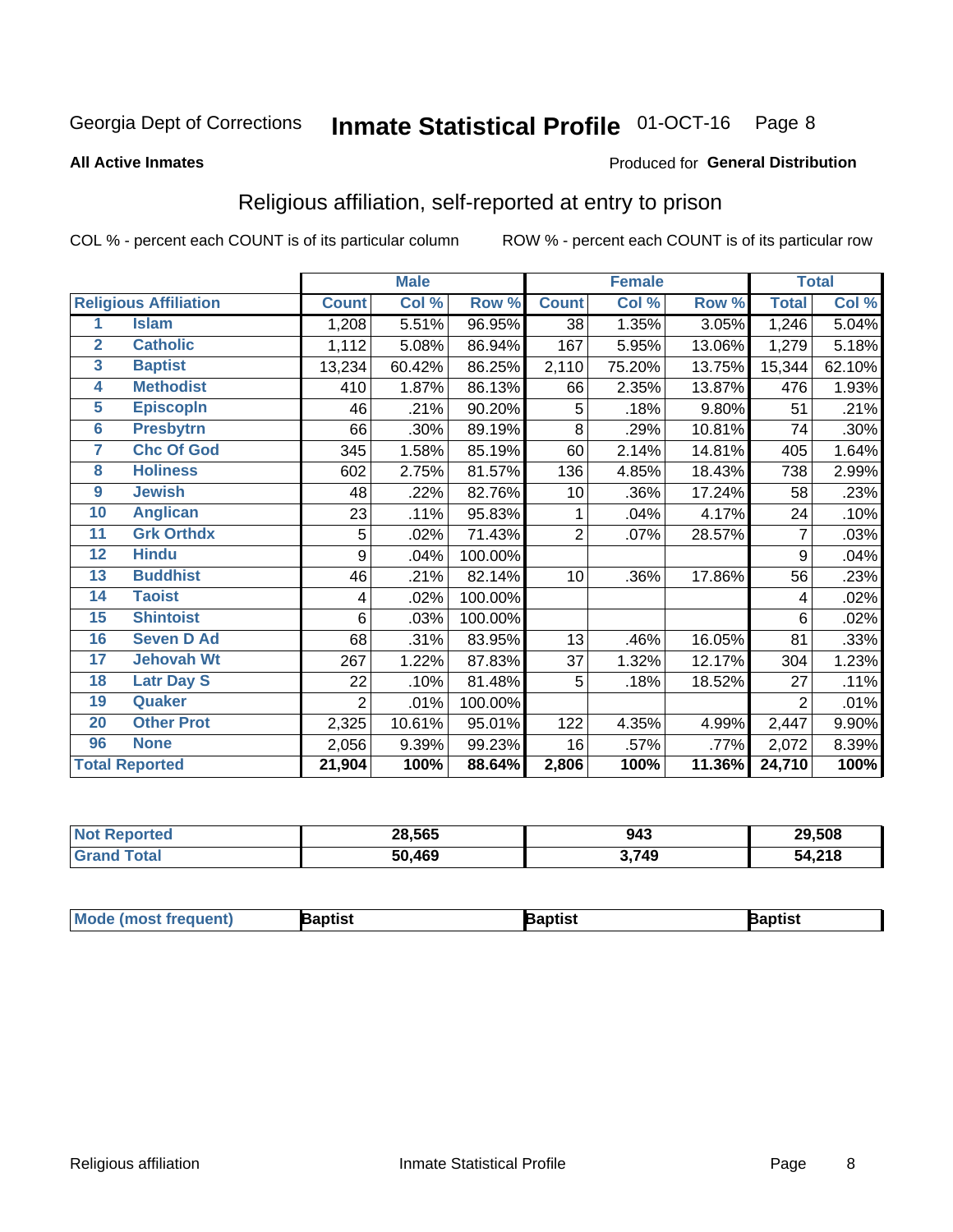#### **Inmate Statistical Profile 01-OCT-16** Page 9

### **All Active Inmates**

## Produced for General Distribution

## Home county, self-reported at entry to prison

COL % - percent each COUNT is of its particular column

|     |                             |              | <b>Male</b> |                  |                | <b>Female</b> |        | <b>Total</b> |        |
|-----|-----------------------------|--------------|-------------|------------------|----------------|---------------|--------|--------------|--------|
|     | <b>Home County</b>          | <b>Count</b> | Col %       | Row <sup>%</sup> | <b>Count</b>   | Col %         | Row %  | <b>Total</b> | Col %  |
| 000 | <b>Unknown</b>              | 5,407        | 10.71%      | 92.92%           | 412            | 10.99%        | 7.08%  | 5,819        | 10.73% |
| 001 | <b>Appling County</b>       | 130          | .26%        | 97.74%           | 3              | .08%          | 2.26%  | 133          | .25%   |
| 002 | <b>Atkinson County</b>      | 38           | .08%        | 92.68%           | 3              | .08%          | 7.32%  | 41           | .08%   |
| 003 | <b>Bacon County</b>         | 58           | .11%        | 87.88%           | 8              | .21%          | 12.12% | 66           | .12%   |
| 004 | <b>Baker County</b>         | 20           | .04%        | 95.24%           | 1              | .03%          | 4.76%  | 21           | .04%   |
| 005 | <b>Baldwin County</b>       | 236          | .47%        | 92.91%           | 18             | .48%          | 7.09%  | 254          | .47%   |
| 006 | <b>Banks County</b>         | 58           | .11%        | 90.63%           | $\,6$          | .16%          | 9.38%  | 64           | .12%   |
| 007 | <b>Barrow County</b>        | 260          | .52%        | 88.14%           | 35             | .93%          | 11.86% | 295          | .54%   |
| 008 | <b>Bartow County</b>        | 563          | 1.12%       | 87.56%           | 80             | 2.13%         | 12.44% | 643          | 1.19%  |
| 009 | <b>Ben Hill County</b>      | 204          | .40%        | 94.88%           | 11             | .29%          | 5.12%  | 215          | .40%   |
| 010 | <b>Berrien County</b>       | 66           | .13%        | 94.29%           | 4              | .11%          | 5.71%  | 70           | .13%   |
| 011 | <b>Bibb County</b>          | 1,126        | 2.23%       | 95.18%           | 57             | 1.52%         | 4.82%  | 1,183        | 2.18%  |
| 012 | <b>Bleckley County</b>      | 63           | .12%        | 91.30%           | 6              | .16%          | 8.70%  | 69           | .13%   |
| 013 | <b>Brantley County</b>      | 55           | .11%        | 83.33%           | 11             | .29%          | 16.67% | 66           | .12%   |
| 014 | <b>Brooks County</b>        | 229          | .45%        | 99.57%           | 1              | .03%          | .43%   | 230          | .42%   |
| 015 | <b>Bryan County</b>         | 95           | .19%        | 92.23%           | 8              | .21%          | 7.77%  | 103          | .19%   |
| 016 | <b>Bulloch County</b>       | 382          | .76%        | 95.26%           | 19             | .51%          | 4.74%  | 401          | .74%   |
| 017 | <b>Burke County</b>         | 231          | .46%        | 97.06%           | $\overline{7}$ | .19%          | 2.94%  | 238          | .44%   |
| 018 | <b>Butts County</b>         | 118          | .23%        | 89.39%           | 14             | .37%          | 10.61% | 132          | .24%   |
| 019 | <b>Calhoun County</b>       | 62           | .12%        | 91.18%           | $\,6$          | .16%          | 8.82%  | 68           | .13%   |
| 020 | <b>Camden County</b>        | 116          | .23%        | 89.92%           | 13             | .35%          | 10.08% | 129          | .24%   |
| 021 | <b>Candler County</b>       | 104          | .21%        | 87.39%           | 15             | .40%          | 12.61% | 119          | .22%   |
| 022 | <b>Carroll County</b>       | 531          | 1.05%       | 92.67%           | 42             | 1.12%         | 7.33%  | 573          | 1.06%  |
| 023 | <b>Catoosa County</b>       | 213          | .42%        | 88.75%           | 27             | .72%          | 11.25% | 240          | .44%   |
| 024 | <b>Charlton County</b>      | 49           | .10%        | 92.45%           | 4              | .11%          | 7.55%  | 53           | .10%   |
| 025 | <b>Chatham County</b>       | 1,799        | 3.56%       | 96.20%           | 71             | 1.89%         | 3.80%  | 1,870        | 3.45%  |
| 026 | <b>Chattahoochee County</b> | 31           | .06%        | 88.57%           | 4              | .11%          | 11.43% | 35           | .06%   |
| 027 | <b>Chattooga County</b>     | 253          | .50%        | 89.40%           | 30             | .80%          | 10.60% | 283          | .52%   |
| 028 | <b>Cherokee County</b>      | 406          | .80%        | 91.03%           | 40             | 1.07%         | 8.97%  | 446          | .82%   |
| 029 | <b>Clarke County</b>        | 501          | .99%        | 92.27%           | 42             | 1.12%         | 7.73%  | 543          | 1.00%  |
| 030 | <b>Clay County</b>          | 34           | .07%        | 97.14%           | 1              | .03%          | 2.86%  | 35           | .06%   |
| 031 | <b>Clayton County</b>       | 1,531        | 3.03%       | 93.01%           | 115            | 3.07%         | 6.99%  | 1,646        | 3.04%  |
| 032 | <b>Clinch County</b>        | 37           | .07%        | 88.10%           | 5              | .13%          | 11.90% | 42           | .08%   |
| 033 | <b>Cobb County</b>          | 1,923        | 3.81%       | 91.01%           | 190            | 5.07%         | 8.99%  | 2,113        | 3.90%  |
| 034 | <b>Coffee County</b>        | 265          | .53%        | 93.31%           | 19             | .51%          | 6.69%  | 284          | .52%   |
| 035 | <b>Colquitt County</b>      | 206          | .41%        | 94.50%           | 12             | .32%          | 5.50%  | 218          | .40%   |
| 036 | <b>Columbia County</b>      | 304          | .60%        | 92.97%           | 23             | .61%          | 7.03%  | 327          | .60%   |
| 037 | <b>Cook County</b>          | 135          | .27%        | 95.74%           | $\,6$          | .16%          | 4.26%  | 141          | .26%   |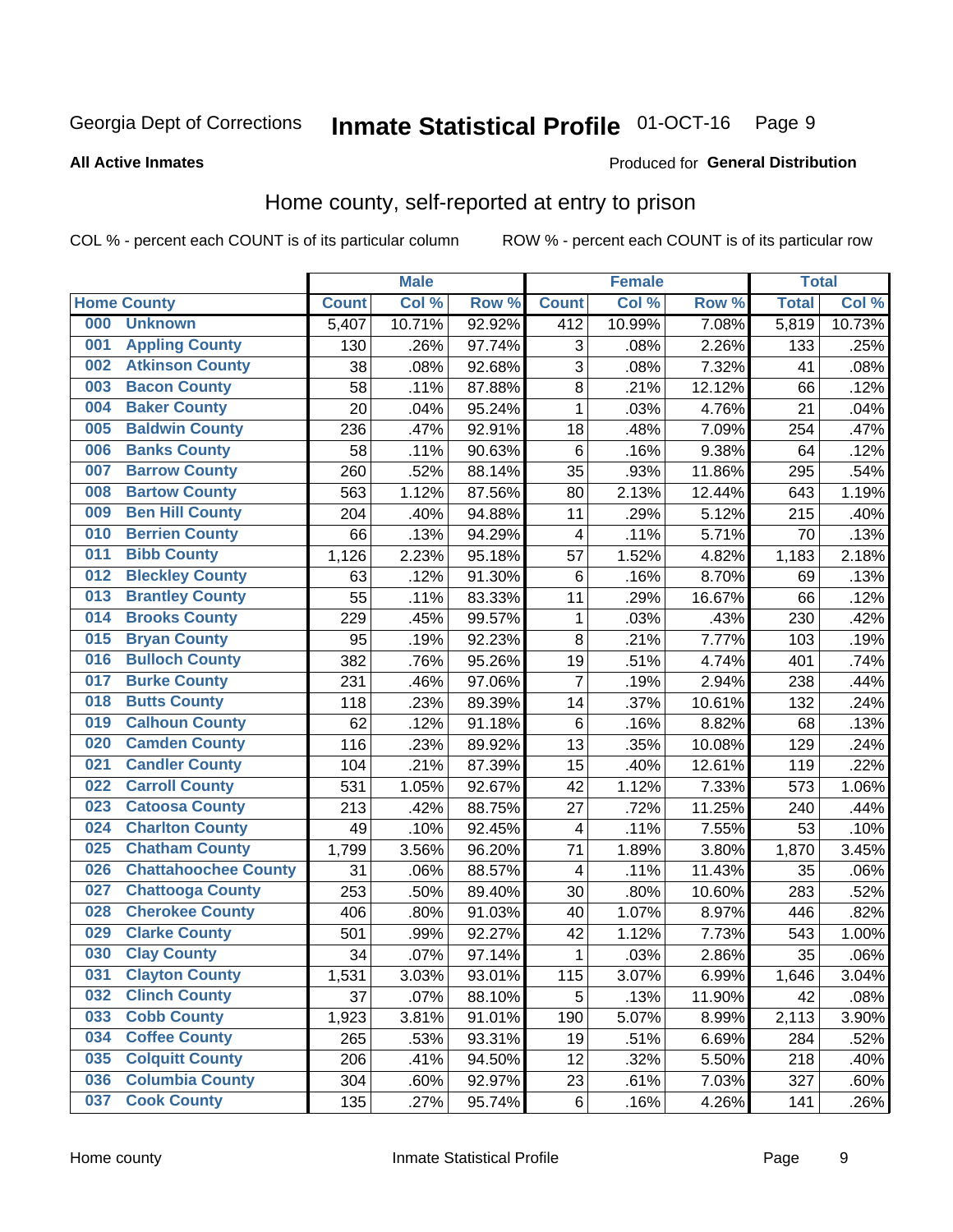## Inmate Statistical Profile 01-OCT-16 Page 10

## **All Active Inmates**

## Produced for General Distribution

## Home county, self-reported at entry to prison

COL % - percent each COUNT is of its particular column

|     |                         |                  | <b>Male</b> |        |                  | <b>Female</b> |        | <b>Total</b> |       |
|-----|-------------------------|------------------|-------------|--------|------------------|---------------|--------|--------------|-------|
|     | <b>Home County</b>      | <b>Count</b>     | Col %       | Row %  | <b>Count</b>     | Col %         | Row %  | <b>Total</b> | Col % |
| 038 | <b>Coweta County</b>    | $\overline{502}$ | .99%        | 94.01% | $\overline{32}$  | .85%          | 5.99%  | 534          | .98%  |
| 039 | <b>Crawford County</b>  | 39               | .08%        | 90.70% | 4                | .11%          | 9.30%  | 43           | .08%  |
| 040 | <b>Crisp County</b>     | 221              | .44%        | 94.85% | 12               | .32%          | 5.15%  | 233          | .43%  |
| 041 | <b>Dade County</b>      | 66               | .13%        | 91.67% | $\,6$            | .16%          | 8.33%  | 72           | .13%  |
| 042 | <b>Dawson County</b>    | 84               | .17%        | 89.36% | 10               | .27%          | 10.64% | 94           | .17%  |
| 043 | <b>Decatur County</b>   | 232              | .46%        | 95.47% | 11               | .29%          | 4.53%  | 243          | .45%  |
| 044 | <b>Dekalb County</b>    | 3,027            | 6.00%       | 94.36% | 181              | 4.83%         | 5.64%  | 3,208        | 5.92% |
| 045 | <b>Dodge County</b>     | 138              | .27%        | 92.62% | 11               | .29%          | 7.38%  | 149          | .27%  |
| 046 | <b>Dooly County</b>     | 84               | .17%        | 93.33% | 6                | .16%          | 6.67%  | 90           | .17%  |
| 047 | <b>Dougherty County</b> | 825              | 1.63%       | 95.38% | 40               | 1.07%         | 4.62%  | 865          | 1.60% |
| 048 | <b>Douglas County</b>   | 591              | 1.17%       | 91.34% | 56               | 1.49%         | 8.66%  | 647          | 1.19% |
| 049 | <b>Early County</b>     | 88               | .17%        | 89.80% | 10               | .27%          | 10.20% | 98           | .18%  |
| 050 | <b>Echols County</b>    | 9                | .02%        | 90.00% | 1                | .03%          | 10.00% | 10           | .02%  |
| 051 | <b>Effingham County</b> | 220              | .44%        | 92.44% | 18               | .48%          | 7.56%  | 238          | .44%  |
| 052 | <b>Elbert County</b>    | 109              | .22%        | 90.83% | 11               | .29%          | 9.17%  | 120          | .22%  |
| 053 | <b>Emanuel County</b>   | 157              | .31%        | 91.28% | 15               | .40%          | 8.72%  | 172          | .32%  |
| 054 | <b>Evans County</b>     | 75               | .15%        | 91.46% | $\overline{7}$   | .19%          | 8.54%  | 82           | .15%  |
| 055 | <b>Fannin County</b>    | 82               | .16%        | 87.23% | 12               | .32%          | 12.77% | 94           | .17%  |
| 056 | <b>Fayette County</b>   | 183              | .36%        | 91.04% | 18               | .48%          | 8.96%  | 201          | .37%  |
| 057 | <b>Floyd County</b>     | 763              | 1.51%       | 90.51% | 80               | 2.13%         | 9.49%  | 843          | 1.55% |
| 058 | <b>Forsyth County</b>   | 264              | .52%        | 91.67% | 24               | .64%          | 8.33%  | 288          | .53%  |
| 059 | <b>Franklin County</b>  | 119              | .24%        | 90.84% | 12               | .32%          | 9.16%  | 131          | .24%  |
| 060 | <b>Fulton County</b>    | 5,137            | 10.18%      | 95.77% | 227              | 6.05%         | 4.23%  | 5,364        | 9.89% |
| 061 | <b>Gilmer County</b>    | 90               | .18%        | 91.84% | 8                | .21%          | 8.16%  | 98           | .18%  |
| 062 | <b>Glascock County</b>  | 16               | .03%        | 88.89% | $\overline{2}$   | .05%          | 11.11% | 18           | .03%  |
| 063 | <b>Glynn County</b>     | 431              | .85%        | 92.89% | 33               | .88%          | 7.11%  | 464          | .86%  |
| 064 | <b>Gordon County</b>    | 311              | .62%        | 87.11% | 46               | 1.23%         | 12.89% | 357          | .66%  |
| 065 | <b>Grady County</b>     | 123              | .24%        | 95.35% | $\,6$            | .16%          | 4.65%  | 129          | .24%  |
| 066 | <b>Greene County</b>    | 111              | .22%        | 94.07% | 7                | .19%          | 5.93%  | 118          | .22%  |
| 067 | <b>Gwinnett County</b>  | 1,783            | 3.53%       | 93.30% | 128              | 3.41%         | 6.70%  | 1,911        | 3.52% |
| 068 | <b>Habersham County</b> | 99               | .20%        | 87.61% | 14               | .37%          | 12.39% | 113          | .21%  |
| 069 | <b>Hall County</b>      | 616              | 1.22%       | 90.46% | 65               | 1.73%         | 9.54%  | 681          | 1.26% |
| 070 | <b>Hancock County</b>   | 57               | .11%        | 93.44% | 4                | .11%          | 6.56%  | 61           | .11%  |
| 071 | <b>Haralson County</b>  | 148              | .29%        | 91.93% | 13               | .35%          | 8.07%  | 161          | .30%  |
| 072 | <b>Harris County</b>    | 103              | .20%        | 90.35% | 11               | .29%          | 9.65%  | 114          | .21%  |
| 073 | <b>Hart County</b>      | 131              | .26%        | 94.93% | $\boldsymbol{7}$ | .19%          | 5.07%  | 138          | .25%  |
| 074 | <b>Heard County</b>     | 55               | .11%        | 93.22% | $\overline{4}$   | .11%          | 6.78%  | 59           | .11%  |
| 075 | <b>Henry County</b>     | 586              | 1.16%       | 90.85% | 59               | 1.57%         | 9.15%  | 645          | 1.19% |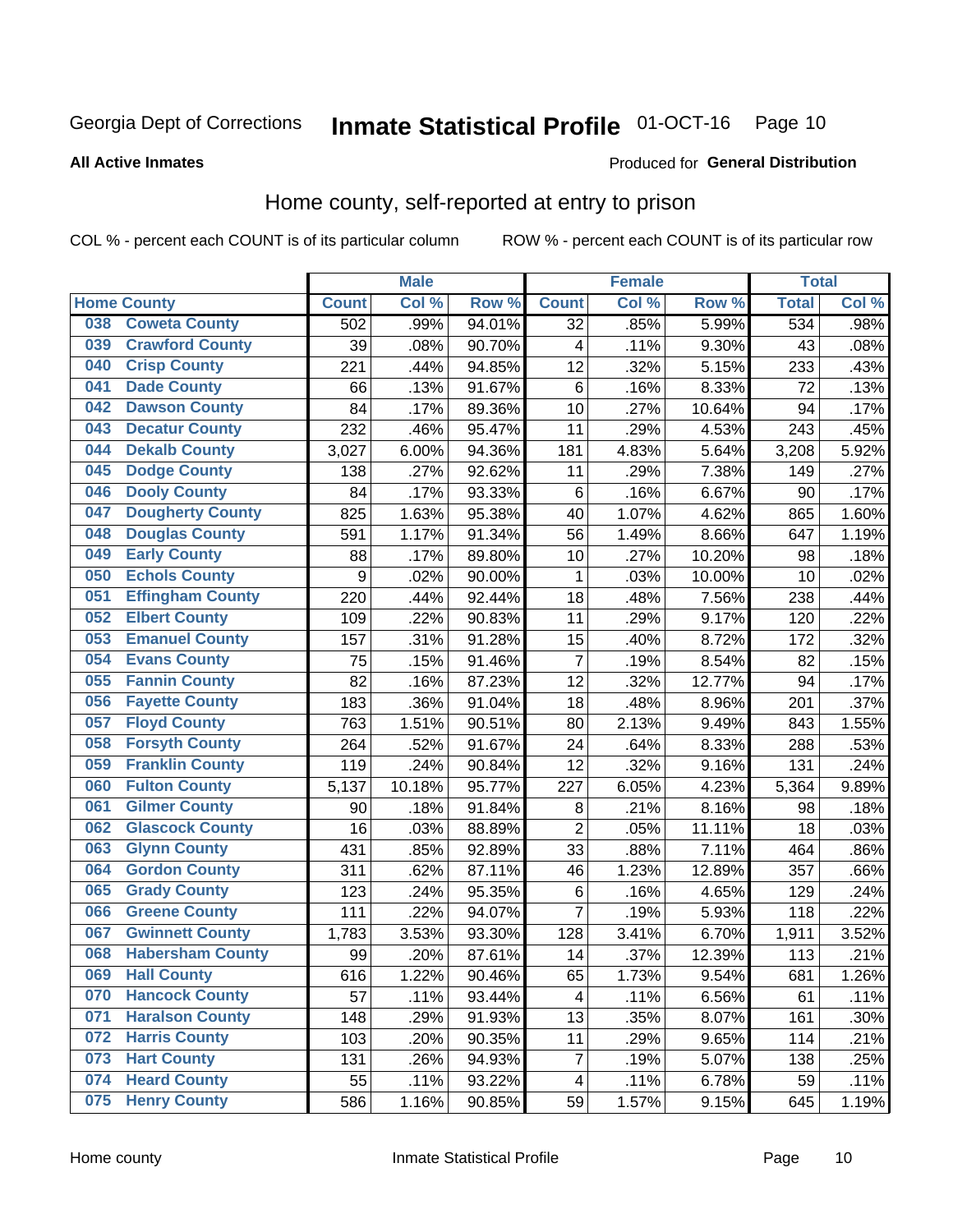## Inmate Statistical Profile 01-OCT-16 Page 11

**All Active Inmates** 

## **Produced for General Distribution**

## Home county, self-reported at entry to prison

COL % - percent each COUNT is of its particular column

|                  |                          |              | <b>Male</b> |                  |                  | <b>Female</b> |        | <b>Total</b> |       |
|------------------|--------------------------|--------------|-------------|------------------|------------------|---------------|--------|--------------|-------|
|                  | <b>Home County</b>       | <b>Count</b> | Col %       | Row <sup>%</sup> | <b>Count</b>     | Col %         | Row %  | <b>Total</b> | Col % |
| 076              | <b>Houston County</b>    | 546          | 1.08%       | 91.30%           | 52               | 1.39%         | 8.70%  | 598          | 1.10% |
| 077              | <b>Irwin County</b>      | 69           | .14%        | 92.00%           | 6                | .16%          | 8.00%  | 75           | .14%  |
| 078              | <b>Jackson County</b>    | 232          | .46%        | 91.70%           | 21               | .56%          | 8.30%  | 253          | .47%  |
| 079              | <b>Jasper County</b>     | 78           | .15%        | 90.70%           | 8                | .21%          | 9.30%  | 86           | .16%  |
| 080              | <b>Jeff Davis County</b> | 78           | .15%        | 96.30%           | 3                | .08%          | 3.70%  | 81           | .15%  |
| 081              | <b>Jefferson County</b>  | 184          | .36%        | 95.83%           | $\overline{8}$   | .21%          | 4.17%  | 192          | .35%  |
| 082              | <b>Jenkins County</b>    | 71           | .14%        | 91.03%           | 7                | .19%          | 8.97%  | 78           | .14%  |
| 083              | <b>Johnson County</b>    | 44           | .09%        | 91.67%           | 4                | .11%          | 8.33%  | 48           | .09%  |
| 084              | <b>Jones County</b>      | 126          | .25%        | 93.33%           | 9                | .24%          | 6.67%  | 135          | .25%  |
| 085              | <b>Lamar County</b>      | 61           | .12%        | 91.04%           | 6                | .16%          | 8.96%  | 67           | .12%  |
| 086              | <b>Lanier County</b>     | 37           | .07%        | 94.87%           | $\overline{2}$   | .05%          | 5.13%  | 39           | .07%  |
| 087              | <b>Laurens County</b>    | 262          | .52%        | 92.58%           | 21               | .56%          | 7.42%  | 283          | .52%  |
| 088              | <b>Lee County</b>        | 96           | .19%        | 95.05%           | 5                | .13%          | 4.95%  | 101          | .19%  |
| 089              | <b>Liberty County</b>    | 221          | .44%        | 96.09%           | 9                | .24%          | 3.91%  | 230          | .42%  |
| 090              | <b>Lincoln County</b>    | 28           | .06%        | 100.00%          |                  |               |        | 28           | .05%  |
| 091              | <b>Long County</b>       | 42           | .08%        | 85.71%           | $\overline{7}$   | .19%          | 14.29% | 49           | .09%  |
| 092              | <b>Lowndes County</b>    | 466          | .92%        | 97.90%           | 10               | .27%          | 2.10%  | 476          | .88%  |
| 093              | <b>Lumpkin County</b>    | 99           | .20%        | 90.83%           | 10               | .27%          | 9.17%  | 109          | .20%  |
| 094              | <b>Macon County</b>      | 76           | .15%        | 95.00%           | 4                | .11%          | 5.00%  | 80           | .15%  |
| 095              | <b>Madison County</b>    | 164          | .32%        | 93.71%           | 11               | .29%          | 6.29%  | 175          | .32%  |
| 096              | <b>Marion County</b>     | 51           | .10%        | 94.44%           | 3                | .08%          | 5.56%  | 54           | .10%  |
| 097              | <b>Mcduffie County</b>   | 160          | .32%        | 95.24%           | $\overline{8}$   | .21%          | 4.76%  | 168          | .31%  |
| 098              | <b>Mcintosh County</b>   | 55           | .11%        | 98.21%           | $\mathbf 1$      | .03%          | 1.79%  | 56           | .10%  |
| 099              | <b>Meriwether County</b> | 176          | .35%        | 90.72%           | 18               | .48%          | 9.28%  | 194          | .36%  |
| 100              | <b>Miller County</b>     | 27           | .05%        | 90.00%           | 3                | .08%          | 10.00% | 30           | .06%  |
| 101              | <b>Mitchell County</b>   | 155          | .31%        | 94.51%           | $\boldsymbol{9}$ | .24%          | 5.49%  | 164          | .30%  |
| 102              | <b>Monroe County</b>     | 114          | .23%        | 93.44%           | $\overline{8}$   | .21%          | 6.56%  | 122          | .23%  |
| 103              | <b>Montgomery County</b> | 75           | .15%        | 89.29%           | 9                | .24%          | 10.71% | 84           | .15%  |
| 104              | <b>Morgan County</b>     | 99           | .20%        | 94.29%           | 6                | .16%          | 5.71%  | 105          | .19%  |
| 105              | <b>Murray County</b>     | 180          | .36%        | 89.11%           | 22               | .59%          | 10.89% | 202          | .37%  |
| 106              | <b>Muscogee County</b>   | 1,030        | 2.04%       | 94.67%           | 58               | 1.55%         | 5.33%  | 1,088        | 2.01% |
| 107              | <b>Newton County</b>     | 566          | 1.12%       | $91.44\%$        | 53               | 1.41%         | 8.56%  | 619          | 1.14% |
| 108              | <b>Oconee County</b>     | 48           | .10%        | 84.21%           | 9                | .24%          | 15.79% | 57           | .11%  |
| 109              | <b>Oglethorpe County</b> | 73           | .14%        | 90.12%           | 8                | .21%          | 9.88%  | 81           | .15%  |
| 110              | <b>Paulding County</b>   | 313          | .62%        | 89.17%           | 38               | 1.01%         | 10.83% | 351          | .65%  |
| 111              | <b>Peach County</b>      | 128          | .25%        | 96.97%           | 4                | .11%          | 3.03%  | 132          | .24%  |
| $\overline{112}$ | <b>Pickens County</b>    | 120          | .24%        | 87.59%           | 17               | .45%          | 12.41% | 137          | .25%  |
| 113              | <b>Pierce County</b>     | 89           | .18%        | 89.00%           | 11               | .29%          | 11.00% | 100          | .18%  |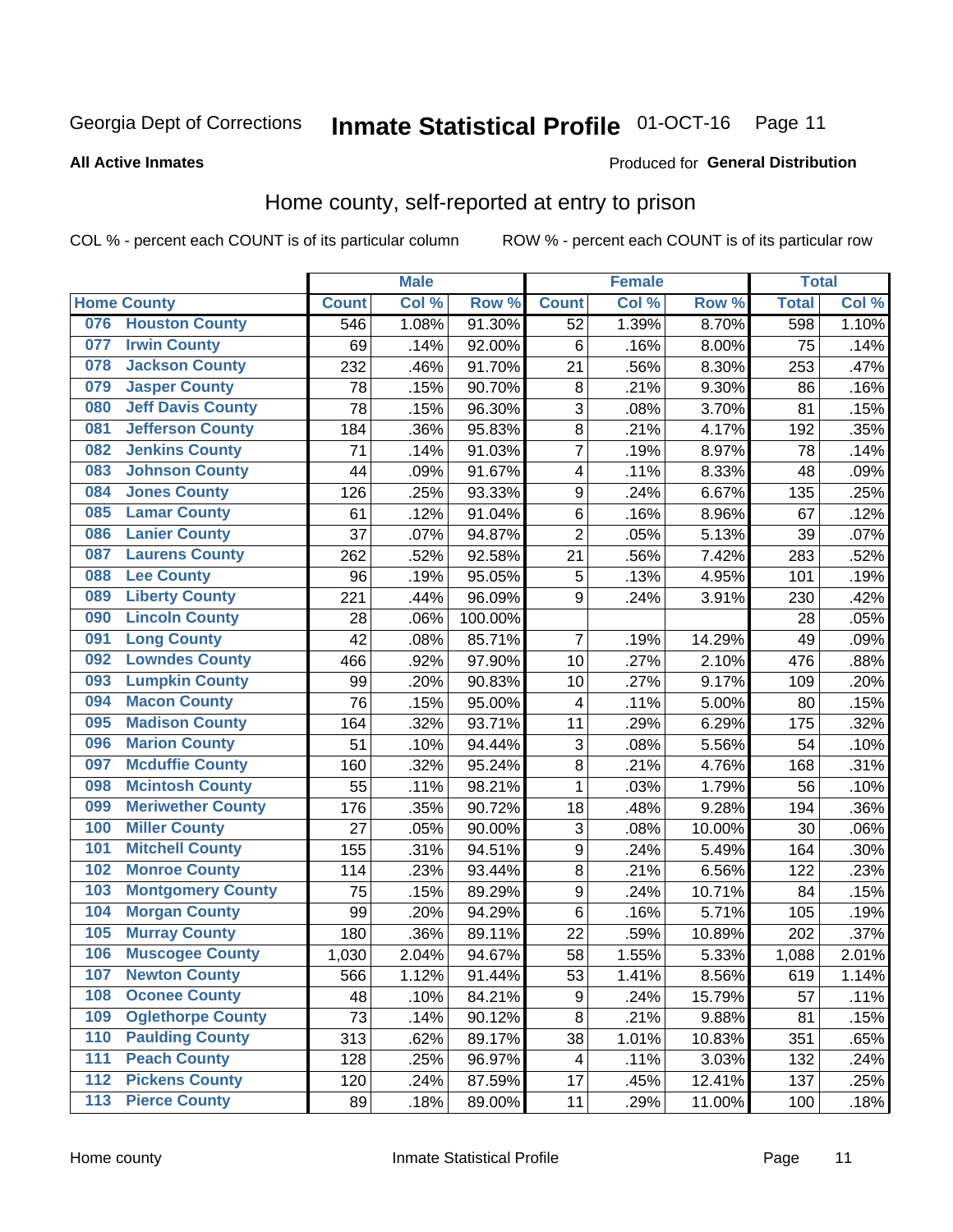## Inmate Statistical Profile 01-OCT-16 Page 12

## **All Active Inmates**

## Produced for General Distribution

## Home county, self-reported at entry to prison

COL % - percent each COUNT is of its particular column

|                           |                          |              | <b>Male</b> |         |                | <b>Female</b> |        | <b>Total</b>    |       |
|---------------------------|--------------------------|--------------|-------------|---------|----------------|---------------|--------|-----------------|-------|
| <b>Home County</b>        |                          | <b>Count</b> | Col %       | Row %   | <b>Count</b>   | Col %         | Row %  | <b>Total</b>    | Col % |
| 114<br><b>Pike County</b> |                          | 40           | .08%        | 93.02%  | 3              | .08%          | 6.98%  | $\overline{43}$ | .08%  |
| <b>Polk County</b><br>115 |                          | 244          | .48%        | 91.39%  | 23             | .61%          | 8.61%  | 267             | .49%  |
| 116                       | <b>Pulaski County</b>    | 64           | .13%        | 92.75%  | 5              | .13%          | 7.25%  | 69              | .13%  |
| 117                       | <b>Putnam County</b>     | 147          | .29%        | 93.04%  | 11             | .29%          | 6.96%  | 158             | .29%  |
| 118                       | <b>Quitman County</b>    | 15           | .03%        | 100.00% |                |               |        | 15              | .03%  |
| 119                       | <b>Rabun County</b>      | 47           | .09%        | 90.38%  | 5              | .13%          | 9.62%  | 52              | .10%  |
| 120                       | <b>Randolph County</b>   | 75           | .15%        | 94.94%  | 4              | .11%          | 5.06%  | 79              | .15%  |
| 121                       | <b>Richmond County</b>   | 1,766        | 3.50%       | 94.44%  | 104            | 2.77%         | 5.56%  | 1,870           | 3.45% |
| 122                       | <b>Rockdale County</b>   | 352          | .70%        | 92.63%  | 28             | .75%          | 7.37%  | 380             | .70%  |
| 123                       | <b>Schley County</b>     | 20           | .04%        | 95.24%  | 1              | .03%          | 4.76%  | 21              | .04%  |
| 124                       | <b>Screven County</b>    | 134          | .27%        | 96.40%  | $\overline{5}$ | .13%          | 3.60%  | 139             | .26%  |
| 125                       | <b>Seminole County</b>   | 72           | .14%        | 90.00%  | 8              | .21%          | 10.00% | 80              | .15%  |
| 126                       | <b>Spalding County</b>   | 463          | .92%        | 93.35%  | 33             | .88%          | 6.65%  | 496             | .91%  |
| 127                       | <b>Stephens County</b>   | 134          | .27%        | 89.33%  | 16             | .43%          | 10.67% | 150             | .28%  |
| 128                       | <b>Stewart County</b>    | 34           | .07%        | 100.00% |                |               |        | 34              | .06%  |
| 129                       | <b>Sumter County</b>     | 175          | .35%        | 96.15%  | 7              | .19%          | 3.85%  | 182             | .34%  |
| 130                       | <b>Talbot County</b>     | 38           | .08%        | 90.48%  | 4              | .11%          | 9.52%  | 42              | .08%  |
| 131                       | <b>Taliaferro County</b> | 8            | .02%        | 100.00% |                |               |        | 8               | .01%  |
| 132                       | <b>Tattnall County</b>   | 162          | .32%        | 96.43%  | $\,6$          | .16%          | 3.57%  | 168             | .31%  |
| 133                       | <b>Taylor County</b>     | 56           | .11%        | 93.33%  | 4              | .11%          | 6.67%  | 60              | .11%  |
| 134                       | <b>Telfair County</b>    | 112          | .22%        | 91.80%  | 10             | .27%          | 8.20%  | 122             | .23%  |
| 135                       | <b>Terrell County</b>    | 91           | .18%        | 90.10%  | 10             | .27%          | 9.90%  | 101             | .19%  |
| 136                       | <b>Thomas County</b>     | 203          | .40%        | 91.86%  | 18             | .48%          | 8.14%  | 221             | .41%  |
| <b>Tift County</b><br>137 |                          | 311          | .62%        | 96.88%  | 10             | .27%          | 3.12%  | 321             | .59%  |
| 138                       | <b>Toombs County</b>     | 293          | .58%        | 91.28%  | 28             | .75%          | 8.72%  | 321             | .59%  |
| 139                       | <b>Towns County</b>      | 19           | .04%        | 70.37%  | 8              | .21%          | 29.63% | 27              | .05%  |
| 140                       | <b>Treutlen County</b>   | 60           | .12%        | 92.31%  | $\overline{5}$ | .13%          | 7.69%  | 65              | .12%  |
| 141                       | <b>Troup County</b>      | 482          | .96%        | 93.41%  | 34             | .91%          | 6.59%  | 516             | .95%  |
| $\overline{142}$          | <b>Turner County</b>     | 72           | .14%        | 94.74%  | 4              | .11%          | 5.26%  | 76              | .14%  |
| 143                       | <b>Twiggs County</b>     | 55           | .11%        | 93.22%  | 4              | .11%          | 6.78%  | 59              | .11%  |
| 144                       | <b>Union County</b>      | 62           | .12%        | 83.78%  | 12             | .32%          | 16.22% | 74              | .14%  |
| 145                       | <b>Upson County</b>      | 142          | .28%        | 93.42%  | 10             | .27%          | 6.58%  | 152             | .28%  |
| 146                       | <b>Walker County</b>     | 386          | .76%        | 86.74%  | 59             | 1.57%         | 13.26% | 445             | .82%  |
| 147                       | <b>Walton County</b>     | 429          | .85%        | 91.47%  | 40             | 1.07%         | 8.53%  | 469             | .87%  |
| 148                       | <b>Ware County</b>       | 321          | .64%        | 93.04%  | 24             | .64%          | 6.96%  | 345             | .64%  |
| 149                       | <b>Warren County</b>     | 28           | .06%        | 96.55%  | 1              | .03%          | 3.45%  | 29              | .05%  |
| 150                       | <b>Washington County</b> | 181          | .36%        | 92.35%  | 15             | .40%          | 7.65%  | 196             | .36%  |
| 151                       | <b>Wayne County</b>      | 164          | .32%        | 95.35%  | $\bf 8$        | .21%          | 4.65%  | 172             | .32%  |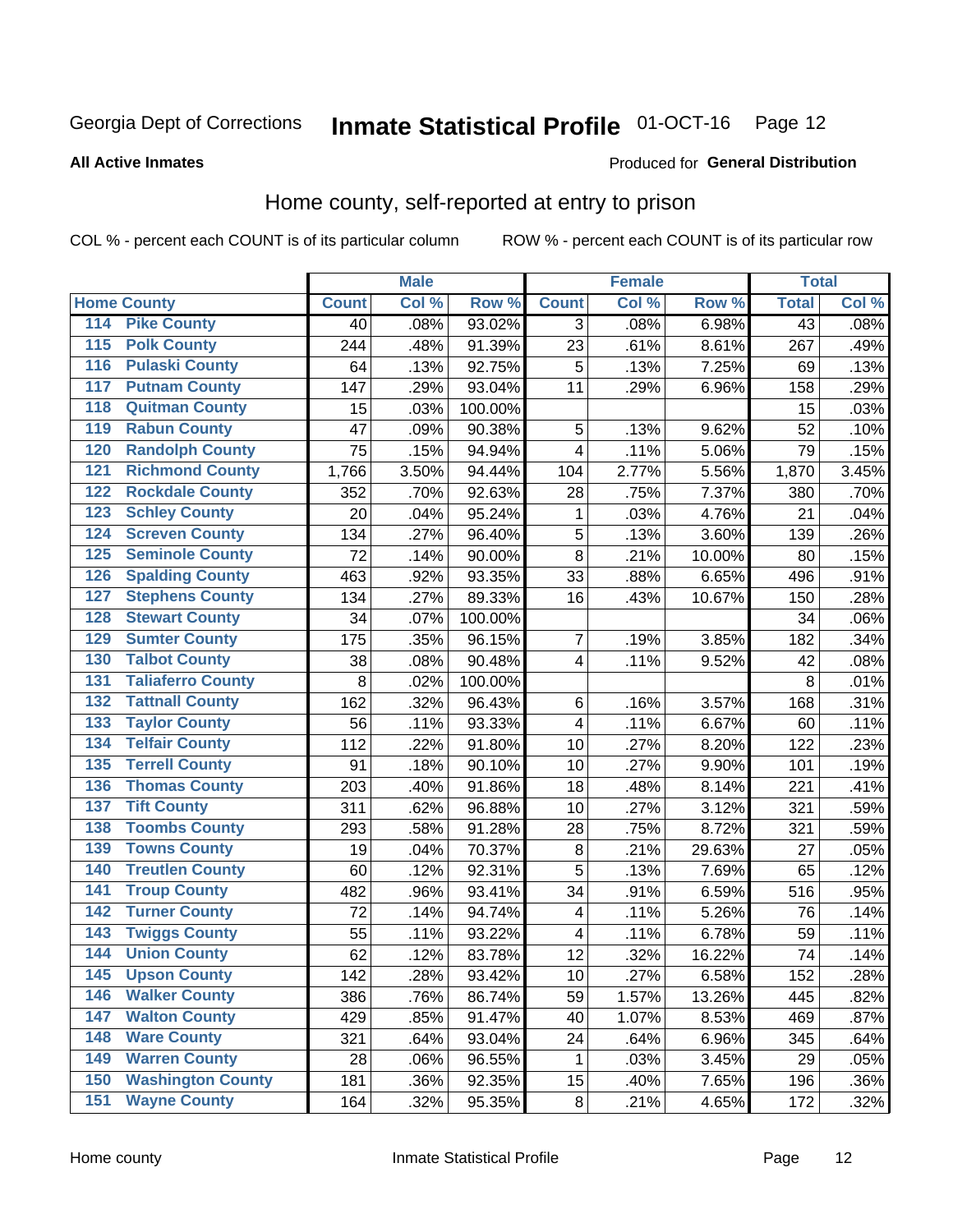## Inmate Statistical Profile 01-OCT-16 Page 13

**All Active Inmates** 

## Produced for General Distribution

## Home county, self-reported at entry to prison

COL % - percent each COUNT is of its particular column

|     |                             |              | <b>Male</b> |           |              | <b>Female</b> |          | <b>Total</b> |       |
|-----|-----------------------------|--------------|-------------|-----------|--------------|---------------|----------|--------------|-------|
|     | <b>Home County</b>          | <b>Count</b> | Col %       | Row %     | <b>Count</b> | Col %         | Row %    | <b>Total</b> | Col % |
| 152 | <b>Webster County</b>       | 8            | .02%        | 100.00%   |              |               |          | 8            | .01%  |
| 153 | <b>Wheeler County</b>       | 32           | .06%        | 100.00%   |              |               |          | 32           | .06%  |
| 154 | <b>White County</b>         | 84           | $.17\%$     | 85.71%    | 14           | .37%          | 14.29%   | 98           | .18%  |
| 155 | <b>Whitfield County</b>     | 501          | .99%        | 87.59%    | 71           | 1.89%         | 12.41%   | 572          | 1.06% |
| 156 | <b>Wilcox County</b>        | 50           | .10%        | 94.34%    | 3            | .08%          | 5.66%    | 53           | .10%  |
| 157 | <b>Wilkes County</b>        | 61           | .12%        | $91.04\%$ | 6            | .16%          | $8.96\%$ | 67           | .12%  |
| 158 | <b>Wilkinson County</b>     | 56           | $.11\%$     | 100.00%   |              |               |          | 56           | .10%  |
| 159 | <b>Worth County</b>         | 117          | .23%        | 90.70%    | 12           | .32%          | 9.30%    | 129          | .24%  |
| 999 | <b>Other Custody/Out Of</b> | 150          | .30%        | 94.94%    | 8            | .21%          | 5.06%    | 158          | .29%  |
|     | <b>State</b>                |              |             |           |              |               |          |              |       |
|     | <b>Total Rported</b>        | 50,469       | 100%        | 93.09%    | 3,749        | 100%          | 6.91%    | 54,218       | 100%  |

| 'Not<br>Reported |        |       |        |
|------------------|--------|-------|--------|
| <b>Total</b>     | 50,469 | 3,749 | 54,218 |

|  | Mode (most frequent) | <b>Fulton County</b> | <b>Fulton County</b> | <b>Fulton County</b> |
|--|----------------------|----------------------|----------------------|----------------------|
|--|----------------------|----------------------|----------------------|----------------------|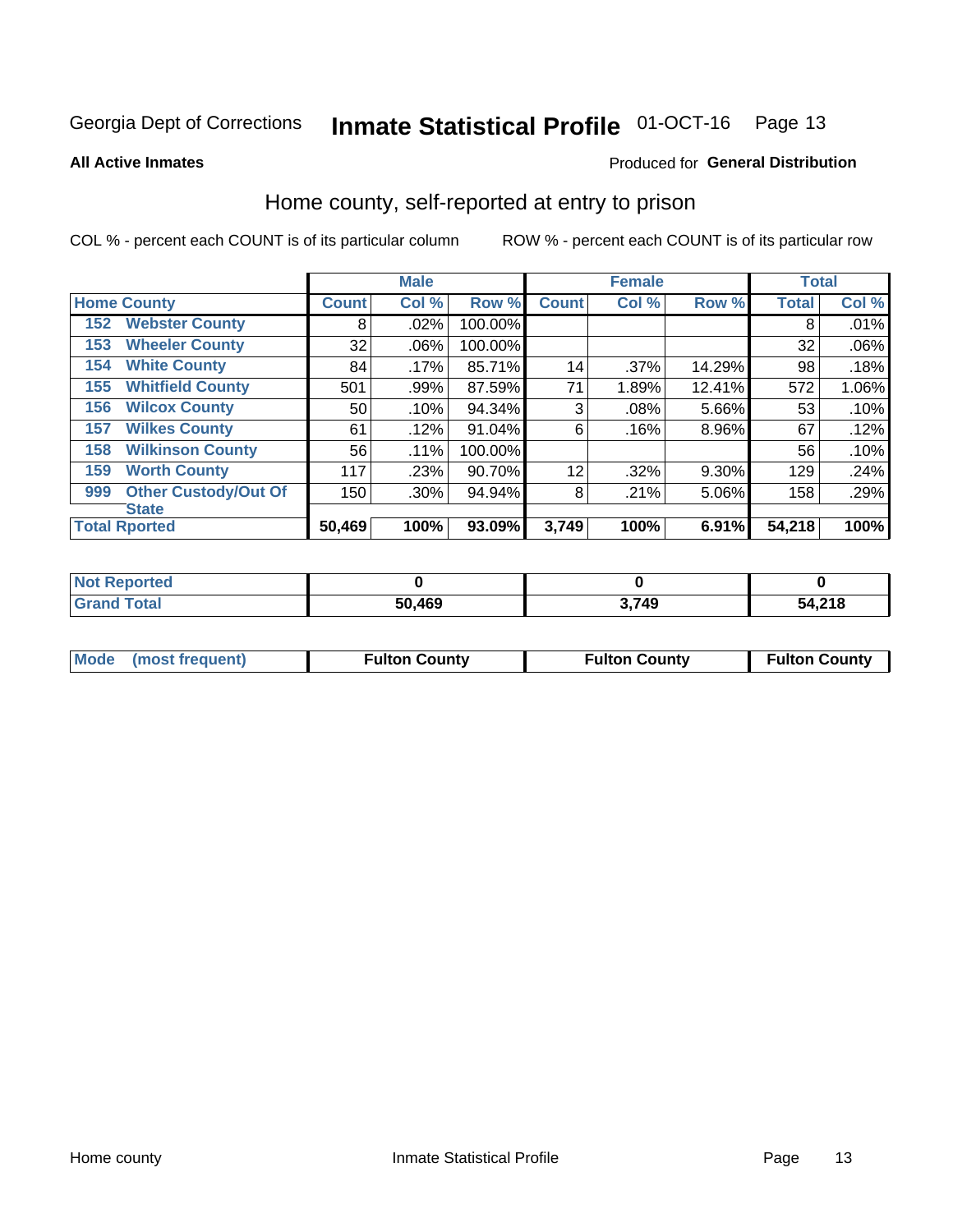#### **Inmate Statistical Profile 01-OCT-16** Page 14

## **All Active Inmates**

## Produced for General Distribution

## Employment status before prison, self-reported at entry to prison

COL % - percent each COUNT is of its particular column

|                           | <b>Male</b>  |        |         |              | <b>Female</b> |        |        | <b>Total</b> |
|---------------------------|--------------|--------|---------|--------------|---------------|--------|--------|--------------|
| <b>Employment Status</b>  | <b>Count</b> | Col %  | Row %   | <b>Count</b> | Col %         | Row %  | Total  | Col %        |
| <b>Full Time</b><br>01    | 18,549       | 45.69% | 94.15%  | 1,153        | 33.93%        | 5.85%  | 19,702 | 44.78%       |
| <b>Part Time</b><br>02    | 2,921        | 7.20%  | 90.80%  | 296          | 8.71%         | 9.20%  | 3,217  | 7.31%        |
| Unempl $<$ 6M<br>03       | 2,440        | 6.01%  | 98.11%  | 47           | 1.38%         | 1.89%  | 2.487  | 5.65%        |
| Unempl > 6M<br>04         | 9,479        | 23.35% | 89.12%  | 1,157        | 34.05%        | 10.88% | 10,636 | 24.18%       |
| <b>Never Worked</b><br>05 | 4,147        | 10.22% | 94.04%  | 263          | 7.74%         | 5.96%  | 4,410  | 10.02%       |
| <b>Student</b><br>06      | .171         | 2.88%  | 96.70%  | 40           | 1.18%         | 3.30%  | 1,211  | 2.75%        |
| <b>Incapable</b><br>07    | 886          | 4.65%  | 81.01%  | 442          | 13.01%        | 18.99% | 2,328  | 5.29%        |
| <b>UNKNOWN</b><br>20      | 2            | .01%   | 100.00% |              |               |        | 2      | .01%         |
| <b>Total Reported</b>     | 40,595       | 100%   | 92.28%  | 3,398        | 100%          | 7.72%  | 43,993 | 100%         |

| <b>Not Reported</b>   | 9,876  | 351   | 10,227 |
|-----------------------|--------|-------|--------|
| Total<br><b>Grand</b> | 50,471 | 3,749 | 54,220 |

| <b>Mode (most frequent)</b> | Full Time | Unempl > 6M | <b>That Time</b> |
|-----------------------------|-----------|-------------|------------------|
|                             |           |             |                  |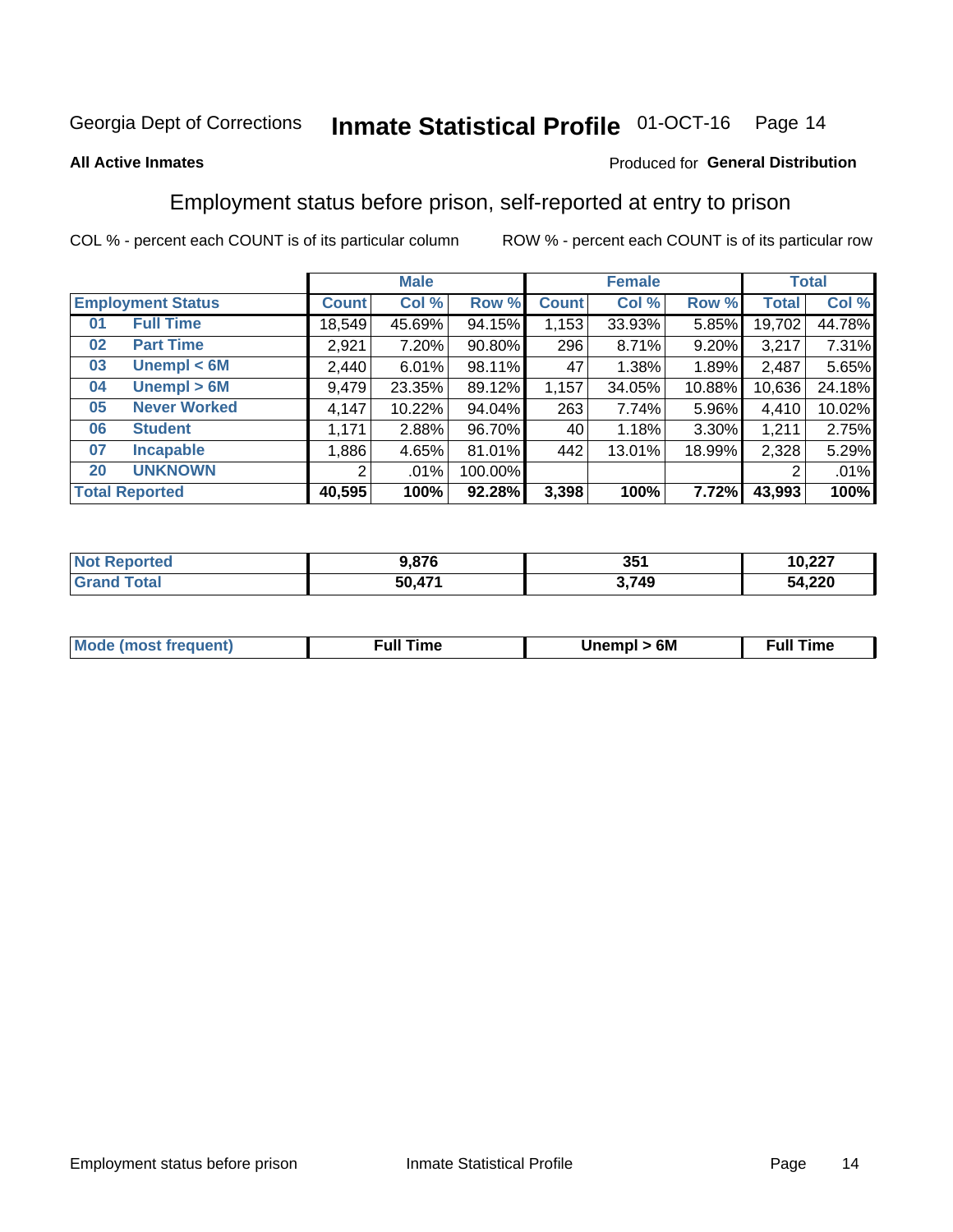## Inmate Statistical Profile 01-OCT-16 Page 15

## **All Active Inmates**

Produced for General Distribution

## Age at admission

COL % - percent each COUNT is of its particular column

|                         |              | <b>Male</b> |        |                | <b>Female</b> |        |                 | <b>Total</b> |
|-------------------------|--------------|-------------|--------|----------------|---------------|--------|-----------------|--------------|
| <b>Age At Admission</b> | <b>Count</b> | Col %       | Row %  | <b>Count</b>   | Col %         | Row %  | <b>Total</b>    | Col %        |
| 14                      | 15           | 0.03%       | 88.24% | $\overline{2}$ | 0.05%         | 11.76% | $\overline{17}$ | 0.03%        |
| $\overline{15}$         | 55           | 0.11%       | 98.21% | 1              | 0.03%         | 1.79%  | 56              | 0.10%        |
| 16                      | 164          | 0.32%       | 98.20% | 3              | 0.08%         | 1.80%  | 167             | 0.31%        |
| $\overline{17}$         | 712          | 1.41%       | 96.09% | 29             | 0.77%         | 3.91%  | 741             | 1.37%        |
| $\overline{18}$         | 1,309        | 2.59%       | 97.32% | 36             | 0.96%         | 2.68%  | 1,345           | 2.48%        |
| 19                      | 1,924        | 3.81%       | 96.59% | 68             | 1.81%         | 3.41%  | 1,992           | 3.67%        |
| 20                      | 2,100        | 4.16%       | 95.85% | 91             | 2.43%         | 4.15%  | 2,191           | 4.04%        |
| $\overline{21}$         | 2,177        | 4.31%       | 95.61% | 100            | 2.67%         | 4.39%  | 2,277           | 4.20%        |
| $\overline{22}$         | 2,312        | 4.58%       | 95.42% | 111            | 2.96%         | 4.58%  | 2,423           | 4.47%        |
| $\overline{23}$         | 2,057        | 4.08%       | 94.01% | 131            | 3.50%         | 5.99%  | 2,188           | 4.04%        |
| 24                      | 2,088        | 4.14%       | 93.09% | 155            | 4.14%         | 6.91%  | 2,243           | 4.14%        |
| $\overline{25}$         | 2,002        | 3.97%       | 93.60% | 137            | 3.66%         | 6.40%  | 2,139           | 3.95%        |
| $\overline{26}$         | 1,899        | 3.76%       | 93.32% | 136            | 3.63%         | 6.68%  | 2,035           | 3.75%        |
| $\overline{27}$         | 1,813        | 3.59%       | 92.69% | 143            | 3.82%         | 7.31%  | 1,956           | 3.61%        |
| 28                      | 1,733        | 3.43%       | 92.77% | 135            | 3.60%         | 7.23%  | 1,868           | 3.45%        |
| 29                      | 1,696        | 3.36%       | 92.83% | 131            | 3.50%         | 7.17%  | 1,827           | 3.37%        |
| 30                      | 1,763        | 3.49%       | 93.38% | 125            | 3.34%         | 6.62%  | 1,888           | 3.48%        |
| 31                      | 1,539        | 3.05%       | 92.38% | 127            | 3.39%         | 7.62%  | 1,666           | 3.07%        |
| 32                      | 1,404        | 2.78%       | 91.41% | 132            | 3.52%         | 8.59%  | 1,536           | 2.83%        |
| 33                      | 1,471        | 2.91%       | 91.20% | 142            | 3.79%         | 8.80%  | 1,613           | 2.98%        |
| 34                      | 1,373        | 2.72%       | 90.69% | 141            | 3.76%         | 9.31%  | 1,514           | 2.79%        |
| 35                      | 1,399        | 2.77%       | 91.86% | 124            | 3.31%         | 8.14%  | 1,523           | 2.81%        |
| 36                      | 1,341        | 2.66%       | 92.36% | 111            | 2.96%         | 7.64%  | 1,452           | 2.68%        |
| $\overline{37}$         | 1,248        | 2.47%       | 92.04% | 108            | 2.88%         | 7.96%  | 1,356           | 2.50%        |
| 38                      | 1,095        | 2.17%       | 91.86% | 97             | 2.59%         | 8.14%  | 1,192           | 2.20%        |
| 39                      | 1,062        | 2.10%       | 90.00% | 118            | 3.15%         | 10.00% | 1,180           | 2.18%        |
| 40                      | 966          | 1.91%       | 91.39% | 91             | 2.43%         | 8.61%  | 1,057           | 1.95%        |
| 41                      | 974          | 1.93%       | 92.85% | 75             | 2.00%         | 7.15%  | 1,049           | 1.93%        |
| 42                      | 936          | 1.85%       | 93.32% | 67             | 1.79%         | 6.68%  | 1,003           | 1.85%        |
| 43                      | 891          | 1.77%       | 91.48% | 83             | 2.21%         | 8.52%  | 974             | 1.80%        |
| 44                      | 824          | 1.63%       | 90.75% | 84             | 2.24%         | 9.25%  | 908             | 1.67%        |
| 45                      | 754          | 1.49%       | 90.84% | 76             | 2.03%         | 9.16%  | 830             | 1.53%        |
| 46                      | 730          | 1.45%       | 90.12% | 80             | 2.13%         | 9.88%  | 810             | 1.49%        |
| 47                      | 691          | 1.37%       | 90.68% | 71             | 1.89%         | 9.32%  | 762             | 1.41%        |
| 48                      | 668          | 1.32%       | 89.78% | 76             | 2.03%         | 10.22% | 744             | 1.37%        |
| 49                      | 632          | 1.25%       | 91.33% | 60             | 1.60%         | 8.67%  | 692             | 1.28%        |
| 50                      | 571          | 1.13%       | 91.36% | 54             | 1.44%         | 8.64%  | 625             | 1.15%        |
| 51                      | 470          | 0.93%       | 91.26% | 45             | 1.20%         | 8.74%  | 515             | 0.95%        |
| 52                      | 501          | 0.99%       | 91.09% | 49             | 1.31%         | 8.91%  | 550             | 1.01%        |
| 53                      | 466          | 0.92%       | 91.73% | 42             | 1.12%         | 8.27%  | 508             | 0.94%        |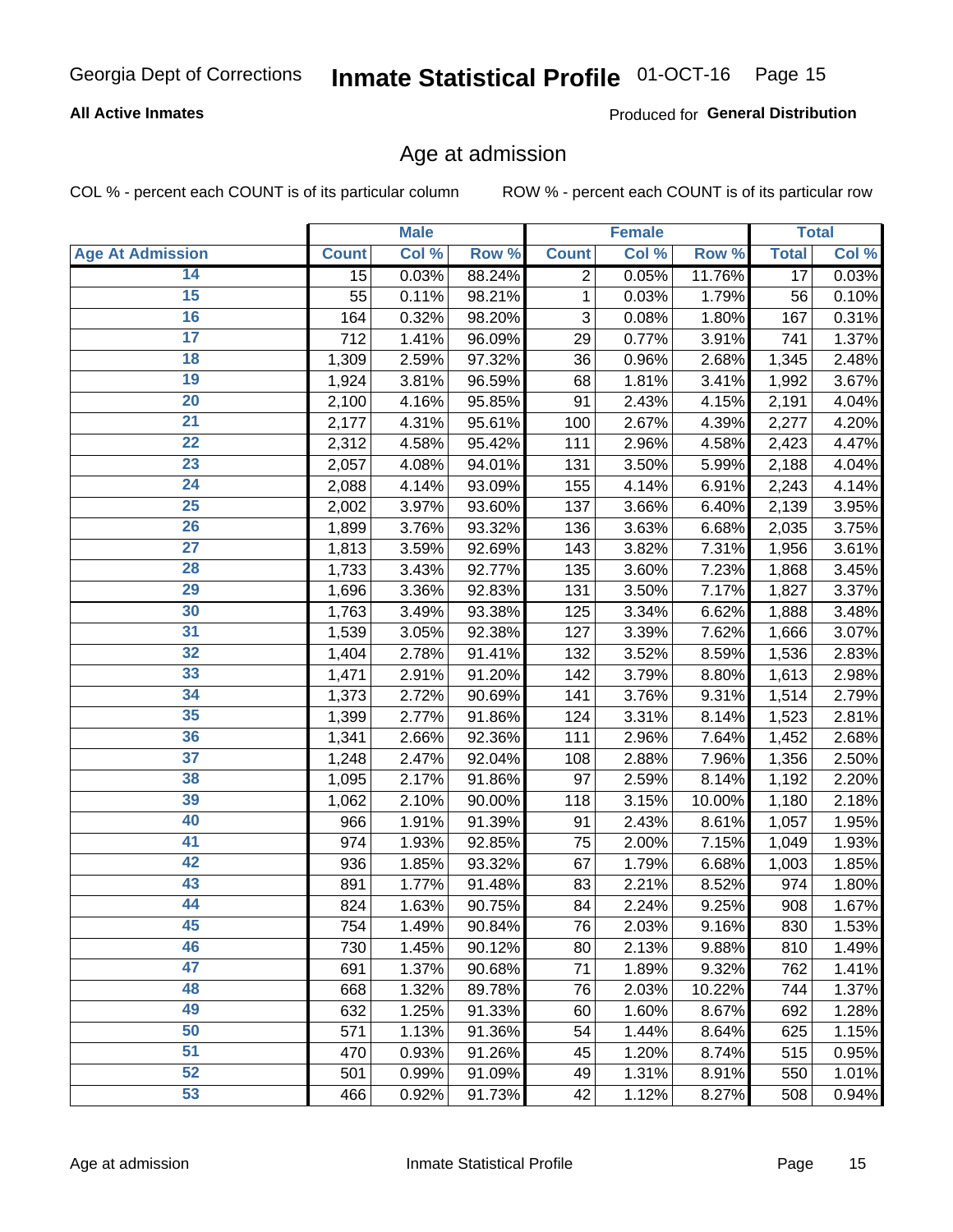#### **Inmate Statistical Profile 01-OCT-16** Page 16

## **All Active Inmates**

Produced for General Distribution

## Age at admission

COL % - percent each COUNT is of its particular column

|                         |                         | <b>Male</b> |         |                         | <b>Female</b> |        |                | <b>Total</b> |
|-------------------------|-------------------------|-------------|---------|-------------------------|---------------|--------|----------------|--------------|
| <b>Age At Admission</b> | <b>Count</b>            | Col %       | Row %   | <b>Count</b>            | Col %         | Row %  | <b>Total</b>   | Col %        |
| 54                      | 419                     | 0.83%       | 91.48%  | $\overline{39}$         | 1.04%         | 8.52%  | 458            | 0.84%        |
| 55                      | 349                     | 0.69%       | 95.88%  | 15                      | 0.40%         | 4.12%  | 364            | 0.67%        |
| 56                      | 324                     | 0.64%       | 93.64%  | 22                      | 0.59%         | 6.36%  | 346            | 0.64%        |
| $\overline{57}$         | 243                     | 0.48%       | 94.55%  | 14                      | 0.37%         | 5.45%  | 257            | 0.47%        |
| 58                      | 217                     | 0.43%       | 94.76%  | $\overline{12}$         | 0.32%         | 5.24%  | 229            | 0.42%        |
| 59                      | 186                     | 0.37%       | 93.00%  | 14                      | 0.37%         | 7.00%  | 200            | 0.37%        |
| 60                      | 148                     | 0.29%       | 93.67%  | 10                      | 0.27%         | 6.33%  | 158            | 0.29%        |
| 61                      | 132                     | 0.26%       | 96.35%  | 5                       | 0.13%         | 3.65%  | 137            | 0.25%        |
| 62                      | 116                     | 0.23%       | 93.55%  | 8                       | 0.21%         | 6.45%  | 124            | 0.23%        |
| 63                      | 86                      | 0.17%       | 95.56%  | $\overline{\mathbf{4}}$ | 0.11%         | 4.44%  | 90             | 0.17%        |
| 64                      | 89                      | 0.18%       | 93.68%  | 6                       | 0.16%         | 6.32%  | 95             | 0.18%        |
| 65                      | 54                      | 0.11%       | 96.43%  | $\overline{2}$          | 0.05%         | 3.57%  | 56             | 0.10%        |
| 66                      | 44                      | 0.09%       | 97.78%  | $\overline{1}$          | 0.03%         | 2.22%  | 45             | 0.08%        |
| 67                      | 46                      | 0.09%       | 100.00% |                         |               |        | 46             | 0.08%        |
| 68                      | 38                      | 0.08%       | 97.44%  | 1                       | 0.03%         | 2.56%  | 39             | 0.07%        |
| 69                      | 31                      | 0.06%       | 96.88%  | 1                       | 0.03%         | 3.13%  | 32             | 0.06%        |
| 70                      | 26                      | 0.05%       | 92.86%  | $\overline{2}$          | 0.05%         | 7.14%  | 28             | 0.05%        |
| $\overline{71}$         | 13                      | 0.03%       | 100.00% |                         |               |        | 13             | 0.02%        |
| $\overline{72}$         | 18                      | 0.04%       | 90.00%  | $\overline{2}$          | 0.05%         | 10.00% | 20             | 0.04%        |
| $\overline{73}$         | 11                      | 0.02%       | 100.00% |                         |               |        | 11             | 0.02%        |
| 74                      | 8                       | 0.02%       | 72.73%  | 3                       | 0.08%         | 27.27% | 11             | 0.02%        |
| $\overline{75}$         | 9                       | 0.02%       | 100.00% |                         |               |        | 9              | 0.02%        |
| 76                      | 11                      | 0.02%       | 100.00% |                         |               |        | 11             | 0.02%        |
| $\overline{77}$         | $\overline{7}$          | 0.01%       | 100.00% |                         |               |        | $\overline{7}$ | 0.01%        |
| 78                      | $\overline{2}$          | 0.01%       | 100.00% |                         |               |        | $\overline{2}$ | 0.01%        |
| 79                      | $\overline{3}$          | 0.01%       | 100.00% |                         |               |        | $\overline{3}$ | 0.01%        |
| 80                      | $\mathbf{1}$            | 0.01%       | 100.00% |                         |               |        | $\mathbf{1}$   | 0.01%        |
| 81                      | $\overline{3}$          | 0.01%       | 100.00% |                         |               |        | $\overline{3}$ | 0.01%        |
| $\overline{82}$         | $\overline{\mathbf{4}}$ | 0.01%       | 100.00% |                         |               |        | $\overline{4}$ | 0.01%        |
| 83                      | $\mathbf{1}$            | 0.01%       | 100.00% |                         |               |        | 1              | 0.01%        |
| 84                      | 3                       | 0.01%       | 100.00% |                         |               |        | 3              | 0.01%        |
| 85                      | $\mathbf{1}$            | 0.01%       | 100.00% |                         |               |        | 1              | 0.01%        |
| <b>Total Reported</b>   | 50,468                  | 100%        | 93.09%  | 3,748                   | 100%          | 6.91%  | 54,216         | 100%         |

| <b>Not Reported</b> |        |     |                          |
|---------------------|--------|-----|--------------------------|
| ™∩tal               | 50.469 | 749 | <b>54.218</b><br>4,4 I O |

| <b>Mean</b><br>ише | 32.49 | $\overline{A}$<br>34 | 32.62 |
|--------------------|-------|----------------------|-------|
| dle,<br>Me         | 30    | . .<br>JJ            | 30    |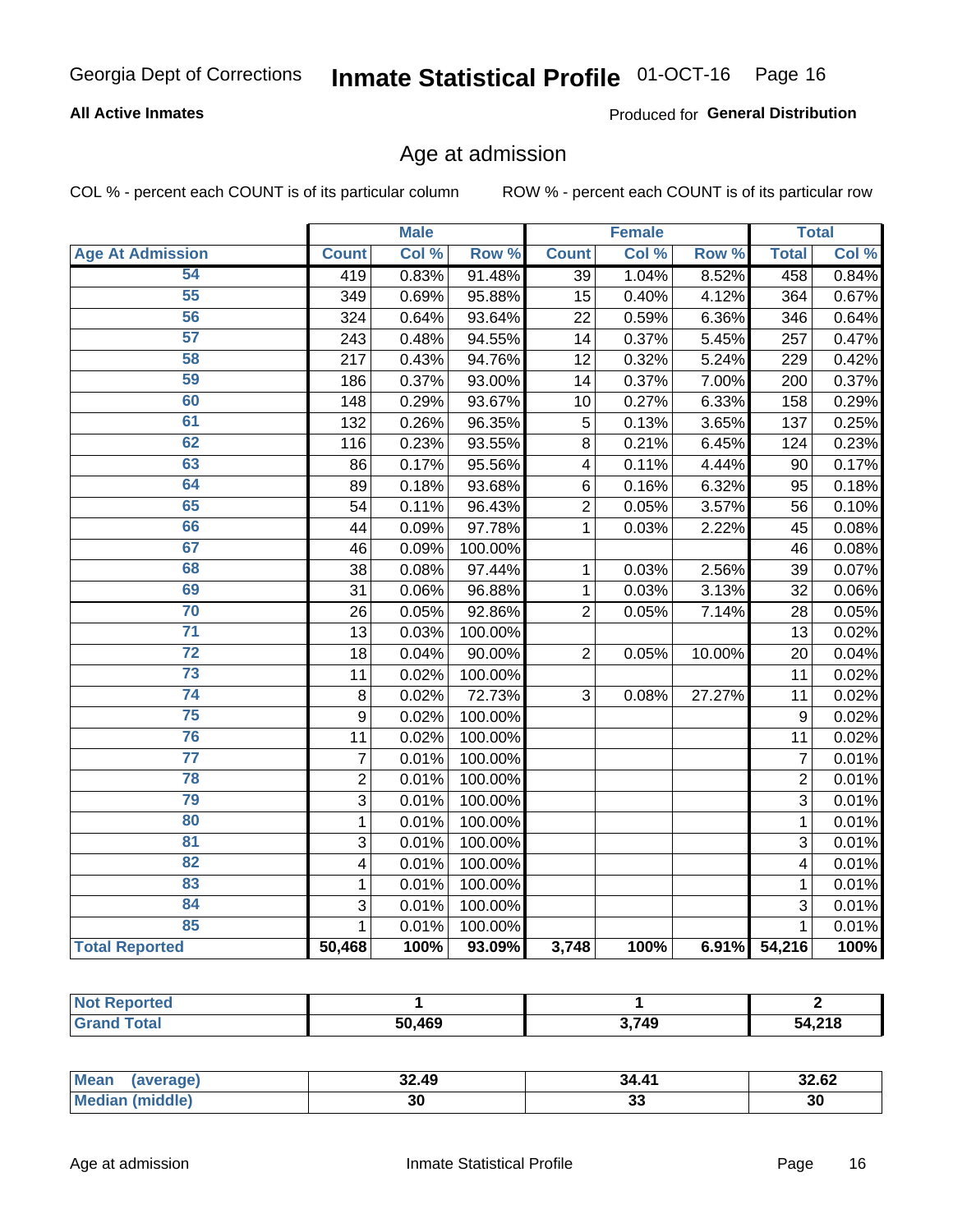## Inmate Statistical Profile 01-OCT-16 Page 17

## Age at admission

COL % - percent each COUNT is of its particular column

ROW % - percent each COUNT is of its particular row

|                          | <b>Male</b> | <b>Female</b> | <b>Total</b> |
|--------------------------|-------------|---------------|--------------|
| Modiae 22 Mast24e)quent) | ົ<br>- -    |               |              |
| <b>Grand Total</b>       |             |               |              |
|                          |             |               |              |

Produced for General Distribution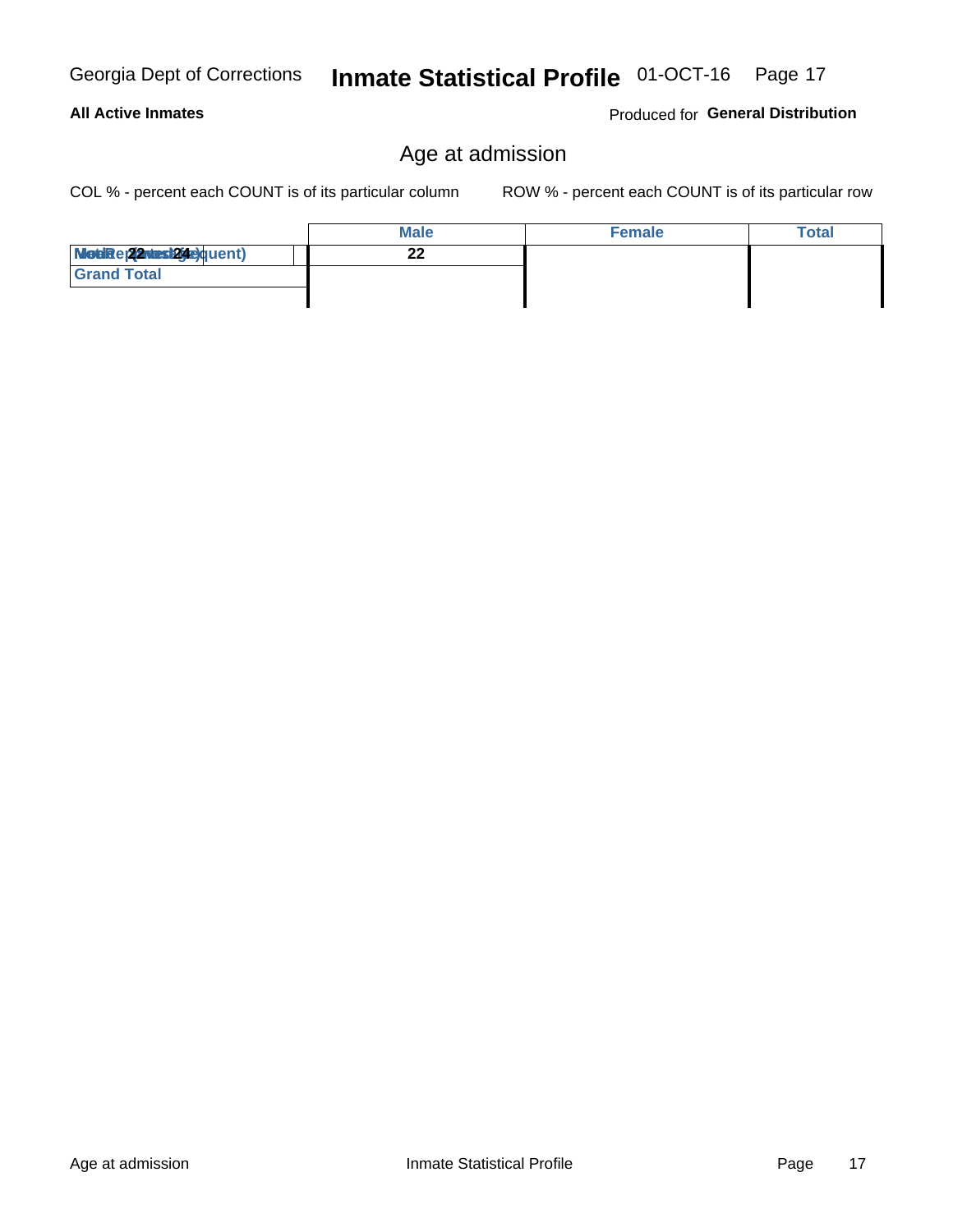#### Inmate Statistical Profile 01-OCT-16 Page 20

## **All Active Inmates**

## Produced for General Distribution

## Height, measured at entry to prison

COL % - percent each COUNT is of its particular column

|                       |                | <b>Male</b> |         |                         | <b>Female</b> |        |                | <b>Total</b> |
|-----------------------|----------------|-------------|---------|-------------------------|---------------|--------|----------------|--------------|
| <b>Height</b>         | <b>Count</b>   | Col %       | Row %   | <b>Count</b>            | Col %         | Row %  | <b>Total</b>   | Col %        |
| $\bf{0}$              | 556            | 1.10%       | 97.54%  | 14                      | 0.37%         | 2.46%  | 570            | 1.05%        |
| 4'00"                 | 4              | 0.01%       | 100.00% |                         |               |        | 4              | 0.01%        |
| 4'02"                 | 1              | 0.01%       | 100.00% |                         |               |        | 1              | 0.01%        |
| 4'03''                | $\overline{2}$ | 0.01%       | 100.00% |                         |               |        | $\overline{c}$ | 0.01%        |
| 4'04"                 | 1              | 0.01%       | 100.00% |                         |               |        | $\mathbf{1}$   | 0.01%        |
| 4'05"                 | 1              | 0.01%       | 50.00%  | $\mathbf{1}$            | 0.03%         | 50.00% | $\overline{2}$ | 0.01%        |
| 4'06"                 | 1              | 0.01%       | 50.00%  | $\mathbf{1}$            | 0.03%         | 50.00% | $\overline{2}$ | 0.01%        |
| 4'07"                 | 1              | 0.01%       | 25.00%  | 3                       | 0.08%         | 75.00% | 4              | 0.01%        |
| 4'08"                 | 8              | 0.02%       | 66.67%  | $\overline{\mathbf{4}}$ | 0.11%         | 33.33% | 12             | 0.02%        |
| 4'09"                 | 3              | 0.01%       | 17.65%  | 14                      | 0.37%         | 82.35% | 17             | 0.03%        |
| 4'10''                | 5              | 0.01%       | 23.81%  | 16                      | 0.43%         | 76.19% | 21             | 0.04%        |
| 4'11''                | 11             | 0.02%       | 14.10%  | 67                      | 1.79%         | 85.90% | 78             | 0.14%        |
| 5'00''                | 105            | 0.21%       | 40.86%  | 152                     | 4.05%         | 59.14% | 257            | 0.47%        |
| 5'01''                | 99             | 0.20%       | 32.35%  | 207                     | 5.52%         | 67.65% | 306            | 0.56%        |
| 5'02"                 | 258            | 0.51%       | 39.51%  | 395                     | 10.54%        | 60.49% | 653            | 1.20%        |
| 5'03''                | 384            | 0.76%       | 47.00%  | 433                     | 11.55%        | 53.00% | 817            | 1.51%        |
| 5'04"                 | 1,001          | 1.98%       | 64.00%  | 563                     | 15.02%        | 36.00% | 1,564          | 2.88%        |
| 5'05"                 | 1,677          | 3.32%       | 78.77%  | 452                     | 12.06%        | 21.23% | 2,129          | 3.93%        |
| 5'06''                | 3,421          | 6.78%       | 88.28%  | 454                     | 12.11%        | 11.72% | 3,875          | 7.15%        |
| 5'07''                | 3,999          | 7.92%       | 90.17%  | 436                     | 11.63%        | 9.83%  | 4,435          | 8.18%        |
| 5'08''                | 5,065          | 10.04%      | 96.31%  | 194                     | 5.17%         | 3.69%  | 5,259          | 9.70%        |
| 5'09''                | 6,507          | 12.89%      | 97.56%  | 163                     | 4.35%         | 2.44%  | 6,670          | 12.30%       |
| 5'10''                | 5,473          | 10.84%      | 98.33%  | 93                      | 2.48%         | 1.67%  | 5,566          | 10.27%       |
| 5'11''                | 6,061          | 12.01%      | 99.20%  | 49                      | 1.31%         | 0.80%  | 6,110          | 11.27%       |
| 6'00''                | 5,468          | 10.83%      | 99.67%  | 18                      | 0.48%         | 0.33%  | 5,486          | 10.12%       |
| 6'01''                | 4,117          | 8.16%       | 99.66%  | 14                      | 0.37%         | 0.34%  | 4,131          | 7.62%        |
| 6'02"                 | 3,061          | 6.07%       | 99.90%  | 3                       | 0.08%         | 0.10%  | 3,064          | 5.65%        |
| 6'03''                | 1,616          | 3.20%       | 99.81%  | 3                       | 0.08%         | 0.19%  | 1,619          | 2.99%        |
| 6'04"                 | 917            | 1.82%       | 100.00% |                         |               |        | 917            | 1.69%        |
| 6'05"                 | 365            | 0.72%       | 100.00% |                         |               |        | 365            | 0.67%        |
| 6'06''                | 157            | 0.31%       | 100.00% |                         |               |        | 157            | 0.29%        |
| 6'07''                | 49             | 0.10%       | 100.00% |                         |               |        | 49             | 0.09%        |
| 6'08''                | 29             | 0.06%       | 100.00% |                         |               |        | 29             | 0.05%        |
| 6'09''                | 31             | 0.06%       | 100.00% |                         |               |        | 31             | 0.06%        |
| 6'10''                | 5              | 0.01%       | 100.00% |                         |               |        | 5              | 0.01%        |
| 6'11''                | 6              | 0.01%       | 100.00% |                         |               |        | 6              | 0.01%        |
| 7'00"                 | 3              | 0.01%       | 100.00% |                         |               |        | 3              | 0.01%        |
| 7'05"                 | 1              | 0.01%       | 100.00% |                         |               |        | 1              | 0.01%        |
| <b>Total Reported</b> | 50,469         | 100%        | 93.09%  | 3,749                   | 100%          | 6.91%  | 54,218         | 100%         |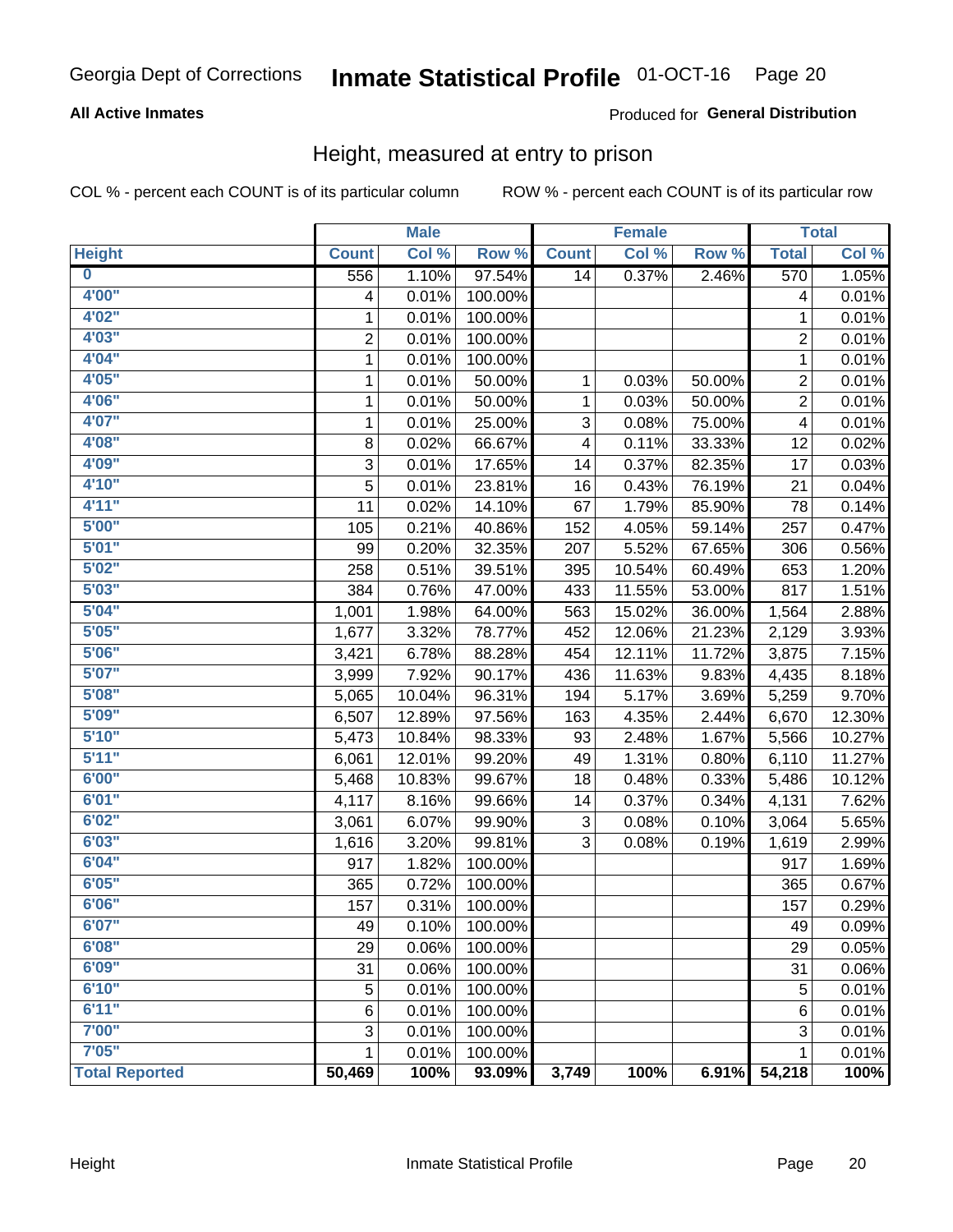## Inmate Statistical Profile 01-OCT-16 Page 21

## **All Active Inmates**

Produced for General Distribution

## Height, measured at entry to prison

COL % - percent each COUNT is of its particular column

|                     | <b>Male</b> | <b>Female</b> | <b>Total</b> |
|---------------------|-------------|---------------|--------------|
| <b>Not Reported</b> |             |               |              |
| <b>Grand Total</b>  | 50,469      | 3,749         | 54,218       |

| <b>Mean</b> | 'average) | EI4 OIL | 5'05" | 5'10" |
|-------------|-----------|---------|-------|-------|
|             |           |         |       |       |
| $M_{\odot}$ | frequent) | 5'09"   | 5'04" | 5'09" |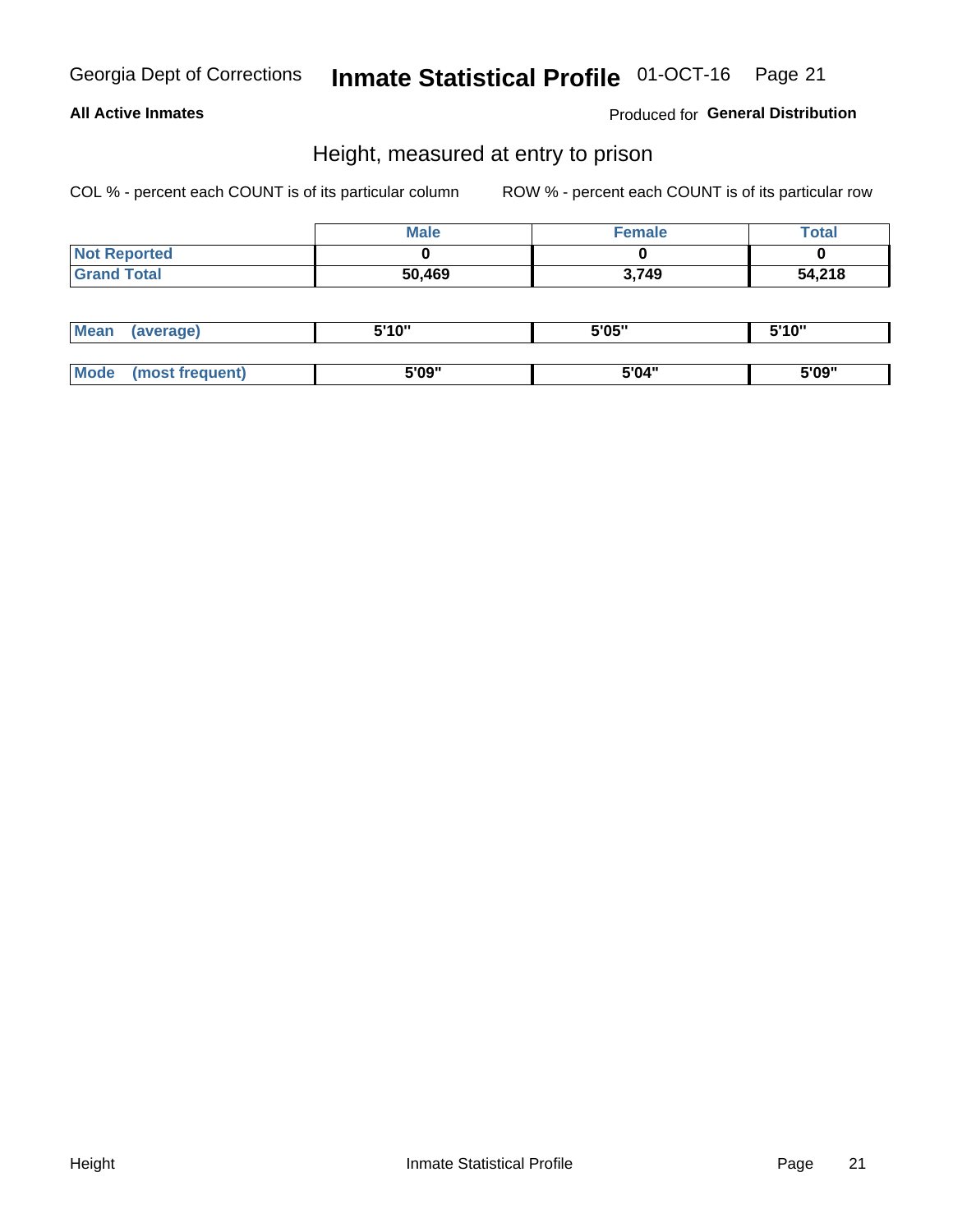#### **Inmate Statistical Profile 01-OCT-16** Page 22

**All Active Inmates** 

Produced for General Distribution

## Weight, measured at entry to prison

COL % - percent each COUNT is of its particular column

|                          |              | <b>Male</b> |         |                 | <b>Female</b> |        |                | <b>Total</b> |
|--------------------------|--------------|-------------|---------|-----------------|---------------|--------|----------------|--------------|
| <b>Weight</b>            | <b>Count</b> | Col %       | Row %   | <b>Count</b>    | Col %         | Row %  | <b>Total</b>   | Col %        |
| <b>Under 80 pounds</b>   | 7            | 0.01%       | 87.50%  | 1               | 0.03%         | 12.50% | 8              | 0.01%        |
| 80 - 89 pounds           | $\mathbf{1}$ | 0.01%       | 50.00%  | 1               | 0.03%         | 50.00% | $\overline{c}$ | 0.01%        |
| 90 - 99 pounds           | 5            | 0.01%       | 45.45%  | 6               | 0.16%         | 54.55% | 11             | 0.02%        |
| 100 - 109 pounds         | 33           | 0.07%       | 52.38%  | 30              | 0.80%         | 47.62% | 63             | 0.12%        |
| 110 - 119 pounds         | 116          | 0.23%       | 52.73%  | 104             | 2.79%         | 47.27% | 220            | 0.41%        |
| 120 - 129 pounds         | 538          | 1.08%       | 74.52%  | 184             | 4.93%         | 25.48% | 722            | 1.35%        |
| 130 - 139 pounds         | 1,679        | 3.36%       | 82.71%  | 351             | 9.40%         | 17.29% | 2,030          | 3.78%        |
| 140 - 149 pounds         | 3,463        | 6.94%       | 88.68%  | 442             | 11.84%        | 11.32% | 3,905          | 7.28%        |
| 150 - 159 pounds         | 5,211        | 10.44%      | 92.31%  | 434             | 11.62%        | 7.69%  | 5,645          | 10.53%       |
| 160 - 169 pounds         | 6,756        | 13.54%      | 94.36%  | 404             | 10.82%        | 5.64%  | 7,160          | 13.35%       |
| 170 - 179 pounds         | 6,250        | 12.53%      | 94.28%  | 379             | 10.15%        | 5.72%  | 6,629          | 12.36%       |
| 180 - 189 pounds         | 6,586        | 13.20%      | 95.15%  | 336             | 9.00%         | 4.85%  | 6,922          | 12.91%       |
| 190 - 199 pounds         | 4,461        | 8.94%       | 95.00%  | 235             | 6.29%         | 5.00%  | 4,696          | 8.76%        |
| 200 - 209 pounds         | 3,958        | 7.93%       | 94.46%  | 232             | 6.21%         | 5.54%  | 4,190          | 7.81%        |
| 210 - 219 pounds         | 2,988        | 5.99%       | 96.02%  | 124             | 3.32%         | 3.98%  | 3,112          | 5.80%        |
| 220 - 229 pounds         | 2,364        | 4.74%       | 95.21%  | 119             | 3.19%         | 4.79%  | 2,483          | 4.63%        |
| 230 - 239 pounds         | 1,508        | 3.02%       | 94.19%  | 93              | 2.49%         | 5.81%  | 1,601          | 2.99%        |
| 240 - 249 pounds         | 1,202        | 2.41%       | 94.94%  | 64              | 1.71%         | 5.06%  | 1,266          | 2.36%        |
| 250 - 259 pounds         | 877          | 1.76%       | 93.70%  | 59              | 1.58%         | 6.30%  | 936            | 1.75%        |
| 260 - 269 pounds         | 547          | 1.10%       | 93.66%  | 37              | 0.99%         | 6.34%  | 584            | 1.09%        |
| 270 - 279 pounds         | 406          | 0.81%       | 96.44%  | 15              | 0.40%         | 3.56%  | 421            | 0.78%        |
| 280 - 289 pounds         | 285          | 0.57%       | 91.94%  | 25              | 0.67%         | 8.06%  | 310            | 0.58%        |
| 290 - 299 pounds         | 165          | 0.33%       | 92.18%  | 14              | 0.37%         | 7.82%  | 179            | 0.33%        |
| 300 - 309 pounds         | 149          | 0.30%       | 88.17%  | 20              | 0.54%         | 11.83% | 169            | 0.32%        |
| 310 - 319 pounds         | 85           | 0.17%       | 94.44%  | $\mathbf 5$     | 0.13%         | 5.56%  | 90             | 0.17%        |
| 320 - 329 pounds         | 79           | 0.16%       | 91.86%  | $\overline{7}$  | 0.19%         | 8.14%  | 86             | 0.16%        |
| 330 - 339 pounds         | 47           | 0.09%       | 100.00% |                 |               |        | 47             | 0.09%        |
| 340 - 349 pounds         | 28           | 0.06%       | 93.33%  | $\overline{2}$  | 0.05%         | 6.67%  | 30             | 0.06%        |
| 350 - 359 pounds         | 34           | 0.07%       | 85.00%  | 6               | 0.16%         | 15.00% | 40             | 0.07%        |
| 360 - 369 pounds         | 17           | 0.03%       | 94.44%  | 1               | 0.03%         | 5.56%  | 18             | 0.03%        |
| 370 - 379 pounds         | 10           | 0.02%       | 90.91%  | 1               | 0.03%         | 9.09%  | 11             | 0.02%        |
| 380 - 389 pounds         | 12           | 0.02%       | 92.31%  | 1               | 0.03%         | 7.69%  | 13             | 0.02%        |
| 390 - 399 pounds         | 3            | 0.01%       | 75.00%  | 1               | 0.03%         | 25.00% | 4              | 0.01%        |
| 400 pounds and over      | 30           | 0.06%       | 96.77%  | 1               | 0.03%         | 3.23%  | 31             | 0.06%        |
| <b>Total Reported</b>    | 49,900       | 100%        | 93.04%  | 3,734           | 100%          | 6.96%  | 53,634         | 100.0%       |
|                          |              |             |         |                 |               |        |                |              |
| <b>Not Reported</b>      |              | 569         |         | $\overline{15}$ |               |        |                | 584          |
| <b>Grand Total</b>       |              | 50,469      |         | 3,749           |               |        |                | 54,218       |
|                          |              |             |         |                 |               |        |                |              |
| <b>Mean</b><br>(average) |              | 185         |         |                 | 172           |        |                | 184          |
| <b>Median (middle)</b>   |              | 180         |         |                 | 165           |        |                | 180          |
| Mode (most frequent)     |              | 180         |         |                 | 150           |        |                | 180          |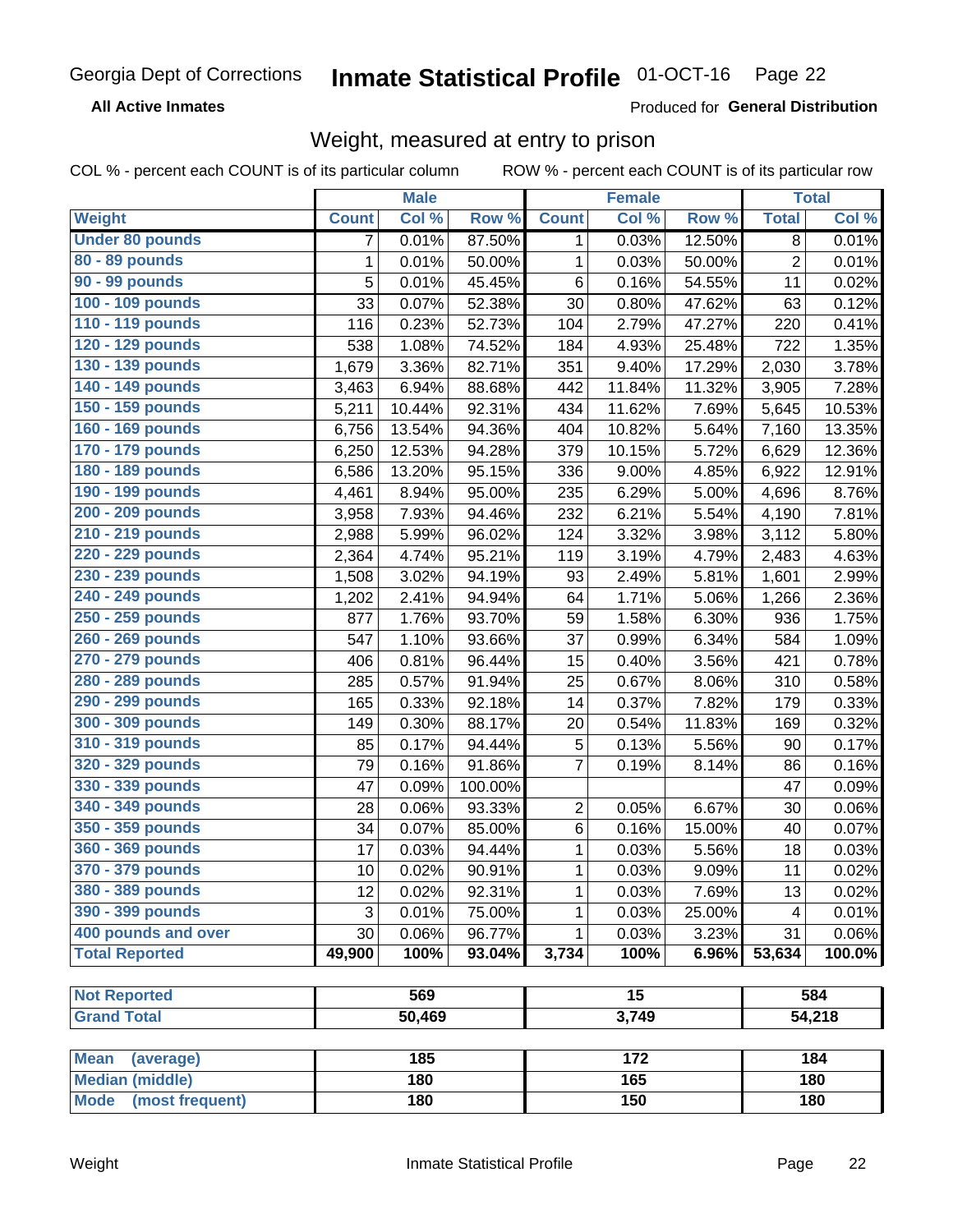#### **Inmate Statistical Profile 01-OCT-16** Page 23

**All Active Inmates** 

## Produced for General Distribution

## Veterans validated by Veteran's Administration

COL % - percent each COUNT is of its particular column

|                             |                 | <b>Male</b> |                    |    | <b>Female</b> |         |              | <b>Total</b> |
|-----------------------------|-----------------|-------------|--------------------|----|---------------|---------|--------------|--------------|
| <b>Military service</b>     | <b>Count</b>    | Col %       | <b>Row % Count</b> |    | Col %         | Row %   | <b>Total</b> | Col %        |
| <b>Others</b><br>0          | 957             | 32.65%      | 97.75%             | 22 | 46.81%        | 2.25%   | 979          | 32.87%       |
| <b>Air Force</b>            | 1,147           | 39.13%      | 98.20%             | 21 | 44.68%        | 1.80%   | 1,168        | 39.22%       |
| $\mathbf{2}$<br><b>Army</b> | 173             | $5.90\%$    | 99.43%             |    | 2.13%         | .57%    | 174          | 5.84%        |
| <b>Navy</b><br>3            | 371             | 12.66%      | 99.46%             | 2  | 4.26%         | .54%    | 373          | 12.53%       |
| <b>Marines</b><br>4         | 13 <sub>1</sub> | .44%        | 100.00%            |    |               |         | 13           | .44%         |
| <b>Coast Guard</b><br>5.    | 270             | 9.21%       | 99.63%             |    | 2.13%         | $.37\%$ | 271          | 9.10%        |
| <b>Total Reported</b>       | 2,931           | 100%        | 98.42%             | 47 | 100%          | 1.58%   | 2,978        | 100%         |

| <b>Not</b><br>Reported | 47,538 | 3,702 | 51,240 |
|------------------------|--------|-------|--------|
| 'otal                  | 50,469 | 3,749 | 54,218 |

|  |  | <b>Mode (most frequent)</b> | <b>Force</b><br>Aır | วthers | orce |
|--|--|-----------------------------|---------------------|--------|------|
|--|--|-----------------------------|---------------------|--------|------|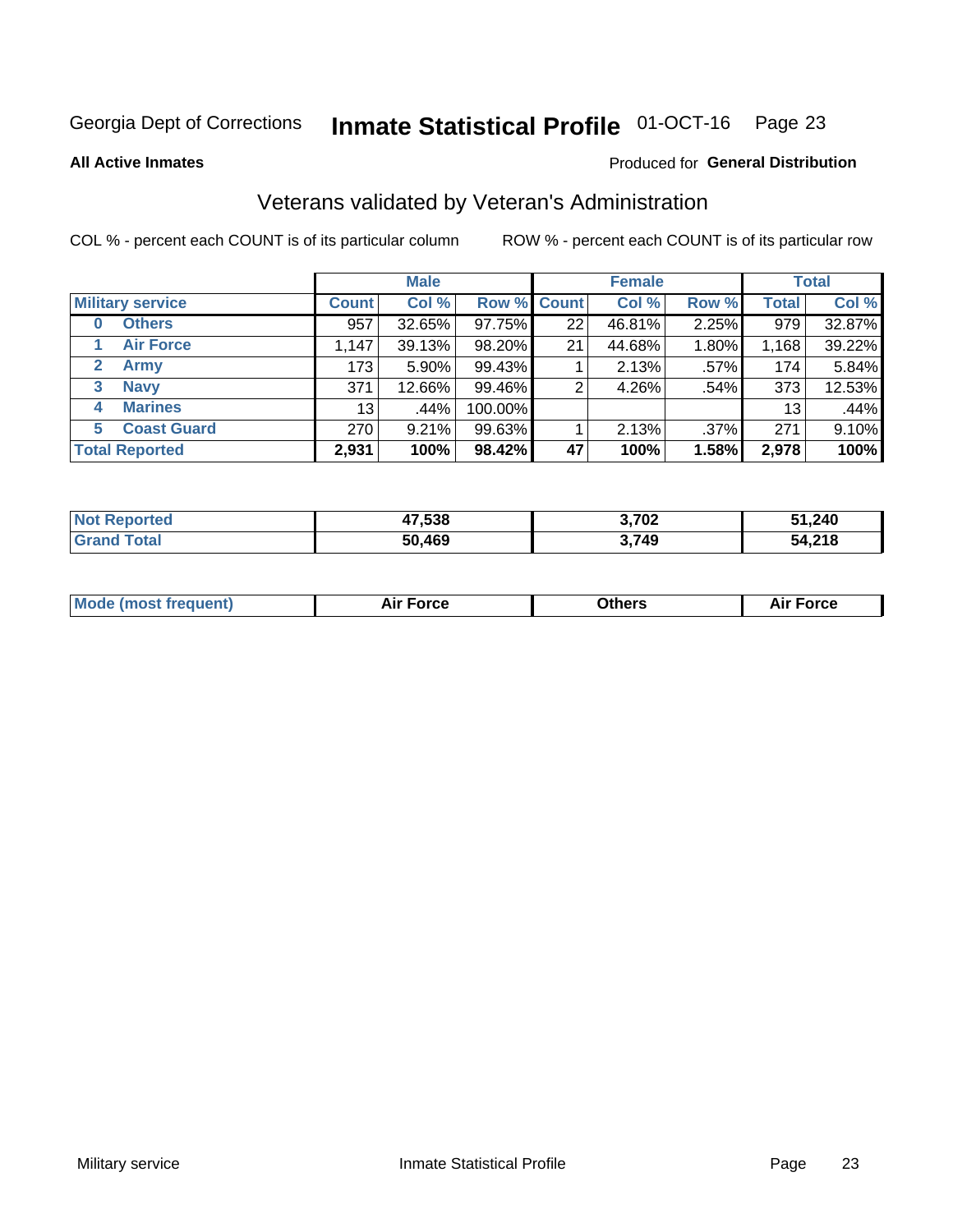## Inmate Statistical Profile 01-OCT-16 Page 24

### **All Active Inmates**

## Produced for General Distribution

## Type of admission to prison

COL % - percent each COUNT is of its particular column

|    |                                  |              | <b>Male</b> |                    |     | <b>Female</b> |        |                | <b>Total</b> |
|----|----------------------------------|--------------|-------------|--------------------|-----|---------------|--------|----------------|--------------|
|    | <b>Type of Admission</b>         | <b>Count</b> | Col %       | <b>Row % Count</b> |     | Col %         | Row %  | <b>Total</b>   | Col %        |
| 16 | <b>Population Redistribution</b> | 8            | .02%        | 100.00%            |     |               |        | 8              | .01%         |
| 27 | <b>Boot Camp Plus</b>            |              | .01%        | 100.00%            |     |               |        |                | .01%         |
| 28 | <b>Initial Assignment</b>        | 14           | .03%        | 100.00%            |     |               |        | 14             | .03%         |
| 52 | <b>New Sentence</b>              | 41,141       | 81.54%      | 93.23% 2,988       |     | 79.72%        | 6.77%  | 44,129         | 81.42%       |
| 53 | <b>Probation Rev Partial</b>     | 1,952        | 3.87%       | 90.12%             | 214 | 5.71%         | 9.88%  | 2,166          | 4.00%        |
| 54 | <b>Probation Rev Remainder</b>   | 2,778        | 5.51%       | 89.47%             | 327 | 8.72%         | 10.53% | 3,105          | 5.73%        |
| 55 | <b>Parole Rev New Sentence</b>   | 2,384        | 4.73%       | 94.87%             | 129 | 3.44%         | 5.13%  | 2,513          | 4.64%        |
| 56 | <b>Parole Rev No New</b>         | 2,092        | 4.15%       | 95.88%             | 90  | 2.40%         | 4.12%  | 2,182          | 4.03%        |
|    | <b>Sentence</b>                  |              |             |                    |     |               |        |                |              |
| 57 | <b>Released In Error</b>         | 15           | .03%        | 100.00%            |     |               |        | 15             | .03%         |
| 65 | <b>Return Appeal/Bond</b>        | 2            | .01%        | 100.00%            |     |               |        | $\overline{2}$ | .01%         |
| 66 | <b>Prob Viol/Total Rev</b>       | 1            | .01%        | 100.00%            |     |               |        |                | .01%         |
| 67 | <b>Admit Fm Other Cust</b>       | 6            | .01%        | 100.00%            |     |               |        | 6              | .01%         |
| 69 | <b>New Sent/Par Rev Pnd</b>      | 5            | .01%        | 100.00%            |     |               |        | 5              | .01%         |
| 70 | <b>Life W/O Parole</b>           | 14           | .03%        | 100.00%            |     |               |        | 14             | .03%         |
| 72 | <b>Par Rev/Rsn Unknown</b>       | 29           | .06%        | 100.00%            |     |               |        | 29             | .05%         |
| 74 | <b>Pb Parole Rescinded</b>       |              | .01%        | 100.00%            |     |               |        |                | .01%         |
| 76 | <b>Par Rev/Revoc Center</b>      | 1            | .01%        | 100.00%            |     |               |        |                | .01%         |
| 82 | <b>Unknown</b>                   | 8            | .02%        | 100.00%            |     |               |        | 8              | .01%         |
|    | <b>Total Reported</b>            | 50,452       | 100%        | 93.08% 3,748       |     | 100%          | 6.92%  | 54,200         | 100%         |

| <b>Not</b><br><b>orted</b> |        |       | . .<br>1 O |
|----------------------------|--------|-------|------------|
| <b>Total</b>               | 50,469 | 3,749 | 4,218      |

| Mode (most frequent) | <b>New Sentence</b> | <b>New Sentence</b> | <b>New Sentence</b> |
|----------------------|---------------------|---------------------|---------------------|
|                      |                     |                     |                     |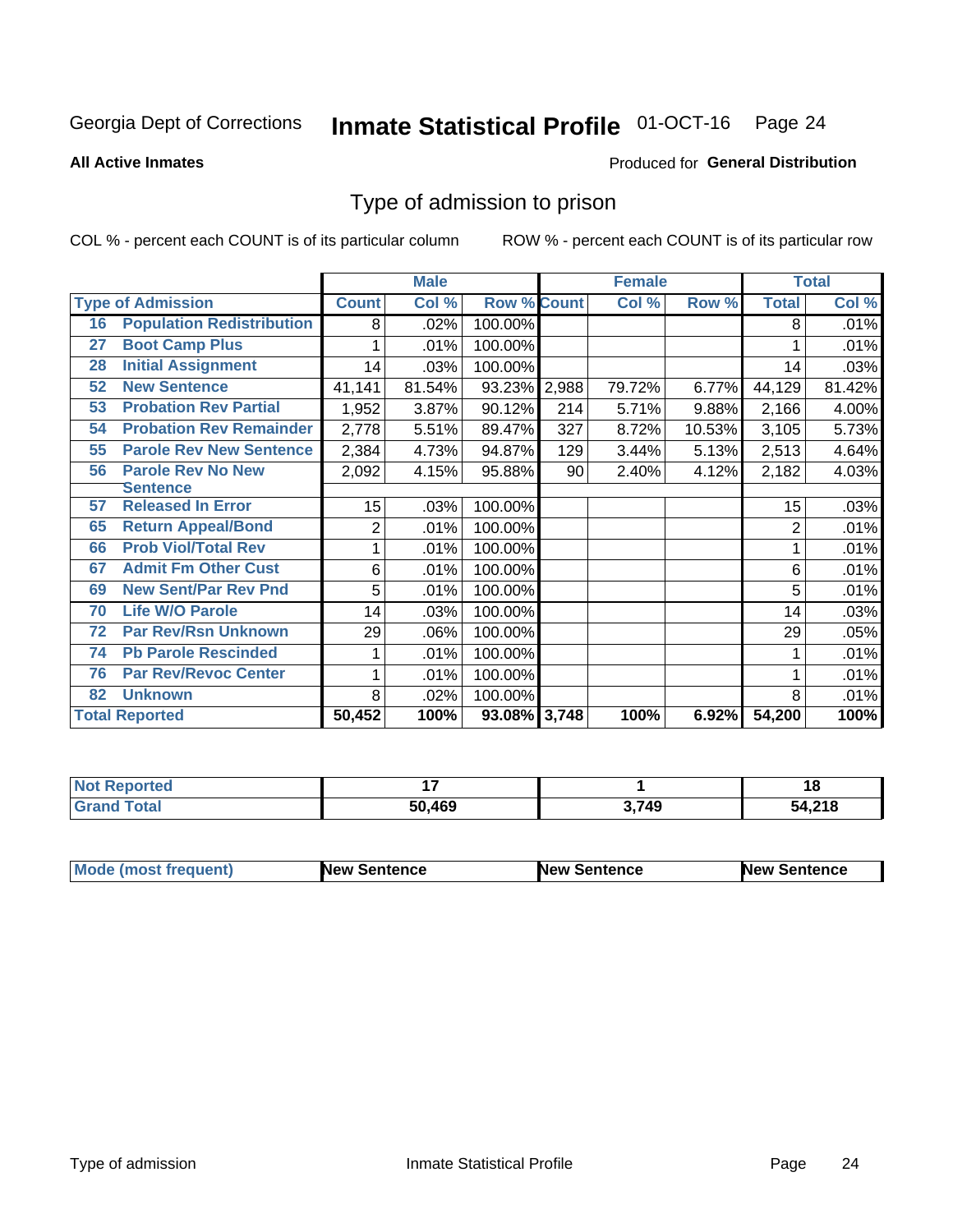## Inmate Statistical Profile 01-OCT-16 Page 25

**All Active Inmates** 

## Produced for General Distribution

## Current / last supervision level

COL % - percent each COUNT is of its particular column

|                        |              | <b>Male</b> |                    |       | <b>Female</b> |          |        | <b>Total</b> |
|------------------------|--------------|-------------|--------------------|-------|---------------|----------|--------|--------------|
| <b>Security Status</b> | <b>Count</b> | Col %       | <b>Row % Count</b> |       | Col %         | Row %    | Total  | Col %        |
| 3 Minimum              | 4.509        | 8.94%       | 74.54%             | 1,540 | 41.09%        | 25.46%   | 6,049  | 11.16%       |
| 4 Medium               | 36.972       | 73.27%      | 94.87%             | 2,001 | 53.39%        | $5.13\%$ | 38,973 | 71.90%       |
| 5 Close                | 8.978        | 17.79%      | $97.75\%$          | 207   | 5.52%         | $2.25\%$ | 9,185  | 16.94%       |
| <b>Total Reported</b>  | 50,459       | 100%        | $93.09\%$          | 3,748 | 100%          | $6.91\%$ | 54,207 | 100%         |

| <b>Still being diagnosed</b> |        |       |        |
|------------------------------|--------|-------|--------|
| <b>Not Reported</b>          |        |       |        |
| <b>Grand Total</b>           | 50,469 | 3.749 | 54,218 |

| M | . | -- |
|---|---|----|
|   |   |    |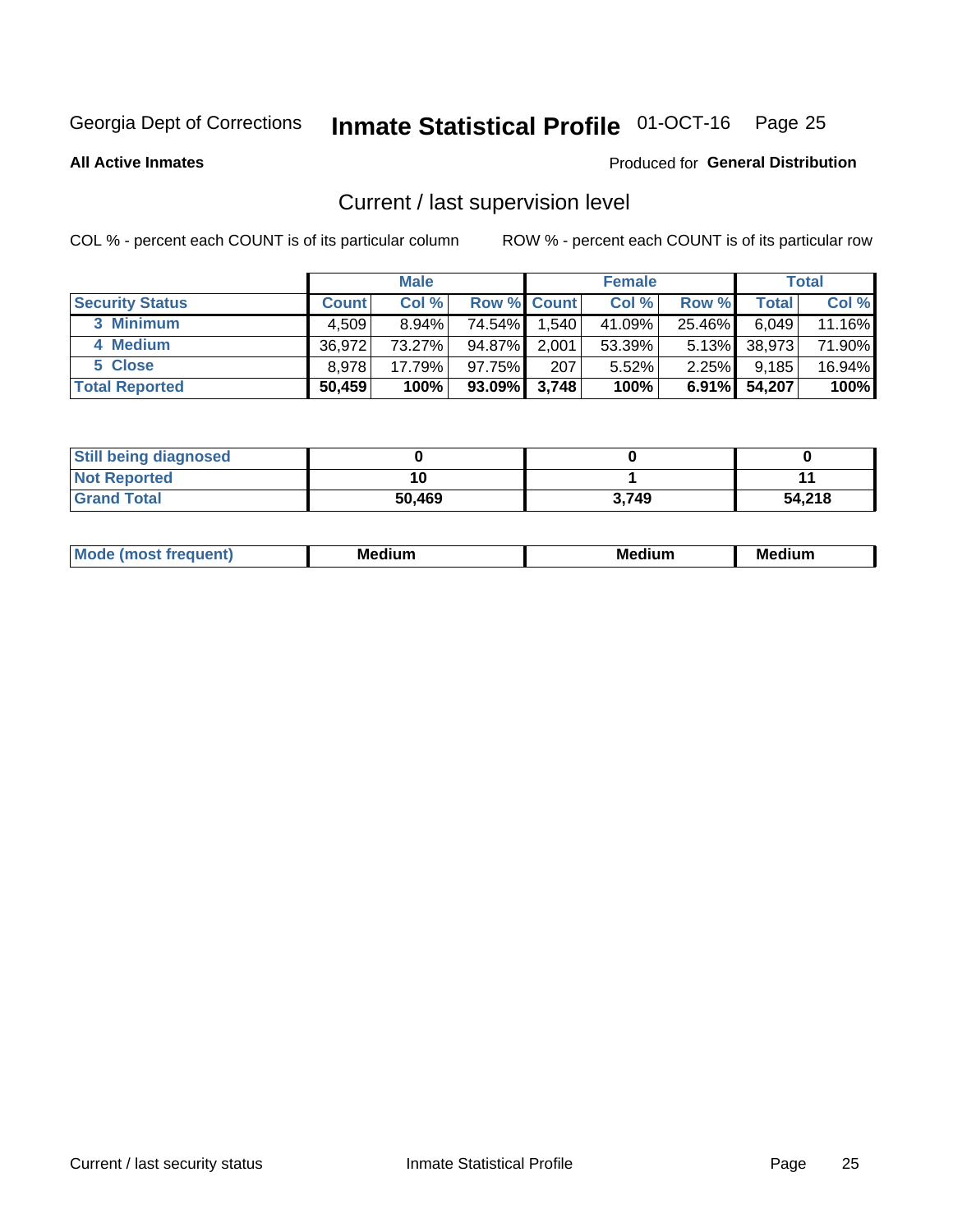## Inmate Statistical Profile 01-OCT-16 Page 26

**All Active Inmates** 

## Produced for General Distribution

## Current / last type of institution

COL % - percent each COUNT is of its particular column

|                            |                 | <b>Male</b> |             |       | <b>Female</b> |          |              | <b>Total</b> |
|----------------------------|-----------------|-------------|-------------|-------|---------------|----------|--------------|--------------|
| <b>Type of Institution</b> | <b>Count</b>    | Col %       | Row % Count |       | Col %         | Row %    | <b>Total</b> | Col %        |
| <b>County Ci</b>           | 5,107           | 10.17%      | 99.98%      |       | $.03\%$       | .02%     | 5,108        | 9.46%        |
| <b>State Prison</b>        | 35,019          | 69.71%      | 90.87%      | 3,518 | 93.84%        | 9.13%    | 38,537       | 71.38%       |
| <b>Transitional Center</b> | 2,119           | 4.22%       | 90.29%      | 228   | 6.08%         | 9.71%    | 2,347        | 4.35%        |
| <b>Private Prison</b>      | 7,976           | 15.88%      | 100.00%     |       |               |          | 7,976        | 14.77%       |
| <b>County Jail</b>         | 10 <sup>1</sup> | $.02\%$     | 90.91%      |       | .03%          | $9.09\%$ | 11           | .02%         |
| <b>Rsat - Center</b>       | 2               | .01%        | 100.00%     |       |               |          | 2            | .01%         |
| <b>State Hospital</b>      | 3 <sup>1</sup>  | $.01\%$     | 75.00%      |       | .03%          | 25.00%   | 4            | .01%         |
| <b>Total Reported</b>      | 50,236          | 100%        | 93.06%      | 3,749 | 100%          | 6.94%    | 53,985       | 100%         |

| oorted<br>NOT |        |       |        |
|---------------|--------|-------|--------|
| <b>otal</b>   | 50,236 | 3,749 | 53,985 |

| <b>Mode (most frequent)</b> | <b>State Prison</b> | <b>State Prison</b> | <b>State Prison</b> |
|-----------------------------|---------------------|---------------------|---------------------|
|                             |                     |                     |                     |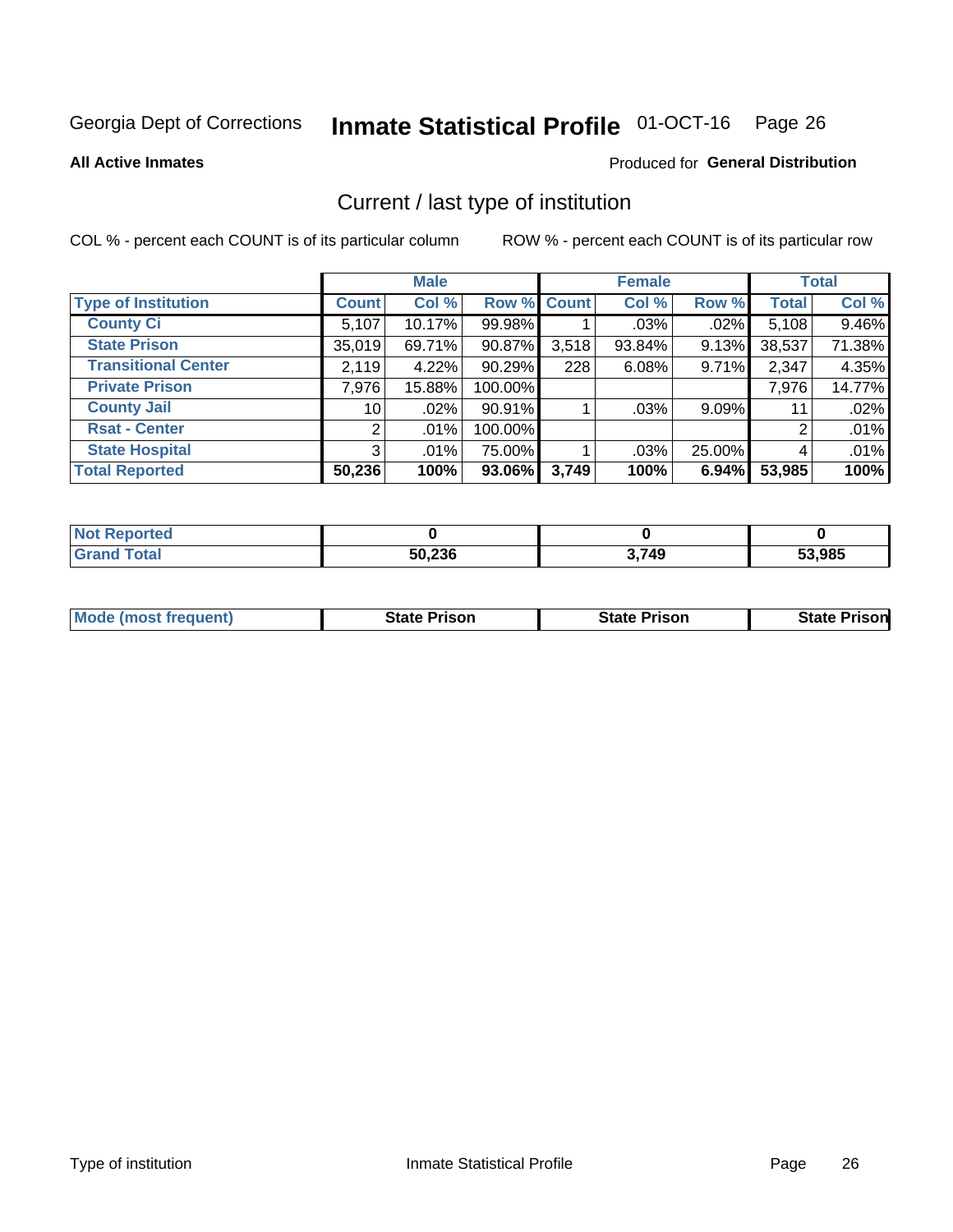## Inmate Statistical Profile 01-OCT-16 Page 27

### **All Active Inmates**

## Produced for General Distribution

## Institution type - transitional centers

COL % - percent each COUNT is of its particular column

|                                          |              | <b>Male</b> |         |              | <b>Female</b> |         |              | <b>Total</b> |
|------------------------------------------|--------------|-------------|---------|--------------|---------------|---------|--------------|--------------|
| <b>Institution Type - Trans. Centers</b> | <b>Count</b> | Col %       | Row %   | <b>Count</b> | Col %         | Row %   | <b>Total</b> | Col %        |
| <b>Albany Tc</b>                         | 156          | 6.74%       | 100.00% |              |               |         | 156          | 5.89%        |
| <b>Arrendale State Prison</b>            |              |             |         | 104          | 31.33%        | 100.00% | 104          | 3.93%        |
| <b>Atlanta Tc</b>                        | 277          | 11.96%      | 100.00% |              |               |         | 277          | 10.46%       |
| <b>Augusta Tc</b>                        | 229          | 9.89%       | 100.00% |              |               |         | 229          | 8.65%        |
| <b>Charles D. Hudson Tc</b>              | 156          | 6.74%       | 100.00% |              |               |         | 156          | 5.89%        |
| <b>Clayton Tc</b>                        | 377          | 16.28%      | 100.00% |              |               |         | 377          | 14.24%       |
| <b>Coastal Tc</b>                        | 260          | 11.23%      | 100.00% |              |               |         | 260          | 9.82%        |
| <b>Columbus Tc</b>                       | 138          | 5.96%       | 100.00% |              |               |         | 138          | 5.21%        |
| <b>Macon Tc</b>                          | 156          | 6.74%       | 100.00% |              |               |         | 156          | 5.89%        |
| <b>Macon Womens Tc</b>                   |              |             |         | 2            | .60%          | 100.00% | 2            | .08%         |
| <b>Metro Tc</b>                          |              |             |         | 226          | 68.07%        | 100.00% | 226          | 8.53%        |
| <b>Phillips State Prison</b>             | 197          | 8.51%       | 100.00% |              |               |         | 197          | 7.44%        |
| <b>Savannah Mens Tc</b>                  |              | .04%        | 100.00% |              |               |         |              | .04%         |
| <b>Smith Tc</b>                          | 210          | 9.07%       | 100.00% |              |               |         | 210          | 7.93%        |
| <b>Valdosta Tc</b>                       | 159          | 6.87%       | 100.00% |              |               |         | 159          | 6.00%        |
| <b>Total Reported</b>                    | 2,316        | 100%        | 87.46%  | 332          | 100%          | 12.54%  | 2,648        | 100%         |

| тео |       |            |       |
|-----|-------|------------|-------|
|     | 2,316 | າາາ<br>งง∠ | .,648 |

| Mode (most frequent) | <b>Clayton Tc</b> | Metro Tc | <b>Clayton Tc</b> |
|----------------------|-------------------|----------|-------------------|
|                      |                   |          |                   |
|                      |                   |          |                   |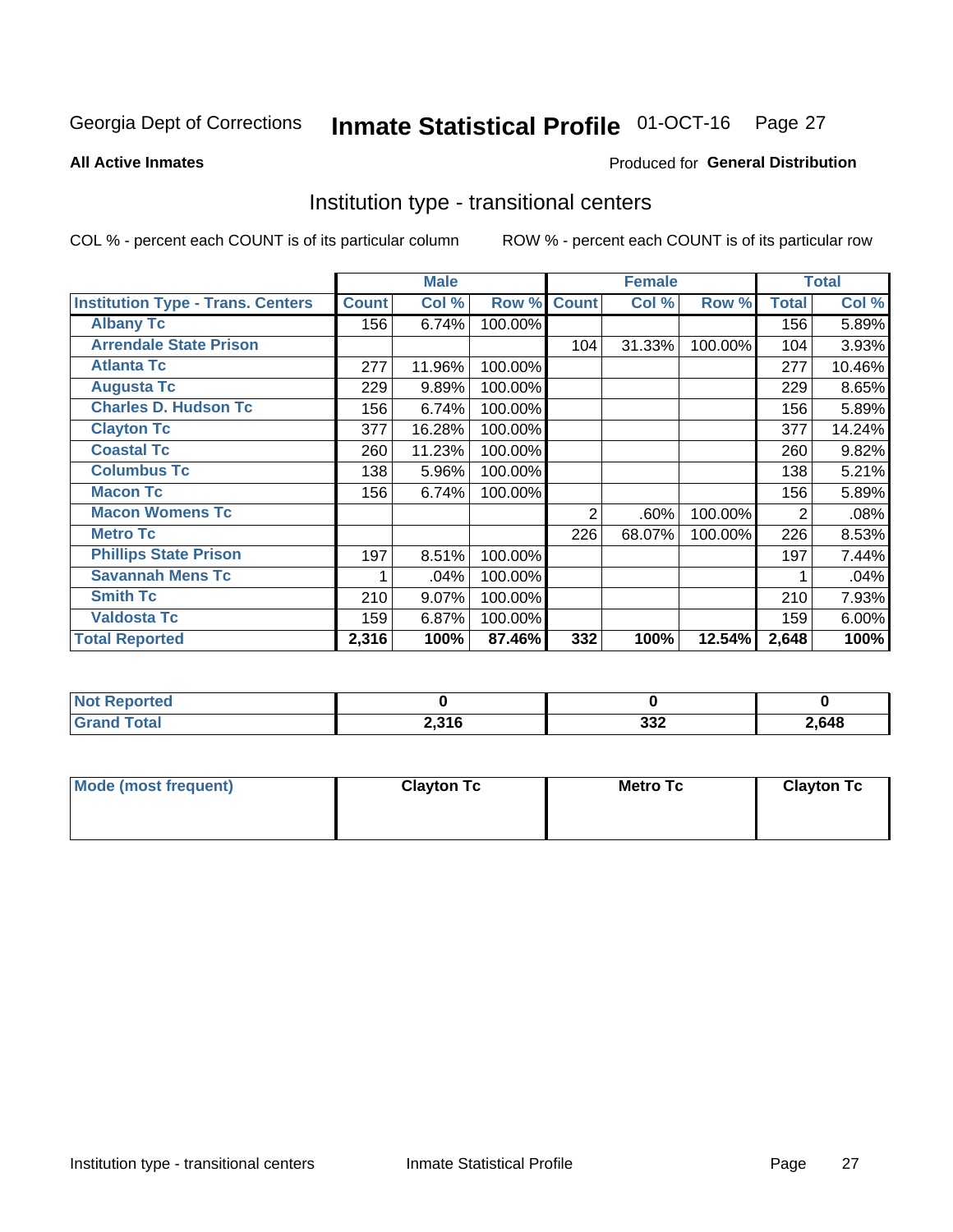## Inmate Statistical Profile 01-OCT-16 Page 28

### **All Active Inmates**

### Produced for General Distribution

## Institution type - county prisons

COL % - percent each COUNT is of its particular column

|                                          |                | <b>Male</b> |         |              | <b>Female</b> |       |                | <b>Total</b> |
|------------------------------------------|----------------|-------------|---------|--------------|---------------|-------|----------------|--------------|
| <b>Institution Type - County Prisons</b> | <b>Count</b>   | Col %       | Row %   | <b>Count</b> | Col %         | Row % | <b>Total</b>   | Col %        |
| <b>Baldwin County Ci</b>                 | $\mathbf{1}$   | .02%        | 100.00% |              |               |       | $\mathbf 1$    | .02%         |
| <b>Bulloch County Ci</b>                 | 154            | 3.02%       | 100.00% |              |               |       | 154            | 3.01%        |
| <b>Carroll County Ci</b>                 | 246            | 4.82%       | 100.00% |              |               |       | 246            | 4.82%        |
| <b>Clarke County Ci</b>                  | 113            | 2.21%       | 100.00% |              |               |       | 113            | 2.21%        |
| <b>Clayton County Ci</b>                 | 231            | 4.52%       | 100.00% |              |               |       | 231            | 4.52%        |
| <b>Colquitt County Ci</b>                | 185            | 3.62%       | 100.00% |              |               |       | 185            | 3.62%        |
| <b>Coweta County Ci</b>                  | 227            | 4.44%       | 100.00% |              |               |       | 227            | 4.44%        |
| <b>Decatur County Ci</b>                 | 152            | 2.98%       | 100.00% |              |               |       | 152            | 2.98%        |
| <b>Dougherty County Ci</b>               | 1              | .02%        | 100.00% |              |               |       | 1              | .02%         |
| <b>Effingham County Ci</b>               | 192            | 3.76%       | 100.00% |              |               |       | 192            | 3.76%        |
| <b>Floyd County Ci</b>                   | 427            | 8.36%       | 100.00% |              |               |       | 427            | 8.36%        |
| <b>Fulton County Ci</b>                  | 9              | .18%        | 100.00% |              |               |       | 9              | .18%         |
| <b>Gilmer County Ci</b>                  | $\mathbf{3}$   | .06%        | 100.00% |              |               |       | 3              | .06%         |
| <b>Grady County Ci</b>                   | $\overline{2}$ | .04%        | 100.00% |              |               |       | $\overline{2}$ | .04%         |
| <b>Gwinnett County Ci</b>                | 154            | 3.02%       | 100.00% |              |               |       | 154            | 3.01%        |
| <b>Hall County Ci</b>                    | 190            | 3.72%       | 100.00% |              |               |       | 190            | 3.72%        |
| <b>Hancock County Ci</b>                 | 1              | .02%        | 100.00% |              |               |       | 1              | .02%         |
| <b>Harris County Ci</b>                  | 146            | 2.86%       | 100.00% |              |               |       | 146            | 2.86%        |
| <b>Hart County Ci</b>                    | 5              | .10%        | 100.00% |              |               |       | 5              | .10%         |
| <b>Jackson County Ci</b>                 | 147            | 2.88%       | 100.00% |              |               |       | 147            | 2.88%        |
| <b>Jefferson County Ci</b>               | 144            | 2.82%       | 100.00% |              |               |       | 144            | 2.82%        |
| <b>Meriwether County Ci</b>              | 3              | .06%        | 100.00% |              |               |       | 3              | .06%         |
| <b>Miller County Ci</b>                  | 1              | .02%        | 100.00% |              |               |       | 1              | .02%         |
| <b>Mitchell County Ci</b>                | 130            | 2.55%       | 100.00% |              |               |       | 130            | 2.55%        |
| <b>Morgan County Ci</b>                  | 1              | .02%        | 100.00% |              |               |       | 1              | .02%         |
| <b>Muscogee County Ci</b>                | 536            | 10.50%      | 100.00% |              |               |       | 536            | 10.49%       |
| <b>Richmond County Ci</b>                | 234            | 4.58%       | 100.00% |              |               |       | 234            | 4.58%        |
| <b>Screven County Ci</b>                 | 143            | 2.80%       | 100.00% |              |               |       | 143            | 2.80%        |
| <b>Spalding County Ci</b>                | 373            | 7.30%       | 100.00% |              |               |       | 373            | 7.30%        |
| <b>Stewart County Ci</b>                 | $\overline{2}$ | .04%        | 100.00% |              |               |       | $\overline{2}$ | .04%         |
| <b>Sumter County Ci</b>                  | 353            | 6.91%       | 100.00% |              |               |       | 353            | 6.91%        |
| <b>Terrell County Ci</b>                 | 137            | 2.68%       | 100.00% |              |               |       | 137            | 2.68%        |
| <b>Thomas County Ci</b>                  | 182            | 3.56%       | 100.00% |              |               |       | 182            | 3.56%        |
| <b>Tift County Ci</b>                    | $\overline{2}$ | .04%        | 100.00% |              |               |       | $\overline{2}$ | .04%         |
| <b>Troup County Ci</b>                   | 271            | 5.31%       | 100.00% |              |               |       | 271            | 5.31%        |
| <b>Upson County Ci</b>                   | 1              | .02%        | 100.00% |              |               |       | 1              | .02%         |
| <b>Walker County Ci</b>                  | $\mathfrak{B}$ | .06%        | 100.00% |              |               |       | 3              | .06%         |
| <b>Walton County Ci</b>                  | 3              | .06%        | 100.00% |              |               |       | 3              | .06%         |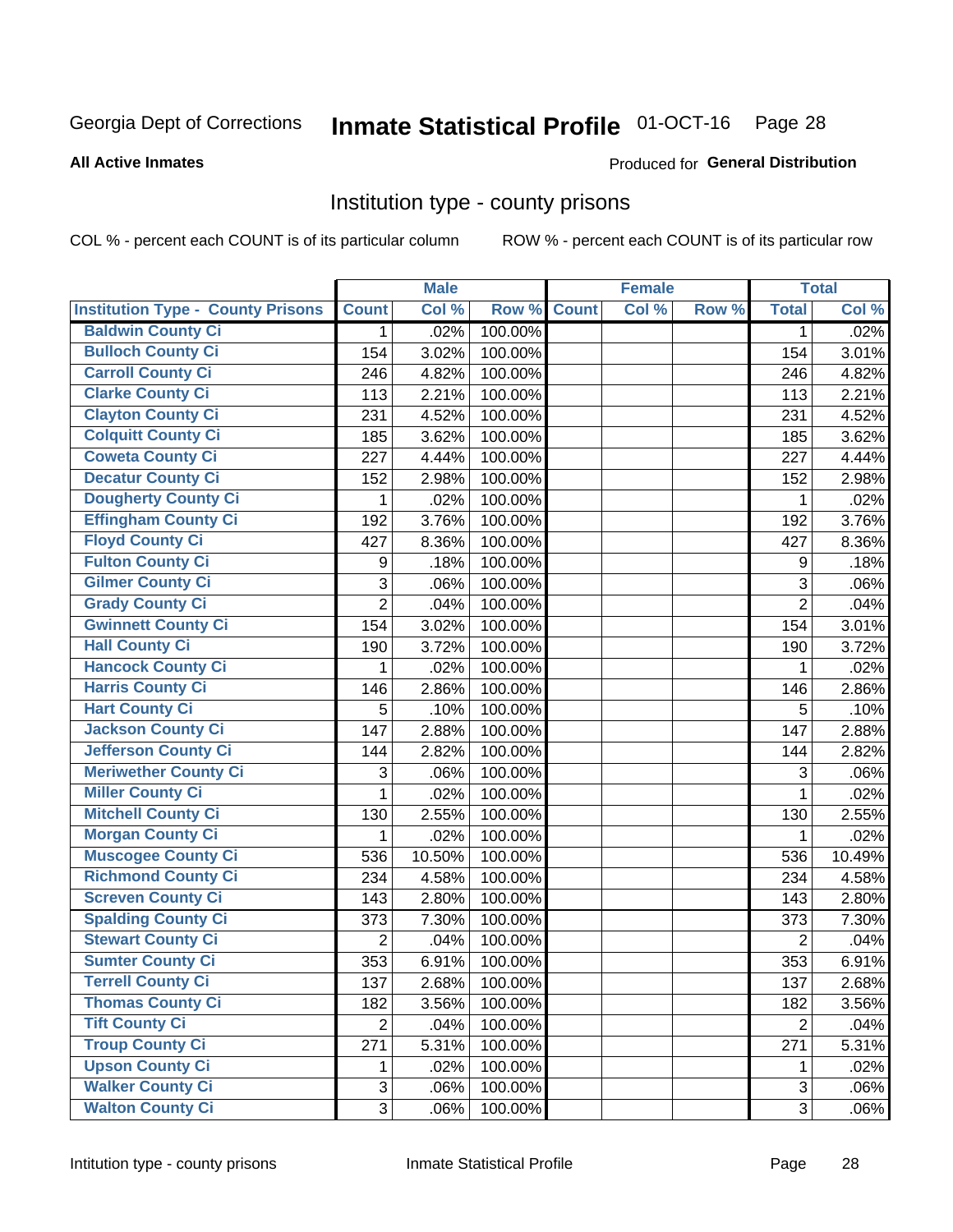## Inmate Statistical Profile 01-OCT-16 Page 29

**All Active Inmates** 

## Produced for General Distribution

## Institution type - county prisons

COL % - percent each COUNT is of its particular column

|                                          |              | <b>Male</b> |                    | <b>Female</b> |         |         | <b>Total</b> |
|------------------------------------------|--------------|-------------|--------------------|---------------|---------|---------|--------------|
| <b>Institution Type - County Prisons</b> | <b>Count</b> | Col%        | <b>Row % Count</b> | Col%          | Row %   | Total i | Col %        |
| <b>Wilkes County Ci</b>                  |              | .02%        | $100.00\%$         |               |         |         | $.02\%$      |
| <b>Womens Ci</b>                         |              |             |                    | 100.00%       | 100.00% |         | $.02\%$      |
| <b>Worth County Ci</b>                   |              | $.02\%$     | 100.00%            |               |         |         | $.02\%$      |
| <b>Total Reported</b>                    | 5,107        | 100%        | 99.98%             | 100%          | $.02\%$ | 5,108   | 100%         |

| τeα                         |       |      |
|-----------------------------|-------|------|
| $\sim$ $\sim$ $\sim$ $\sim$ | 5,107 | ,108 |

| Mode (most frequent)<br><b>Muscogee County Ci</b> |  | <b>Womens CilMuscogee County</b> |
|---------------------------------------------------|--|----------------------------------|
|---------------------------------------------------|--|----------------------------------|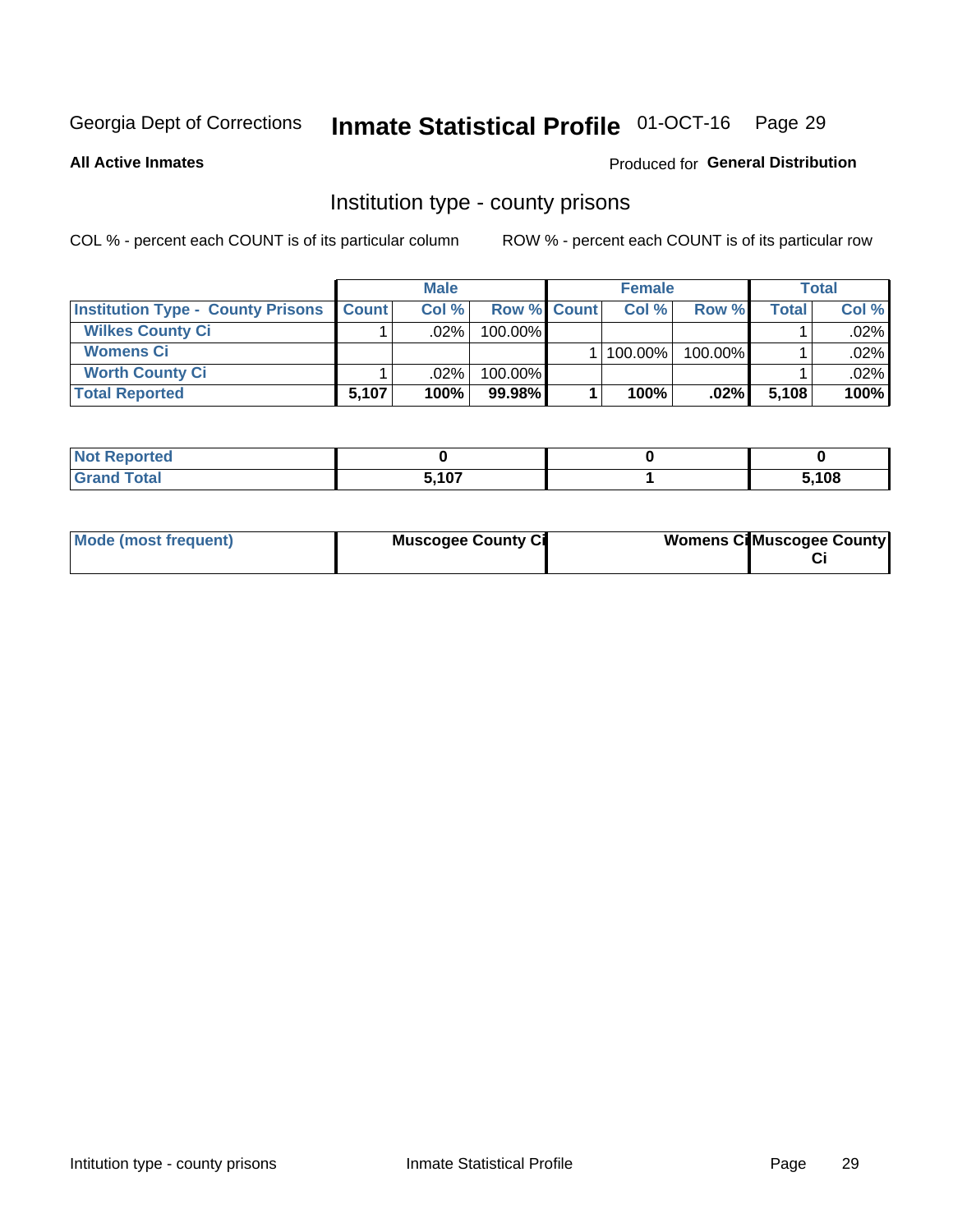## Inmate Statistical Profile 01-OCT-16 Page 30

### **All Active Inmates**

## Produced for General Distribution

## Institution type - state prisons

COL % - percent each COUNT is of its particular column

|                                         |              | <b>Male</b> |         |              | <b>Female</b> |         | <b>Total</b> |       |
|-----------------------------------------|--------------|-------------|---------|--------------|---------------|---------|--------------|-------|
| <b>Institution Type - State Prisons</b> | <b>Count</b> | Col %       | Row %   | <b>Count</b> | Col %         | Row %   | <b>Total</b> | Col % |
| <b>Arrendale State Prison</b>           |              |             |         | 1,513        | 43.01%        | 100.00% | 1,513        | 3.93% |
| <b>Augusta State Med. Prison</b>        | 1,300        | 3.71%       | 99.92%  | $\mathbf 1$  | .03%          | .08%    | 1,301        | 3.38% |
| <b>Autry State Prison</b>               | 1,700        | 4.85%       | 100.00% |              |               |         | 1,700        | 4.41% |
| <b>Baldwin State Prison</b>             | 936          | 2.67%       | 100.00% |              |               |         | 936          | 2.43% |
| <b>Burruss Correctional Training</b>    | 758          | 2.16%       | 100.00% |              |               |         | 758          | 1.97% |
| <b>Ctr</b>                              |              |             |         |              |               |         |              |       |
| <b>Calhoun State Prison</b>             | 1,655        | 4.73%       | 100.00% |              |               |         | 1,655        | 4.29% |
| <b>Central State Prison</b>             | 1,122        | 3.20%       | 100.00% |              |               |         | 1,122        | 2.91% |
| <b>Chatham State Prison</b>             | 6            | .02%        | 100.00% |              |               |         | 6            | .02%  |
| <b>Coastal State Prison</b>             | 1,243        | 3.55%       | 100.00% |              |               |         | 1,243        | 3.23% |
| <b>Dodge State Prison</b>               | 1,240        | 3.54%       | 100.00% |              |               |         | 1,240        | 3.22% |
| <b>Dooly State Prison</b>               | 1,638        | 4.68%       | 100.00% |              |               |         | 1,638        | 4.25% |
| <b>Emanuel - Swainsboro</b>             |              |             |         | 401          | 11.40%        | 100.00% | 401          | 1.04% |
| <b>Ga Diag Class Prison</b>             | 3,102        | 8.86%       | 100.00% |              |               |         | 3,102        | 8.05% |
| <b>Ga State Prison</b>                  | 1,397        | 3.99%       | 100.00% |              |               |         | 1,397        | 3.63% |
| <b>Hancock State Prison</b>             | 1,185        | 3.38%       | 100.00% |              |               |         | 1,185        | 3.07% |
| <b>Hays State Prison</b>                | 1,083        | 3.09%       | 100.00% |              |               |         | 1,083        | 2.81% |
| <b>Helms Facility</b>                   | 12           | .03%        | 36.36%  | 21           | .60%          | 63.64%  | 33           | .09%  |
| <b>Johnson State Prison</b>             | 1,572        | 4.49%       | 100.00% |              |               |         | 1,572        | 4.08% |
| <b>Lee State Prison</b>                 | 731          | 2.09%       | 100.00% |              |               |         | 731          | 1.90% |
| Long                                    | 206          | .59%        | 100.00% |              |               |         | 206          | .53%  |
| <b>Lowndes Unit</b>                     | 5            | .01%        | 100.00% |              |               |         | 5            | .01%  |
| <b>Macon State Prison</b>               | 1,736        | 4.96%       | 100.00% |              |               |         | 1,736        | 4.50% |
| <b>Metro State Prison (W)</b>           |              |             |         | 1            | .03%          | 100.00% | 1            | .01%  |
| <b>Montgomery State Prison</b>          | 412          | 1.18%       | 100.00% |              |               |         | 412          | 1.07% |
| <b>Phillips State Prison</b>            | 1,044        | 2.98%       | 100.00% |              |               |         | 1,044        | 2.71% |
| <b>Pulaski State Prison</b>             |              |             |         | 1,146        | 32.58%        | 100.00% | 1,146        | 2.97% |
| <b>Putnam State Prison</b>              | 2            | .01%        | 100.00% |              |               |         | 2            | .01%  |
| <b>Rivers State Prison</b>              | 1            | .01%        | 100.00% |              |               |         | 1            | .01%  |
| <b>Rogers State Prison</b>              | 1,388        | 3.96%       | 100.00% |              |               |         | 1,388        | 3.60% |
| <b>Rutledge State Prison</b>            | 610          | 1.74%       | 100.00% |              |               |         | 610          | 1.58% |
| <b>Smith State Prison</b>               | 1,531        | 4.37%       | 100.00% |              |               |         | 1,531        | 3.97% |
| <b>Telfair State Prison</b>             | 1,314        | 3.75%       | 100.00% |              |               |         | 1,314        | 3.41% |
| <b>Valdosta State Prison</b>            | 1,023        | 2.92%       | 100.00% |              |               |         | 1,023        | 2.65% |
| <b>Walker State Prison</b>              | 420          | 1.20%       | 100.00% |              |               |         | 420          | 1.09% |
| <b>Ware State Prison</b>                | 1,552        | 4.43%       | 100.00% |              |               |         | 1,552        | 4.03% |
| <b>Washington State Prison</b>          | 1,283        | 3.66%       | 100.00% |              |               |         | 1,283        | 3.33% |
| <b>Wayne State Prison</b>               | 1            | .01%        | 100.00% |              |               |         | 1            | .01%  |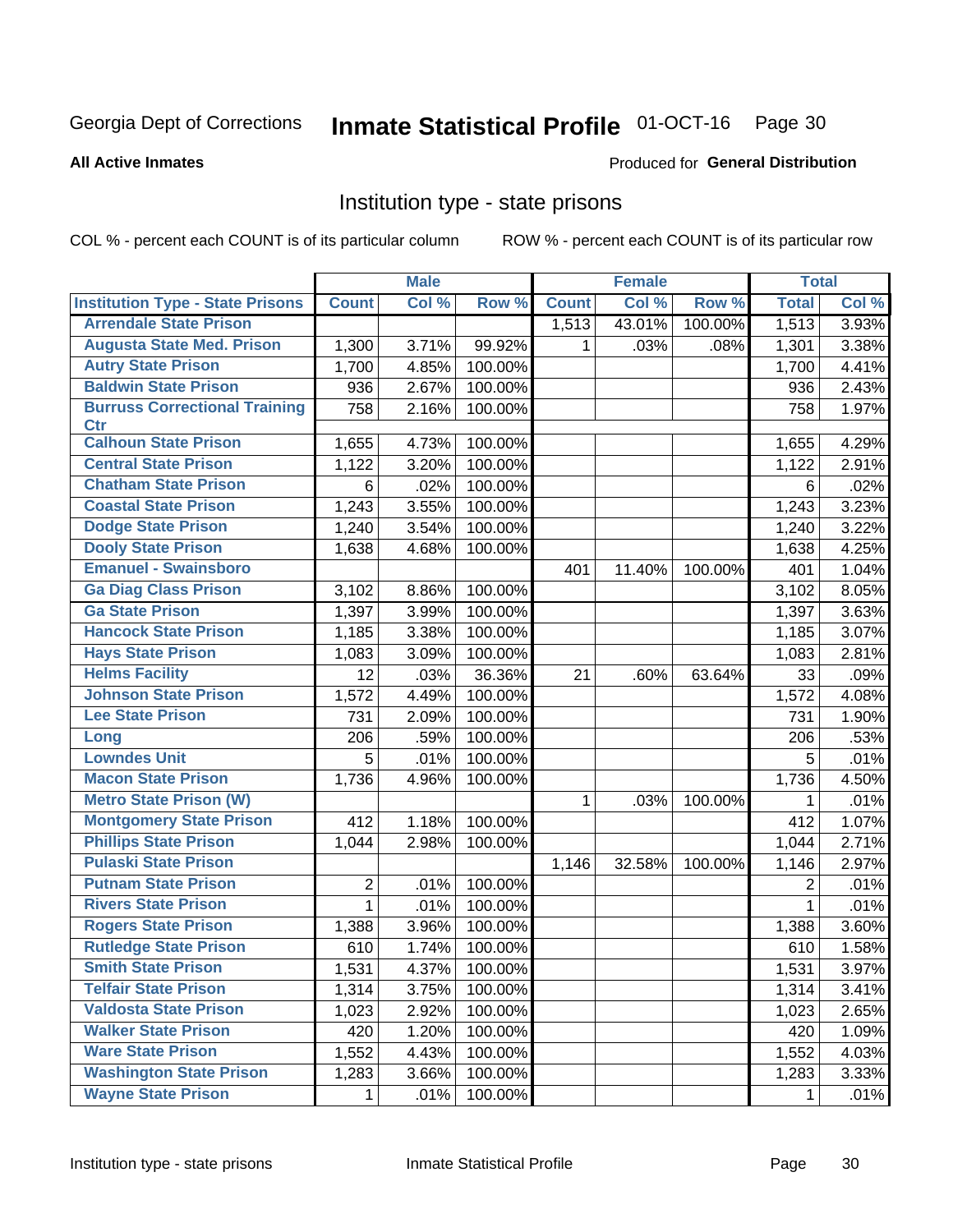## Inmate Statistical Profile 01-OCT-16 Page 31

**All Active Inmates** 

Produced for General Distribution

## Institution type - state prisons

COL % - percent each COUNT is of its particular column

|                                         |                             | <b>Male</b> |                               |              | <b>Female</b> |                                       | <b>Total</b> |        |
|-----------------------------------------|-----------------------------|-------------|-------------------------------|--------------|---------------|---------------------------------------|--------------|--------|
| <b>Institution Type - State Prisons</b> | <b>Count</b>                | Col %       | Row %                         | <b>Count</b> | Col %         | Row %                                 | <b>Total</b> | Col %  |
| <b>Whitworth Facility</b>               |                             |             |                               | 435          | 12.36%        | 100.00%                               | 435          | 1.13%  |
| <b>Wilcox State Prison</b>              | 1,811                       | 5.17%       | 100.00%                       |              |               |                                       | 1.811        | 4.70%  |
| <b>Total Reported</b>                   | 35,019                      | 100%        | 90.87%                        | 3,518        | 100%          | 9.13%                                 | 38,537       | 100%   |
| <b>Not Reported</b>                     |                             | 0           |                               |              | 0             |                                       | 0            |        |
| <b>Grand Total</b>                      |                             | 35,019      |                               |              | 3,518         |                                       |              | 38,537 |
| <b>Mode (most frequent)</b>             | <b>Ga Diag Class Prison</b> |             | <b>Arrendale State Prison</b> |              |               | <b>Ga Diag Class</b><br><b>Prison</b> |              |        |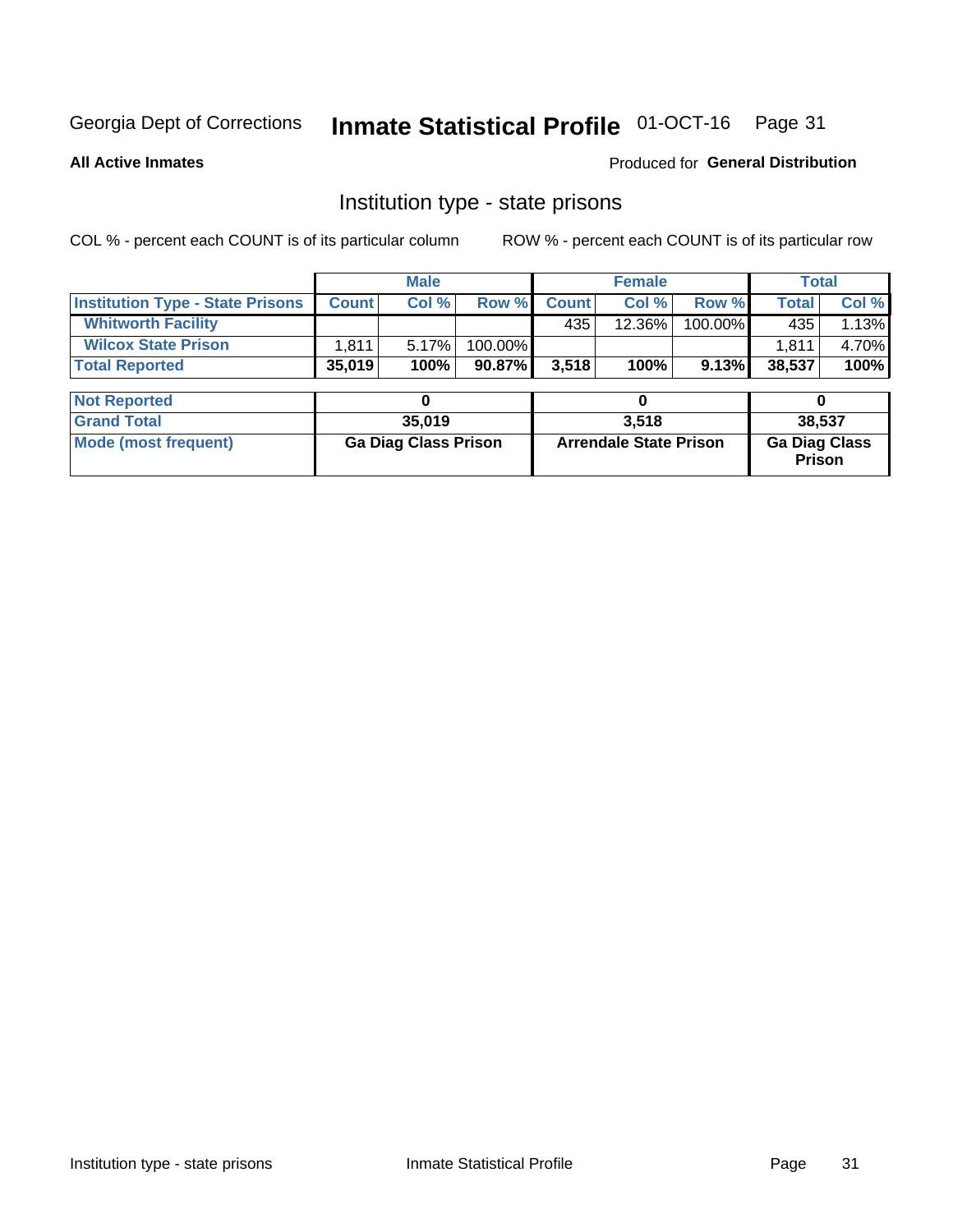## Inmate Statistical Profile 01-OCT-16 Page 32

**All Active Inmates** 

## Produced for General Distribution

## Institution type - private prisons

COL % - percent each COUNT is of its particular column

|                                           |              | <b>Male</b> |                    | <b>Female</b> |       |       | <b>Total</b> |
|-------------------------------------------|--------------|-------------|--------------------|---------------|-------|-------|--------------|
| <b>Institution Type - Private Prisons</b> | <b>Count</b> | Col %       | <b>Row % Count</b> | Col %         | Row % | Total | Col %        |
| <b>Coffee Corr Facility</b>               | 2.659        | 33.34%      | 100.00%            |               |       | 2,659 | 33.34%       |
| <b>Jenkins Corr Facility</b>              | 1.161        | 14.56%      | $100.00\%$         |               |       | 1,161 | 14.56%       |
| <b>Riverbend Corr Facility</b>            | .499         | 18.79%      | 100.00%            |               |       | 1,499 | 18.79%       |
| <b>Wheeler Corr Facility</b>              | 2,657        | 33.31%      | 100.00%            |               |       | 2,657 | 33.31%       |
| <b>Total Reported</b>                     | 7,976        | 100%        | 100%               |               | %।    | 7,976 | 100%         |

| Reported    |       |                    |
|-------------|-------|--------------------|
| <b>otal</b> | 7,976 | 7 Q76<br>. , J I V |

| Mode (most frequent) | <b>Coffee Corr Facility</b> | <b>Null</b> | <b>Coffee Corr</b><br><b>Facility</b> |
|----------------------|-----------------------------|-------------|---------------------------------------|
|----------------------|-----------------------------|-------------|---------------------------------------|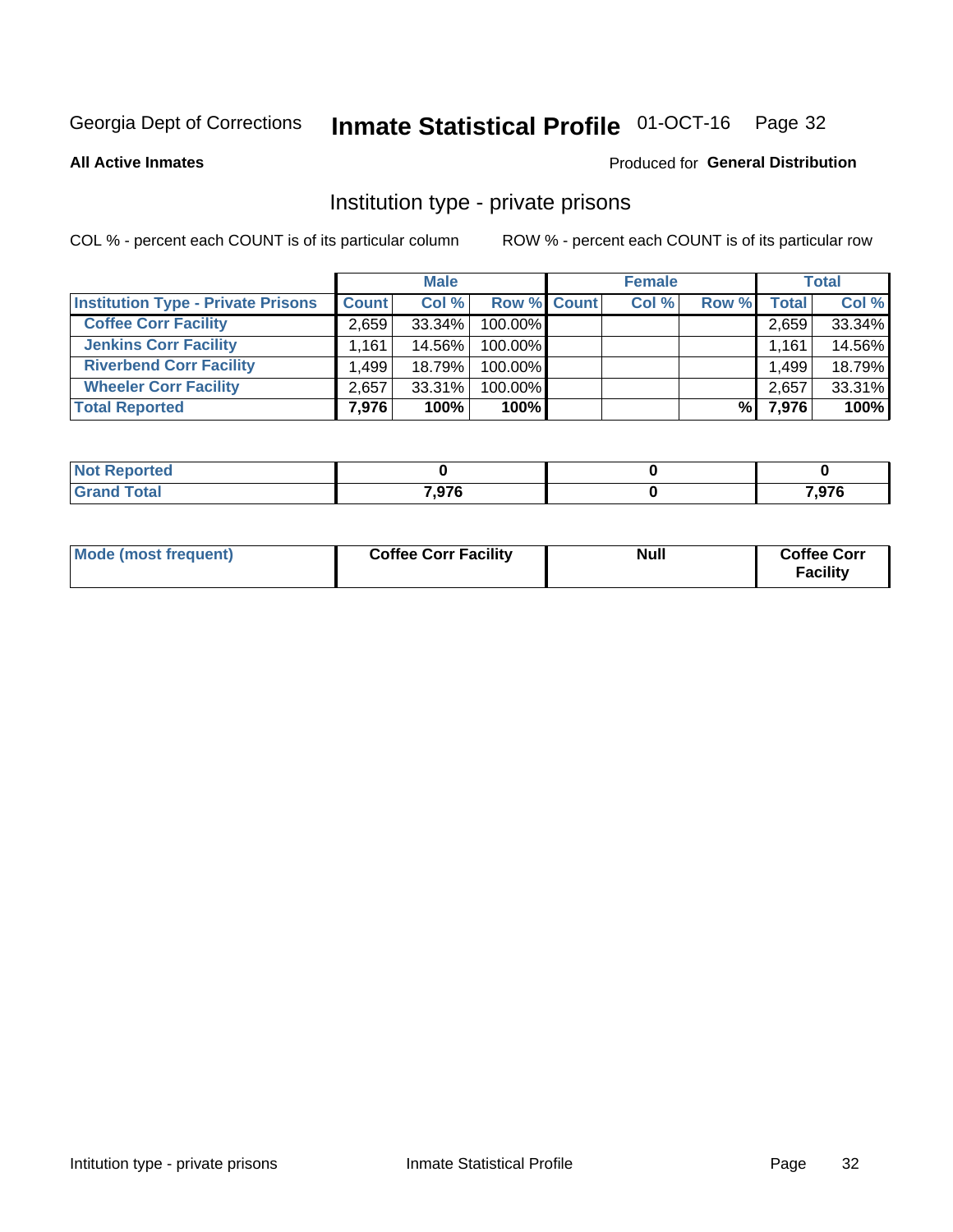#### **Inmate Statistical Profile 01-OCT-16** Page 33

**All Active Inmates** 

## Produced for General Distribution

## Institution type - inmate boot camp

COL % - percent each COUNT is of its particular column

|                                      |              | <b>Male</b> |               |              | <b>Female</b> |             | <b>Total</b> |
|--------------------------------------|--------------|-------------|---------------|--------------|---------------|-------------|--------------|
| <b>Institution Type - Boot Camps</b> | <b>Count</b> | Col %       | <b>Row %I</b> | <b>Count</b> | Col %         | Row % Total | Col %        |
| <b>Total Rported</b>                 |              |             |               |              |               |             |              |

| <b>Not Reported</b>            |  |  |
|--------------------------------|--|--|
| <b>Total</b><br>C <sub>r</sub> |  |  |

| Mod<br>uamo | Nul.<br>$- - - - - -$ | <b>Null</b> | <br>uu.<br>------ |
|-------------|-----------------------|-------------|-------------------|
|             |                       |             |                   |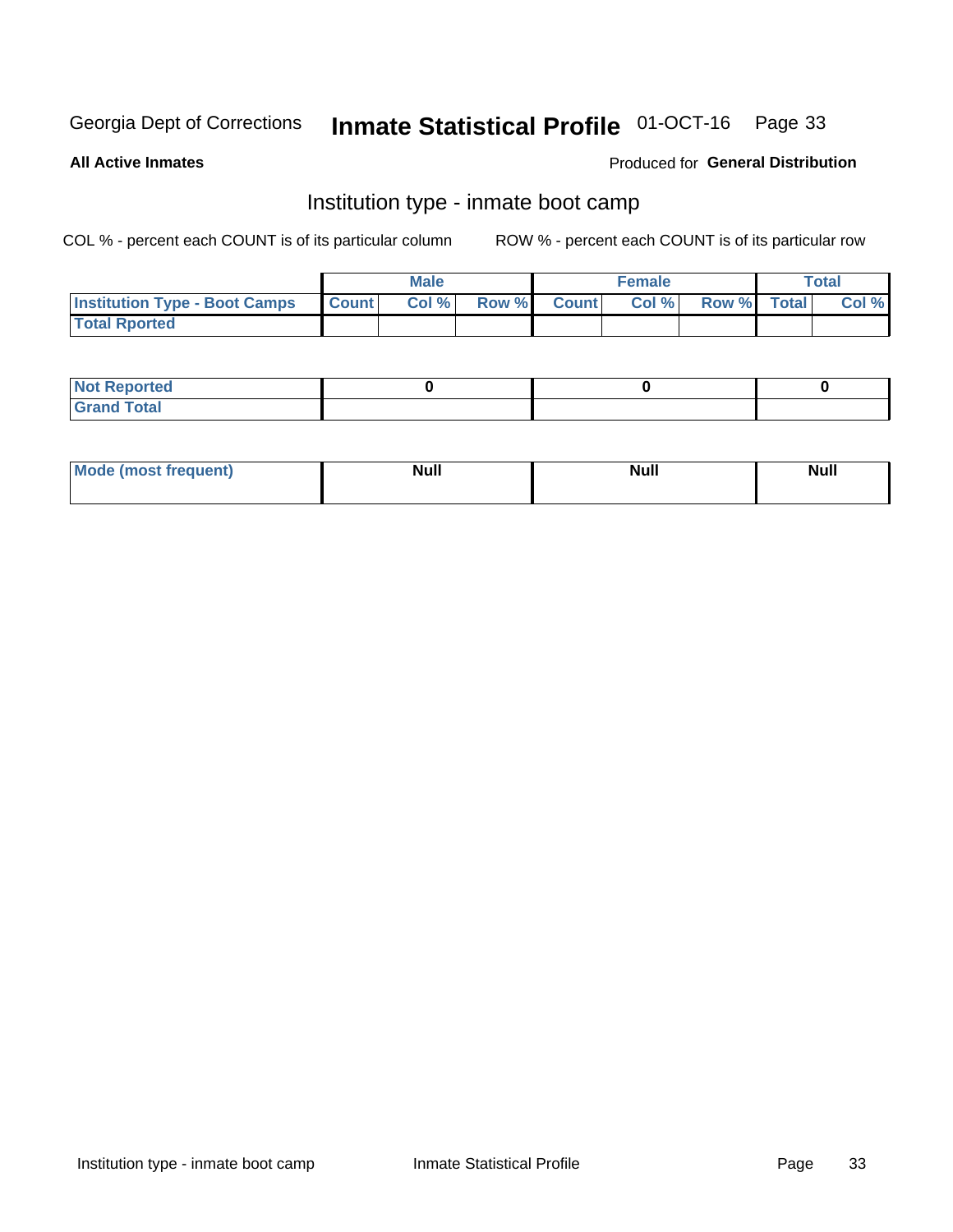## Inmate Statistical Profile 01-OCT-16 Page 34

### **All Active Inmates**

## Produced for General Distribution

## Number of disciplinary reports

COL % - percent each COUNT is of its particular column

|                                       |              | <b>Male</b> |        |              | <b>Female</b> |          |              | <b>Total</b> |
|---------------------------------------|--------------|-------------|--------|--------------|---------------|----------|--------------|--------------|
| <b>Number of Disciplinary Reports</b> | <b>Count</b> | Col %       | Row %  | <b>Count</b> | Col %         | Row %    | <b>Total</b> | Col %        |
|                                       | 20,331       | 40.28%      | 90.08% | 2,240        | 59.75%        | 9.92%    | 22,571       | 41.63%       |
|                                       | 6,636        | 13.15%      | 92.94% | 504          | 13.44%        | 7.06%    | 7.140        | 13.17%       |
|                                       | 4,080        | 8.08%       | 94.77% | 225          | 6.00%         | $5.23\%$ | 4,305        | 7.94%        |
| 3                                     | 2,945        | 5.84%       | 95.40% | 142          | 3.79%         | $4.60\%$ | 3,087        | 5.69%        |
| 4                                     | 2,192        | 4.34%       | 95.43% | 105          | 2.80%         | $4.57\%$ | 2,297        | 4.24%        |
| 5                                     | 1,743        | 3.45%       | 95.35% | 85           | 2.27%         | 4.65%    | 1,828        | 3.37%        |
| <b>More Than 5</b>                    | 12,542       | 24.85%      | 96.55% | 448          | 11.95%        | $3.45\%$ | 12,990       | 23.96%       |
| <b>Total Reported</b>                 | 50,469       | 100%        | 93.09% | 3,749        | 100%          | 6.91%    | 54,218       | 100%         |

| Not F<br>Reported |        |      |        |
|-------------------|--------|------|--------|
| Total             | 50.469 | .749 | 54,218 |

| Mean (average)         | 2.81 | 5.28 |
|------------------------|------|------|
| <b>Median (middle)</b> |      |      |
| Mode (most frequent)   |      |      |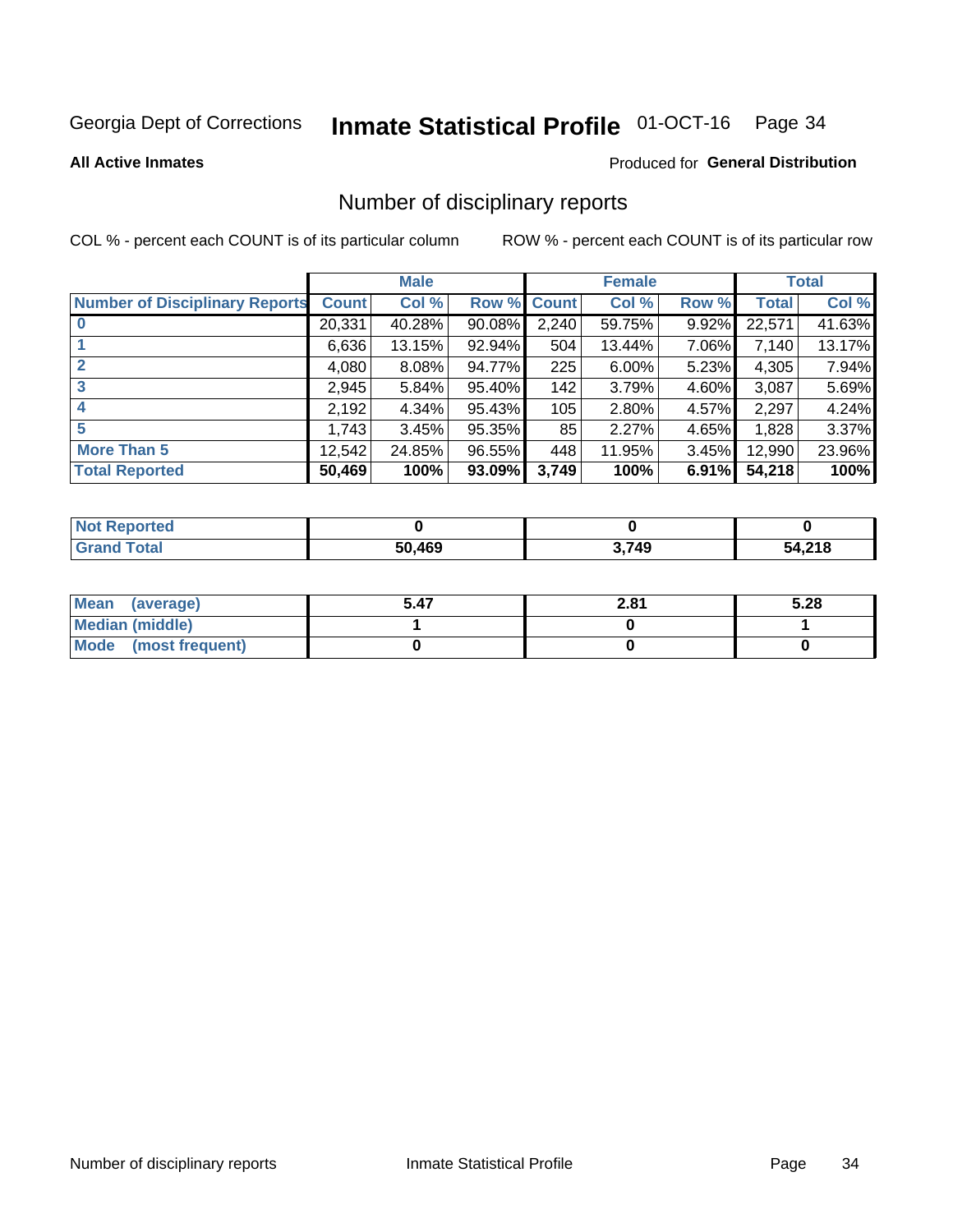## Inmate Statistical Profile 01-OCT-16 Page 35

**All Active Inmates** 

## Produced for General Distribution

## Number of transfers

COL % - percent each COUNT is of its particular column

|                            |              | <b>Male</b> |           |             | <b>Female</b> |          |        | <b>Total</b> |
|----------------------------|--------------|-------------|-----------|-------------|---------------|----------|--------|--------------|
| <b>Number of Transfers</b> | <b>Count</b> | Col %       |           | Row % Count | Col %         | Row %    | Total  | Col %        |
| $\bf{0}$                   | 3,726        | 7.38%       | 81.23%    | 861         | 22.97%        | 18.77%   | 4,587  | 8.46%        |
|                            | 15,601       | 30.91%      | $91.08\%$ | 1,527       | 40.73%        | 8.92%    | 17,128 | 31.59%       |
| $\mathbf{2}$               | 8,511        | 16.86%      | $93.00\%$ | 641         | 17.10%        | 7.00%    | 9,152  | 16.88%       |
| 3                          | 5,191        | 10.29%      | $95.16\%$ | 264         | 7.04%         | 4.84%    | 5,455  | 10.06%       |
|                            | 3,308        | 6.55%       | 95.28%    | 164         | 4.37%         | 4.72%    | 3,472  | 6.40%        |
| 5                          | 2,440        | 4.83%       | 96.40%    | 91          | 2.43%         | $3.60\%$ | 2,531  | 4.67%        |
| <b>More Than 5</b>         | 11,692       | 23.17%      | 98.31%    | 201         | 5.36%         | 1.69%    | 11,893 | 21.94%       |
| <b>Total Reported</b>      | 50,469       | 100%        | 93.09%    | 3,749       | 100%          | 6.91%    | 54,218 | 100%         |

| orted<br>Not l |        |       |        |
|----------------|--------|-------|--------|
| Total          | 50.469 | 3.749 | 54,218 |

| Mean (average)       | 4.20 | 1.73 | 4.03 |
|----------------------|------|------|------|
| Median (middle)      |      |      |      |
| Mode (most frequent) |      |      |      |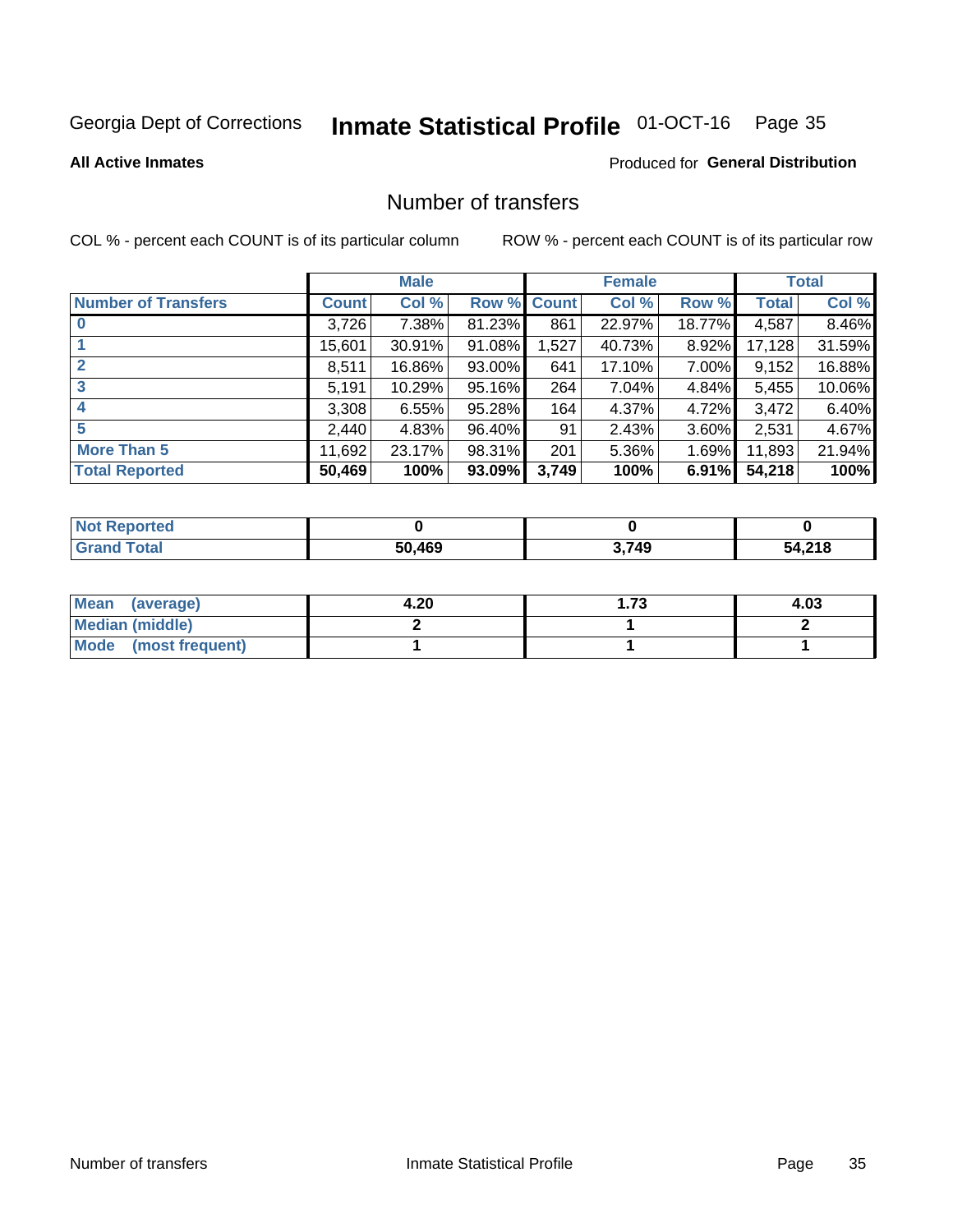## Inmate Statistical Profile 01-OCT-16 Page 36

**All Active Inmates** 

Produced for General Distribution

## Number of escapes

COL % - percent each COUNT is of its particular column

|                          |              | <b>Male</b> |             |       | <b>Female</b> |          |        | <b>Total</b> |
|--------------------------|--------------|-------------|-------------|-------|---------------|----------|--------|--------------|
| <b>Number of Escapes</b> | <b>Count</b> | Col %       | Row % Count |       | Col %         | Row %    | Total  | Col %        |
|                          | 49,930       | 98.93%      | 93.03%      | 3,738 | 99.71%        | $6.97\%$ | 53,668 | 98.99%       |
|                          | 504          | $1.00\%$    | 97.86%      | 11    | 0.29%         | 2.14%    | 515    | 0.95%        |
|                          | 30           | 0.06%       | 100.00%     |       |               |          | 30     | 0.06%        |
|                          |              | 0.01%       | $100.00\%$  |       |               |          |        | 0.01%        |
|                          |              | 0.01%       | 100.00%     |       |               |          |        | 0.01%        |
| <b>Total Reported</b>    | 50,469       | 100%        | $93.09\%$   | 3,749 | 100%          | $6.91\%$ | 54,218 | 100.0%       |

| <b>Not Reported</b> |        |       |        |
|---------------------|--------|-------|--------|
| Total               | 50,469 | 3,749 | 54,218 |

| Mean (average)       |  | .0 <sup>1</sup> |
|----------------------|--|-----------------|
| Median (middle)      |  |                 |
| Mode (most frequent) |  |                 |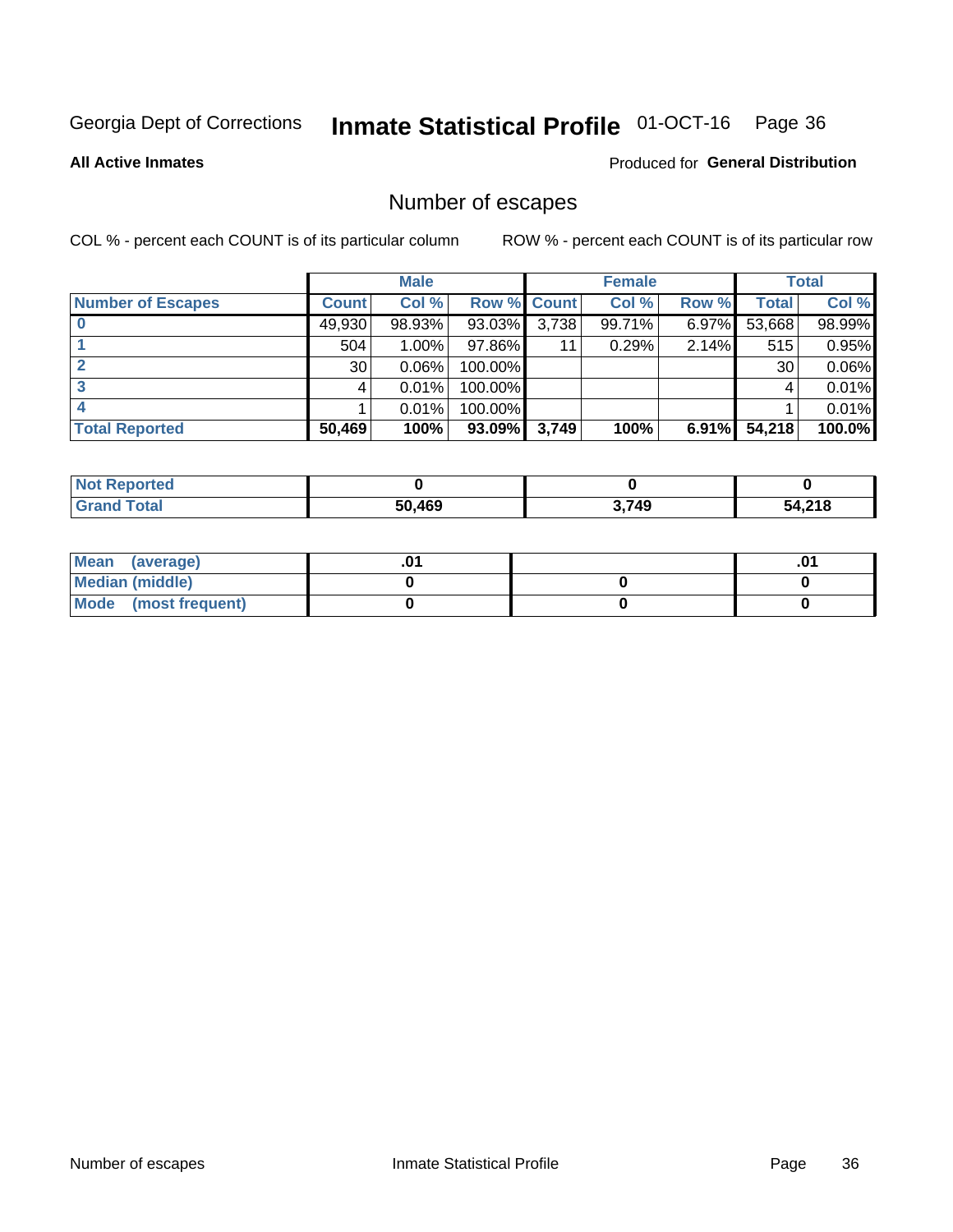## Inmate Statistical Profile 01-OCT-16 Page 37

**All Active Inmates** 

## Produced for General Distribution

## Split sentences - Probation to follow

COL % - percent each COUNT is of its particular column

|                            |              | <b>Male</b> |                    |       | <b>Female</b> |          |              | <b>Total</b> |
|----------------------------|--------------|-------------|--------------------|-------|---------------|----------|--------------|--------------|
| <b>Probation to follow</b> | <b>Count</b> | Col%        | <b>Row % Count</b> |       | Col %         | Row %    | Total        | Col %        |
| <b>Yes</b>                 | 37.098       | 73.51%      | 92.78%             | 2,887 | 77.01%        | $7.22\%$ | 39,985       | 73.75%       |
| <b>No</b>                  | 13.371       | 26.49%      | $93.94\%$          | 862   | 22.99%        | $6.06\%$ | 14,233       | 26.25%       |
| <b>Total Reported</b>      | 50,469       | 100%        | $93.09\%$ 3,749    |       | 100%          |          | 6.91% 54,218 | 100%         |

|  |  | 50.469 | .749 | 54,218 |
|--|--|--------|------|--------|
|--|--|--------|------|--------|

| M<br>reauent)<br>/٥<br>$\sim$<br>v.,<br>.<br>w<br>$\cdot$ - $\cdot$ |  |  |  |  |  |
|---------------------------------------------------------------------|--|--|--|--|--|
|---------------------------------------------------------------------|--|--|--|--|--|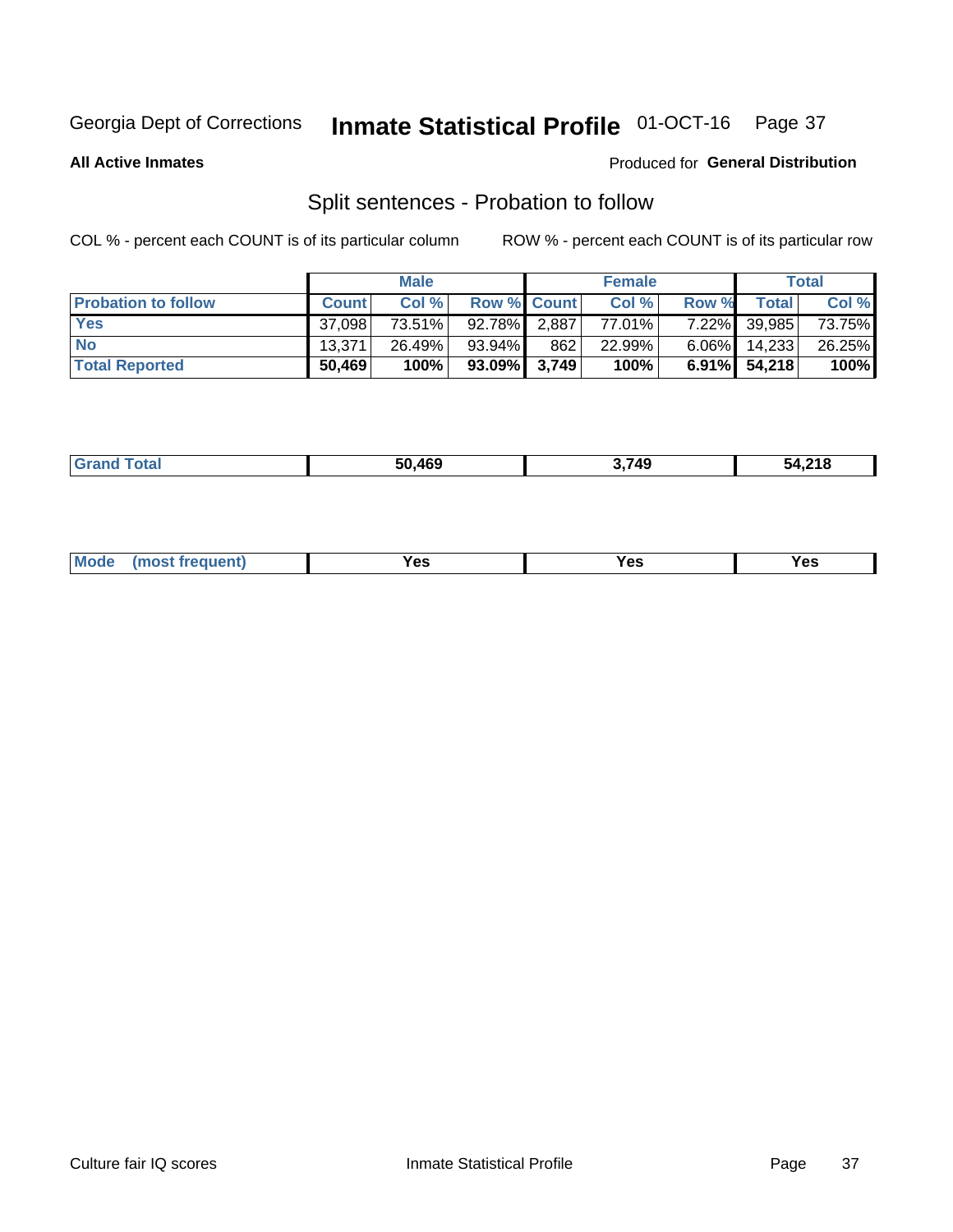## Inmate Statistical Profile 01-OCT-16 Page 38

**All Active Inmates** 

## Produced for General Distribution

## Probable future release type of still active inmates

COL % - percent each COUNT is of its particular column

|                                         |              | <b>Male</b> |                    |     | <b>Female</b> |       | <b>Total</b> |        |
|-----------------------------------------|--------------|-------------|--------------------|-----|---------------|-------|--------------|--------|
| <b>Probable Future Release Type</b>     | <b>Count</b> | Col %       | <b>Row % Count</b> |     | Col %         | Row % | <b>Total</b> | Col %  |
| <b>Paroled with probation to follow</b> | 19,658       | 40.26%      | 91.52% 1,821       |     | 49.61%        | 8.48% | 21,479       | 40.91% |
| Paroled w/o probation to follow         | 6,256        | 12.81%      | 92.31%             | 521 | 14.19%        | 7.69% | 6,777        | 12.91% |
| <b>Maxout with probation to follow</b>  | 14,995       | 30.71%      | 93.85%             | 983 | 26.78%        | 6.15% | 15,978       | 30.43% |
| <b>Maxout w/o probation to follow</b>   | 2.914        | 5.97%       | 94.95%             | 155 | 4.22%         | 5.05% | 3,069        | 5.85%  |
| Life, LWOP or death sentence            | 5,005        | 10.25%      | 96.32%             | 191 | 5.20%         | 3.68% | 5,196        | 9.90%  |
| <b>Total Reported</b>                   | 48,828       | 100%        | 93.01% 3,671       |     | 100%          | 6.99% | 52,499       | 100%   |

| eleased     |        |     |               |
|-------------|--------|-----|---------------|
| <b>otal</b> | 48,828 | 074 | 52,499<br>,∡ت |

| <b>Mode (most frequent)</b> | <b>PAR with PROB follow</b> | <b>PAR with PROB follow</b> | <b>PAR with PROB</b> |
|-----------------------------|-----------------------------|-----------------------------|----------------------|
|                             |                             |                             | follow               |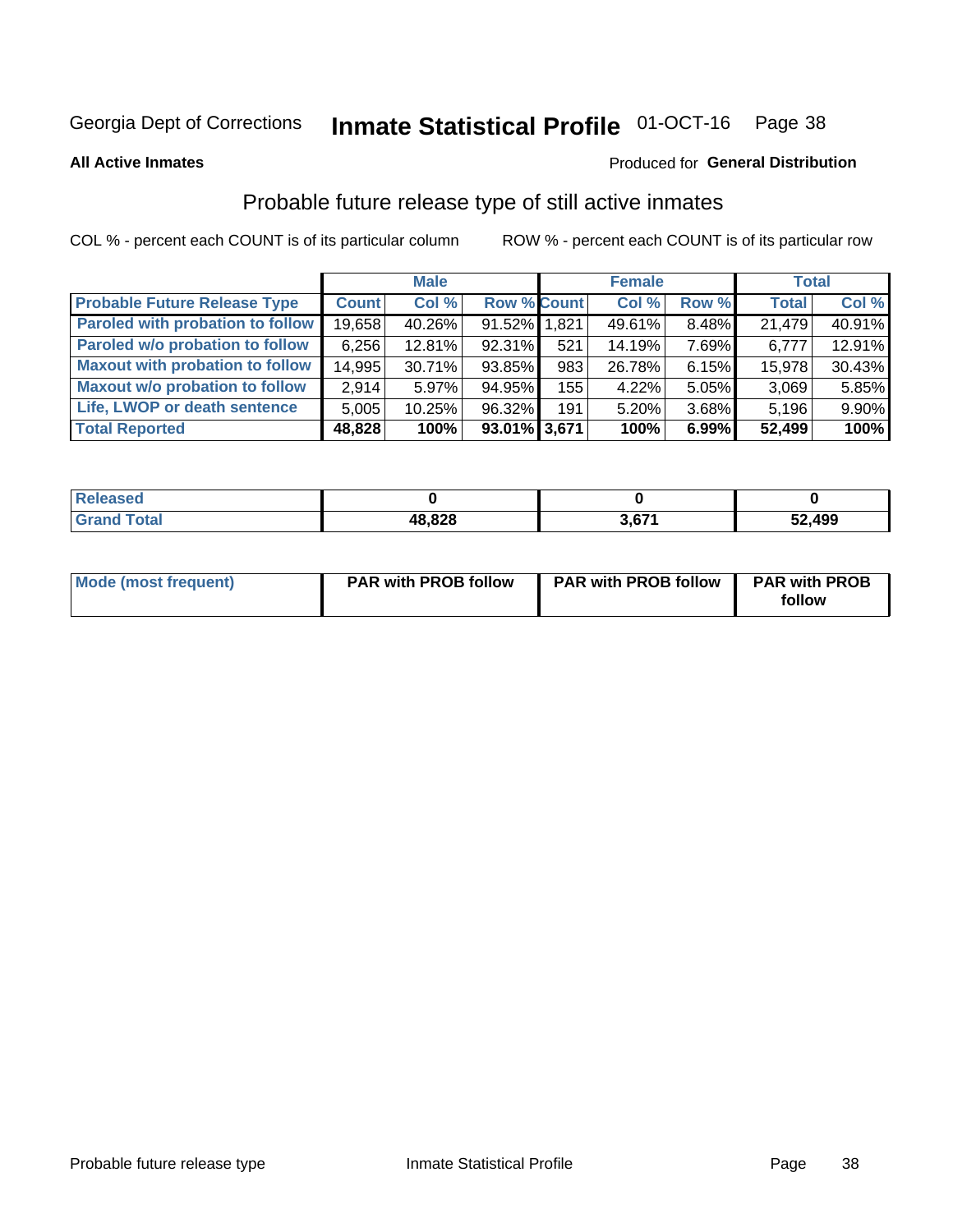## **All Active Inmates**

## Produced for General Distribution

# Time served in current (or last) institution

COL % - percent each COUNT is of its particular column

|                            |              | <b>Male</b> |        |              | <b>Female</b> |        |              | <b>Total</b> |
|----------------------------|--------------|-------------|--------|--------------|---------------|--------|--------------|--------------|
| <b>Time In Institution</b> | <b>Count</b> | Col %       | Row %  | <b>Count</b> | Col %         | Row %  | <b>Total</b> | Col %        |
| 0 to 3 months              | 11,923       | 23.62%      | 92.01% | 1,036        | 27.63%        | 7.99%  | 12,959       | 23.90%       |
| 3.01 to 6 months           | 7,110        | 14.09%      | 92.86% | 547          | 14.59%        | 7.14%  | 7,657        | 14.12%       |
| 6.01 to 9 months           | 6,000        | 11.89%      | 92.69% | 473          | 12.62%        | 7.31%  | 6,473        | 11.94%       |
| 9.01 to 12 months          | 4,260        | 8.44%       | 93.79% | 282          | 7.52%         | 6.21%  | 4,542        | 8.38%        |
| 12.01 to 18 months         | 5,803        | 11.50%      | 94.13% | 362          | 9.66%         | 5.87%  | 6,165        | 11.37%       |
| <b>18.01 to 24 months</b>  | 4,147        | 8.22%       | 95.44% | 198          | 5.28%         | 4.56%  | 4,345        | 8.01%        |
| 2.01 to 3 years            | 4,131        | 8.19%       | 94.08% | 260          | 6.94%         | 5.92%  | 4,391        | 8.10%        |
| 3.01 to 4 years            | 2,314        | 4.58%       | 93.31% | 166          | 4.43%         | 6.69%  | 2,480        | 4.57%        |
| $4.01$ to 5 years          | 1,587        | 3.14%       | 94.24% | 97           | 2.59%         | 5.76%  | 1,684        | 3.11%        |
| 5.01 to 6 years            | 939          | 1.86%       | 86.70% | 144          | 3.84%         | 13.30% | 1,083        | 2.00%        |
| $6.01$ to 7 years          | 627          | 1.24%       | 93.03% | 47           | 1.25%         | 6.97%  | 674          | 1.24%        |
| 7.01 to 8 years            | 443          | 0.88%       | 91.72% | 40           | 1.07%         | 8.28%  | 483          | 0.89%        |
| $8.01$ to 9 years          | 270          | 0.53%       | 93.43% | 19           | 0.51%         | 6.57%  | 289          | 0.53%        |
| 9.01 to 10 years           | 124          | 0.25%       | 91.18% | 12           | 0.32%         | 8.82%  | 136          | 0.25%        |
| Over 10 years              | 791          | 1.57%       | 92.30% | 66           | 1.76%         | 7.70%  | 857          | 1.58%        |
| <b>Total Reported</b>      | 50,469       | 100%        | 93.09% | 3,749        | 100%          | 6.91%  | 54,218       | 100%         |

| Not R<br>Reported |        |       |        |
|-------------------|--------|-------|--------|
| <b>Total</b>      | 50.469 | 3,749 | 54,218 |

| <b>Mean</b><br>(average) | 23 months | 19 months | 22 months |  |
|--------------------------|-----------|-----------|-----------|--|
| Median (middle)          | 9 months  | 8 months  | 9 months  |  |
| Mode<br>(most frequent)  | 0 months  | months    | ∖ months  |  |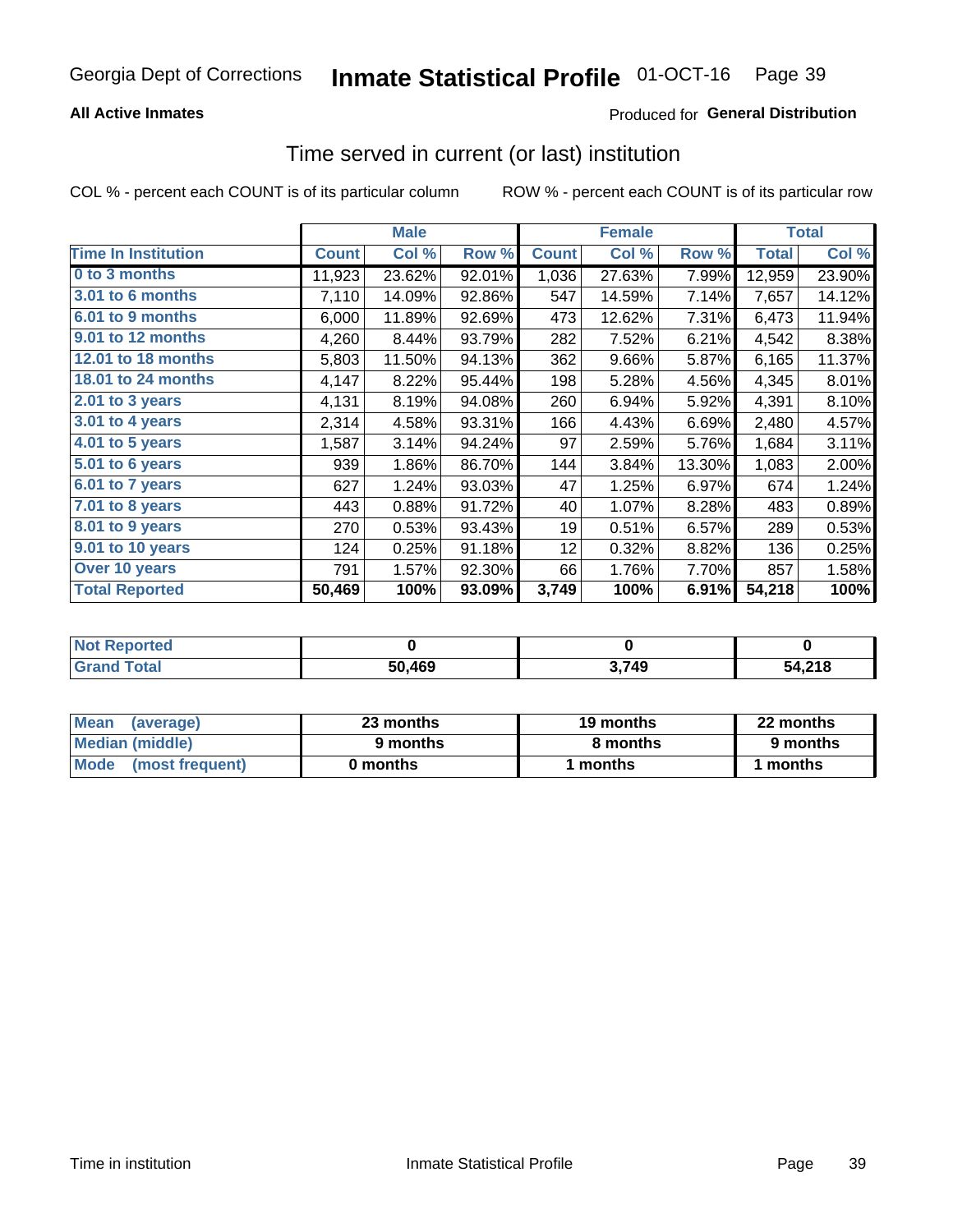#### Inmate Statistical Profile 01-OCT-16 Page 40

### **All Active Inmates**

### Produced for General Distribution

## Highest grade level attained

COL % - percent each COUNT is of its particular column

|                              |                 | <b>Male</b> |         |                 | <b>Female</b> |        |                 | <b>Total</b> |
|------------------------------|-----------------|-------------|---------|-----------------|---------------|--------|-----------------|--------------|
| <b>Grade Level</b>           | <b>Count</b>    | Col %       | Row %   | <b>Count</b>    | Col %         | Row %  | <b>Total</b>    | Col %        |
| No school at all             | $\overline{16}$ | 0.04%       | 100.00% |                 |               |        | $\overline{16}$ | 0.04%        |
| <b>Grade 1</b>               | 20              | 0.05%       | 100.00% |                 |               |        | 20              | 0.05%        |
| <b>Grade 2</b>               | 38              | 0.09%       | 88.37%  | 5               | 0.18%         | 11.63% | 43              | 0.10%        |
| Grade 3                      | 88              | 0.22%       | 98.88%  | $\mathbf{1}$    | 0.04%         | 1.12%  | 89              | 0.21%        |
| <b>Grade 4</b>               | 95              | 0.24%       | 95.96%  | 4               | 0.15%         | 4.04%  | 99              | 0.23%        |
| Grade 5                      | 108             | 0.27%       | 96.43%  | 4               | 0.15%         | 3.57%  | 112             | 0.26%        |
| Grade 6                      | 403             | 1.01%       | 95.50%  | 19              | 0.69%         | 4.50%  | 422             | 0.99%        |
| <b>Grade 7</b>               | 743             | 1.86%       | 95.13%  | 38              | 1.38%         | 4.87%  | 781             | 1.83%        |
| Grade 8                      | 2,746           | 6.86%       | 94.14%  | 171             | 6.22%         | 5.86%  | 2,917           | 6.82%        |
| Grade 9                      | 5,166           | 12.91%      | 95.21%  | 260             | 9.46%         | 4.79%  | 5,426           | 12.69%       |
| Grade 10                     | 7,120           | 17.80%      | 95.78%  | 314             | 11.43%        | 4.22%  | 7,434           | 17.39%       |
| Grade 11                     | 7,014           | 17.53%      | 94.71%  | 392             | 14.27%        | 5.29%  | 7,406           | 17.32%       |
| <b>Grade 12 or GED</b>       | 12,520          | 31.29%      | 92.70%  | 986             | 35.89%        | 7.30%  | 13,506          | 31.59%       |
| <b>Some tech school</b>      | 305             | 0.76%       | 84.25%  | 57              | 2.07%         | 15.75% | 362             | 0.85%        |
| <b>Completed tech school</b> | 307             | 0.77%       | 83.65%  | 60              | 2.18%         | 16.35% | 367             | 0.86%        |
| College, 1 year              | 1,057           | 2.64%       | 88.60%  | 136             | 4.95%         | 11.40% | 1,193           | 2.79%        |
| College, 2 year              | 1,350           | 3.37%       | 88.87%  | 169             | 6.15%         | 11.13% | 1,519           | 3.55%        |
| College, 3 year              | 331             | 0.83%       | 88.50%  | 43              | 1.57%         | 11.50% | 374             | 0.87%        |
| <b>Bachelor's degree</b>     | 462             | 1.15%       | 86.52%  | $\overline{72}$ | 2.62%         | 13.48% | 534             | 1.25%        |
| <b>Master's degree</b>       | 76              | 0.19%       | 85.39%  | 13              | 0.47%         | 14.61% | 89              | 0.21%        |
| Ph.D. degree                 | 15              | 0.04%       | 93.75%  | 1               | 0.04%         | 6.25%  | 16              | 0.04%        |
| Law degree                   | 14              | 0.03%       | 87.50%  | $\overline{2}$  | 0.07%         | 12.50% | 16              | 0.04%        |
| <b>Some medical school</b>   | $\overline{2}$  | 0.01%       | 100.00% |                 |               |        | $\overline{2}$  | 0.01%        |
| <b>Medical degree</b>        | 10              | 0.02%       | 100.00% |                 |               |        | 10              | 0.02%        |
|                              | 1.              | 0.01%       | 100.00% |                 |               |        | 1               | 0.01%        |
| <b>Total Reported</b>        | 40,007          | 100%        | 93.57%  | 2,747           | 100%          | 6.43%  | 42,754          | 100.0%       |

| 10,462 | ,002  | AC                       |
|--------|-------|--------------------------|
| 50.469 | 3,749 | 240<br>-54<br>. + 2. I O |

| <b>Mean</b><br>(average) | 10.78           | 11.37           |                 |  |  |
|--------------------------|-----------------|-----------------|-----------------|--|--|
| Median (middle)          | Grade 11        | Grade 12 or GED | Grade 11        |  |  |
| Mode (most frequent)     | Grade 12 or GED | Grade 12 or GED | Grade 12 or GED |  |  |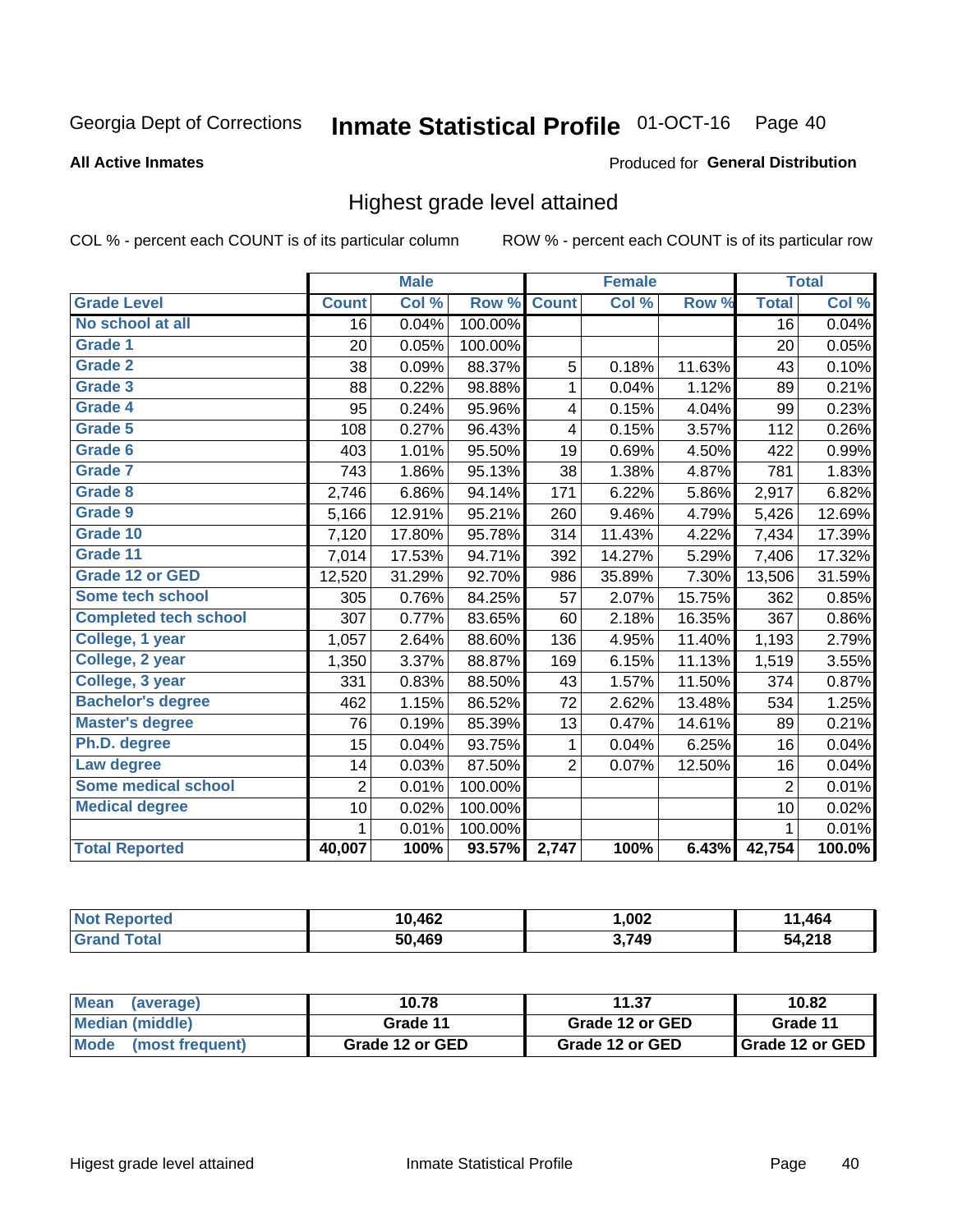# Inmate Statistical Profile 01-OCT-16 Page 41

### **All Active Inmates**

## **Produced for General Distribution**

## Culture fair IQ scores

COL % - percent each COUNT is of its particular column

|                       |              | <b>Male</b> |             |       | <b>Female</b> |          |              | <b>Total</b> |
|-----------------------|--------------|-------------|-------------|-------|---------------|----------|--------------|--------------|
| <b>IQ Scores</b>      | <b>Count</b> | Col %       | Row % Count |       | Col %         | Row %    | <b>Total</b> | Col %        |
| $60 - 69$             | 954          | 2.16%       | 93.44%      | 67    | 2.19%         | 6.56%    | 1,021        | 2.17%        |
| $70 - 79$             | 2,953        | 6.70%       | 93.54%      | 204   | 6.68%         | 6.46%    | 3,157        | 6.70%        |
| $80 - 89$             | 6,508        | 14.76%      | 90.20%      | 707   | 23.13%        | $9.80\%$ | 7,215        | 15.31%       |
| $90 - 99$             | 12,259       | 27.81%      | 91.46%      | 1,145 | 37.47%        | 8.54%    | 13,404       | 28.44%       |
| $100 - 109$           | 12,358       | 28.03%      | 95.96%      | 520   | 17.02%        | 4.04%    | 12,878       | 27.32%       |
| $110 - 119$           | 7,516        | 17.05%      | 97.18%      | 218   | 7.13%         | 2.82%    | 7,734        | 16.41%       |
| $120 - 129$           | 1,468        | 3.33%       | 92.39%      | 121   | 3.96%         | 7.61%    | 1,589        | 3.37%        |
| $130 - 139$           | 59           | 0.13%       | 54.13%      | 50    | 1.64%         | 45.87%   | 109          | 0.23%        |
| 140 & Up              | 8            | 0.02%       | 25.00%      | 24    | 0.79%         | 75.00%   | 32           | 0.07%        |
| <b>Total Reported</b> | 44,083       | 100%        | 93.52%      | 3,056 | 100.0%        | 6.48%    | 47,139       | 100.0%       |

| <b>Not Reported</b>         | 5,547  | 569   | 6,116  |
|-----------------------------|--------|-------|--------|
| <b>Not Valid (under 60)</b> | 839    | 124   | 963    |
| <b>Grand Total</b>          | 50,469 | 3,749 | 54,218 |

| <b>Mean</b><br>(average)       | 98  | 96 | 98 |
|--------------------------------|-----|----|----|
| Median (middle)                | 99  | 96 | 99 |
| <b>Mode</b><br>(most frequent) | 103 | 96 | 99 |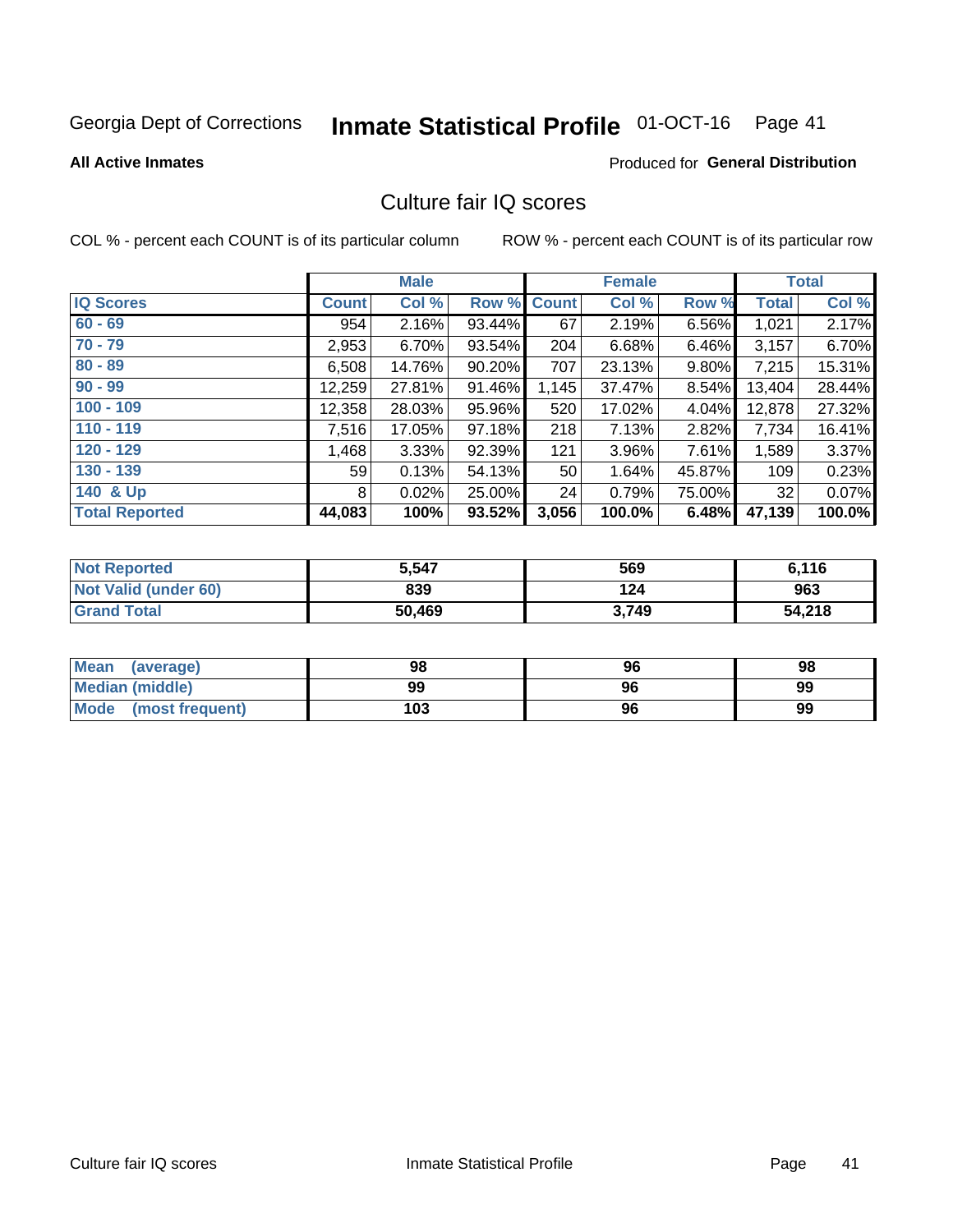#### **Inmate Statistical Profile 01-OCT-16** Page 42

### **All Active Inmates**

## Produced for General Distribution

## Wide Range Achievement Test (WRAT) reading score

COL % - percent each COUNT is of its particular column

|                           |              | <b>Male</b> |        |              | <b>Female</b> |        |              | <b>Total</b> |
|---------------------------|--------------|-------------|--------|--------------|---------------|--------|--------------|--------------|
| <b>WRAT Reading Score</b> | <b>Count</b> | Col %       | Row %  | <b>Count</b> | Col %         | Row %  | <b>Total</b> | Col %        |
| $0.1$ to $0.9$            | 932          | 2.04%       | 99.68% | 3            | 0.09%         | 0.32%  | 935          | 1.92%        |
| 1.0 to 1.9                | 839          | 1.84%       | 98.82% | 10           | 0.31%         | 1.18%  | 849          | 1.74%        |
| 2.0 to 2.9                | 1,602        | 3.51%       | 97.27% | 45           | 1.41%         | 2.73%  | 1,647        | 3.37%        |
| 3.0 to 3.9                | 3,664        | 8.03%       | 97.09% | 110          | 3.46%         | 2.91%  | 3,774        | 7.73%        |
| 4.0 to 4.9                | 4,171        | 9.14%       | 95.18% | 211          | 6.63%         | 4.82%  | 4,382        | 8.98%        |
| 5.0 to 5.9                | 3,644        | 7.99%       | 95.02% | 191          | 6.00%         | 4.98%  | 3,835        | 7.86%        |
| 6.0 to 6.9                | 4,254        | 9.32%       | 94.16% | 264          | 8.29%         | 5.84%  | 4,518        | 9.26%        |
| 7.0 to 7.9                | 1,657        | 3.63%       | 93.56% | 114          | 3.58%         | 6.44%  | 1,771        | 3.63%        |
| 8.0 to 8.9                | 3,276        | 7.18%       | 92.86% | 252          | 7.92%         | 7.14%  | 3,528        | 7.23%        |
| 9.0 to 9.9                | 2,069        | 4.54%       | 94.00% | 132          | 4.15%         | 6.00%  | 2,201        | 4.51%        |
| 10.0 to 10.9              | 2,878        | 6.31%       | 91.95% | 252          | 7.92%         | 8.05%  | 3,130        | 6.41%        |
| 11.0 to 11.9              | 4,234        | 9.28%       | 90.03% | 469          | 14.73%        | 9.97%  | 4,703        | 9.64%        |
| 12.0 to 12.9              | 11,681       | 25.60%      | 91.82% | 1,040        | 32.67%        | 8.18%  | 12,721       | 26.07%       |
| 13                        | 720          | 1.58%       | 88.89% | 90           | 2.83%         | 11.11% | 810          | 1.66%        |
| <b>Total Reported</b>     | 45,621       | 100%        | 93.48% | 3,183        | 100%          | 6.52%  | 48,804       | 100.0%       |

| ertet.<br>NO. | .848        | 566  | .414   |
|---------------|-------------|------|--------|
| .Gr           | .469<br>50. | ,749 | 54,218 |

| Mean<br>(average)    | 8.35 | 9.71          | 8.44 |
|----------------------|------|---------------|------|
| Median (middle)      | 8.9  | 11 つ<br>. . Z | 8.9  |
| Mode (most frequent) | 12.9 | 12.9          | 12.9 |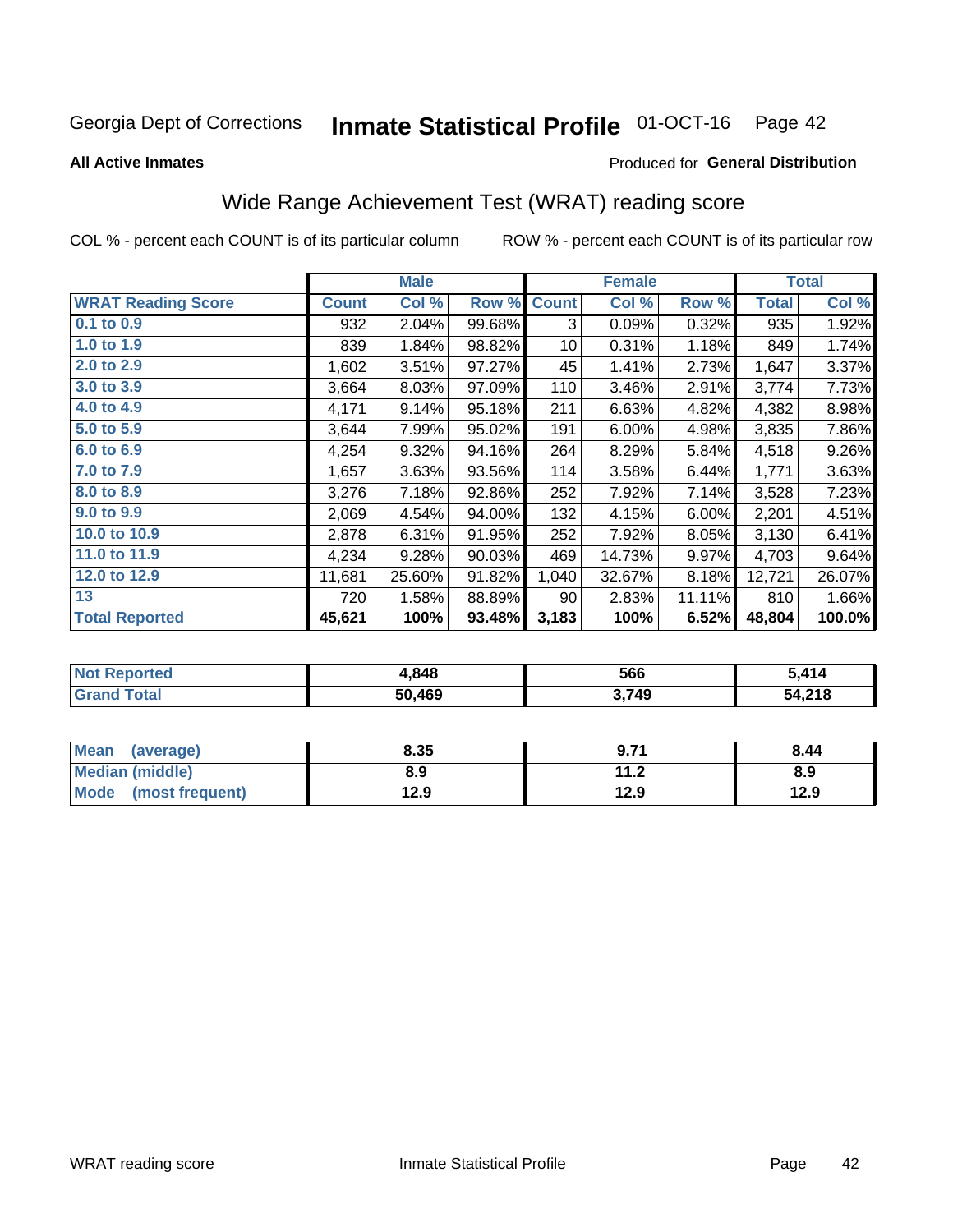#### **Inmate Statistical Profile 01-OCT-16** Page 43

**All Active Inmates** 

### Produced for General Distribution

## Wide Range Achievement Test (WRAT) math score

COL % - percent each COUNT is of its particular column

|                              |              | <b>Male</b> |        |              | <b>Female</b> |        |              | <b>Total</b> |
|------------------------------|--------------|-------------|--------|--------------|---------------|--------|--------------|--------------|
| <b>WRAT Mathematic Score</b> | <b>Count</b> | Col %       | Row %  | <b>Count</b> | Col %         | Row %  | <b>Total</b> | Col %        |
| $0.1$ to $0.9$               | 89           | 0.20%       | 98.89% | 1            | 0.03%         | 1.11%  | 90           | 0.18%        |
| 1.0 to 1.9                   | 290          | 0.64%       | 97.32% | 8            | 0.25%         | 2.68%  | 298          | 0.61%        |
| 2.0 to 2.9                   | 915          | 2.01%       | 97.03% | 28           | 0.88%         | 2.97%  | 943          | 1.93%        |
| 3.0 to 3.9                   | 2,199        | 4.82%       | 96.66% | 76           | 2.39%         | 3.34%  | 2,275        | 4.66%        |
| 4.0 to 4.9                   | 5,506        | 12.07%      | 95.21% | 277          | 8.71%         | 4.79%  | 5,783        | 11.85%       |
| 5.0 to 5.9                   | 7,110        | 15.58%      | 94.59% | 407          | 12.79%        | 5.41%  | 7,517        | 15.40%       |
| 6.0 to 6.9                   | 9,449        | 20.71%      | 94.11% | 591          | 18.57%        | 5.89%  | 10,040       | 20.57%       |
| 7.0 to 7.9                   | 3,811        | 8.35%       | 94.05% | 241          | 7.57%         | 5.95%  | 4,052        | 8.30%        |
| 8.0 to 8.9                   | 4,919        | 10.78%      | 92.25% | 413          | 12.98%        | 7.75%  | 5,332        | 10.92%       |
| 9.0 to 9.9                   | 2,643        | 5.79%       | 92.25% | 222          | 6.98%         | 7.75%  | 2,865        | 5.87%        |
| 10.0 to 10.9                 | 524          | 1.15%       | 97.04% | 16           | 0.50%         | 2.96%  | 540          | 1.11%        |
| 11.0 to 11.9                 | 1,854        | 4.06%       | 91.42% | 174          | 5.47%         | 8.58%  | 2,028        | 4.16%        |
| 12.0 to 12.9                 | 6,225        | 13.64%      | 89.78% | 709          | 22.28%        | 10.22% | 6,934        | 14.21%       |
| 13                           | 91           | 0.20%       | 82.73% | 19           | 0.60%         | 17.27% | 110          | 0.23%        |
| <b>Total Reported</b>        | 45,625       | 100%        | 93.48% | 3,182        | 100%          | 6.52%  | 48,807       | 100%         |

| <b>Not Reported</b>  | 1,844  | 567   | 5,411  |
|----------------------|--------|-------|--------|
| $\tau$ otal<br>Grand | 50,469 | 3,749 | 54,218 |

| Mean (average)       | 7.40 | 8.32 | 7.46 |
|----------------------|------|------|------|
| Median (middle)      | 6.9  |      | 6.9  |
| Mode (most frequent) | 12.9 | 12.9 | 12.9 |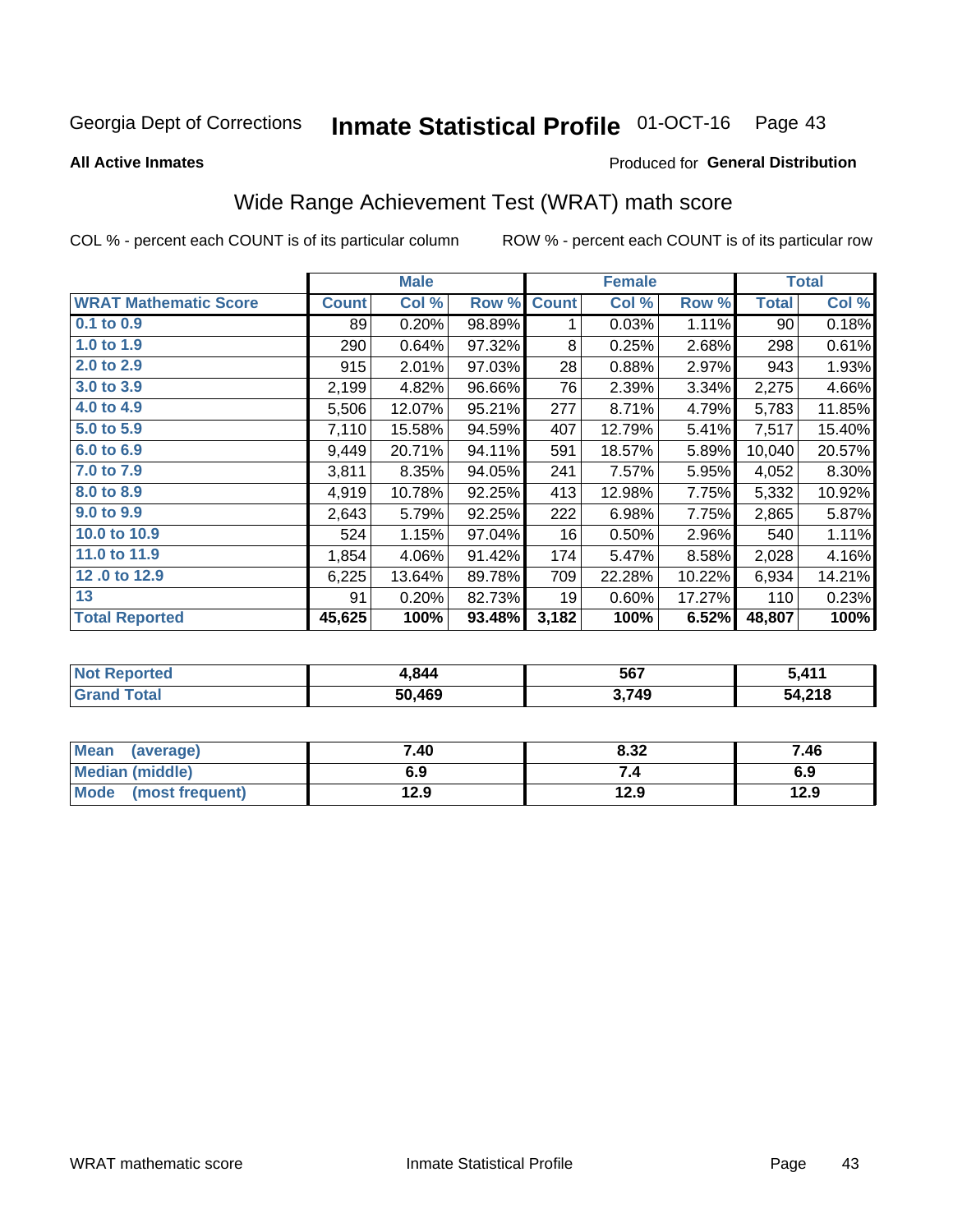#### **Inmate Statistical Profile 01-OCT-16** Page 44

### **All Active Inmates**

## Produced for General Distribution

## Wide Range Achievement Test (WRAT) spelling score

COL % - percent each COUNT is of its particular column

|                            | <b>Male</b>  |        |        | <b>Female</b> |        |        | <b>Total</b> |          |
|----------------------------|--------------|--------|--------|---------------|--------|--------|--------------|----------|
| <b>WRAT Spelling Score</b> | <b>Count</b> | Col %  | Row %  | <b>Count</b>  | Col %  | Row %  | <b>Total</b> | Col %    |
| 0.1 to 0.9                 | 968          | 2.12%  | 99.69% | 3             | 0.09%  | 0.31%  | 971          | 1.99%    |
| 1.0 to 1.9                 | 1,189        | 2.61%  | 99.08% | 11            | 0.35%  | 0.92%  | 1,200        | 2.46%    |
| 2.0 to 2.9                 | 2,152        | 4.72%  | 98.09% | 42            | 1.32%  | 1.91%  | 2,194        | 4.49%    |
| 3.0 to 3.9                 | 3,300        | 7.23%  | 97.69% | 78            | 2.45%  | 2.31%  | 3,378        | 6.92%    |
| 4.0 to 4.9                 | 3,087        | 6.76%  | 96.74% | 104           | 3.27%  | 3.26%  | 3,191        | 6.54%    |
| 5.0 to 5.9                 | 5,214        | 11.43% | 96.65% | 181           | 5.68%  | 3.35%  | 5,395        | 11.05%   |
| 6.0 to 6.9                 | 4,352        | 9.54%  | 95.82% | 190           | 5.97%  | 4.18%  | 4,542        | $9.30\%$ |
| 7.0 to 7.9                 | 3,970        | 8.70%  | 94.17% | 246           | 7.73%  | 5.83%  | 4,216        | 8.64%    |
| 8.0 to 8.9                 | 3,902        | 8.55%  | 94.11% | 244           | 7.66%  | 5.89%  | 4,146        | 8.49%    |
| 9.0 to 9.9                 | 2,285        | 5.01%  | 93.88% | 149           | 4.68%  | 6.12%  | 2,434        | 4.99%    |
| 10.0 to 10.9               | 2,156        | 4.72%  | 93.86% | 141           | 4.43%  | 6.14%  | 2,297        | 4.71%    |
| 11.0 to 11.9               | 3,377        | 7.40%  | 92.93% | 257           | 8.07%  | 7.07%  | 3,634        | 7.44%    |
| 12.0 to 12.9               | 9,342        | 20.47% | 86.27% | 1,487         | 46.70% | 13.73% | 10,829       | 22.18%   |
| 13                         | 339          | 0.74%  | 86.92% | 51            | 1.60%  | 13.08% | 390          | 0.80%    |
| <b>Total Reported</b>      | 45,633       | 100%   | 93.48% | 3,184         | 100%   | 6.52%  | 48,817       | 100%     |

| <b>rted</b><br>NO   | 4,836  | 565   | 5 ፈሰ1<br>ושד |
|---------------------|--------|-------|--------------|
| $T \sim 6 \times 1$ | 50,469 | 3,749 | 4,218ر       |

| <b>Mean</b><br>(average) | 7.86 | 10.21 | 8.01 |
|--------------------------|------|-------|------|
| Median (middle)          | .    | 11.6  | .    |
| Mode (most frequent)     | 12.9 | 12.9  | 12.9 |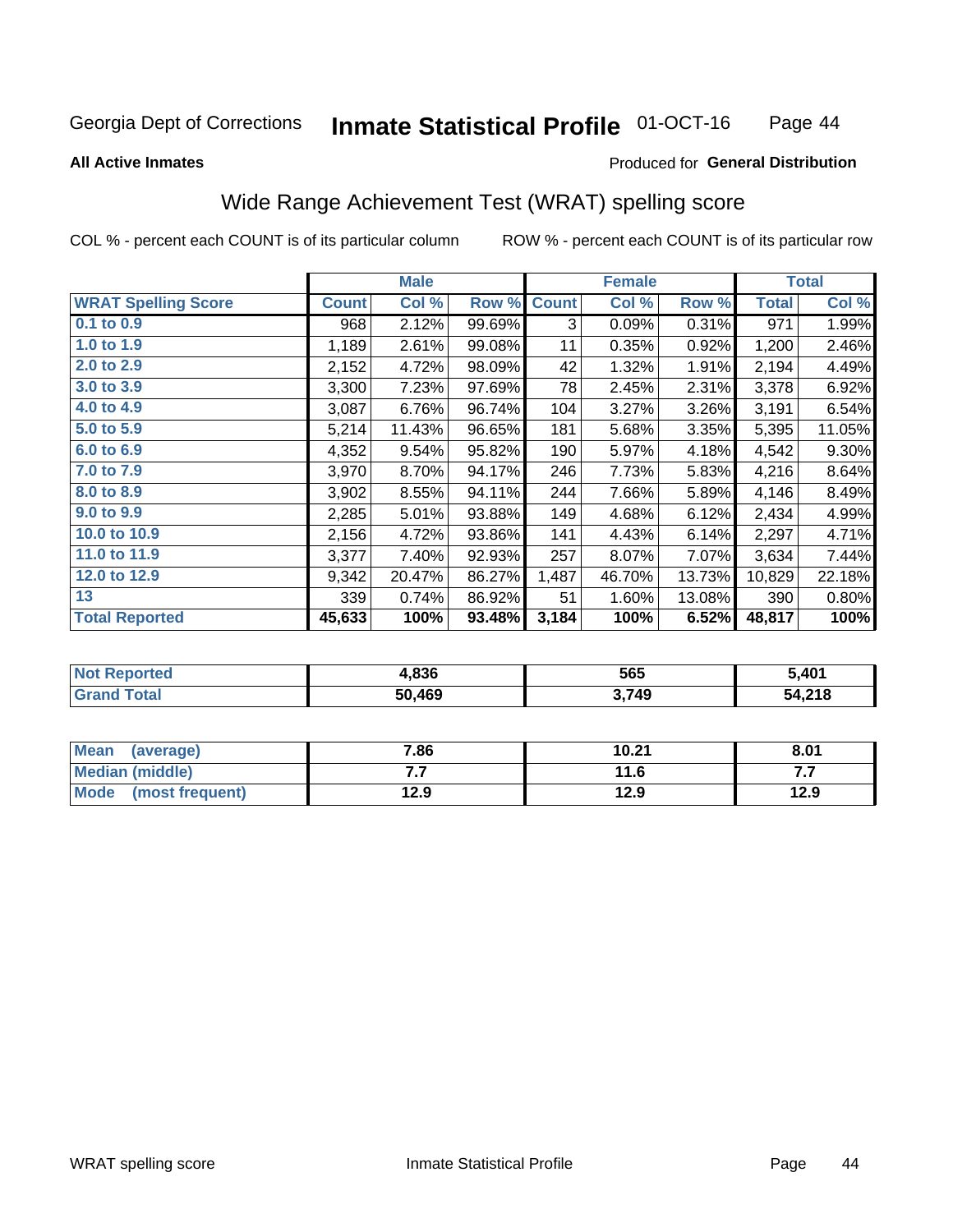# Inmate Statistical Profile 01-OCT-16 Page 45

### **All Active Inmates**

### **Produced for General Distribution**

## Current / last mental health treatment level

COL % - percent each COUNT is of its particular column

|                                    |                 | <b>Male</b> |         |              | <b>Female</b> |        |              | <b>Total</b> |
|------------------------------------|-----------------|-------------|---------|--------------|---------------|--------|--------------|--------------|
| <b>Mental Health Treatment Lev</b> | <b>Count</b>    | Col %       | Row %   | <b>Count</b> | Col %         | Row %  | <b>Total</b> | Col %        |
| 1 No problem at current time       | 8,574           | 53.30%      | 92.88%  | 657          | 24.07%        | 7.12%  | 9,231        | 49.06%       |
| 2 Receiving outpatient             | 5,699           | 35.43%      | 73.92%  | 2,011        | 73.66%        | 26.08% | 7,710        | 40.98%       |
| <b>Treatment</b>                   |                 |             |         |              |               |        |              |              |
| 3 Inpatient, moderate              | 1,484           | 9.23%       | 96.61%  | 52           | 1.90%         | 3.39%  | 1,536        | 8.16%        |
| Treatment                          |                 |             |         |              |               |        |              |              |
| 4 Inpatient, intensive             | 311             | 1.93%       | 96.88%  | 10           | 0.37%         | 3.12%  | 321          | 1.71%        |
| <b>Treatment</b>                   |                 |             |         |              |               |        |              |              |
| 5 Undergoing crisis                | 17 <sub>1</sub> | 0.11%       | 100.00% |              |               |        | 17           | 0.09%        |
| <b>stabilization</b>               |                 |             |         |              |               |        |              |              |
| <b>6 Hospital for criminally</b>   |                 | 0.01%       | 100.00% |              |               |        |              | 0.01%        |
| <b>Tinsane</b>                     |                 |             |         |              |               |        |              |              |
| <b>Total Evaluated</b>             | 16,086          | 100%        | 85.49%  | 2,730        | 100%          | 14.51% | 18,816       | 100.0%       |

| Never had MH evaluation | 34,383 | 1,019 | 35,402 |
|-------------------------|--------|-------|--------|
| <b>Grand Total</b>      | 50,469 | 3.749 | 54,218 |

| <b>Median (middle)</b> | No problem at current time | <b>Receiving outpatient</b><br>treatment | <b>Receiving</b><br>outpatient<br>treatment |  |  |
|------------------------|----------------------------|------------------------------------------|---------------------------------------------|--|--|
| <b>Mode</b>            | No problem at current time | <b>Receiving outpatient</b>              | No problem at                               |  |  |
| (most frequent)        |                            | treatment                                | current time                                |  |  |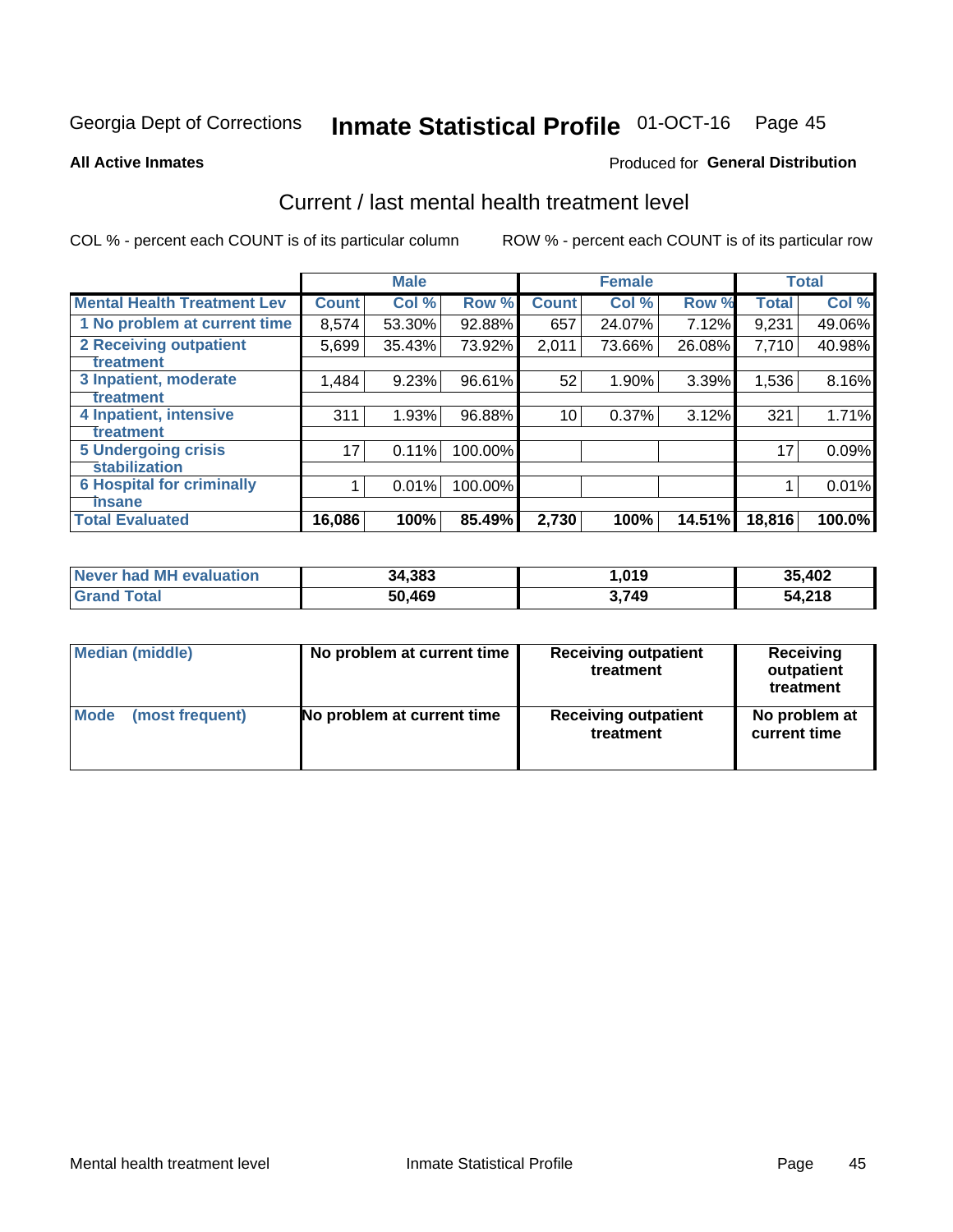## **All Active Inmates**

## Produced for General Distribution

## PULHESDWIT medical scale - 'P' overall condition ('P'hysical)

COL % - percent each COUNT is of its particular column

|                                    | <b>Male</b>  |        |         | <b>Female</b> |        |         | <b>Total</b> |        |
|------------------------------------|--------------|--------|---------|---------------|--------|---------|--------------|--------|
| 'P' Overall Condition              | <b>Count</b> | Col %  | Row %   | <b>Count</b>  | Col %  | Row %   | <b>Total</b> | Col %  |
| 1 No medical illness               | 34,764       | 74.79% | 94.06%  | 2,197         | 62.68% | 5.94%   | 36,961       | 73.94% |
| 2 Well-controlled chronic          | 10,869       | 23.38% | 90.33%  | 1,163         | 33.18% | 9.67%   | 12,032       | 24.07% |
| <b>lillness</b>                    |              |        |         |               |        |         |              |        |
| 3 Poorly-controlled chronic        | 770          | 1.66%  | 90.69%  | 79            | 2.25%  | 9.31%   | 849          | 1.70%  |
| <b>illness</b>                     |              |        |         |               |        |         |              |        |
| 4 Significant problems requiring   | 72           | 0.15%  | 76.60%  | 22            | 0.63%  | 23.40%  | 94           | 0.19%  |
| special housing                    |              |        |         |               |        |         |              |        |
| 5 Terminal illness, $\lt 6$ months | 7            | 0.02%  | 100.00% |               |        |         | 7            | 0.01%  |
| to live                            |              |        |         |               |        |         |              |        |
| 6 Inmate is pregnant               |              |        |         | 44            | 1.26%  | 100.00% | 44           | 0.09%  |
| <b>Total Reported</b>              | 46,482       | 100%   | 92.99%  | 3,505         | 100%   | 7.01%   | 49,987       | 100%   |

| тео | 3,987             | 244 | 0.24<br>1.ZJ I |
|-----|-------------------|-----|----------------|
|     | <b>AGO</b><br>.o. | 749 | 54.21C         |

| Mode<br>(most frequent) |  | <sup>1</sup> No medical illness | 1 No medical illness | 1 No medical<br>illness |
|-------------------------|--|---------------------------------|----------------------|-------------------------|
|-------------------------|--|---------------------------------|----------------------|-------------------------|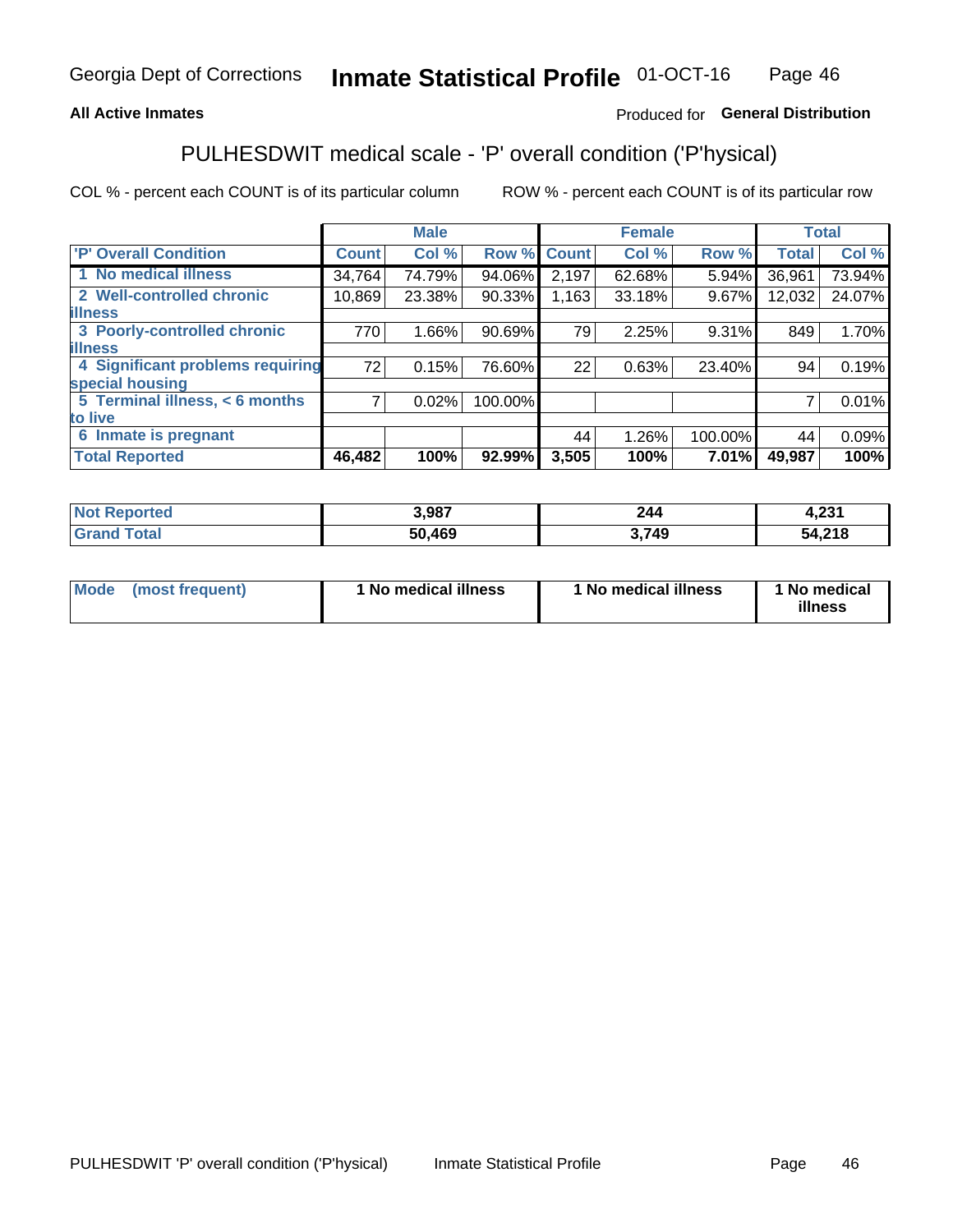## **All Active Inmates**

## Produced for General Distribution

# PULHESDWIT medical scale - 'U' upper body

COL % - percent each COUNT is of its particular column

|                                                  |              | <b>Male</b> |        |              | <b>Female</b> |        |              | <b>Total</b> |
|--------------------------------------------------|--------------|-------------|--------|--------------|---------------|--------|--------------|--------------|
| <b>'U' Upper Body</b>                            | <b>Count</b> | Col %       | Row %  | <b>Count</b> | Col %         | Row %  | <b>Total</b> | Col %        |
| 1 Upper bones, joints,<br>muscles all OK         | 44,421       | 95.75%      | 93.12% | 3,284        | 93.72%        | 6.88%  | 47,705       | 95.60%       |
| 2 One or both arms minimally<br>limited          | 1,699        | 3.66%       | 90.52% | 178          | 5.08%         | 9.48%  | 1,877        | 3.76%        |
| 3 One or both arms<br><b>moderately limited</b>  | 234          | 0.50%       | 87.64% | 33           | 0.94%         | 12.36% | 267          | 0.54%        |
| 4 One arm disabled,<br>paralyzed, or amputated   | 38           | 0.08%       | 82.61% | 8            | 0.23%         | 17.39% | 46           | 0.09%        |
| 5 Both arms disabled,<br>paralyzed, or amputated | 3            | 0.01%       | 75.00% |              | 0.03%         | 25.00% | 4            | 0.01%        |
| <b>Total Reported</b>                            | 46,395       | 100%        | 92.98% | 3,504        | 100%          | 7.02%  | 49,899       | 100%         |

| <b>Not Reported</b>          | 4,074  | 245   | 210<br>4.919 |
|------------------------------|--------|-------|--------------|
| <b>Total</b><br><b>Grand</b> | 50,469 | 3,749 | 54,218       |

|  | Mode (most frequent) | 1 Upper bones, joints,<br>muscles all OK | 1 Upper bones, joints,<br>muscles all OK | 1 Upper bones,<br>joints, muscles all<br>ΟK |
|--|----------------------|------------------------------------------|------------------------------------------|---------------------------------------------|
|--|----------------------|------------------------------------------|------------------------------------------|---------------------------------------------|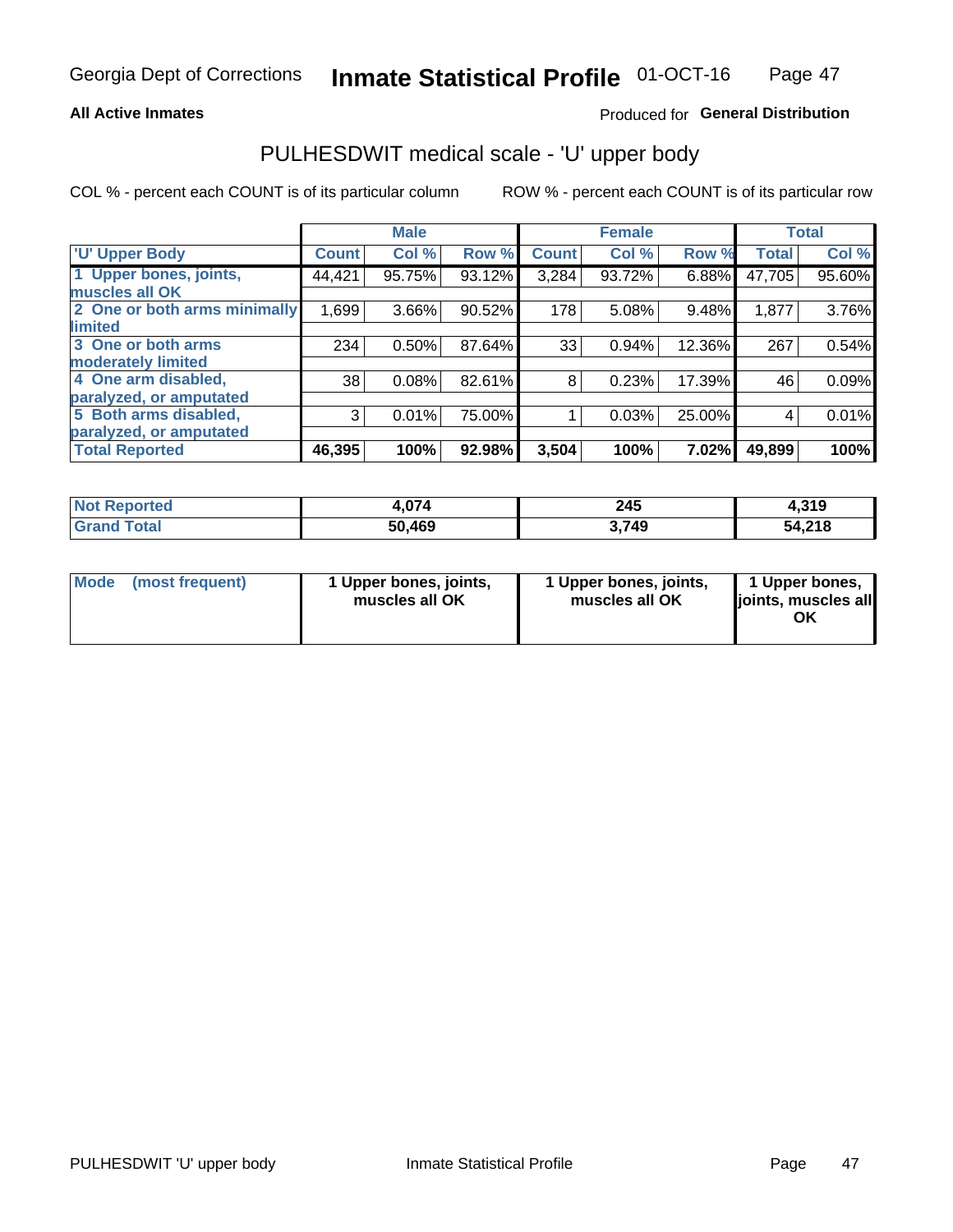## **All Active Inmates**

## Produced for General Distribution

## PULHESDWIT medical scale - 'L' lower body

COL % - percent each COUNT is of its particular column

|                                |              | <b>Male</b> |         |              | <b>Female</b> |       |              | <b>Total</b> |
|--------------------------------|--------------|-------------|---------|--------------|---------------|-------|--------------|--------------|
| 'L' Lower Body                 | <b>Count</b> | Col %       | Row %   | <b>Count</b> | Col %         | Row % | <b>Total</b> | Col %        |
| 1 Lower bones, joints,         | 41,781       | 90.07%      | 92.97%  | 3,158        | 90.13%        | 7.03% | 44,939       | 90.07%       |
| muscles all OK                 |              |             |         |              |               |       |              |              |
| 2 One or both legs minimally   | 3,915        | 8.44%       | 92.88%  | 300          | 8.56%         | 7.12% | 4,215        | 8.45%        |
| limited                        |              |             |         |              |               |       |              |              |
| 3 One or both legs             | 565          | 1.22%       | 94.17%  | 35           | 1.00%         | 5.83% | 600          | 1.20%        |
| moderately limited             |              |             |         |              |               |       |              |              |
| 4 One leg disabled, paralyzed, | 111          | 0.24%       | 90.98%  | 11           | 0.31%         | 9.02% | 122          | 0.24%        |
| or amputated                   |              |             |         |              |               |       |              |              |
| 5 Both legs disabled,          | 17           | 0.04%       | 100.00% |              |               |       | 17           | 0.03%        |
| paralyzed, or amputated        |              |             |         |              |               |       |              |              |
| <b>Total Reported</b>          | 46,389       | 100%        | 92.98%  | 3,504        | 100%          | 7.02% | 49,893       | 100%         |

| <b>Not Reported</b> | 1,080  | 245   | 4,325  |
|---------------------|--------|-------|--------|
| <b>Total</b>        | 50,469 | 3,749 | 54,218 |

|  | Mode (most frequent) | 1 Lower bones, joints,<br>muscles all OK | 1 Lower bones, joints,<br>muscles all OK | 1 Lower bones,<br>joints, muscles all<br>ΟK |
|--|----------------------|------------------------------------------|------------------------------------------|---------------------------------------------|
|--|----------------------|------------------------------------------|------------------------------------------|---------------------------------------------|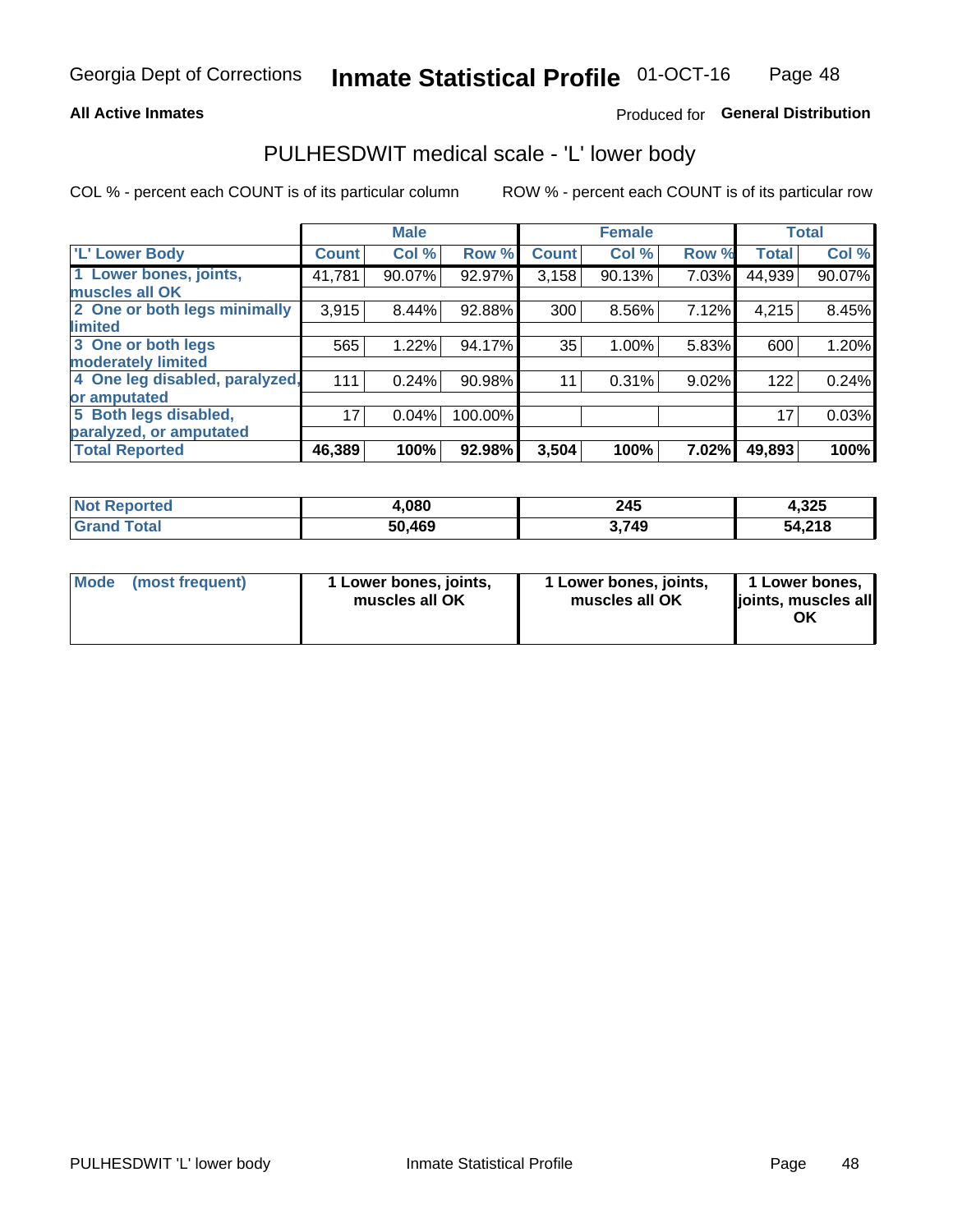## **All Active Inmates**

## Produced for General Distribution

## PULHESDWIT medical scale - 'H' hearing

COL % - percent each COUNT is of its particular column

|                                |                 | <b>Male</b> |                    |       | <b>Female</b> |       | <b>Total</b> |        |
|--------------------------------|-----------------|-------------|--------------------|-------|---------------|-------|--------------|--------|
| <b>'H' Hearing</b>             | <b>Count</b>    | Col %       | <b>Row % Count</b> |       | Col %         | Row % | <b>Total</b> | Col %  |
| 1 Normal hearing both ears     | 45,880          | 98.93%      | 92.97%             | 3,469 | 99.11%        | 7.03% | 49,349       | 98.95% |
| 2 Some loss in one ear with    | 378             | 0.82%       | 93.33%             | 27    | 0.77%         | 6.67% | 405          | 0.81%  |
| other OK, or mild loss in both |                 |             |                    |       |               |       |              |        |
| 3 Total loss in one ear with   | 80 <sub>1</sub> | 0.17%       | 97.56%             | 2     | $0.06\%$      | 2.44% | 82           | 0.16%  |
| mild loss in other             |                 |             |                    |       |               |       |              |        |
| 4 Severe loss in both ears     | 24              | 0.05%       | 96.00%             |       | 0.03%         | 4.00% | 25           | 0.05%  |
| 5 Total loss in both ears,     | 13              | 0.03%       | 92.86%             |       | 0.03%         | 7.14% | 14           | 0.03%  |
| requiring special housing      |                 |             |                    |       |               |       |              |        |
| <b>Total Reported</b>          | 46,375          | 100%        | 92.98%             | 3,500 | 100%          | 7.02% | 49,875       | 100%   |

| <b>Not Reported</b> | .094   | 249   | 1,343  |
|---------------------|--------|-------|--------|
| Total<br>Grand      | 50,469 | 3,749 | 54,218 |

| Mode (most frequent) | 1 Normal hearing both ears 1 Normal hearing both ears 1 Normal hearing | both ears |
|----------------------|------------------------------------------------------------------------|-----------|
|                      |                                                                        |           |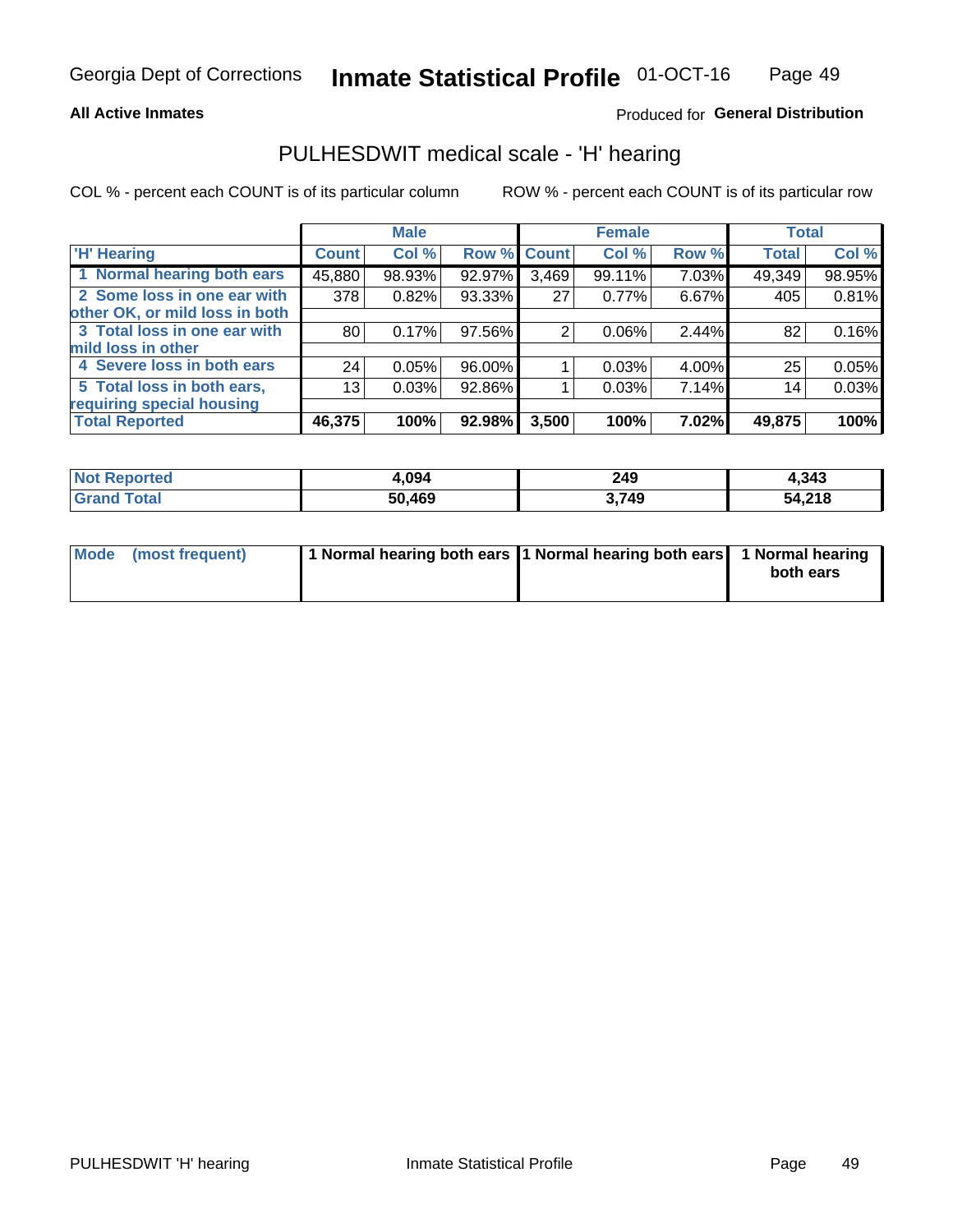## **All Active Inmates**

## Produced for General Distribution

## PULHESDWIT medical scale - 'E' vision

COL % - percent each COUNT is of its particular column

|                                 |                 | <b>Male</b> |        |              | <b>Female</b> |        |              | <b>Total</b> |
|---------------------------------|-----------------|-------------|--------|--------------|---------------|--------|--------------|--------------|
| <b>E' Vision</b>                | <b>Count</b>    | Col %       | Row %  | <b>Count</b> | Col %         | Row %  | <b>Total</b> | Col %        |
| 1 Correctable to 20/40 in both  | 35,733          | 77.79%      | 95.24% | 1,784        | 52.16%        | 4.76%  | 37,517       | 76.02%       |
| eyes                            |                 |             |        |              |               |        |              |              |
| 2 Correctable to 20/70 in one   | 9,284           | 20.21%      | 86.51% | 1,448        | 42.34%        | 13.49% | 10,732       | 21.75%       |
| eye, may be blind in other      |                 |             |        |              |               |        |              |              |
| 3 Correctable to 20/200 in one  | 749             | 1.63%       | 81.86% | 166          | 4.85%         | 18.14% | 915          | 1.85%        |
| eye, may be blind in other      |                 |             |        |              |               |        |              |              |
| 4 One eye not correctable to    | 147             | 0.32%       | 87.50% | 21           | 0.61%         | 12.50% | 168          | 0.34%        |
| 20/200, other may be blind      |                 |             |        |              |               |        |              |              |
| 5 Blind in both eyes, requiring | 20 <sub>1</sub> | 0.04%       | 95.24% |              | 0.03%         | 4.76%  | 21           | 0.04%        |
| special housing                 |                 |             |        |              |               |        |              |              |
| <b>Total Reported</b>           | 45,933          | 100%        | 93.07% | 3,420        | 100%          | 6.93%  | 49,353       | 100%         |

| <b>Not Reported</b> | 4,536  | 329   | 4,865  |
|---------------------|--------|-------|--------|
| <b>Total</b>        | 50,469 | 3,749 | 54,218 |

| Mode (most frequent) | 1 Correctable to 20/40 in both<br>eves | 1 Correctable to 20/40 in   1 Correctable to  <br>both eves | 20/40 in both eyes |
|----------------------|----------------------------------------|-------------------------------------------------------------|--------------------|
|                      |                                        |                                                             |                    |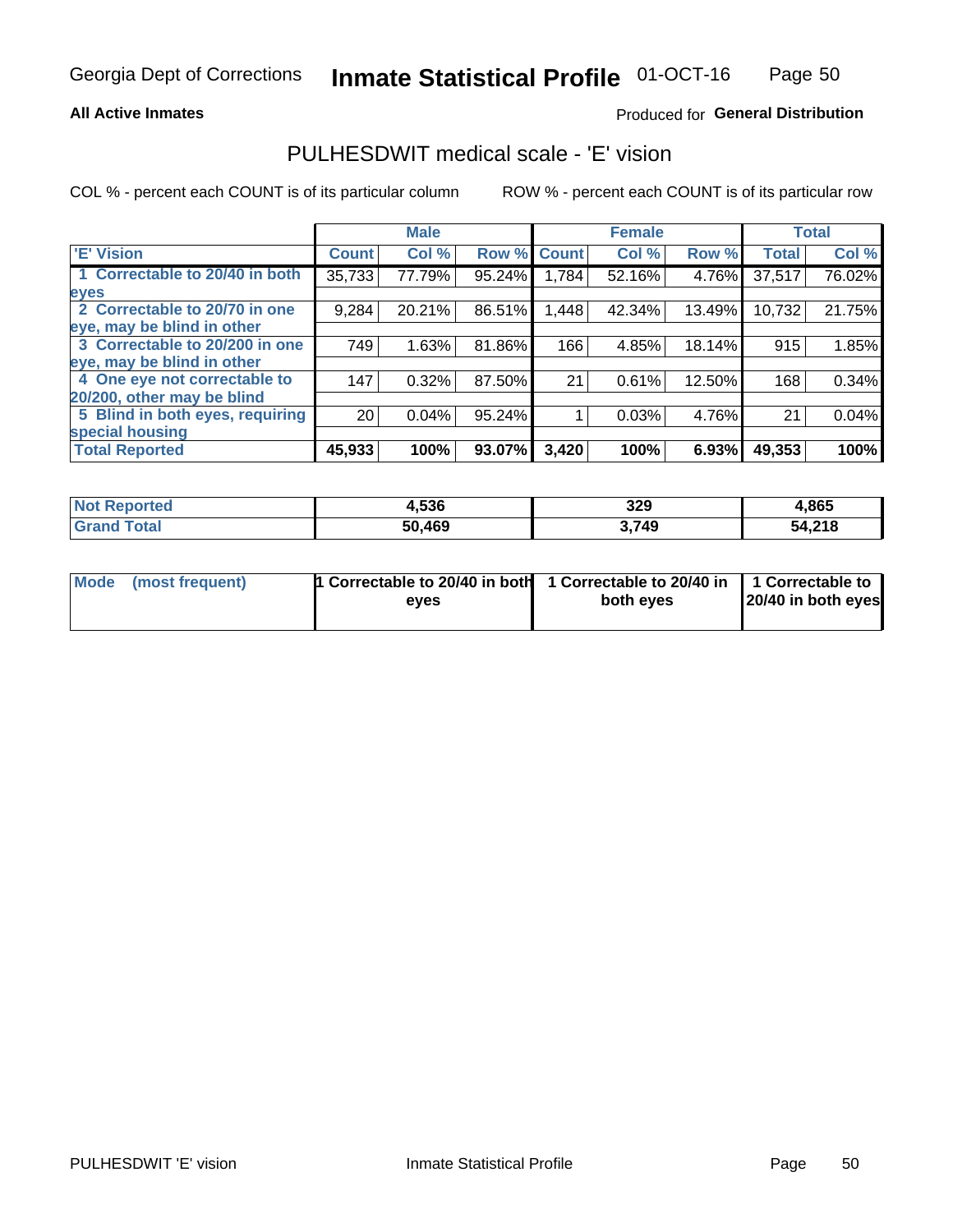## **All Active Inmates**

## Produced for General Distribution

## PULHESDWIT medical scale - 'S' pSychiatric

COL % - percent each COUNT is of its particular column

|                                        |              | <b>Male</b> |             |       | <b>Female</b> |          |              | <b>Total</b> |
|----------------------------------------|--------------|-------------|-------------|-------|---------------|----------|--------------|--------------|
| 'S' pSychiatric                        | <b>Count</b> | Col %       | Row % Count |       | Col %         | Row %    | <b>Total</b> | Col %        |
| 1 No impairment or disorders           | 40,243       | 87.74%      | 96.76%      | 1,348 | 42.48%        | $3.24\%$ | 41,591       | 84.81%       |
| 2 Stable, or in remission, or          | 4,443        | 9.69%       | 71.14%      | 1,802 | 56.79%        | 28.86%   | 6,245        | 12.74%       |
| mild impairment or retardation         |              |             |             |       |               |          |              |              |
| 3 Requires moderate inpatient          | 985          | 2.15%       | 98.11%      | 19    | 0.60%         | 1.89%    | 1,004        | 2.05%        |
| treatment                              |              |             |             |       |               |          |              |              |
| 4 Requires intensive inpatient         | 185          | $0.40\%$    | 97.88%      | 4     | 0.13%         | 2.12%    | 189          | 0.39%        |
| treatment                              |              |             |             |       |               |          |              |              |
| <b>5 Requires Crisis Stabilization</b> | 9            | 0.02%       | 100.00%     |       |               |          | 9            | 0.02%        |
| Unit (CSU) inpatient care              |              |             |             |       |               |          |              |              |
| <b>Total Reported</b>                  | 45,865       | 100%        | 93.53%      | 3,173 | 100%          | 6.47%    | 49,038       | 100.0%       |

| <b>Not Reported</b>    | 1,604  | 576   | 5,180  |
|------------------------|--------|-------|--------|
| $\tau$ otal<br>' Grand | 50,469 | 3,749 | 54,218 |

| Mode (most frequent) | <b>1 No impairment or disorders 2 Stable, or in remission, 1 No impairment or</b> |                       |           |
|----------------------|-----------------------------------------------------------------------------------|-----------------------|-----------|
|                      |                                                                                   | or mild impairment or | disorders |
|                      |                                                                                   | retardation           |           |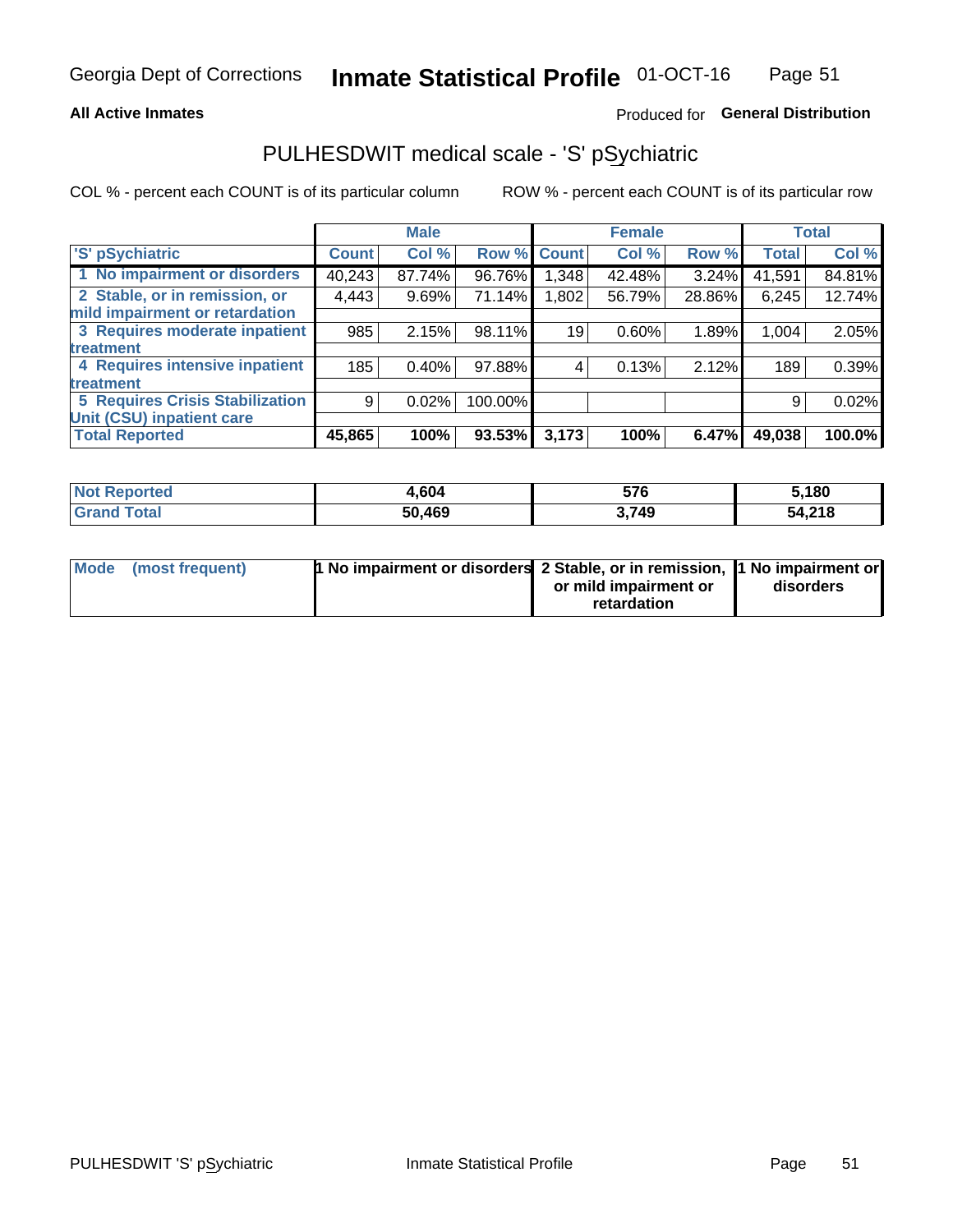## **All Active Inmates**

## Produced for General Distribution

## PULHESDWIT medical scale - 'D' dental

COL % - percent each COUNT is of its particular column

|                                 |              | <b>Male</b> |        |              | <b>Female</b> |       |              | <b>Total</b> |
|---------------------------------|--------------|-------------|--------|--------------|---------------|-------|--------------|--------------|
| <b>D'</b> Dental                | <b>Count</b> | Col %       | Row %  | <b>Count</b> | Col %         | Row % | <b>Total</b> | Col %        |
| 1 Minimal routine dental health | 26,111       | 59.55%      | 92.28% | 2,183        | 66.37%        | 7.72% | 28,294       | 60.03%       |
| <b>needs</b>                    |              |             |        |              |               |       |              |              |
| 2 Moderate cavities and/or gum  | 14,644       | 33.40%      | 94.78% | 806          | 24.51%        | 5.22% | 15,450       | 32.78%       |
| disease                         |              |             |        |              |               |       |              |              |
| 3 Extensive gum disease         | 3,038        | 6.93%       | 91.04% | 299          | 9.09%         | 8.96% | 3,337        | 7.08%        |
| and/or widespread decay         |              |             |        |              |               |       |              |              |
| 4 Urgent need for dental        | 55           | 0.13%       | 98.21% |              | 0.03%         | 1.79% | 56           | 0.12%        |
| <b>services</b>                 |              |             |        |              |               |       |              |              |
| <b>Total Reported</b>           | 43,848       | 100%        | 93.02% | 3,289        | 100%          | 6.98% | 47,137       | 100.0%       |

| <b>Not Reported</b>   | 6.621  | 460   | 7,081  |
|-----------------------|--------|-------|--------|
| <b>Total</b><br>Grand | 50,469 | 3,749 | 54,218 |

| Mode | (most frequent) | <b>Minimal routine dental</b><br>health needs | 1 Minimal routine dental 1 Minimal routine<br>health needs | dental health<br>needs |
|------|-----------------|-----------------------------------------------|------------------------------------------------------------|------------------------|
|------|-----------------|-----------------------------------------------|------------------------------------------------------------|------------------------|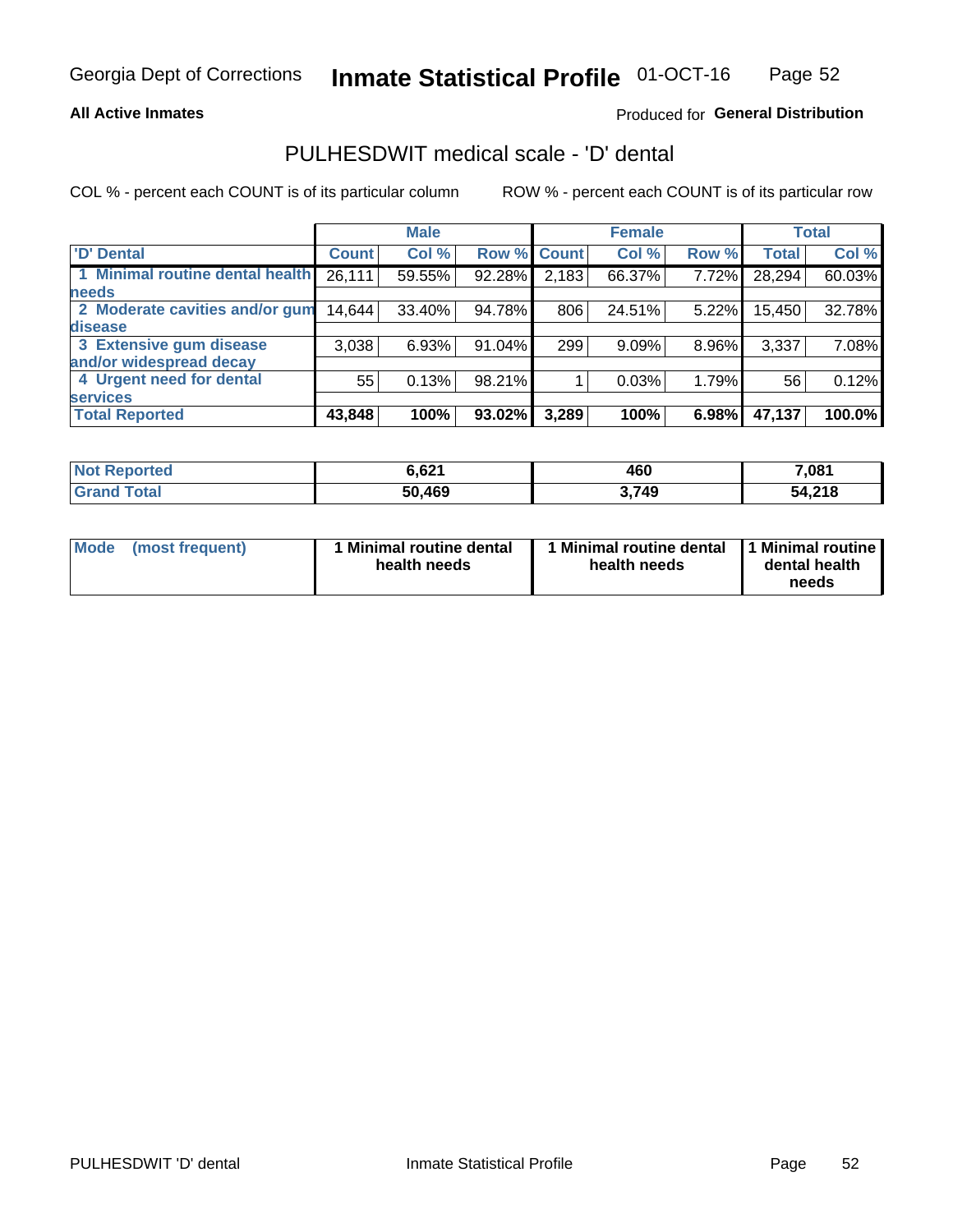## **All Active Inmates**

## Produced for General Distribution

## PULHESDWIT medical scale - 'W' work ability

COL % - percent each COUNT is of its particular column

|                                 |              | <b>Male</b> |        |             | <b>Female</b> |        |              | <b>Total</b> |
|---------------------------------|--------------|-------------|--------|-------------|---------------|--------|--------------|--------------|
| 'W' work ability                | <b>Count</b> | Col %       |        | Row % Count | Col %         | Row %  | <b>Total</b> | Col %        |
| 1 Unrestricted work or activity | 39,475       | 85.09%      | 93.43% | 2,776       | 79.20%        | 6.57%  | 42,251       | 84.68%       |
| 2 Minor restrictions on type of | 5,500        | 11.86%      | 90.49% | 578         | 16.49%        | 9.51%  | 6,078        | 12.18%       |
| <b>work</b>                     |              |             |        |             |               |        |              |              |
| 3 Moderate restrictions on type | 943          | 2.03%       | 93.37% | 67          | 1.91%         | 6.63%  | 1,010        | 2.02%        |
| lof work                        |              |             |        |             |               |        |              |              |
| 4 Major restrictions on type of | 330          | 0.71%       | 88.24% | 44          | 1.26%         | 11.76% | 374          | 0.75%        |
| <b>work</b>                     |              |             |        |             |               |        |              |              |
| 5 Cannot work under any         | 142          | 0.31%       | 78.02% | 40          | 1.14%         | 21.98% | 182          | 0.36%        |
| <b>circumstances</b>            |              |             |        |             |               |        |              |              |
| <b>Total Reported</b>           | 46,390       | 100%        | 92.98% | 3,505       | 100%          | 7.02%  | 49,895       | 100%         |

| <b>Not Reported</b>    | +,079  | 244   | <b>000 ו</b><br>4.323 |
|------------------------|--------|-------|-----------------------|
| <b>Total</b><br>'Grand | 50,469 | 3,749 | 54,218                |

| Mode            | 1 Unrestricted work or | 1 Unrestricted work or | 1 Unrestricted   |
|-----------------|------------------------|------------------------|------------------|
| (most frequent) | activity               | activity               | work or activity |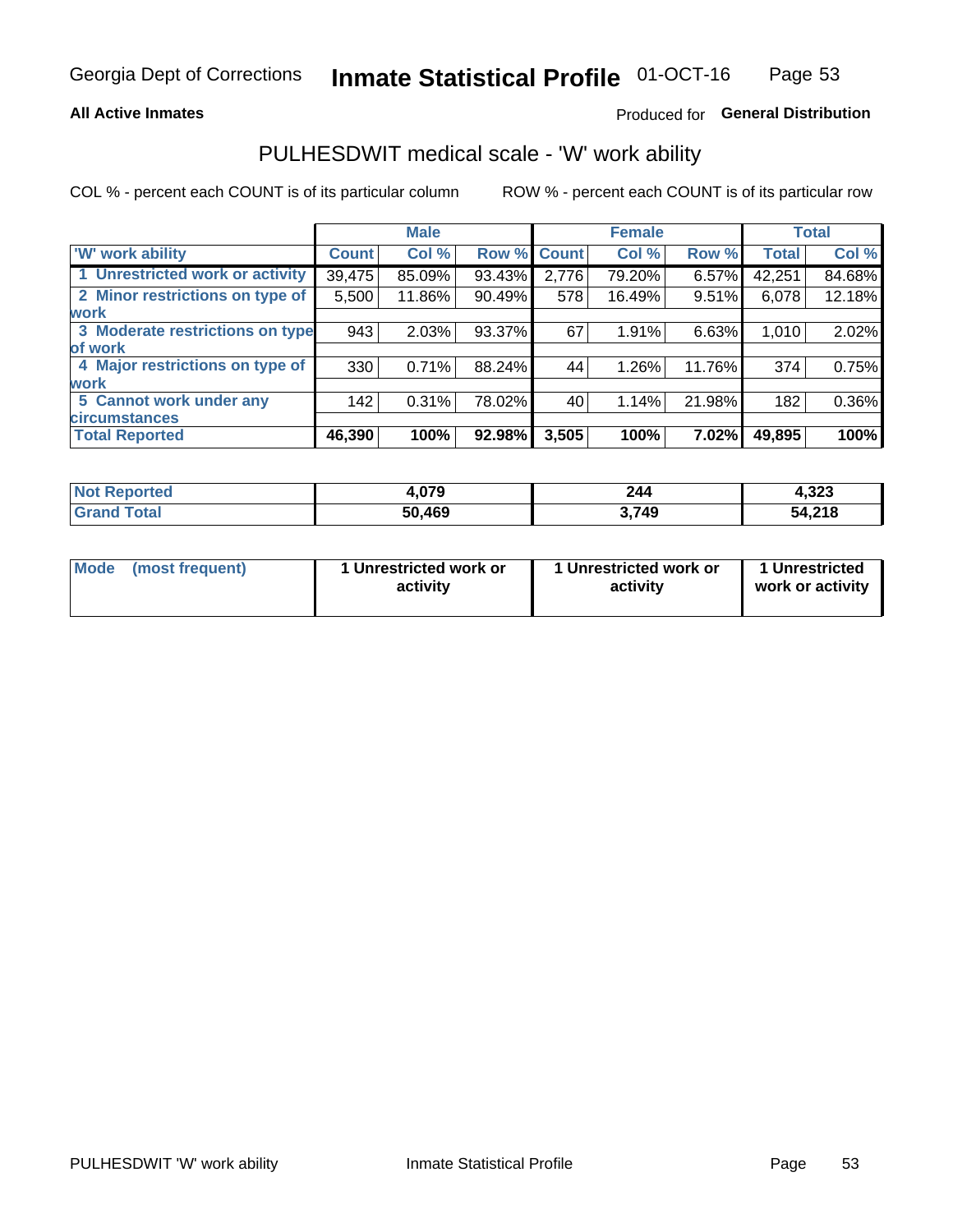## **All Active Inmates**

## Produced for General Distribution

## PULHESDWIT medical scale - 'I' impairment

COL % - percent each COUNT is of its particular column

|                                   |              | <b>Male</b> |        |             | <b>Female</b> |        |              | <b>Total</b> |
|-----------------------------------|--------------|-------------|--------|-------------|---------------|--------|--------------|--------------|
| <b>T' Impairment</b>              | <b>Count</b> | Col %       |        | Row % Count | Col %         | Row %  | <b>Total</b> | Col %        |
| 1 No impairments or               | 46,058       | 99.30%      | 92.97% | 3,483       | 99.34%        | 7.03%  | 49,541       | 99.31%       |
| <b>disabilities</b>               |              |             |        |             |               |        |              |              |
| 2 Wheelchair-bound but            | 214          | 0.46%       | 93.45% | 15          | 0.43%         | 6.55%  | 229          | 0.46%        |
| otherwise OK                      |              |             |        |             |               |        |              |              |
| <b>3 Needs low-level Assisted</b> | 43           | 0.09%       | 89.58% | 5           | 0.14%         | 10.42% | 48           | 0.10%        |
| Living (level I)                  |              |             |        |             |               |        |              |              |
| 4 Needs moderate Assisted         | 13           | 0.03%       | 92.86% |             | 0.03%         | 7.14%  | 14           | 0.03%        |
| <b>Living (level II)</b>          |              |             |        |             |               |        |              |              |
| <b>5 Needs maximal Assisted</b>   | 53           | 0.11%       | 96.36% | 2           | 0.06%         | 3.64%  | 55           | 0.11%        |
| Living (level III)                |              |             |        |             |               |        |              |              |
| <b>Total Reported</b>             | 46,381       | 100%        | 92.97% | 3,506       | 100%          | 7.03%  | 49,887       | 100.0%       |

| $^{\mathrm{I}}$ Not $\kappa$<br><b>Reported</b> | .088.  | 243<br>$\sim$ | 4,331  |
|-------------------------------------------------|--------|---------------|--------|
| <b>Total</b><br><b>Grand</b>                    | 50,469 | 749.          | 54,218 |

| <b>Mode</b> | (most frequent) | <b>No impairments or</b><br>disabilities | 1 No impairments or<br>disabilities | 1 No impairments<br>or disabilities |
|-------------|-----------------|------------------------------------------|-------------------------------------|-------------------------------------|
|-------------|-----------------|------------------------------------------|-------------------------------------|-------------------------------------|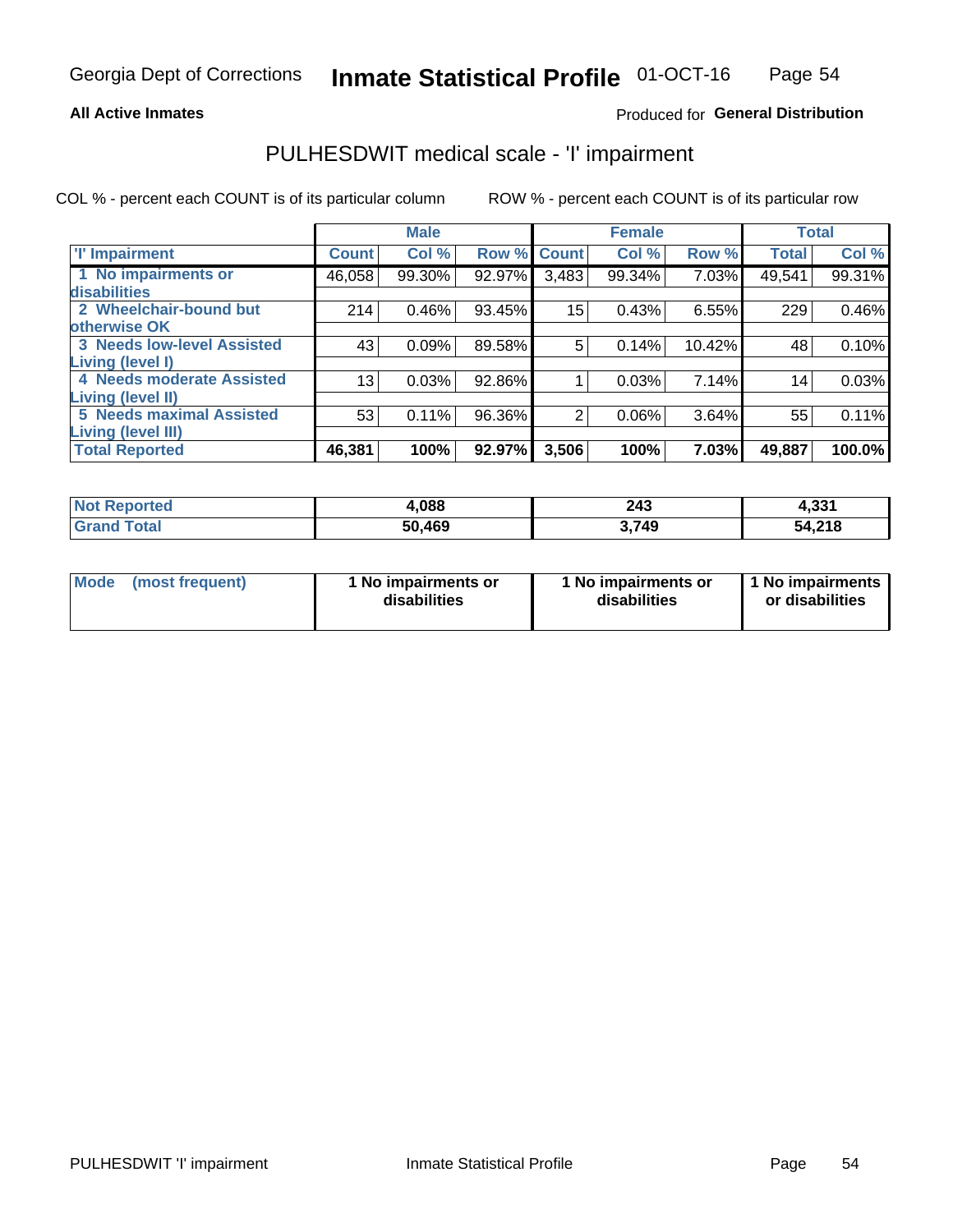## **All Active Inmates**

## Produced fo General Distribution

## PULHESDWIT medical scale - 'T' transportability

COL % - percent each COUNT is of its particular column

|                              |              | <b>Male</b> |         |              | <b>Female</b> |        |              | <b>Total</b> |
|------------------------------|--------------|-------------|---------|--------------|---------------|--------|--------------|--------------|
| <b>T' Transportability</b>   | <b>Count</b> | Col %       | Row %   | <b>Count</b> | Col %         | Row %  | <b>Total</b> | Col %        |
| 1 Can be transported in any  | 46,171       | 99.53%      | 93.00%  | 3,473        | 99.54%        | 7.00%  | 49,644       | 99.53%       |
| ordinary approved vehicle    |              |             |         |              |               |        |              |              |
| 2 Wheelchair-bound, not      | 43           | 0.09%       | 91.49%  | 4            | 0.11%         | 8.51%  | 47           | 0.09%        |
| needing special vehicle      |              |             |         |              |               |        |              |              |
| 3 Wheelchair-bound, requires | 10           | 0.02%       | 100.00% |              |               |        | 10           | 0.02%        |
| special vehicle              |              |             |         |              |               |        |              |              |
| 4 Needs specially-equipped   | 5            | 0.01%       | 83.33%  |              | 0.03%         | 16.67% | 6            | 0.01%        |
| medical vehicle              |              |             |         |              |               |        |              |              |
| <b>5 Requires ambulance</b>  | 160          | 0.34%       | 93.57%  | 11           | 0.32%         | 6.43%  | 171          | 0.34%        |
| transport                    |              |             |         |              |               |        |              |              |
| <b>Total Reported</b>        | 46,389       | 100%        | 93.00%  | 3,489        | 100%          | 7.00%  | 49,878       | 100%         |

| <b>Not</b><br>Reported | 1.080  | 260   | 4,340       |
|------------------------|--------|-------|-------------|
| 'otal                  | 50,469 | 3,749 | 4,218<br>54 |

|  | Mode (most frequent) | 1 Can be transported in any 1 Can be transported in any<br>ordinary approved vehicle   ordinary approved vehicle   transported in any |  | 1 Can be<br>  ordinary approved  <br>vehicle |
|--|----------------------|---------------------------------------------------------------------------------------------------------------------------------------|--|----------------------------------------------|
|--|----------------------|---------------------------------------------------------------------------------------------------------------------------------------|--|----------------------------------------------|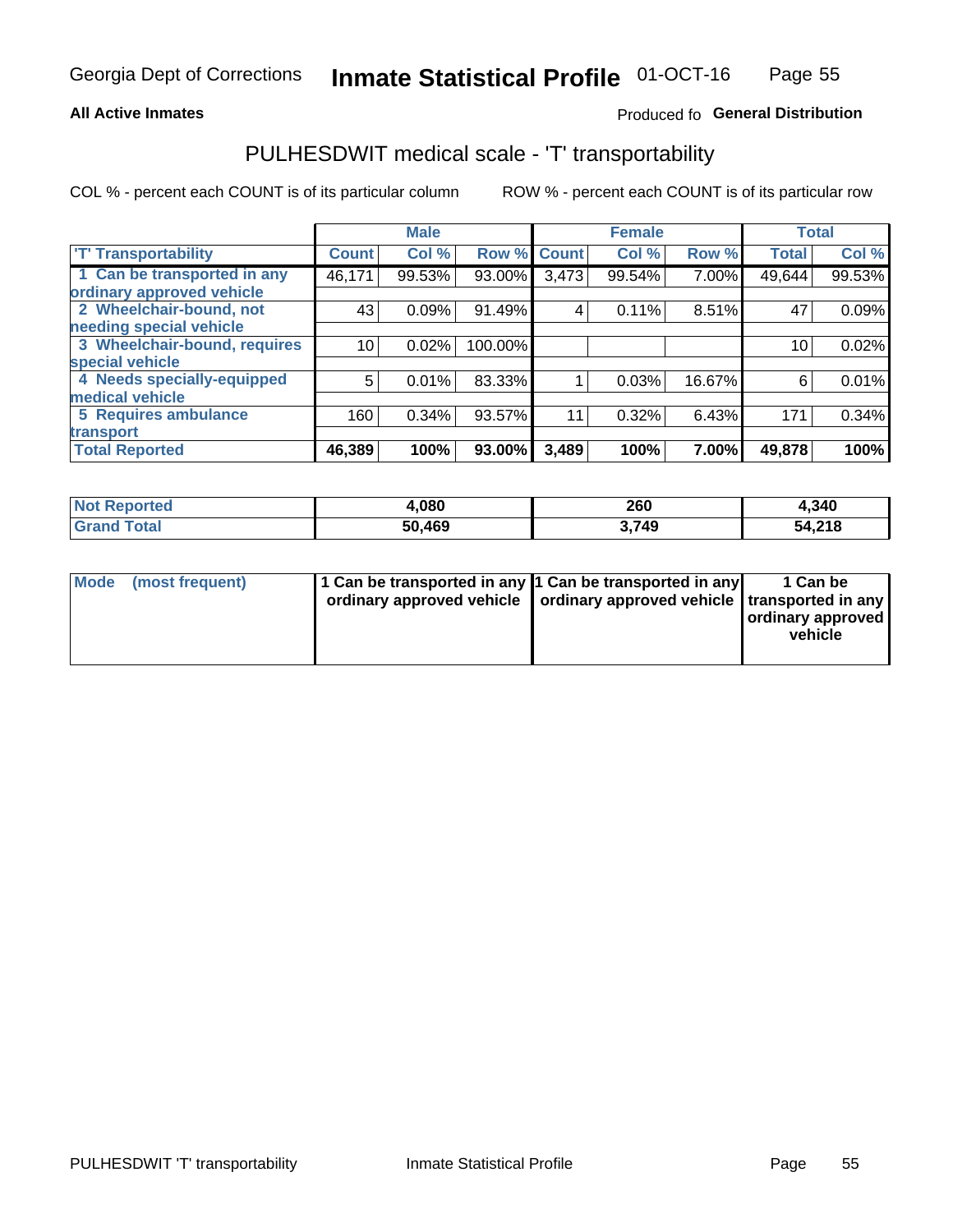# Inmate Statistical Profile 01-OCT-16 Page 56

**All Active Inmates** 

### Produced for General Distribution

## Number of prior Georgia incarcerations

COL % - percent each COUNT is of its particular column

|                                       |              | <b>Male</b> |             |       | <b>Female</b> |       |        | <b>Total</b> |
|---------------------------------------|--------------|-------------|-------------|-------|---------------|-------|--------|--------------|
| <b>Num of Prior GA Incarcerations</b> | <b>Count</b> | Col %       | Row % Count |       | Col %         | Row % | Total  | Col %        |
|                                       | 28,116       | 55.71%      | 91.27%      | 2,688 | 71.70%        | 8.73% | 30,804 | 56.82%       |
|                                       | 9,460        | 18.74%      | 94.66%      | 534   | 14.24%        | 5.34% | 9,994  | 18.43%       |
| $\overline{2}$                        | 5,324        | 10.55%      | 95.86%      | 230   | 6.13%         | 4.14% | 5,554  | 10.24%       |
| 3                                     | 3,154        | 6.25%       | 96.01%      | 131   | 3.49%         | 3.99% | 3,285  | 6.06%        |
| 4                                     | 1,776        | 3.52%       | 96.73%      | 60 l  | 1.60%         | 3.27% | 1,836  | 3.39%        |
| 5                                     | 1,090        | 2.16%       | 96.20%      | 43    | 1.15%         | 3.80% | 1,133  | 2.09%        |
| <b>More Than 5</b>                    | 1,549        | 3.07%       | $96.09\%$   | 63    | 1.68%         | 3.91% | 1,612  | 2.97%        |
| <b>Total Reported</b>                 | 50,469       | 100%        | 93.09%      | 3,749 | 100%          | 6.91% | 54,218 | 100%         |

| <b>Not Reported</b>          |        |       |        |
|------------------------------|--------|-------|--------|
| <b>Total</b><br><b>Grand</b> | 50,469 | 3,749 | 54,218 |

| Mean (average)       | .06 | 1.03 |
|----------------------|-----|------|
| Median (middle)      |     |      |
| Mode (most frequent) |     |      |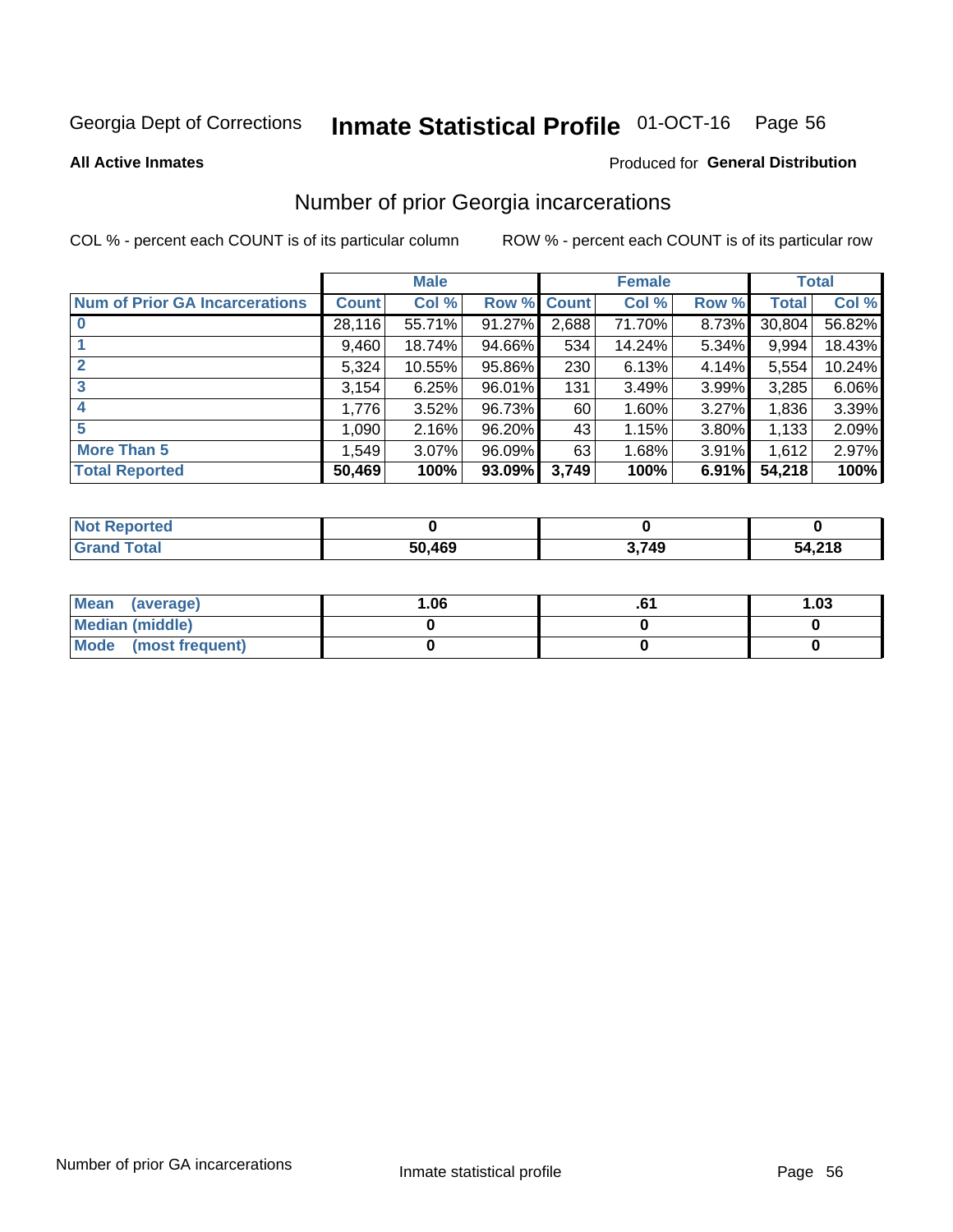#### Inmate Statistical Profile 01-OCT-16 Page 57

### **All Active Inmates**

### Produced for General Distribution

## Prison sentence in years

COL % - percent each COUNT is of its particular column

ROW % - percent each COUNT is of its particular row

|                                 |              | <b>Male</b> |         |                | <b>Female</b> |        |              | <b>Total</b> |
|---------------------------------|--------------|-------------|---------|----------------|---------------|--------|--------------|--------------|
| <b>Prison Sentence In Years</b> | <b>Count</b> | Col %       | Row %   | <b>Count</b>   | Col %         | Row %  | <b>Total</b> | Col %        |
| $0 - 1$                         | 420          | 0.83%       | 92.31%  | 35             | 0.93%         | 7.69%  | 455          | 0.84%        |
| $1.1 - 2$                       | 663          | 1.31%       | 91.20%  | 64             | 1.71%         | 8.80%  | 727          | 1.34%        |
| $2.1 - 3$                       | 979          | 1.94%       | 88.92%  | 122            | 3.25%         | 11.08% | 1,101        | 2.03%        |
| $3.1 - 4$                       | 881          | 1.75%       | 90.17%  | 96             | 2.56%         | 9.83%  | 977          | 1.80%        |
| $4.1 - 5$                       | 1,976        | 3.92%       | 89.33%  | 236            | 6.30%         | 10.67% | 2,212        | 4.08%        |
| $5.1 - 6$                       | 1,129        | 2.24%       | 89.96%  | 126            | 3.36%         | 10.04% | 1,255        | 2.31%        |
| $6.1 - 7$                       | 1,103        | 2.19%       | 90.93%  | 110            | 2.93%         | 9.07%  | 1,213        | 2.24%        |
| $7.1 - 8$                       | 1,224        | 2.43%       | 91.89%  | 108            | 2.88%         | 8.11%  | 1,332        | 2.46%        |
| $8.1 - 9$                       | 1,237        | 2.45%       | 93.57%  | 85             | 2.27%         | 6.43%  | 1,322        | 2.44%        |
| $9.1 - 10$                      | 4,355        | 8.63%       | 90.05%  | 481            | 12.83%        | 9.95%  | 4,836        | 8.92%        |
| $10.1 - 12$                     | 2,556        | 5.06%       | 91.65%  | 233            | 6.21%         | 8.35%  | 2,789        | 5.14%        |
| $12.1 - 15$                     | 5,285        | 10.47%      | 92.57%  | 424            | 11.31%        | 7.43%  | 5,709        | 10.53%       |
| $15.1 - 20$                     | 9,619        | 19.06%      | 93.73%  | 643            | 17.15%        | 6.27%  | 10,262       | 18.93%       |
| 20.1 - Over                     | 10,430       | 20.67%      | 94.82%  | 570            | 15.20%        | 5.18%  | 11,000       | 20.29%       |
| <b>Life</b>                     | 7,166        | 14.20%      | 95.10%  | 369            | 9.84%         | 4.90%  | 7,535        | 13.90%       |
| <b>Life Without Parole</b>      | 1,212        | 2.40%       | 96.42%  | 45             | 1.20%         | 3.58%  | 1,257        | 2.32%        |
| <b>Death</b>                    | 137          | 0.27%       | 100.00% |                |               |        | 137          | 0.25%        |
| <b>Youthful Offenders</b>       | 97           | 0.19%       | 97.98%  | $\overline{2}$ | 0.05%         | 2.02%  | 99           | 0.18%        |
| <b>Total Reported</b>           | 50,469       | 100%        | 93.09%  | 3,749          | 100%          | 6.91%  | 54,218       | 100%         |

| <b>Not Reported</b>          |        |            |        |
|------------------------------|--------|------------|--------|
| <b>otal</b><br>$C_{\rm eff}$ | 50.469 | 1710<br>43 | 54,218 |

### **Determinate (numeric) sentences only**

| <b>Mear</b> | $\sim$ $\sim$<br>-1.97 | . .<br>ንበ<br>. л.<br>----- | 21.92<br>$-$ |
|-------------|------------------------|----------------------------|--------------|
|             |                        |                            |              |

All sentences (including determinate), with life, life without parole, and death sentences figured at 45 years

| Me:<br><br>$\mathbf{A}^{\prime}$<br>っっ<br><b>40</b><br>34. IO<br>JL.IJ<br>$ -$<br>___ |  |  |  |
|---------------------------------------------------------------------------------------|--|--|--|
|                                                                                       |  |  |  |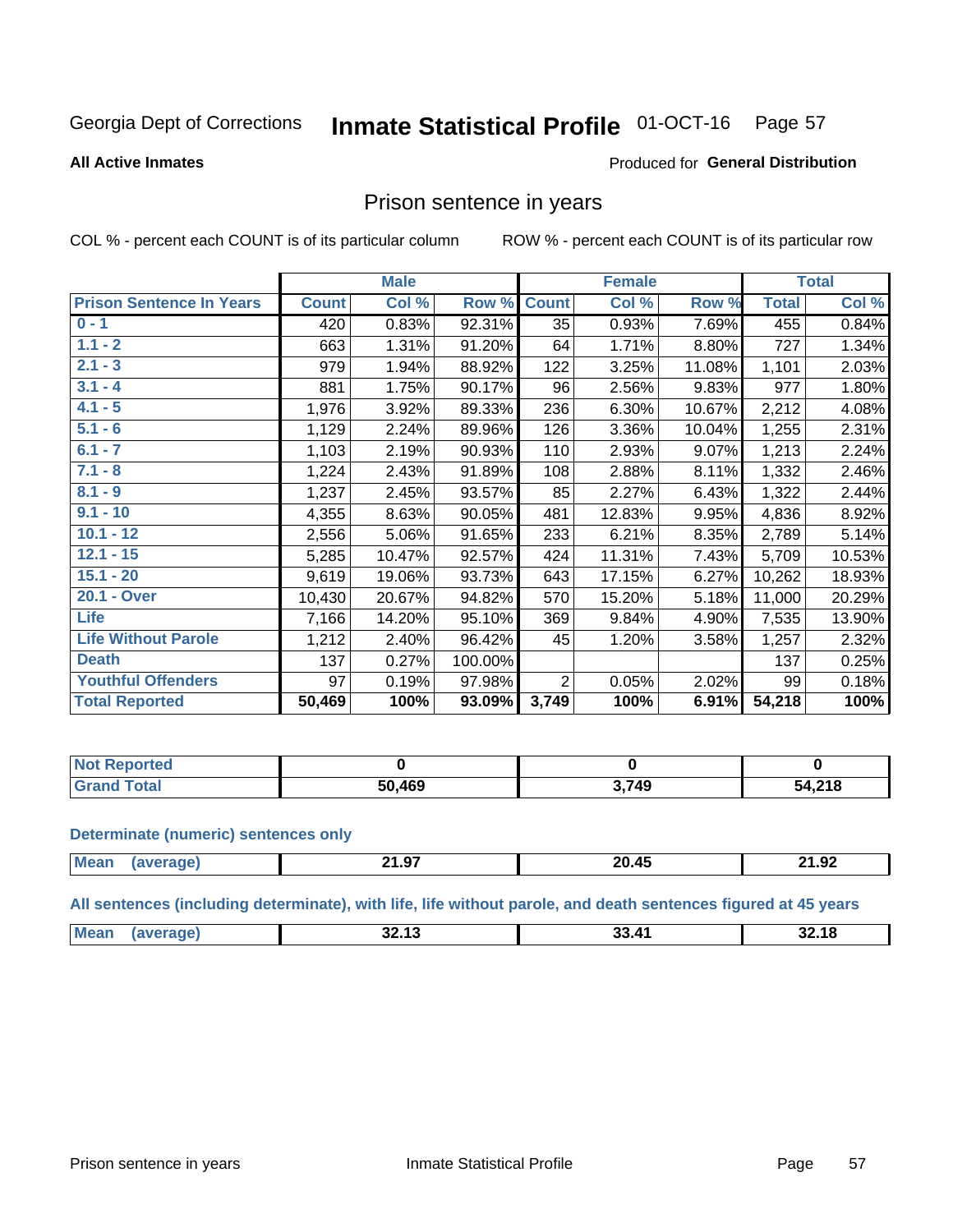#### **Inmate Statistical Profile 01-OCT-16** Page 58

## **All Active Inmates**

## **Produced for General Distribution**

## Primary offense, broken out into felonies vs misdemeanors

COL % - percent each COUNT is of its particular column

|                                  |              | <b>Male</b> |              |                    | <b>Female</b> |       | Total        |        |
|----------------------------------|--------------|-------------|--------------|--------------------|---------------|-------|--------------|--------|
| <b>Felonies and Misdemeanors</b> | <b>Count</b> | Col%        |              | <b>Row % Count</b> | Col%          | Row % | <b>Total</b> | Col %  |
| <b>Felonies</b>                  | 50.248       | 99.82%      | 93.07%       | 3.741              | 99.95%        | 6.93% | 53,989       | 99.83% |
| <b>Misdemeanors</b>              | 92           | 18%         | 97.87%       |                    | .05%          | 2.13% | 94           | .17%   |
| <b>Total Reported</b>            | 50,340       | 100%        | 93.08% 3,743 |                    | 100%          | 6.92% | 54,083       | 100%   |

| <b>Not</b>            | 1 א    |        | 135    |
|-----------------------|--------|--------|--------|
| <b>Reported</b>       | 1 L J  |        | טטי    |
| ™otal<br><b>Grand</b> | 50.469 | 50,346 | 54,218 |

| Mo | ____ | 11 C.S<br>. | onies<br>. |
|----|------|-------------|------------|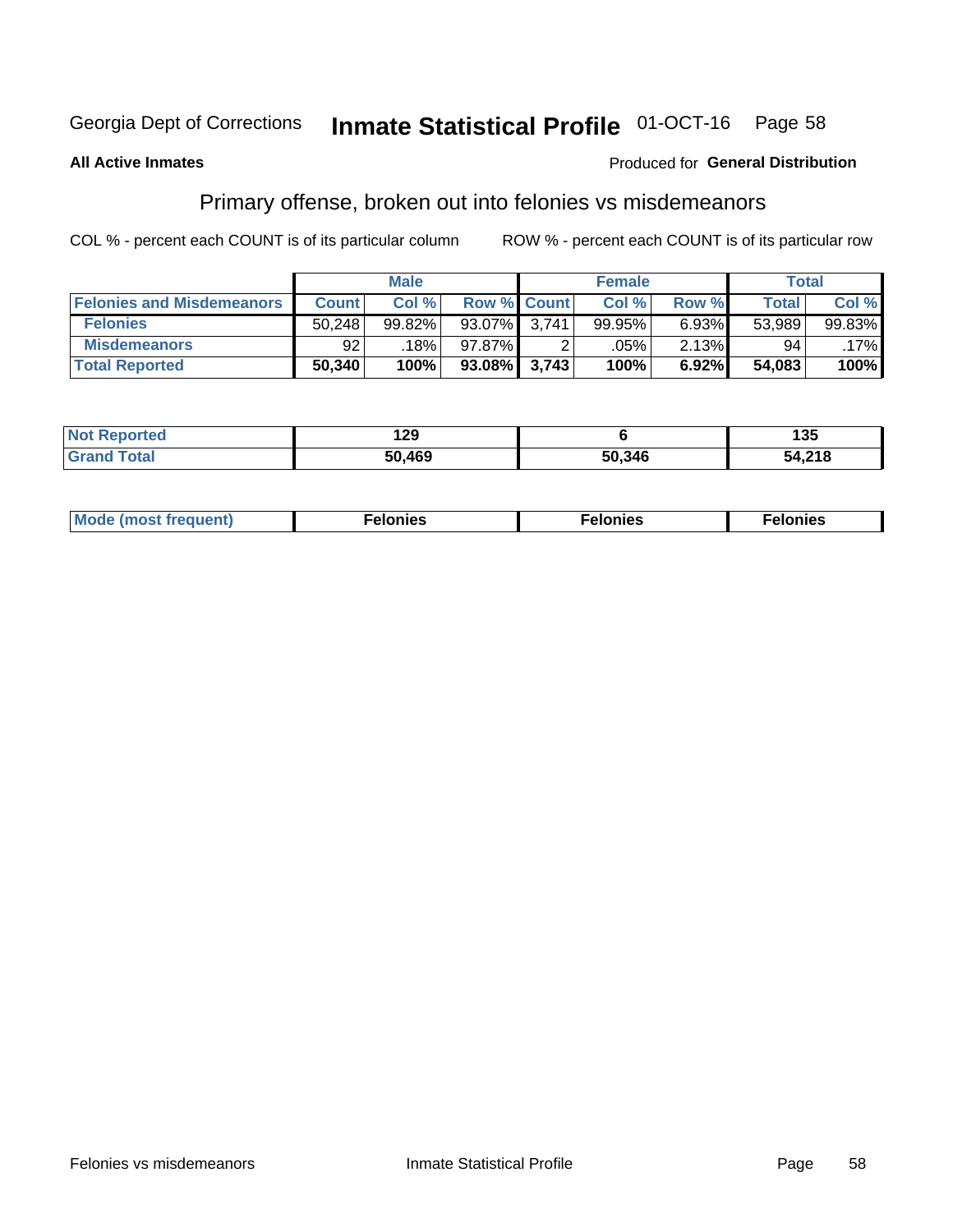#### **Inmate Statistical Profile 01-OCT-16** Page 59

### **All Active Inmates**

## Produced for General Distribution

## Primary offense, broken out into six broad crime categories

COL % - percent each COUNT is of its particular column

|                                 | <b>Male</b>  |        |        |             | <b>Female</b> | <b>Total</b> |              |        |
|---------------------------------|--------------|--------|--------|-------------|---------------|--------------|--------------|--------|
| <b>Crime Categories</b>         | <b>Count</b> | Col %  |        | Row % Count | Col %         | Row %        | <b>Total</b> | Col %  |
| <b>Violent</b>                  | 25,871       | 51.35% | 94.09% | 1,625       | 43.34%        | 5.91%        | 27,496       | 50.79% |
| <b>Sex Crime</b><br>2           | 8,210        | 16.29% | 98.42% | 132         | 3.52%         | 1.58%        | 8,342        | 15.41% |
| $\mathbf{3}$<br><b>Property</b> | 8,322        | 16.52% | 89.21% | 1,007       | 26.86%        | 10.79%       | 9,329        | 17.23% |
| <b>Drug</b><br>4                | 5,550        | 11.02% | 87.64% | 783         | 20.89%        | 12.36%       | 6,333        | 11.70% |
| <b>Habit/DUI</b><br>5           | 103          | .20%   | 88.79% | 13          | $.35\%$       | 11.21%       | 116          | .21%   |
| <b>Other</b><br>6               | 2,329        | 4.62%  | 92.49% | 189         | 5.04%         | 7.51%        | 2,518        | 4.65%  |
| <b>Total Reported</b>           | 50,385       | 100%   | 93.07% | 3,749       | 100%          | 6.93%        | 54,134       | 100%   |

| Reported<br>NOT F      | 84     |       | 84     |
|------------------------|--------|-------|--------|
| <b>Total</b><br>'Grand | 50,469 | 3,749 | 54,218 |

| M | $\overline{\phantom{a}}$<br>- --<br>100011 | .<br><b>VIOIGIIL</b> | 1.91311 |
|---|--------------------------------------------|----------------------|---------|
|   |                                            |                      |         |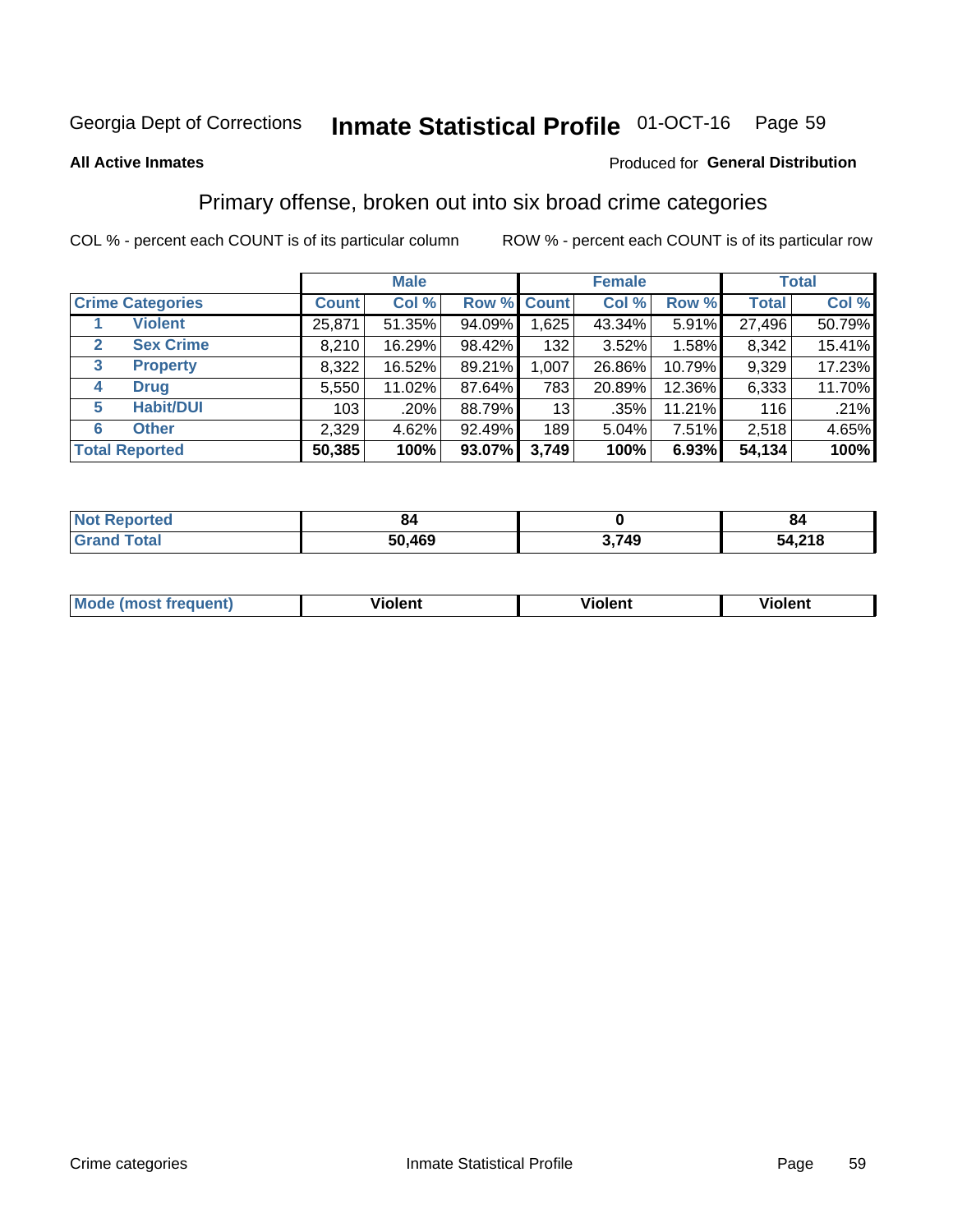# Inmate Statistical Profile 01-OCT-16 Page 60

### **All Active Inmates**

### **Produced for General Distribution**

## Primary offense, detailed offense code

COL % - percent each COUNT is of its particular column

|                                            |                | <b>Male</b> |         |                | <b>Female</b> |        |                | <b>Total</b> |
|--------------------------------------------|----------------|-------------|---------|----------------|---------------|--------|----------------|--------------|
| <b>Primary Offense</b>                     | <b>Count</b>   | Col %       | Row %   | <b>Count</b>   | Col %         | Row %  | <b>Total</b>   | Col %        |
| <b>Abuse Neglect Elder/Disab (2812)</b>    | 39             | .08%        | 63.93%  | 22             | .59%          | 36.07% | 61             | .11%         |
| Agg Aslt W Intnt To Rape (2095)            | 65             | .13%        | 100.00% |                |               |        | 65             | .12%         |
| <b>Agg Sex Battery Atmpt (2099)</b>        | 1              | .01%        | 100.00% |                |               |        | 1              | .01%         |
| <b>Aggrav Assault (1302)</b>               | 5,016          | 9.96%       | 94.41%  | 297            | 7.92%         | 5.59%  | 5,313          | 9.81%        |
| <b>Aggrav Assault Peace Ofcr</b>           | 302            | .60%        | 95.27%  | 15             | .40%          | 4.73%  | 317            | .59%         |
| (1314)<br><b>Aggrav Battery (1305)</b>     | 1,268          | 2.52%       | 93.86%  | 83             | 2.21%         | 6.14%  | 1,351          | 2.50%        |
| <b>Aggrav Battery Peace Ofcr</b>           | 28             | .06%        | 100.00% |                |               |        | 28             | .05%         |
| (1315)                                     |                |             |         |                |               |        |                |              |
| <b>Aggrav Ch Molest Atmpt (2096)</b>       | $\overline{2}$ | .01%        | 100.00% |                |               |        | $\overline{2}$ | .01%         |
| <b>Aggrav Child Molestation (2021)</b>     | 1,245          | 2.47%       | 98.50%  | 19             | .51%          | 1.50%  | 1,264          | 2.33%        |
| <b>Aggrav Cruelty To Animals</b>           | 16             | .03%        | 100.00% |                |               |        | 16             | .03%         |
| (2972)                                     |                |             |         |                |               |        |                |              |
| <b>Aggrav Sexual Battery (2009)</b>        | 215            | .43%        | 99.54%  | $\mathbf{1}$   | .03%          | .46%   | 216            | .40%         |
| <b>Aggrav Sodomy (2003)</b>                | 205            | .41%        | 98.09%  | 4              | .11%          | 1.91%  | 209            | .39%         |
| <b>Aggrav Stalking (1321)</b>              | 288            | .57%        | 96.64%  | 10             | .27%          | 3.36%  | 298            | .55%         |
| <b>Aggravated Assault On 65+</b><br>(1304) | 5              | .01%        | 83.33%  | 1              | .03%          | 16.67% | 6              | .01%         |
| <b>Alter Id (1506)</b>                     | 3              | .01%        | 100.00% |                |               |        | 3              | .01%         |
| <b>Armed Robbery (1902)</b>                | 5,857          | 11.62%      | 96.60%  | 206            | 5.49%         | 3.40%  | 6,063          | 11.20%       |
| Arson 1st Degree (1401)                    | 54             | .11%        | 90.00%  | 6              | .16%          | 10.00% | 60             | .11%         |
| <b>Arson 2nd Degree (1402)</b>             | 9              | .02%        | 90.00%  | 1              | .03%          | 10.00% | 10             | .02%         |
| <b>Arson 3rd Degree (1403)</b>             | 3              | .01%        | 75.00%  | 1              | .03%          | 25.00% | 4              | .01%         |
| Arson Misc (1400)                          | 1              | .01%        | 100.00% |                |               |        | $\mathbf{1}$   | .01%         |
| Ass W/ Int Transmit Hiv (1313)             | 1              | .01%        | 50.00%  | $\mathbf{1}$   | .03%          | 50.00% | $\overline{2}$ | .01%         |
| <b>Atmpt Aggrav Assault (1303)</b>         | 6              | .01%        | 85.71%  | 1              | .03%          | 14.29% | $\overline{7}$ | .01%         |
| <b>Atmpt Aggrav Sodomy (2093)</b>          | 3              | .01%        | 100.00% |                |               |        | 3              | .01%         |
| <b>Atmpt Armed Robbery (1992)</b>          | 91             | .18%        | 96.81%  | 3              | .08%          | 3.19%  | 94             | .17%         |
| <b>Atmpt Burglary (1690)</b>               | 24             | .05%        | 100.00% |                |               |        | 24             | .04%         |
| <b>Atmpt Child Molestation (2094)</b>      | 33             | .07%        | 100.00% |                |               |        | 33             | .06%         |
| <b>Atmpt Kidnap (1390)</b>                 | 4              | .01%        | 100.00% |                |               |        | $\overline{4}$ | .01%         |
| <b>Atmpt Murder (1190)</b>                 | 89             | .18%        | 92.71%  | 7              | .19%          | 7.29%  | 96             | .18%         |
| Atmpt Rape (2091)                          | 43             | .09%        | 97.73%  | $\overline{1}$ | .03%          | 2.27%  | 44             | .08%         |
| <b>Atmpt Robbery (1991)</b>                | 39             | .08%        | 97.50%  | 1              | .03%          | 2.50%  | 40             | .07%         |
| <b>Atmpt Sodomy (2092)</b>                 | 4              | .01%        | 100.00% |                |               |        | $\overline{4}$ | .01%         |
| <b>Atmpt Theft By Taking (1812)</b>        | 4              | .01%        | 100.00% |                |               |        | $\overline{4}$ | .01%         |
| <b>Atmpt Viol Substance Act (4090)</b>     | 19             | .04%        | 86.36%  | 3              | .08%          | 13.64% | 22             | .04%         |
| <b>Att/Consprcy Commt C/S/Of</b><br>(4134) | 43             | .09%        | 82.69%  | 9              | .24%          | 17.31% | 52             | .10%         |
| <b>Bad Checks (1704)</b>                   | 3              | .01%        | 100.00% |                |               |        | 3              | $.01\%$      |
|                                            |                |             |         |                |               |        |                |              |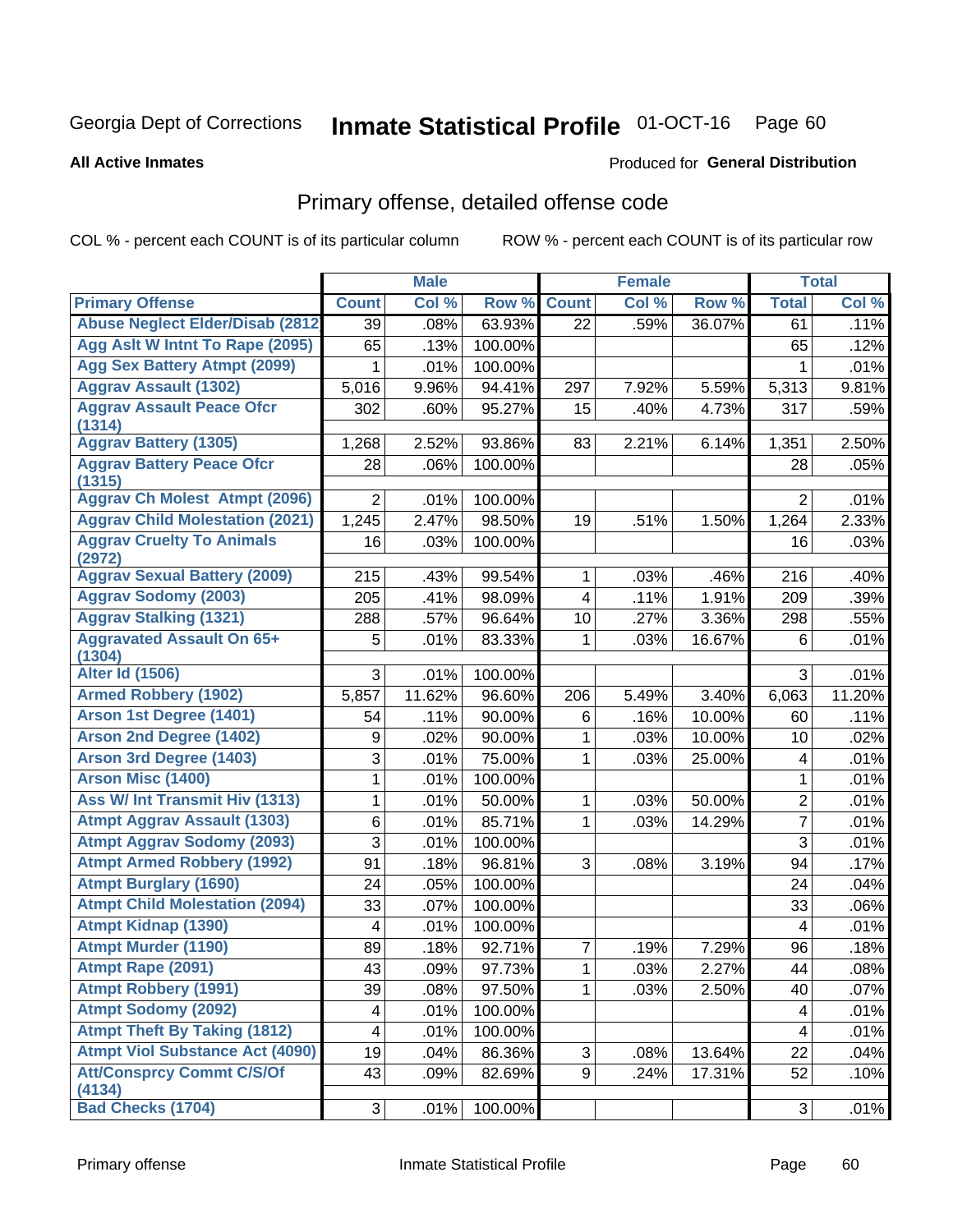#### **Inmate Statistical Profile 01-OCT-16** Page 61

### **All Active Inmates**

## **Produced for General Distribution**

## Primary offense, detailed offense code

COL % - percent each COUNT is of its particular column

|                                                   |                | <b>Male</b> |         |                         | <b>Female</b> |         |                | <b>Total</b> |
|---------------------------------------------------|----------------|-------------|---------|-------------------------|---------------|---------|----------------|--------------|
| <b>Primary Offense</b>                            | <b>Count</b>   | Col %       | Row %   | <b>Count</b>            | Col %         | Row %   | <b>Total</b>   | Col %        |
| <b>Bail Jumping (2511)</b>                        | 3              | .01%        | 75.00%  | $\mathbf{1}$            | .03%          | 25.00%  | 4              | .01%         |
| <b>Bigamy (2007)</b>                              | 1              | .01%        | 100.00% |                         |               |         | $\mathbf{1}$   | .01%         |
| <b>Bribery Govt Officer (2301)</b>                | 1              | .01%        | 50.00%  | 1                       | .03%          | 50.00%  | $\overline{2}$ | .01%         |
| <b>Bribery Of Contestant (2711)</b>               | 1              | .01%        | 100.00% |                         |               |         | $\mathbf{1}$   | .01%         |
| Burg 1st Aft 6/30/12 (1611)                       | 1,645          | 3.26%       | 92.94%  | 125                     | 3.33%         | 7.06%   | 1,770          | 3.27%        |
| Burg 2nd Aft 6/30/12 (1612)                       | 552            | 1.10%       | 95.83%  | 24                      | .64%          | 4.17%   | 576            | 1.06%        |
| Burg Bef 7/1/12 (1601)                            | 3,128          | 6.21%       | 96.39%  | 117                     | 3.12%         | 3.61%   | 3,245          | 5.99%        |
| <b>Carry Concealed Weapon (2901)</b>              | $\overline{2}$ | .01%        | 100.00% |                         |               |         | 2              | .01%         |
| <b>Carry Weapon At School (2915)</b>              | 3              | .01%        | 75.00%  | 1                       | .03%          | 25.00%  | 4              | .01%         |
| <b>Child Molestation (2019)</b>                   | 2,580          | 5.12%       | 97.99%  | 53                      | 1.41%         | 2.01%   | 2,633          | 4.86%        |
| <b>Chop Shop Violation (5003)</b>                 | 2              | .01%        | 100.00% |                         |               |         | 2              | .01%         |
| <b>Cnspire Traffic Cntrl Sub (4130)</b>           | 11             | .02%        | 91.67%  | $\mathbf{1}$            | .03%          | 8.33%   | 12             | .02%         |
| <b>Computer Pornography (1760)</b>                | 68             | .13%        | 100.00% |                         |               |         | 68             | .13%         |
| <b>Computer Theft (1761)</b>                      | 4              | .01%        | 44.44%  | 5                       | .13%          | 55.56%  | 9              | .02%         |
| <b>Computer Trespass (1762)</b>                   |                |             |         | 1                       | .03%          | 100.00% | 1              | .01%         |
| <b>Conceal Death Of Another (1125)</b>            | 17             | .03%        | 68.00%  | 8                       | .21%          | 32.00%  | 25             | .05%         |
| <b>Conspiracy (9901)</b>                          | 32             | .06%        | 80.00%  | 8                       | .21%          | 20.00%  | 40             | .07%         |
| <b>Convsn Paymnts Real Propy</b><br>(1811)        | 2              | .01%        | 100.00% |                         |               |         | $\overline{2}$ | .01%         |
| <b>Convynce Handle Contrabnd</b><br>(5174)        | 1              | .01%        | 100.00% |                         |               |         | 1              | .01%         |
| Crmnl Damage 1st Degree (1501)                    | 33             | .07%        | 89.19%  | $\overline{\mathbf{4}}$ | .11%          | 10.81%  | 37             | .07%         |
| <b>Crmnl Damage 2nd Degree</b>                    | 75             | .15%        | 90.36%  | 8                       | .21%          | 9.64%   | 83             | .15%         |
| (1502)<br><b>Crmnl Interfere Govt Prop (2613)</b> | 14             | .03%        | 82.35%  | 3                       | .08%          | 17.65%  | 17             | .03%         |
| <b>Crmnl Solicitation (9910)</b>                  | 1              | .01%        | 50.00%  | 1                       | .03%          | 50.00%  | $\overline{2}$ | .01%         |
| <b>Crmnl Trespassing (9912)</b>                   | 1              | .01%        | 100.00% |                         |               |         | $\mathbf{1}$   | .01%         |
| <b>Cruelty To Children (2801)</b>                 | 302            | .60%        | 76.07%  | 95                      | 2.53%         | 23.93%  | 397            | .73%         |
| <b>Cruelty To Elder Person (2811)</b>             | 17             | .03%        | 60.71%  | 11                      | .29%          | 39.29%  | 28             | .05%         |
| <b>Damage Destroy Secr Prop</b>                   | 1              | .01%        | 100.00% |                         |               |         | 1              | .01%         |
| (1504)                                            |                |             |         |                         |               |         |                |              |
| <b>Distributing Obscene Mat (2101)</b>            | 1              | .01%        | 100.00% |                         |               |         | 1              | .01%         |
| Dogfighting (2718)                                | $\overline{1}$ | .01%        | 100.00% |                         |               |         | $\overline{1}$ | .01%         |
| <b>Drvng Habtl Violator (5004)</b>                | 7              | .01%        | 87.50%  | 1                       | .03%          | 12.50%  | 8              | .01%         |
| <b>Entering Vehicle (1880)</b>                    | 107            | .21%        | 96.40%  | $\overline{\mathbf{4}}$ | .11%          | 3.60%   | 111            | .21%         |
| <b>Entice Child Attempted (2090)</b>              | 6              | .01%        | 100.00% |                         |               |         | 6              | .01%         |
| <b>Enticing Child-Indec Purp (2020)</b>           | 75             | .15%        | 93.75%  | 5                       | .13%          | 6.25%   | 80             | .15%         |
| <b>Escape (2501)</b>                              | 21             | .04%        | 84.00%  | $\overline{\mathbf{4}}$ | .11%          | 16.00%  | 25             | .05%         |
| <b>False Certificates (2311)</b>                  | $2\vert$       | .01%        | 100.00% |                         |               |         | $\sqrt{2}$     | .01%         |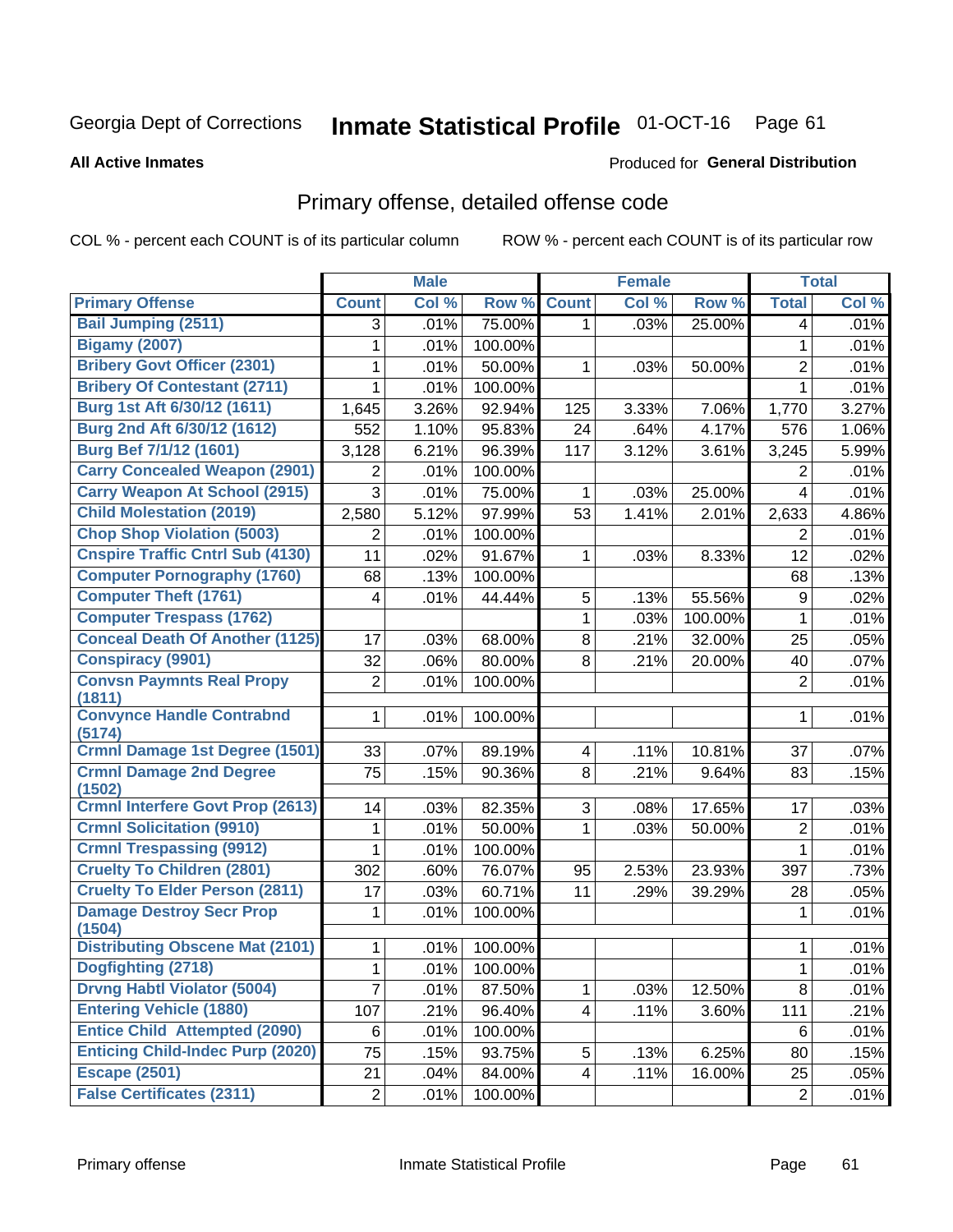#### **Inmate Statistical Profile 01-OCT-16** Page 62

### **All Active Inmates**

## **Produced for General Distribution**

## Primary offense, detailed offense code

COL % - percent each COUNT is of its particular column

|                                            |                | <b>Male</b> |         |                | <b>Female</b> |         |                | <b>Total</b> |
|--------------------------------------------|----------------|-------------|---------|----------------|---------------|---------|----------------|--------------|
| <b>Primary Offense</b>                     | <b>Count</b>   | Col %       | Row %   | <b>Count</b>   | Col %         | Row %   | <b>Total</b>   | Col %        |
| <b>False Imprisonment (1308)</b>           | 192            | .38%        | 97.96%  | 4              | .11%          | 2.04%   | 196            | .36%         |
| <b>False Statements Govt (2408)</b>        | 23             | .05%        | 69.70%  | 10             | .27%          | 30.30%  | 33             | .06%         |
| <b>False Swearing (2402)</b>               | 3              | .01%        | 100.00% |                |               |         | 3              | .01%         |
| <b>False Swearng Writtn Stmt</b>           | $\overline{2}$ | .01%        | 50.00%  | $\overline{2}$ | .05%          | 50.00%  | 4              | .01%         |
| (2205)                                     |                |             |         |                |               |         |                |              |
| <b>Family Violence Battery (1301)</b>      | 164            | .33%        | 98.80%  | 2 <sup>1</sup> | .05%          | 1.20%   | 166            | .31%         |
| Feticide (1121)                            | 1              | .01%        | 100.00% |                |               |         | 1              | .01%         |
| <b>Feticide By Vehicle (1118)</b>          | 3              | .01%        | 100.00% |                |               |         | 3              | .01%         |
| <b>Financial Identity Fraud (1756)</b>     | 50             | .10%        | 60.24%  | 33             | .88%          | 39.76%  | 83             | .15%         |
| <b>Fleeing/Eluding Police (2316)</b>       | 374            | .74%        | 94.92%  | 20             | .53%          | 5.08%   | 394            | .73%         |
| Forg 1st Aft 6/30/12 (1711)                | 106            | .21%        | 71.62%  | 42             | 1.12%         | 28.38%  | 148            | .27%         |
| Forg 1st Bef 7/1/12 (1701)                 | 349            | .69%        | 71.37%  | 140            | 3.73%         | 28.63%  | 489            | .90%         |
| Forg 2nd Aft 6/30/12 (1712)                | 25             | .05%        | 86.21%  | 4              | .11%          | 13.79%  | 29             | .05%         |
| Forg 2nd Bef 7/1/12 (1702)                 | 13             | .03%        | 100.00% |                |               |         | 13             | .02%         |
| Forg 3rd Aft 6/30/12 (1713)                | 36             | .07%        | 63.16%  | 21             | .56%          | 36.84%  | 57             | .11%         |
| Forg 4th Aft 6/30/12 (1714)                | 8              | .02%        | 47.06%  | 9              | .24%          | 52.94%  | 17             | .03%         |
| <b>Forgery Credit Card (1752)</b>          | 3              | .01%        | 100.00% |                |               |         | 3              | .01%         |
| <b>Fraudulent Access Compute</b><br>(1796) | 4              | .01%        | 80.00%  | $\mathbf 1$    | .03%          | 20.00%  | 5              | .01%         |
| <b>Fraudulent Checks (1750)</b>            | 1              | .01%        | 50.00%  | $\mathbf 1$    | .03%          | 50.00%  | $\overline{2}$ | .01%         |
| <b>Fraudulent Credit Card (1753)</b>       | 56             | .11%        | 69.14%  | 25             | .67%          | 30.86%  | 81             | .15%         |
| <b>Gang Participation (9914)</b>           | 29             | .06%        | 100.00% |                |               |         | 29             | .05%         |
| <b>Guard Line W/Weapon/Drugs</b>           | 17             | .03%        | 65.38%  | 9              | .24%          | 34.62%  | 26             | .05%         |
| (2963)                                     |                |             |         |                |               |         |                |              |
| <b>Habit Traf Viol/Impaired (5005)</b>     | 6              | .01%        | 85.71%  | $\mathbf{1}$   | .03%          | 14.29%  | $\overline{7}$ | .01%         |
| <b>Habit Traf Viol/Other (5006)</b>        | 11             | .02%        | 100.00% |                |               |         | 11             | .02%         |
| <b>Harbor/Conceal Sex Offndr</b><br>(2027) |                |             |         | 1              | .03%          | 100.00% | 1              | .01%         |
| <b>Hijacking Motor Vehicle (1911)</b>      | 33             | .07%        | 97.06%  | $\mathbf{1}$   | .03%          | 2.94%   | 34             | .06%         |
| <b>Hindering Appreh Or Pun (2503)</b>      | 5              | .01%        | 83.33%  | 1              | .03%          | 16.67%  | 6              | .01%         |
| Hit-Run W/Injury/Fatality (5007)           | 26             | .05%        | 78.79%  | $\overline{7}$ | .19%          | 21.21%  | 33             | .06%         |
| <b>Homicide By Vessel (1124)</b>           | 48             | .10%        | 87.27%  | 7              | .19%          | 12.73%  | 55             | .10%         |
| <b>Illegal Attm To Obt Drugs (4011)</b>    |                |             |         | $\overline{3}$ | .08%          | 100.00% | $\overline{3}$ | .01%         |
| <b>Impersonating Officer (2405)</b>        | 3              | .01%        | 75.00%  | $\mathbf{1}$   | .03%          | 25.00%  | 4              | .01%         |
| <b>Impersonation (2404)</b>                | $\overline{2}$ | .01%        | 100.00% |                |               |         | $\overline{2}$ | .01%         |
| <b>Incest (2006)</b>                       | 198            | .39%        | 99.00%  | 2              | .05%          | 1.00%   | 200            | .37%         |
| <b>Incest Atmpt (2098)</b>                 | 1              | .01%        | 100.00% |                |               |         | $\mathbf 1$    | .01%         |
| <b>Inciting To Insurrection (2203)</b>     | $\overline{c}$ | .01%        | 66.67%  | $\mathbf 1$    | .03%          | 33.33%  | $\mathfrak{S}$ | .01%         |
| <b>Influencing Witness (2313)</b>          | 10             | .02%        | 76.92%  | $3\vert$       | .08%          | 23.08%  | 13             | .02%         |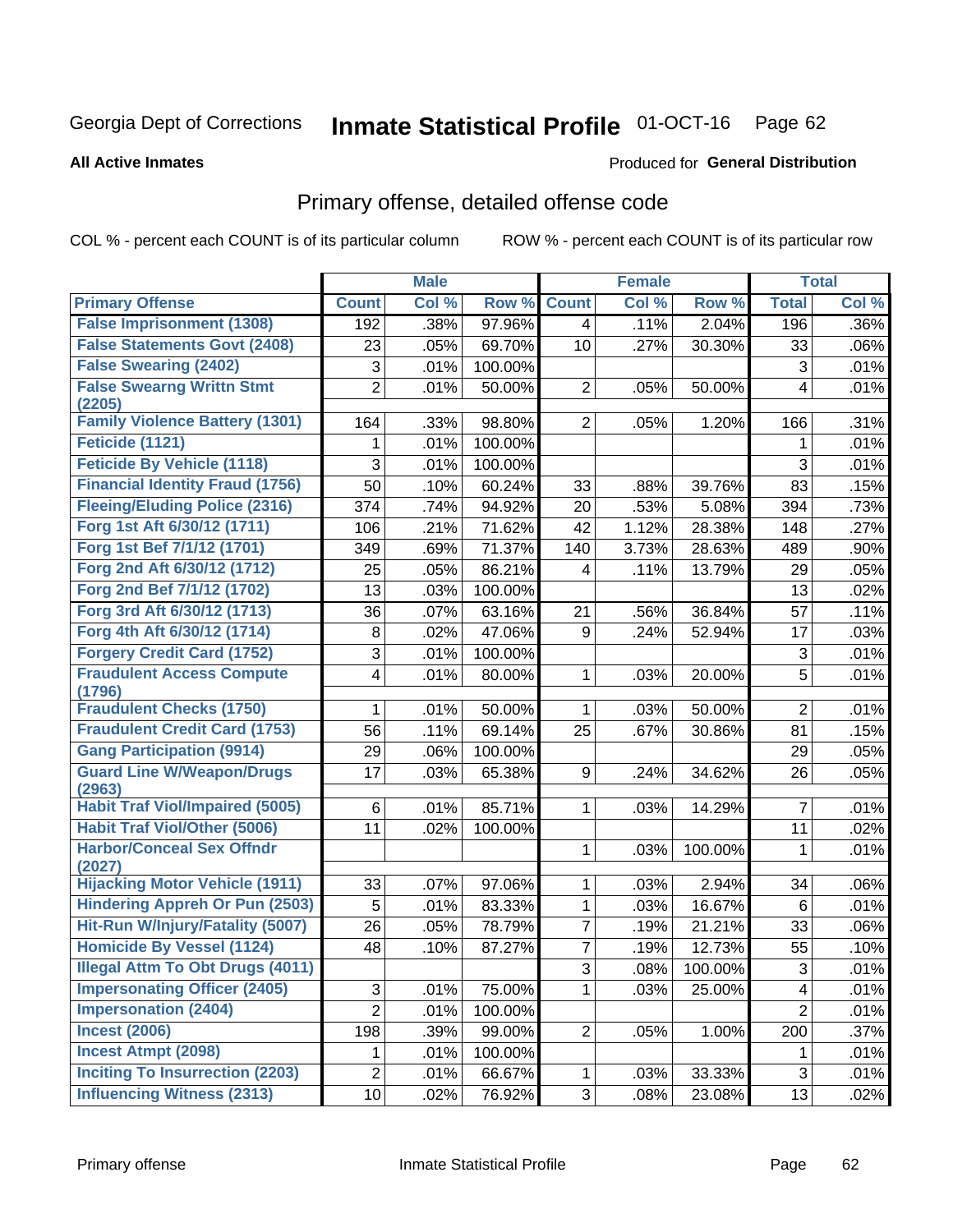# Inmate Statistical Profile 01-OCT-16 Page 63

### **All Active Inmates**

### **Produced for General Distribution**

## Primary offense, detailed offense code

COL % - percent each COUNT is of its particular column

|                                                                                                                      | <b>Male</b>    |                      |                                       | <b>Female</b>                                  |                      |                           | <b>Total</b>   |
|----------------------------------------------------------------------------------------------------------------------|----------------|----------------------|---------------------------------------|------------------------------------------------|----------------------|---------------------------|----------------|
| <b>Count</b>                                                                                                         | Col %          | Row %                | <b>Count</b>                          | Col %                                          | Row %                | <b>Total</b>              | Col %          |
| 82                                                                                                                   | .16%           | 84.54%               | $\overline{15}$                       | .40%                                           | 15.46%               | $\overline{97}$           | .18%           |
| 3                                                                                                                    | .01%           | 100.00%              |                                       |                                                |                      | 3                         | .01%           |
| 10                                                                                                                   | .02%           | 90.91%               | 1                                     | .03%                                           | 9.09%                | 11                        | .02%           |
| 171                                                                                                                  | .34%           | 85.93%               | 28                                    | .75%                                           | 14.07%               | 199                       | .37%           |
| 1,486                                                                                                                | 2.95%          | 97.25%               | 42                                    | 1.12%                                          | 2.75%                | 1,528                     | 2.82%          |
| 4                                                                                                                    | .01%           | 100.00%              |                                       |                                                |                      | 4                         | .01%           |
| 1                                                                                                                    | .01%           | 100.00%              |                                       |                                                |                      | 1                         | .01%           |
| 13                                                                                                                   | .03%           | 100.00%              |                                       |                                                |                      | 13                        | .02%           |
| 12                                                                                                                   | .02%           | 66.67%               | 6                                     | .16%                                           | 33.33%               | 18                        | .03%           |
| 1                                                                                                                    | .01%           | 100.00%              |                                       |                                                |                      | 1                         | .01%           |
| 136                                                                                                                  | .27%           | 92.52%               | 11                                    | .29%                                           | 7.48%                | 147                       | .27%           |
| 14                                                                                                                   | .03%           | 82.35%               | 3                                     | .08%                                           | 17.65%               | 17                        | .03%           |
| 10                                                                                                                   | .02%           | 100.00%              |                                       |                                                |                      | 10                        | .02%           |
| 5                                                                                                                    | .01%           | 83.33%               | 1                                     | .03%                                           | 16.67%               | 6                         | .01%           |
| 7                                                                                                                    | .01%           | 100.00%              |                                       |                                                |                      | $\overline{7}$            | .01%           |
| 5                                                                                                                    | .01%           | 83.33%               | 1                                     | .03%                                           | 16.67%               | $6\phantom{1}$            | .01%           |
| 8                                                                                                                    | .02%           | 53.33%               | 7                                     | .19%                                           | 46.67%               | 15                        | .03%           |
| 9                                                                                                                    | .02%           | 90.00%               | 1                                     | .03%                                           | 10.00%               | 10                        | .02%           |
| 8                                                                                                                    | .02%           | 100.00%              |                                       |                                                |                      | 8                         | .01%           |
| 19                                                                                                                   | .04%           | 82.61%               | 4                                     | .11%                                           | 17.39%               | 23                        | .04%           |
| 3                                                                                                                    | .01%           | 100.00%              |                                       |                                                |                      | $\mathbf{3}$              | .01%           |
| 5,820                                                                                                                | 11.55%         | 93.77%               | 387                                   | 10.32%                                         | 6.23%                | 6,207                     | 11.47%         |
| 9                                                                                                                    | .02%           | 100.00%              |                                       |                                                |                      | 9                         | .02%           |
| 9                                                                                                                    | .02%           |                      |                                       |                                                |                      | 9                         | .02%           |
| 415                                                                                                                  | .82%           | 93.68%               | 28                                    | .75%                                           | 6.32%                | 443                       | .82%           |
| 3                                                                                                                    | .01%           | 100.00%              |                                       |                                                |                      | 3                         | .01%           |
| 21                                                                                                                   | .04%           | 100.00%              |                                       |                                                |                      | 21                        | .04%           |
| 3                                                                                                                    | .01%           | 60.00%               | $\overline{2}$                        | .05%                                           | 40.00%               | 5                         | .01%           |
| <b>Pimping A Minor Under 18 (2016)</b><br>12                                                                         | .02%           | 85.71%               | $\overline{2}$                        | .05%                                           | 14.29%               | 14                        | .03%           |
| 5                                                                                                                    | .01%           | 100.00%              |                                       |                                                |                      | 5                         | .01%           |
| 80                                                                                                                   | .16%           | 74.07%               | 28                                    | .75%                                           | 25.93%               | 108                       | .20%           |
|                                                                                                                      |                |                      |                                       |                                                |                      |                           | .05%           |
|                                                                                                                      |                |                      |                                       |                                                |                      |                           | .01%           |
|                                                                                                                      |                |                      |                                       |                                                |                      |                           | .19%           |
| <b>Interference With Custody (1312)</b><br><b>Pandering By Compulsion (2017)</b><br>Poss Firearm 1st Offender (2913) | 24<br>1<br>101 | .05%<br>.01%<br>.20% | 100.00%<br>82.76%<br>33.33%<br>96.19% | 5<br>$\overline{c}$<br>$\overline{\mathbf{4}}$ | .13%<br>.05%<br>.11% | 17.24%<br>66.67%<br>3.81% | 29<br>3<br>105 |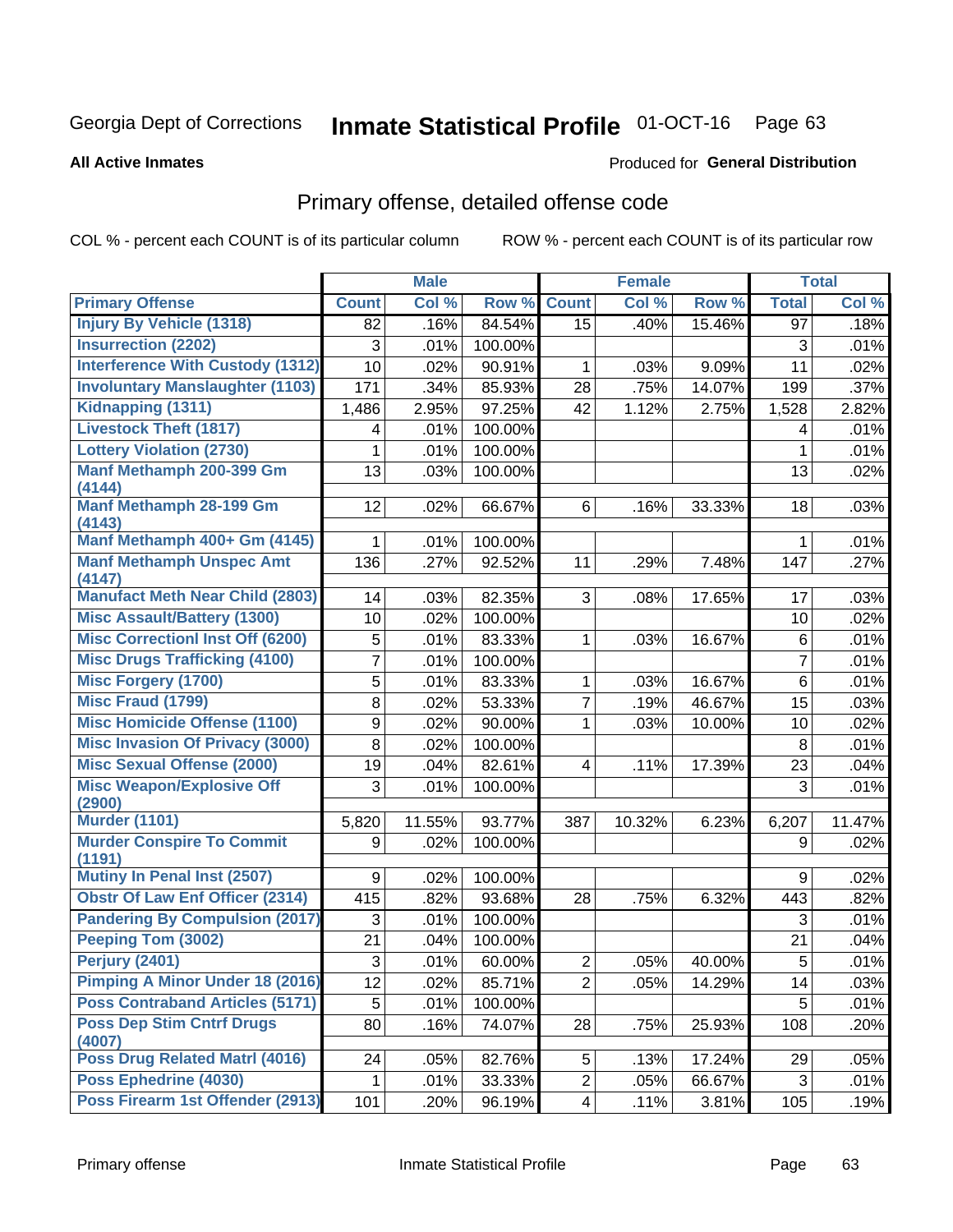# Inmate Statistical Profile 01-OCT-16 Page 64

### **All Active Inmates**

## **Produced for General Distribution**

## Primary offense, detailed offense code

COL % - percent each COUNT is of its particular column

|                                        |                 | <b>Male</b> |         |                         | <b>Female</b> |        |                | <b>Total</b> |
|----------------------------------------|-----------------|-------------|---------|-------------------------|---------------|--------|----------------|--------------|
| <b>Primary Offense</b>                 | <b>Count</b>    | Col %       | Row %   | <b>Count</b>            | Col %         | Row %  | <b>Total</b>   | Col %        |
| <b>Poss Firearm Convct Felon</b>       | 1,010           | 2.00%       | 96.28%  | 39                      | 1.04%         | 3.72%  | 1,049          | 1.94%        |
| (2914)                                 |                 |             |         |                         |               |        |                |              |
| <b>Poss Knife During Crime (2911)</b>  | 2               | .01%        | 100.00% |                         |               |        | $\overline{2}$ | .01%         |
| Poss Mda/Extsy (4033)                  | $\overline{2}$  | .01%        | 100.00% |                         |               |        | $\overline{2}$ | .01%         |
| Poss Methamphetamine (4031)            | 431             | .86%        | 74.83%  | 145                     | 3.87%         | 25.17% | 576            | 1.06%        |
| <b>Poss Narcotics Opiates (4006)</b>   | 74              | .15%        | 73.27%  | 27                      | .72%          | 26.73% | 101            | .19%         |
| <b>Poss Of Certain Weapons (2912)</b>  | 22              | .04%        | 91.67%  | 2                       | .05%          | 8.33%  | 24             | .04%         |
| Poss Of Cocaine (4022)                 | 455             | .90%        | 89.22%  | 55                      | 1.47%         | 10.78% | 510            | .94%         |
| <b>Poss Of Firearm Dur Crime</b>       | 684             | 1.36%       | 95.26%  | 34                      | .91%          | 4.74%  | 718            | 1.33%        |
| (2910)<br>Poss Of Marijuana (4009)     | 62              | .12%        | 93.94%  | $\overline{\mathbf{4}}$ | .11%          | 6.06%  | 66             | .12%         |
| <b>Poss Tools Commit Crime (1602)</b>  | 32              | .06%        | 100.00% |                         |               |        | 32             | .06%         |
| Poss W Int Dis Other Drug (4053)       | 117             | .23%        | 87.97%  | 16                      | .43%          | 12.03% | 133            | .25%         |
| Poss W Int Dist Cocaine (4050)         | 359             | .71%        | 95.48%  | 17                      | .45%          | 4.52%  | 376            | .69%         |
| Poss W Int Dist Marijuana (4051)       | 665             | 1.32%       | 94.86%  | 36                      | .96%          | 5.14%  | 701            | 1.29%        |
| Poss W Int Dist Meth (4052)            |                 | .84%        |         |                         |               |        |                |              |
| <b>Poss Wpn Drugs By Prisnr</b>        | 423             |             | 80.11%  | 105                     | 2.80%         | 19.89% | 528            | .98%         |
| (2965)                                 | 61              | .12%        | 88.41%  | 8                       | .21%          | 11.59% | 69             | .13%         |
| <b>Prov Sex Mater To Minors (2110)</b> | 1               | .01%        | 100.00% |                         |               |        | 1              | .01%         |
| <b>Racketeering (3404)</b>             | $\overline{79}$ | .16%        | 69.91%  | 34                      | .91%          | 30.09% | 113            | .21%         |
| <b>Rape (2001)</b>                     | 1,775           | 3.52%       | 99.50%  | 9                       | .24%          | .50%   | 1,784          | 3.30%        |
| <b>Reck Cond Infected Person</b>       | 7               | .01%        | 77.78%  | $\overline{2}$          | .05%          | 22.22% | 9              | .02%         |
| (1317)                                 |                 |             |         |                         |               |        |                |              |
| <b>Reckless Abandonment (1120)</b>     | 1               | .01%        | 100.00% |                         |               |        | 1              | .01%         |
| <b>Recv Gds Srvs Fraud Obtnd</b>       | $\mathbf{1}$    | .01%        | 100.00% |                         |               |        | $\mathbf{1}$   | .01%         |
| (1755)<br><b>Robbery (1901)</b>        |                 |             |         |                         |               |        |                |              |
| <b>Robbery By Force (1903)</b>         | 1,399           | 2.78%       | 93.20%  | 102                     | 2.72%         | 6.80%  | 1,501          | 2.77%        |
| <b>Robbery By Intimidation (1904)</b>  | 239             | .47%        | 93.73%  | 16                      | .43%          | 6.27%  | 255            | .47%         |
| <b>Robbery By Sudden Snatch</b>        | 271             | .54%        | 93.13%  | 20                      | .53%          | 6.87%  | 291            | .54%         |
| (1905)                                 | 141             | .28%        | 94.00%  | 9                       | .24%          | 6.00%  | 150            | .28%         |
| S/D Cocaine (4021)                     | 500             | .99%        | 95.06%  | 26                      | .69%          | 4.94%  | 526            | .97%         |
| S/D Cont Sub Public (4017)             | 44              | .09%        | 100.00% |                         |               |        | 44             | .08%         |
| S/D Cont Sub School (4018)             | 30              | .06%        | 93.75%  | 2                       | .05%          | 6.25%  | 32             | $.06\%$      |
| S/D Dep Stim Cntrf Drugs (4002)        | 48              | .10%        | 78.69%  | 13                      | .35%          | 21.31% | 61             | .11%         |
| <b>S/D Narcotics Opiates (4001)</b>    | 11              | .02%        | 64.71%  | 6                       | .16%          | 35.29% | 17             | .03%         |
| S/D Of Marijuana (4004)                | 257             | .51%        | 96.25%  | 10                      | .27%          | 3.75%  | 267            | .49%         |
| Sale Mda/Extsy (4034)                  | $\overline{c}$  | .01%        | 100.00% |                         |               |        | 2              | .01%         |
| Sale Methamphetamine (4032)            | 228             | .45%        | 78.08%  | 64                      | 1.71%         | 21.92% | 292            | .54%         |
| <b>Sex Exploitation Child (2843)</b>   | 187             | .37%        | 98.94%  | $\overline{2}$          | .05%          | 1.06%  | 189            | .35%         |
|                                        |                 |             |         |                         |               |        |                |              |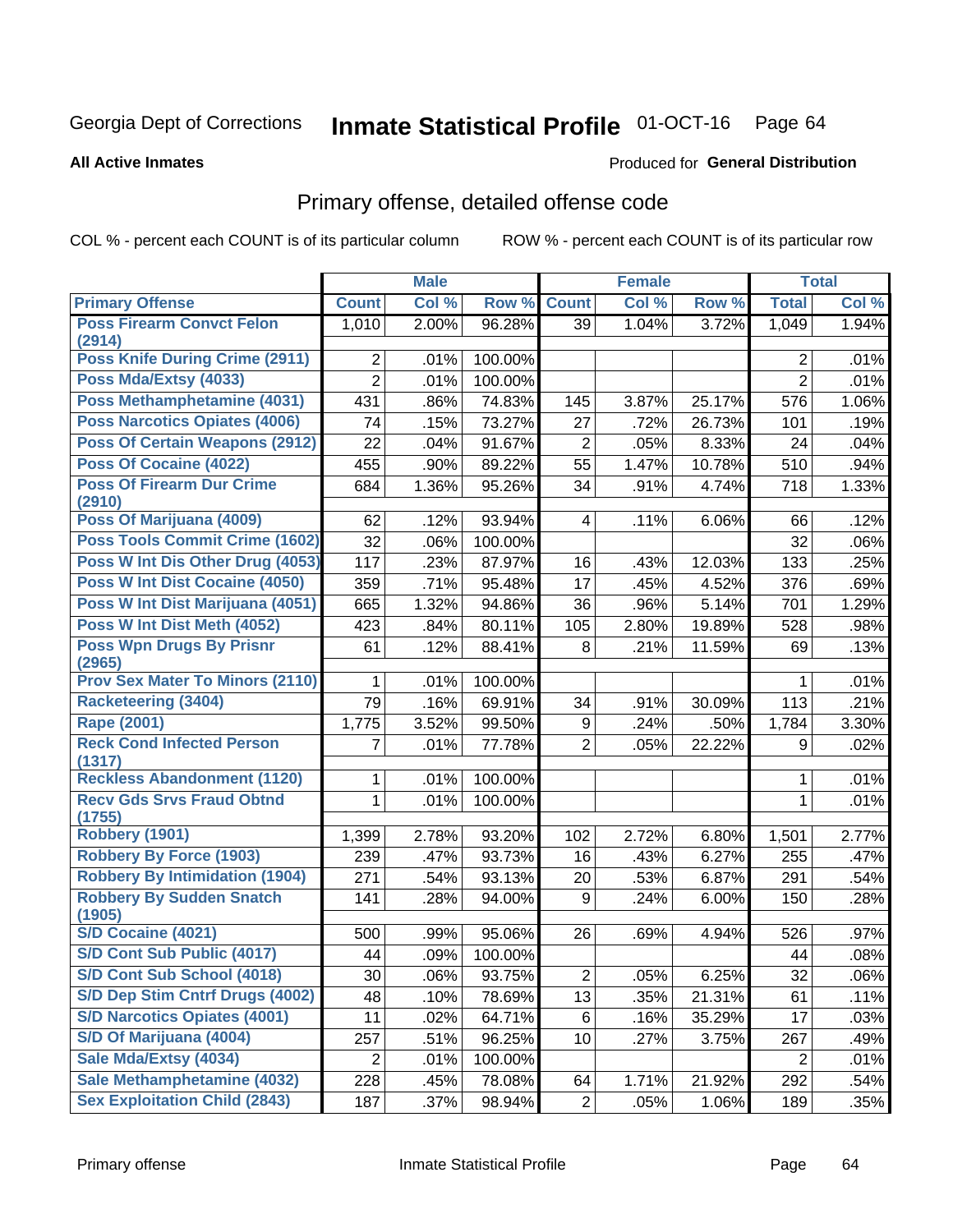# Inmate Statistical Profile 01-OCT-16 Page 65

**All Active Inmates** 

## **Produced for General Distribution**

## Primary offense, detailed offense code

COL % - percent each COUNT is of its particular column

|                                            |                  | <b>Male</b> |         |                         | <b>Female</b> |         |                | <b>Total</b> |
|--------------------------------------------|------------------|-------------|---------|-------------------------|---------------|---------|----------------|--------------|
| <b>Primary Offense</b>                     | <b>Count</b>     | Col %       | Row %   | <b>Count</b>            | Col %         | Row %   | <b>Total</b>   | Col %        |
| <b>Sex Offender Fail Registr (2026)</b>    | 469              | .93%        | 98.53%  | $\overline{7}$          | .19%          | 1.47%   | 476            | .88%         |
| <b>Sex Offender Fail To Move (2028)</b>    | $\overline{2}$   | .01%        | 100.00% |                         |               |         | $\overline{2}$ | .01%         |
| Sexl/Asslt/Agn/Pers/Cstdy (2023)           | 16               | .03%        | 94.12%  | 1                       | .03%          | 5.88%   | 17             | .03%         |
| <b>Sexual Aslt By Therapist (2024)</b>     |                  |             |         | 1                       | .03%          | 100.00% | 1              | .01%         |
| <b>Sexual Battery (2011)</b>               | 186              | .37%        | 99.47%  | 1                       | .03%          | .53%    | 187            | .35%         |
| <b>Simple Battery (1316)</b>               | 16               | .03%        | 94.12%  | 1                       | .03%          | 5.88%   | 17             | .03%         |
| <b>Sodomy (2002)</b>                       | $\boldsymbol{9}$ | .02%        | 100.00% |                         |               |         | $9\,$          | .02%         |
| <b>Solicit Sodomy From Minor</b><br>(2025) | 6                | .01%        | 100.00% |                         |               |         | 6              | .01%         |
| <b>Solicit/Accepting Bribe (2712)</b>      | 1                | .01%        | 100.00% |                         |               |         | 1              | .01%         |
| <b>Stalking (1320)</b>                     | 6                | .01%        | 100.00% |                         |               |         | 6              | .01%         |
| <b>Statutory Rape (2018)</b>               | 755              | 1.50%       | 97.55%  | 19                      | .51%          | 2.45%   | 774            | 1.43%        |
| <b>Statutory Rape Atmpt (2097)</b>         | 1                | .01%        | 100.00% |                         |               |         | 1              | .01%         |
| <b>Tampering With Evidence (2315)</b>      | 7                | .01%        | 63.64%  | 4                       | .11%          | 36.36%  | 11             | .02%         |
| <b>Terrorist Threats &amp; Acts (1307)</b> | 355              | .70%        | 95.69%  | 16                      | .43%          | 4.31%   | 371            | .69%         |
| <b>Theft Bring Prop In State (1815)</b>    | 7                | .01%        | 87.50%  | 1                       | .03%          | 12.50%  | 8              | .01%         |
| <b>Theft By Conversion (1808)</b>          | 13               | .03%        | 56.52%  | 10                      | .27%          | 43.48%  | 23             | .04%         |
| <b>Theft By Deception (1803)</b>           | 48               | .10%        | 87.27%  | $\overline{7}$          | .19%          | 12.73%  | 55             | .10%         |
| <b>Theft By Extortion (1804)</b>           | $\overline{2}$   | .01%        | 100.00% |                         |               |         | $\overline{2}$ | .01%         |
| <b>Theft By Rec Stolen Prop (1806)</b>     | 536              | 1.06%       | 91.47%  | 50                      | 1.33%         | 8.53%   | 586            | 1.08%        |
| <b>Theft By Shoplifting (1821)</b>         | 422              | .84%        | 69.64%  | 184                     | 4.91%         | 30.36%  | 606            | 1.12%        |
| <b>Theft By Taking (1802)</b>              | 764              | 1.52%       | 85.46%  | 130                     | 3.47%         | 14.54%  | 894            | 1.65%        |
| <b>Theft Credit Card (1751)</b>            | 12               | .02%        | 75.00%  | $\overline{\mathbf{4}}$ | .11%          | 25.00%  | 16             | .03%         |
| <b>Theft Motorveh Or Part (1813)</b>       | 35               | .07%        | 89.74%  | $\overline{\mathbf{4}}$ | .11%          | 10.26%  | 39             | .07%         |
| <b>Theft Of Lost Property (1805)</b>       | $\boldsymbol{2}$ | .01%        | 50.00%  | $\overline{2}$          | .05%          | 50.00%  | 4              | .01%         |
| <b>Theft Of Services (1807)</b>            | $\overline{3}$   | .01%        | 100.00% |                         |               |         | 3              | .01%         |
| <b>Theft Recv Prop Out State (1816)</b>    | 3                | .01%        | 100.00% |                         |               |         | 3              | .01%         |
| <b>Traf Amphtmine 200-399 Gm</b><br>(4127) | $\overline{2}$   | .01%        | 100.00% |                         |               |         | $\overline{2}$ | .01%         |
| <b>Traf Amphtmine 28-199 Gm</b><br>(4126)  | 4                | .01%        | 66.67%  | $\overline{2}$          | .05%          | 33.33%  | 6              | .01%         |
| Traf Amphtmine 400+ Gm (4128)              | 5                | .01%        | 100.00% |                         |               |         | 5              | .01%         |
| <b>Traf Cocaine 201-400 Gm (4102)</b>      | 121              | .24%        | 97.58%  | 3                       | .08%          | 2.42%   | 124            | .23%         |
| <b>Traf Cocaine 401+ Gm (4103)</b>         | 100              | .20%        | 94.34%  | 6                       | .16%          | 5.66%   | 106            | .20%         |
| Traf Cocaine Less 200 Gm (4101)            | 294              | .58%        | 98.33%  | 5                       | .13%          | 1.67%   | 299            | .55%         |
| <b>Traf Marijna 10-2000 Lb (4121)</b>      | 72               | .14%        | 90.00%  | 8                       | .21%          | 10.00%  | 80             | .15%         |
| Traf Mda/Extsy 200-399gm<br>(4151)         | 4                | .01%        | 100.00% |                         |               |         | 4              | .01%         |
| <b>Traf Mda/Extsy 28-199gm (4150)</b>      | 14               | .03%        | 93.33%  | 1                       | .03%          | 6.67%   | 15             | .03%         |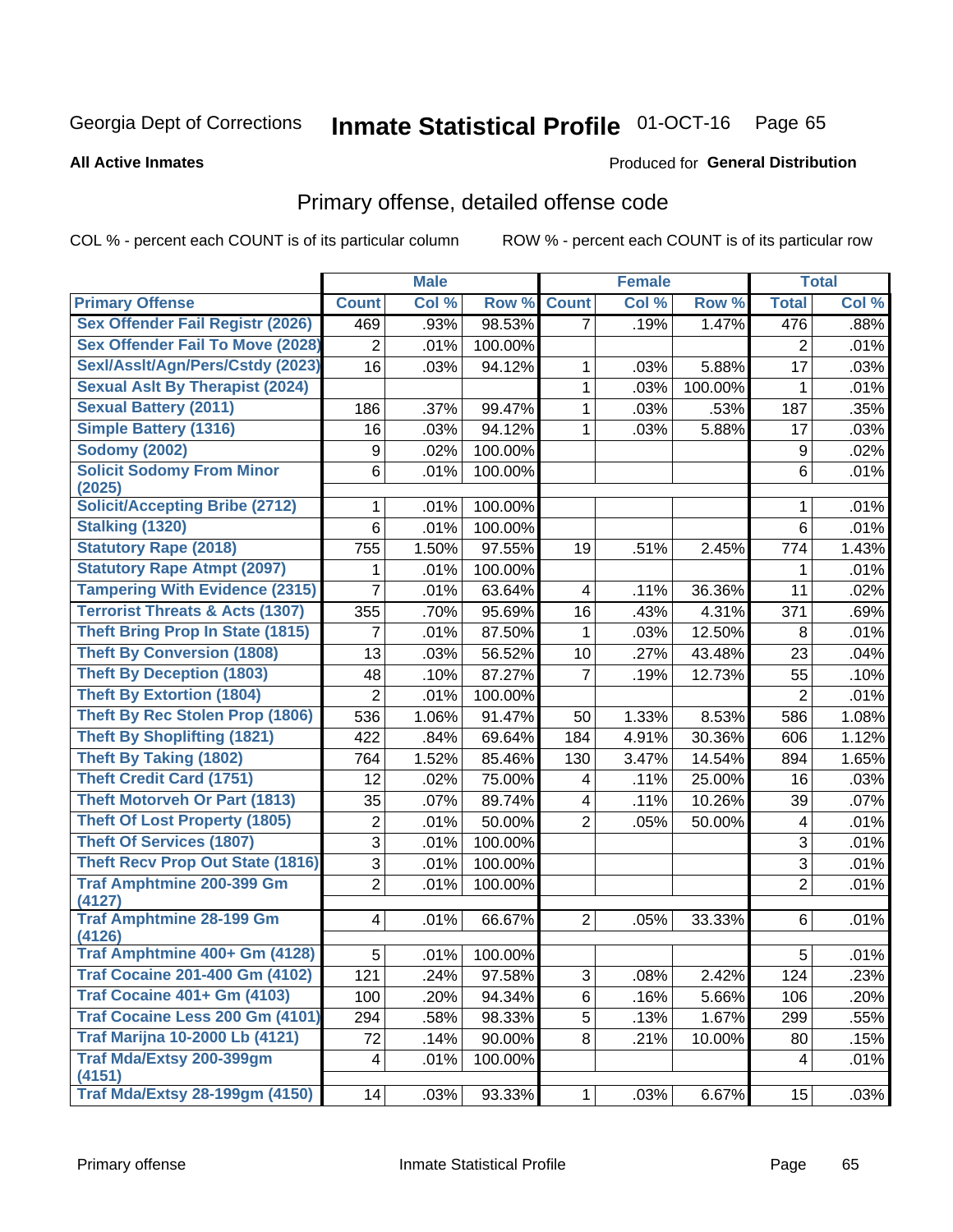# Inmate Statistical Profile 01-OCT-16 Page 66

### **All Active Inmates**

### **Produced for General Distribution**

## Primary offense, detailed offense code

COL % - percent each COUNT is of its particular column

|                                               |                | <b>Male</b> |         |                | <b>Female</b> |        |                | <b>Total</b> |
|-----------------------------------------------|----------------|-------------|---------|----------------|---------------|--------|----------------|--------------|
| <b>Primary Offense</b>                        | <b>Count</b>   | Col %       | Row %   | <b>Count</b>   | Col %         | Row %  | <b>Total</b>   | Col %        |
| Traf Mda/Extsy 400+Gm (4152)                  | 1              | .01%        | 100.00% |                |               |        | $\mathbf{1}$   | .01%         |
| Traf Methamph 200-399 Gm<br>(4141)            | 89             | .18%        | 86.41%  | 14             | .37%          | 13.59% | 103            | .19%         |
| <b>Traf Methamph 28-199 Gm</b><br>(4140)      | 277            | .55%        | 80.52%  | 67             | 1.79%         | 19.48% | 344            | .64%         |
| Traf Methamph 400+ Gm (4142)                  | 56             | .11%        | 88.89%  | $\overline{7}$ | .19%          | 11.11% | 63             | .12%         |
| <b>Traf Methamph Unspec Amt</b><br>(4146)     | 93             | .18%        | 79.49%  | 24             | .64%          | 20.51% | 117            | .22%         |
| <b>Traf Methaqualone&lt; 400 Gm</b><br>(4124) | 2              | .01%        | 100.00% |                |               |        | $\overline{2}$ | .01%         |
| <b>Traf Narcotic 15-28 Gm (4112)</b>          | 28             | .06%        | 96.55%  | 1              | .03%          | 3.45%  | 29             | .05%         |
| Traf Narcotic 29+ Gm (4113)                   | 25             | .05%        | 96.15%  | $\mathbf{1}$   | .03%          | 3.85%  | 26             | .05%         |
| <b>Traf Narcotic Less 14 Gm (4111)</b>        | 29             | .06%        | 96.67%  | $\mathbf{1}$   | .03%          | 3.33%  | 30             | .06%         |
| <b>Traffick Sexual Servitude (1331)</b>       | 6              | .01%        | 66.67%  | 3              | .08%          | 33.33% | 9              | .02%         |
| <b>Unauth Dist Contrild Sub (4135)</b>        | 1              | .01%        | 100.00% |                |               |        | 1              | .01%         |
| <b>Unauth Dist Recrd Devices</b><br>(9907)    | $\overline{2}$ | .01%        | 100.00% |                |               |        | $\overline{2}$ | .01%         |
| <b>Unknown Offense (9999)</b>                 | 18             | .04%        | 94.74%  | $\mathbf{1}$   | .03%          | 5.26%  | 19             | .04%         |
| Uniwfl Mfg/Del/Dist N-C S (4014)              | 11             | .02%        | 100.00% |                |               |        | 11             | .02%         |
| <b>Use Comm Facity Vio C Sub</b>              | 10             | .02%        | 90.91%  | $\mathbf{1}$   | .03%          | 9.09%  | 11             | .02%         |
| (4133)<br><b>Vehicular Homicide (1123)</b>    | 261            | .52%        | 81.82%  | 58             | 1.55%         | 18.18% | 319            | .59%         |
| <b>Viol Dngrous Drgs Act (4013)</b>           | 228            | .45%        | 84.13%  | 43             | 1.15%         | 15.87% | 271            | .50%         |
| Viol Ga Cntrl Sbst Act (4012)                 | 15             | .03%        | 88.24%  | $\overline{2}$ | .05%          | 11.76% | 17             | .03%         |
| <b>Viol Motor Vehicle Laws (5001)</b>         | 45             | .09%        | 91.84%  | $\overline{4}$ | .11%          | 8.16%  | 49             | .09%         |
| <b>Viol Oath Public Offer (2302)</b>          | $\overline{2}$ | .01%        | 100.00% |                |               |        | $\overline{2}$ | .01%         |
| <b>Violatn Othr States Law (8001)</b>         | 40             | .08%        | 78.43%  | 11             | .29%          | 21.57% | 51             | .09%         |
| <b>Vol Manslaughter Of Fetus</b><br>(1119)    | 2              | .01%        | 100.00% |                |               |        | $\overline{2}$ | .01%         |
| <b>Voluntary Manslaughter (1102)</b>          | 1,081          | 2.15%       | 88.75%  | 137            | 3.65%         | 11.25% | 1,218          | 2.25%        |
| <b>Abandonment Of Dep Child (11)</b>          | 4              | .01%        | 100.00% |                |               |        | 4              | .01%         |
| <b>Agg Assault With Firearm (27)</b>          | 1              | .01%        | 100.00% |                |               |        | 1              | .01%         |
| <b>Assault &amp; Battery (21)</b>             | 7              | .01%        | 100.00% |                |               |        | $\overline{7}$ | .01%         |
| <b>Bad Checks (52)</b>                        | 2              | .01%        | 66.67%  | 1              | .03%          | 33.33% | $\overline{3}$ | .01%         |
| <b>Burglary (45)</b>                          | 4              | .01%        | 100.00% |                |               |        | 4              | .01%         |
| <b>Cheating &amp; Swindling (51)</b>          | 1              | .01%        | 100.00% |                |               |        | 1              | .01%         |
| <b>Cpwl &amp; Concealed Weapon (93)</b>       | 5              | .01%        | 100.00% |                |               |        | 5              | .01%         |
| <b>Crmnl Attempt (98)</b>                     | 2              | .01%        | 100.00% |                |               |        | $\overline{2}$ | .01%         |
| <b>Dui</b> (72)                               | 8              | .02%        | 100.00% |                |               |        | 8              | .01%         |
| Escape (92)                                   | 3              | .01%        | 100.00% |                |               |        | 3              | .01%         |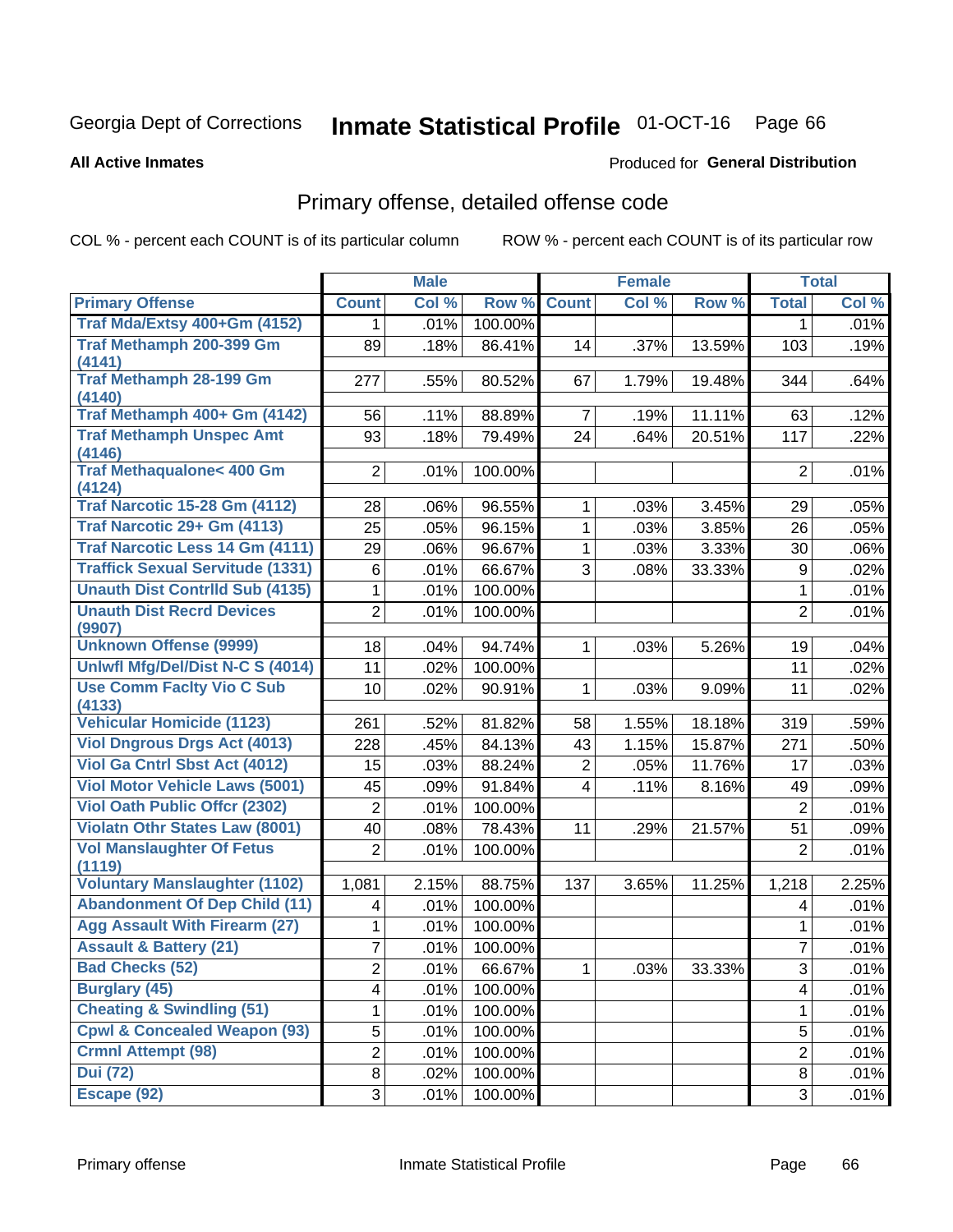#### **Inmate Statistical Profile 01-OCT-16** Page 67

**All Active Inmates** 

## **Produced for General Distribution**

## Primary offense, detailed offense code

COL % - percent each COUNT is of its particular column

|                                       |                | <b>Male</b> |         |              | <b>Female</b> |         |                | <b>Total</b> |
|---------------------------------------|----------------|-------------|---------|--------------|---------------|---------|----------------|--------------|
| <b>Primary Offense</b>                | <b>Count</b>   | Col %       | Row %   | <b>Count</b> | Col %         | Row %   | <b>Total</b>   | Col %        |
| Forgery (55)                          | 3              | .01%        | 100.00% |              |               |         | 3              | .01%         |
| <b>Loitering Or Prowling (109)</b>    |                | .01%        | 100.00% |              |               |         |                | .01%         |
| <b>Misc Misdemeanor (500)</b>         | 3              | .01%        | 100.00% |              |               |         | 3              | .01%         |
| <b>Obstr Of Law Enf Officer (73)</b>  |                | .01%        | 100.00% |              |               |         |                | .01%         |
| <b>Other Misdemeanor (99)</b>         | 11             | .02%        | 100.00% |              |               |         | 11             | .02%         |
| <b>Poss Ntp Whiskey (64)</b>          | $\overline{2}$ | .01%        | 100.00% |              |               |         | 2              | .01%         |
| <b>Prostitution (81)</b>              |                |             |         |              | .03%          | 100.00% |                | .01%         |
| <b>Public Drunkenness (61)</b>        | $\overline{2}$ | .01%        | 100.00% |              |               |         | $\overline{2}$ | .01%         |
| <b>Public Indecency (83)</b>          | 3              | .01%        | 100.00% |              |               |         | 3              | .01%         |
| <b>Shoplifting (94)</b>               |                | .01%        | 100.00% |              |               |         |                | .01%         |
| <b>Simple Assault (24)</b>            |                | .01%        | 100.00% |              |               |         |                | .01%         |
| <b>Simple Battery (25)</b>            |                | .01%        | 100.00% |              |               |         |                | .01%         |
| <b>Theft By Taking - Larceny (41)</b> | 21             | .04%        | 100.00% |              |               |         | 21             | .04%         |
| Viol Motor Veh Law (71)               | 3              | .01%        | 100.00% |              |               |         | 3              | .01%         |
| <b>Wife Beating (28)</b>              | $\overline{2}$ | .01%        | 100.00% |              |               |         | 2              | .01%         |
| <b>Total Rported</b>                  | 50,385         | 101%        | 93.07%  | 3,749        | 100%          | 6.93%   | 54,134         | 100%         |

| тео | 84   |       | -84           |
|-----|------|-------|---------------|
|     | .469 | 3,749 | 54,218<br>-54 |

| Mode (most frequent) | 1902 Armed Robbery | 1101 Murder | 1101 Murder |
|----------------------|--------------------|-------------|-------------|
|                      |                    |             |             |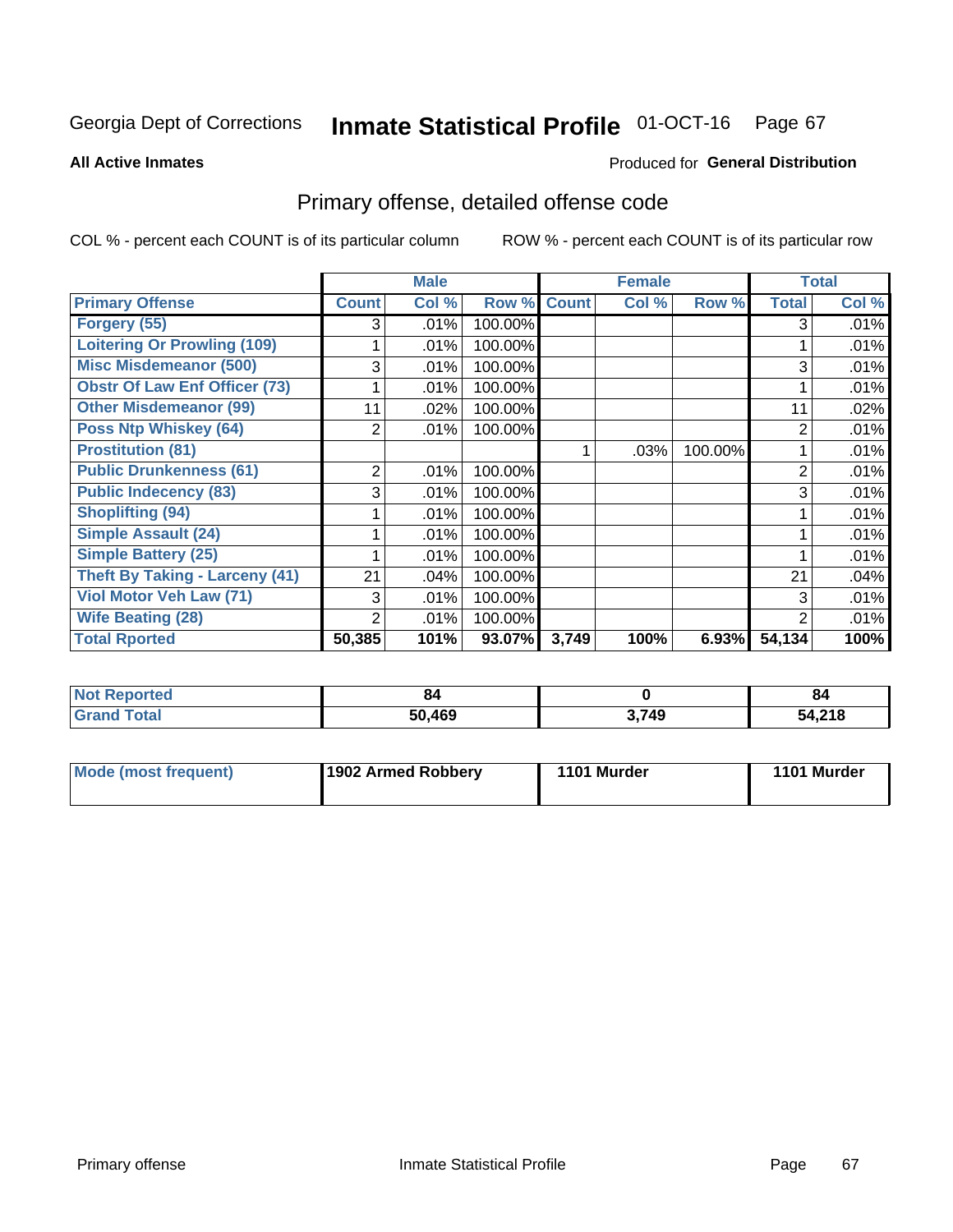# Inmate Statistical Profile 01-OCT-16 Page 68

### **All Active Inmates**

### Produced for General Distribution

## County of conviction of primary offense

COL % - percent each COUNT is of its particular column

|     |                             |              | <b>Male</b> |        |                          | <b>Female</b> |        |              | <b>Total</b> |
|-----|-----------------------------|--------------|-------------|--------|--------------------------|---------------|--------|--------------|--------------|
|     | <b>County of Conviction</b> | <b>Count</b> | Col %       | Row %  | <b>Count</b>             | Col %         | Row %  | <b>Total</b> | Col %        |
| 000 | <b>Unknown</b>              | 187          | .37%        | 94.92% | 10                       | .27%          | 5.08%  | 197          | .36%         |
| 001 | <b>Appling County</b>       | 101          | .20%        | 98.06% | 2                        | .05%          | 1.94%  | 103          | .19%         |
| 002 | <b>Atkinson County</b>      | 44           | .09%        | 89.80% | 5                        | .13%          | 10.20% | 49           | .09%         |
| 003 | <b>Bacon County</b>         | 73           | .14%        | 90.12% | 8                        | .21%          | 9.88%  | 81           | .15%         |
| 004 | <b>Baker County</b>         | 10           | .02%        | 90.91% | $\mathbf{1}$             | .03%          | 9.09%  | 11           | .02%         |
| 005 | <b>Baldwin County</b>       | 292          | .58%        | 93.29% | 21                       | .56%          | 6.71%  | 313          | .58%         |
| 006 | <b>Banks County</b>         | 50           | .10%        | 90.91% | 5                        | .13%          | 9.09%  | 55           | .10%         |
| 007 | <b>Barrow County</b>        | 264          | .52%        | 89.49% | 31                       | .83%          | 10.51% | 295          | .54%         |
| 008 | <b>Bartow County</b>        | 641          | 1.27%       | 88.29% | 85                       | 2.27%         | 11.71% | 726          | 1.34%        |
| 009 | <b>Ben Hill County</b>      | 255          | .51%        | 92.73% | 20                       | .53%          | 7.27%  | 275          | .51%         |
| 010 | <b>Berrien County</b>       | 86           | .17%        | 96.63% | 3                        | .08%          | 3.37%  | 89           | .16%         |
| 011 | <b>Bibb County</b>          | 1,119        | 2.22%       | 93.80% | 74                       | 1.97%         | 6.20%  | 1,193        | 2.20%        |
| 012 | <b>Bleckley County</b>      | 63           | .12%        | 92.65% | $\mathbf 5$              | .13%          | 7.35%  | 68           | .13%         |
| 013 | <b>Brantley County</b>      | 57           | .11%        | 91.94% | 5                        | .13%          | 8.06%  | 62           | .11%         |
| 014 | <b>Brooks County</b>        | 61           | .12%        | 95.31% | $\overline{3}$           | .08%          | 4.69%  | 64           | .12%         |
| 015 | <b>Bryan County</b>         | 77           | .15%        | 97.47% | $\overline{2}$           | .05%          | 2.53%  | 79           | .15%         |
| 016 | <b>Bulloch County</b>       | 554          | 1.10%       | 94.54% | 32                       | .85%          | 5.46%  | 586          | 1.08%        |
| 017 | <b>Burke County</b>         | 198          | .39%        | 96.12% | $\bf 8$                  | .21%          | 3.88%  | 206          | .38%         |
| 018 | <b>Butts County</b>         | 108          | .21%        | 93.91% | $\overline{7}$           | .19%          | 6.09%  | 115          | .21%         |
| 019 | <b>Calhoun County</b>       | 30           | .06%        | 96.77% | $\mathbf{1}$             | .03%          | 3.23%  | 31           | .06%         |
| 020 | <b>Camden County</b>        | 183          | .36%        | 94.82% | 10                       | .27%          | 5.18%  | 193          | .36%         |
| 021 | <b>Candler County</b>       | 105          | .21%        | 92.92% | 8                        | .21%          | 7.08%  | 113          | .21%         |
| 022 | <b>Carroll County</b>       | 562          | 1.11%       | 90.65% | 58                       | 1.55%         | 9.35%  | 620          | 1.14%        |
| 023 | <b>Catoosa County</b>       | 361          | .72%        | 89.14% | 44                       | 1.17%         | 10.86% | 405          | .75%         |
| 024 | <b>Charlton County</b>      | 63           | .12%        | 92.65% | 5                        | .13%          | 7.35%  | 68           | .13%         |
| 025 | <b>Chatham County</b>       | 2,004        | 3.97%       | 96.07% | 82                       | 2.19%         | 3.93%  | 2,086        | 3.85%        |
| 026 | <b>Chattahoochee County</b> | 28           | .06%        | 93.33% | $\overline{2}$           | .05%          | 6.67%  | 30           | .06%         |
| 027 | <b>Chattooga County</b>     | 256          | .51%        | 87.37% | 37                       | .99%          | 12.63% | 293          | .54%         |
| 028 | <b>Cherokee County</b>      | 539          | 1.07%       | 89.68% | 62                       | 1.65%         | 10.32% | 601          | 1.11%        |
| 029 | <b>Clarke County</b>        | 533          | 1.06%       | 93.51% | 37                       | .99%          | 6.49%  | 570          | 1.05%        |
| 030 | <b>Clay County</b>          | 23           | .05%        | 85.19% | $\overline{\mathcal{A}}$ | .11%          | 14.81% | 27           | .05%         |
| 031 | <b>Clayton County</b>       | 1,482        | 2.94%       | 94.16% | 92                       | 2.45%         | 5.84%  | 1,574        | 2.90%        |
| 032 | <b>Clinch County</b>        | 39           | .08%        | 95.12% | $\overline{2}$           | .05%          | 4.88%  | 41           | .08%         |
| 033 | <b>Cobb County</b>          | 2,536        | 5.02%       | 90.90% | 254                      | 6.78%         | 9.10%  | 2,790        | 5.15%        |
| 034 | <b>Coffee County</b>        | 252          | .50%        | 93.68% | 17                       | .45%          | 6.32%  | 269          | .50%         |
| 035 | <b>Colquitt County</b>      | 213          | .42%        | 95.09% | 11                       | .29%          | 4.91%  | 224          | .41%         |
| 036 | <b>Columbia County</b>      | 415          | .82%        | 90.02% | 46                       | 1.23%         | 9.98%  | 461          | .85%         |
| 037 | <b>Cook County</b>          | 121          | .24%        | 94.53% | $\overline{7}$           | .19%          | 5.47%  | 128          | .24%         |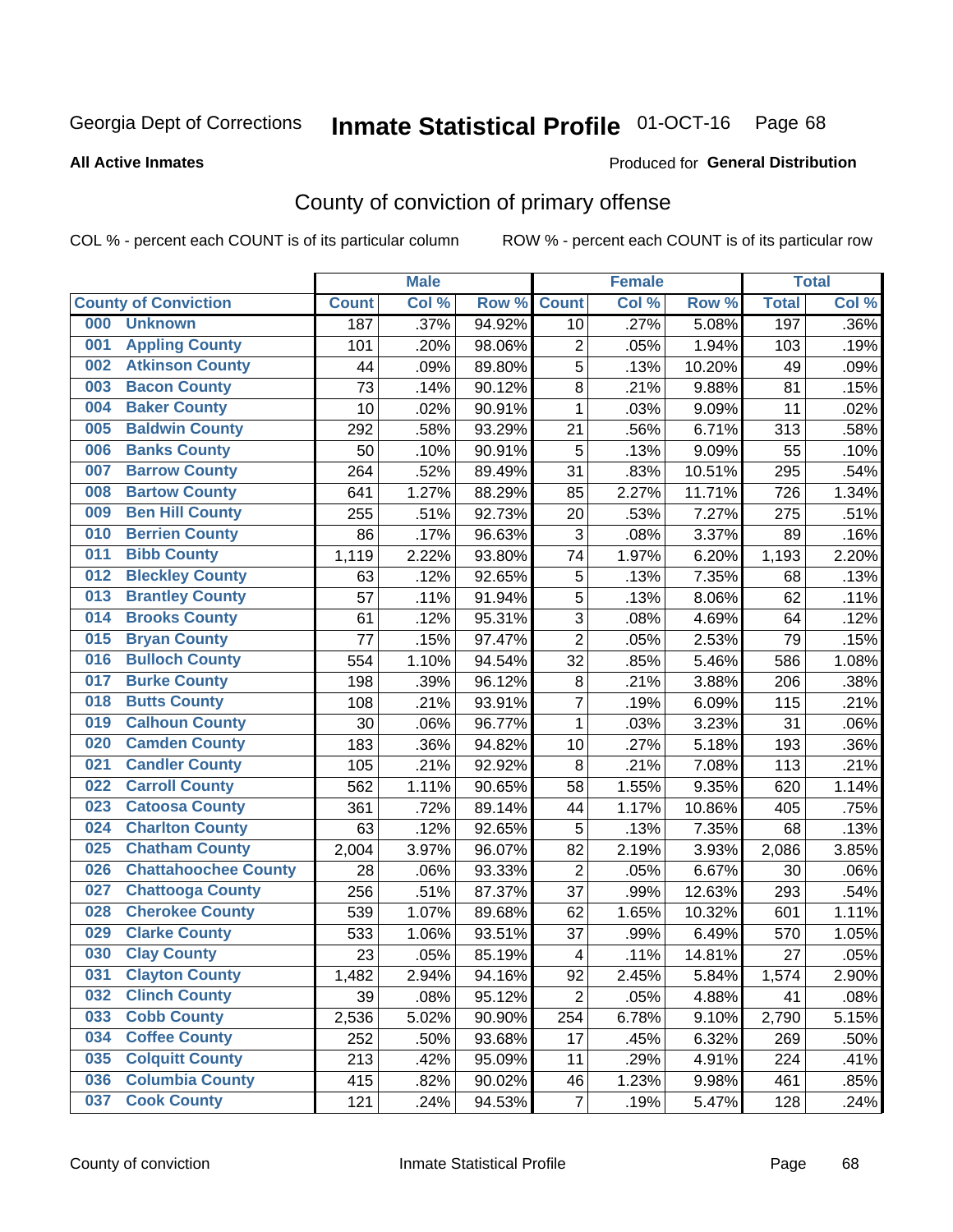# Inmate Statistical Profile 01-OCT-16 Page 69

**All Active Inmates** 

### Produced for General Distribution

## County of conviction of primary offense

COL % - percent each COUNT is of its particular column

|     |                             |                 | <b>Male</b> |         |                         | <b>Female</b> |        |                 | <b>Total</b> |
|-----|-----------------------------|-----------------|-------------|---------|-------------------------|---------------|--------|-----------------|--------------|
|     | <b>County of Conviction</b> | <b>Count</b>    | Col %       | Row %   | <b>Count</b>            | Col %         | Row %  | <b>Total</b>    | Col %        |
| 038 | <b>Coweta County</b>        | 589             | 1.17%       | 94.24%  | 36                      | .96%          | 5.76%  | 625             | 1.15%        |
| 039 | <b>Crawford County</b>      | 22              | .04%        | 100.00% |                         |               |        | 22              | .04%         |
| 040 | <b>Crisp County</b>         | 287             | .57%        | 93.79%  | 19                      | .51%          | 6.21%  | 306             | .56%         |
| 041 | <b>Dade County</b>          | 100             | .20%        | 95.24%  | 5                       | .13%          | 4.76%  | 105             | .19%         |
| 042 | <b>Dawson County</b>        | 110             | .22%        | 89.43%  | 13                      | .35%          | 10.57% | 123             | .23%         |
| 043 | <b>Decatur County</b>       | 233             | .46%        | 95.49%  | 11                      | .29%          | 4.51%  | 244             | .45%         |
| 044 | <b>Dekalb County</b>        | 3,088           | 6.12%       | 94.96%  | 164                     | 4.37%         | 5.04%  | 3,252           | 6.00%        |
| 045 | <b>Dodge County</b>         | 170             | .34%        | 93.41%  | 12                      | .32%          | 6.59%  | 182             | .34%         |
| 046 | <b>Dooly County</b>         | 101             | .20%        | 93.52%  | $\overline{7}$          | .19%          | 6.48%  | 108             | .20%         |
| 047 | <b>Dougherty County</b>     | 965             | 1.91%       | 94.89%  | 52                      | 1.39%         | 5.11%  | 1,017           | 1.88%        |
| 048 | <b>Douglas County</b>       | 1,107           | 2.19%       | 89.71%  | 127                     | 3.39%         | 10.29% | 1,234           | 2.28%        |
| 049 | <b>Early County</b>         | 98              | .19%        | 92.45%  | 8                       | .21%          | 7.55%  | 106             | .20%         |
| 050 | <b>Echols County</b>        | 9               | .02%        | 100.00% |                         |               |        | 9               | .02%         |
| 051 | <b>Effingham County</b>     | 225             | .45%        | 91.46%  | 21                      | .56%          | 8.54%  | 246             | .45%         |
| 052 | <b>Elbert County</b>        | 140             | .28%        | 92.11%  | 12                      | .32%          | 7.89%  | 152             | .28%         |
| 053 | <b>Emanuel County</b>       | 167             | .33%        | 93.30%  | 12                      | .32%          | 6.70%  | 179             | .33%         |
| 054 | <b>Evans County</b>         | 91              | .18%        | 95.79%  | $\overline{\mathbf{4}}$ | .11%          | 4.21%  | 95              | .18%         |
| 055 | <b>Fannin County</b>        | 86              | .17%        | 85.15%  | 15                      | .40%          | 14.85% | 101             | .19%         |
| 056 | <b>Fayette County</b>       | 332             | .66%        | 88.77%  | 42                      | 1.12%         | 11.23% | 374             | .69%         |
| 057 | <b>Floyd County</b>         | 914             | 1.81%       | 89.87%  | 103                     | 2.75%         | 10.13% | 1,017           | 1.88%        |
| 058 | <b>Forsyth County</b>       | 386             | .76%        | 91.47%  | 36                      | .96%          | 8.53%  | 422             | .78%         |
| 059 | <b>Franklin County</b>      | 149             | .30%        | 93.13%  | 11                      | .29%          | 6.88%  | 160             | .30%         |
| 060 | <b>Fulton County</b>        | 5,156           | 10.22%      | 96.10%  | 209                     | 5.57%         | 3.90%  | 5,365           | 9.90%        |
| 061 | <b>Gilmer County</b>        | 93              | .18%        | 93.00%  | $\overline{7}$          | .19%          | 7.00%  | 100             | .18%         |
| 062 | <b>Glascock County</b>      | $6\phantom{1}6$ | .01%        | 100.00% |                         |               |        | $6\phantom{1}6$ | .01%         |
| 063 | <b>Glynn County</b>         | 544             | 1.08%       | 92.99%  | 41                      | 1.09%         | 7.01%  | 585             | 1.08%        |
| 064 | <b>Gordon County</b>        | 399             | .79%        | 87.31%  | 58                      | 1.55%         | 12.69% | 457             | .84%         |
| 065 | <b>Grady County</b>         | 164             | .32%        | 95.35%  | $\bf 8$                 | .21%          | 4.65%  | 172             | .32%         |
| 066 | <b>Greene County</b>        | 127             | .25%        | 95.49%  | $6\phantom{1}$          | .16%          | 4.51%  | 133             | .25%         |
| 067 | <b>Gwinnett County</b>      | 2,518           | 4.99%       | 93.47%  | 176                     | 4.69%         | 6.53%  | 2,694           | 4.97%        |
| 068 | <b>Habersham County</b>     | 101             | .20%        | 96.19%  | $\overline{\mathbf{4}}$ | .11%          | 3.81%  | 105             | .19%         |
| 069 | <b>Hall County</b>          | 729             | 1.44%       | 92.16%  | 62                      | 1.65%         | 7.84%  | 791             | 1.46%        |
| 070 | <b>Hancock County</b>       | 35              | .07%        | 94.59%  | $\overline{2}$          | .05%          | 5.41%  | 37              | .07%         |
| 071 | <b>Haralson County</b>      | 140             | .28%        | 93.33%  | 10                      | .27%          | 6.67%  | 150             | .28%         |
| 072 | <b>Harris County</b>        | 116             | .23%        | 92.06%  | 10                      | .27%          | 7.94%  | 126             | .23%         |
| 073 | <b>Hart County</b>          | 150             | .30%        | 93.17%  | 11                      | .29%          | 6.83%  | 161             | .30%         |
| 074 | <b>Heard County</b>         | 55              | .11%        | 93.22%  | $\overline{4}$          | .11%          | 6.78%  | 59              | .11%         |
| 075 | <b>Henry County</b>         | 531             | 1.05%       | 88.65%  | 68                      | 1.81%         | 11.35% | 599             | 1.10%        |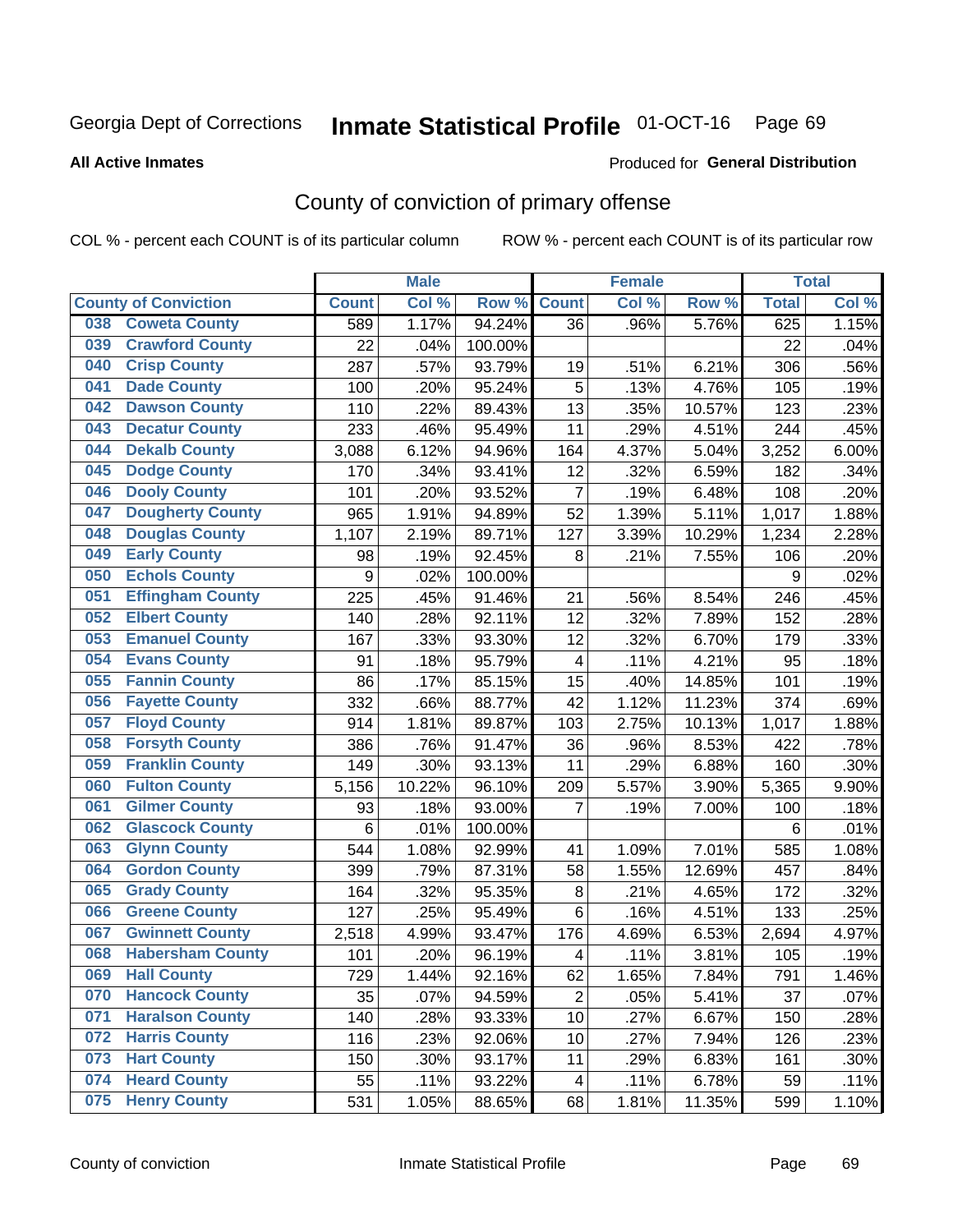# Inmate Statistical Profile 01-OCT-16 Page 70

### **All Active Inmates**

### Produced for General Distribution

## County of conviction of primary offense

COL % - percent each COUNT is of its particular column

|     |                             |              | <b>Male</b> |         |                  | <b>Female</b> |        |              | <b>Total</b> |
|-----|-----------------------------|--------------|-------------|---------|------------------|---------------|--------|--------------|--------------|
|     | <b>County of Conviction</b> | <b>Count</b> | Col %       | Row %   | <b>Count</b>     | Col%          | Row %  | <b>Total</b> | Col %        |
| 076 | <b>Houston County</b>       | 681          | 1.35%       | 92.91%  | 52               | 1.39%         | 7.09%  | 733          | 1.35%        |
| 077 | <b>Irwin County</b>         | 82           | .16%        | 98.80%  | 1                | .03%          | 1.20%  | 83           | .15%         |
| 078 | <b>Jackson County</b>       | 245          | .49%        | 93.16%  | 18               | .48%          | 6.84%  | 263          | .49%         |
| 079 | <b>Jasper County</b>        | 55           | .11%        | 88.71%  | $\overline{7}$   | .19%          | 11.29% | 62           | .11%         |
| 080 | <b>Jeff Davis County</b>    | 92           | .18%        | 94.85%  | 5                | .13%          | 5.15%  | 97           | .18%         |
| 081 | <b>Jefferson County</b>     | 159          | .32%        | 98.15%  | 3                | .08%          | 1.85%  | 162          | .30%         |
| 082 | <b>Jenkins County</b>       | 89           | .18%        | 94.68%  | 5                | .13%          | 5.32%  | 94           | .17%         |
| 083 | <b>Johnson County</b>       | 45           | .09%        | 97.83%  | $\mathbf{1}$     | .03%          | 2.17%  | 46           | .08%         |
| 084 | <b>Jones County</b>         | 198          | .39%        | 92.09%  | 17               | .45%          | 7.91%  | 215          | .40%         |
| 085 | <b>Lamar County</b>         | 72           | .14%        | 94.74%  | 4                | .11%          | 5.26%  | 76           | .14%         |
| 086 | <b>Lanier County</b>        | 48           | .10%        | 100.00% |                  |               |        | 48           | .09%         |
| 087 | <b>Laurens County</b>       | 260          | .52%        | 93.53%  | 18               | .48%          | 6.47%  | 278          | .51%         |
| 088 | <b>Lee County</b>           | 67           | .13%        | 90.54%  | $\overline{7}$   | .19%          | 9.46%  | 74           | .14%         |
| 089 | <b>Liberty County</b>       | 251          | .50%        | 94.01%  | 16               | .43%          | 5.99%  | 267          | .49%         |
| 090 | <b>Lincoln County</b>       | 30           | .06%        | 100.00% |                  |               |        | 30           | .06%         |
| 091 | <b>Long County</b>          | 65           | .13%        | 91.55%  | 6                | .16%          | 8.45%  | 71           | .13%         |
| 092 | <b>Lowndes County</b>       | 524          | 1.04%       | 96.32%  | 20               | .53%          | 3.68%  | 544          | 1.00%        |
| 093 | <b>Lumpkin County</b>       | 85           | .17%        | 90.43%  | 9                | .24%          | 9.57%  | 94           | .17%         |
| 094 | <b>Macon County</b>         | 63           | .12%        | 100.00% |                  |               |        | 63           | .12%         |
| 095 | <b>Madison County</b>       | 127          | .25%        | 88.81%  | 16               | .43%          | 11.19% | 143          | .26%         |
| 096 | <b>Marion County</b>        | 22           | .04%        | 95.65%  | $\mathbf{1}$     | .03%          | 4.35%  | 23           | .04%         |
| 097 | <b>Mcduffie County</b>      | 203          | .40%        | 95.75%  | $\boldsymbol{9}$ | .24%          | 4.25%  | 212          | .39%         |
| 098 | <b>Mcintosh County</b>      | 56           | .11%        | 98.25%  | $\mathbf{1}$     | .03%          | 1.75%  | 57           | .11%         |
| 099 | <b>Meriwether County</b>    | 184          | .36%        | 90.20%  | 20               | .53%          | 9.80%  | 204          | .38%         |
| 100 | <b>Miller County</b>        | 30           | .06%        | 100.00% |                  |               |        | 30           | .06%         |
| 101 | <b>Mitchell County</b>      | 156          | .31%        | 92.31%  | 13               | .35%          | 7.69%  | 169          | .31%         |
| 102 | <b>Monroe County</b>        | 136          | .27%        | 88.89%  | 17               | .45%          | 11.11% | 153          | .28%         |
| 103 | <b>Montgomery County</b>    | 28           | .06%        | 84.85%  | 5                | .13%          | 15.15% | 33           | .06%         |
| 104 | <b>Morgan County</b>        | 138          | .27%        | 90.20%  | 15               | .40%          | 9.80%  | 153          | .28%         |
| 105 | <b>Murray County</b>        | 178          | .35%        | 93.19%  | 13               | .35%          | 6.81%  | 191          | .35%         |
| 106 | <b>Muscogee County</b>      | 1,208        | 2.39%       | 94.60%  | 69               | 1.84%         | 5.40%  | 1,277        | 2.36%        |
| 107 | <b>Newton County</b>        | 675          | 1.34%       | 90.97%  | 67               | 1.79%         | 9.03%  | 742          | 1.37%        |
| 108 | <b>Oconee County</b>        | 56           | .11%        | 94.92%  | 3                | .08%          | 5.08%  | 59           | .11%         |
| 109 | <b>Oglethorpe County</b>    | 59           | .12%        | 93.65%  | 4                | .11%          | 6.35%  | 63           | .12%         |
| 110 | <b>Paulding County</b>      | 239          | .47%        | 92.64%  | 19               | .51%          | 7.36%  | 258          | .48%         |
| 111 | <b>Peach County</b>         | 96           | .19%        | 93.20%  | $\overline{7}$   | .19%          | 6.80%  | 103          | .19%         |
| 112 | <b>Pickens County</b>       | 97           | .19%        | 88.99%  | 12               | .32%          | 11.01% | 109          | .20%         |
| 113 | <b>Pierce County</b>        | 96           | .19%        | 93.20%  | $\overline{7}$   | .19%          | 6.80%  | 103          | .19%         |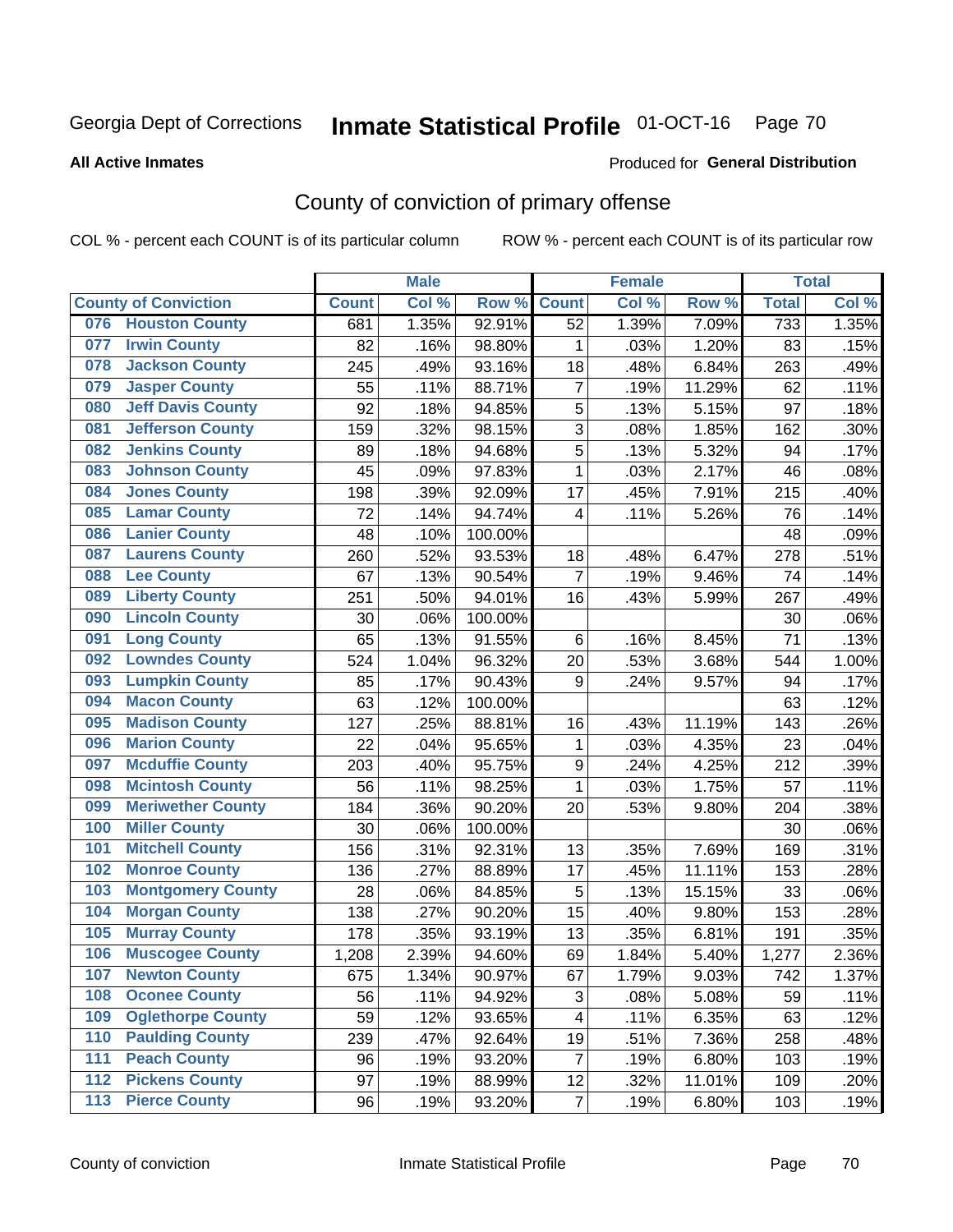# Inmate Statistical Profile 01-OCT-16 Page 71

### **All Active Inmates**

### Produced for General Distribution

## County of conviction of primary offense

COL % - percent each COUNT is of its particular column

|                                          |              | <b>Male</b> |         |                         | <b>Female</b> |        |                 | <b>Total</b> |
|------------------------------------------|--------------|-------------|---------|-------------------------|---------------|--------|-----------------|--------------|
| <b>County of Conviction</b>              | <b>Count</b> | Col %       | Row %   | <b>Count</b>            | Col %         | Row %  | <b>Total</b>    | Col %        |
| 114 Pike County                          | 41           | .08%        | 91.11%  | 4                       | .11%          | 8.89%  | $\overline{45}$ | .08%         |
| <b>Polk County</b><br>$\overline{115}$   | 177          | .35%        | 95.68%  | 8                       | .21%          | 4.32%  | 185             | .34%         |
| <b>Pulaski County</b><br>116             | 46           | .09%        | 93.88%  | 3                       | .08%          | 6.12%  | 49              | .09%         |
| 117<br><b>Putnam County</b>              | 158          | .31%        | 93.49%  | 11                      | .29%          | 6.51%  | 169             | .31%         |
| <b>Quitman County</b><br>118             | 12           | .02%        | 100.00% |                         |               |        | 12              | .02%         |
| <b>Rabun County</b><br>119               | 55           | .11%        | 87.30%  | 8                       | .21%          | 12.70% | 63              | .12%         |
| <b>Randolph County</b><br>120            | 68           | .13%        | 97.14%  | $\overline{2}$          | .05%          | 2.86%  | 70              | .13%         |
| <b>Richmond County</b><br>121            | 1,989        | 3.94%       | 94.44%  | 117                     | 3.12%         | 5.56%  | 2,106           | 3.88%        |
| <b>Rockdale County</b><br>122            | 471          | .93%        | 91.81%  | 42                      | 1.12%         | 8.19%  | 513             | .95%         |
| <b>Schley County</b><br>123              | 14           | .03%        | 100.00% |                         |               |        | 14              | .03%         |
| <b>Screven County</b><br>124             | 136          | .27%        | 95.77%  | 6                       | .16%          | 4.23%  | 142             | .26%         |
| <b>Seminole County</b><br>125            | 77           | .15%        | 85.56%  | 13                      | .35%          | 14.44% | 90              | .17%         |
| <b>Spalding County</b><br>126            | 524          | 1.04%       | 92.09%  | 45                      | 1.20%         | 7.91%  | 569             | 1.05%        |
| <b>Stephens County</b><br>127            | 162          | .32%        | 92.05%  | 14                      | .37%          | 7.95%  | 176             | .32%         |
| <b>Stewart County</b><br>128             | 34           | .07%        | 97.14%  | 1                       | .03%          | 2.86%  | 35              | .06%         |
| <b>Sumter County</b><br>129              | 195          | .39%        | 95.59%  | $\boldsymbol{9}$        | .24%          | 4.41%  | 204             | .38%         |
| <b>Talbot County</b><br>130              | 42           | .08%        | 95.45%  | $\overline{2}$          | .05%          | 4.55%  | 44              | .08%         |
| <b>Taliaferro County</b><br>131          | 15           | .03%        | 93.75%  | $\mathbf{1}$            | .03%          | 6.25%  | 16              | .03%         |
| <b>Tattnall County</b><br>132            | 180          | .36%        | 91.84%  | 16                      | .43%          | 8.16%  | 196             | .36%         |
| <b>Taylor County</b><br>133              | 71           | .14%        | 94.67%  | $\overline{\mathbf{4}}$ | .11%          | 5.33%  | 75              | .14%         |
| <b>Telfair County</b><br>134             | 107          | .21%        | 90.68%  | 11                      | .29%          | 9.32%  | 118             | .22%         |
| <b>Terrell County</b><br>135             | 95           | .19%        | 95.00%  | 5                       | .13%          | 5.00%  | 100             | .18%         |
| <b>Thomas County</b><br>136              | 229          | .45%        | 93.85%  | 15                      | .40%          | 6.15%  | 244             | .45%         |
| <b>Tift County</b><br>137                | 349          | .69%        | 94.84%  | 19                      | .51%          | 5.16%  | 368             | .68%         |
| <b>Toombs County</b><br>138              | 329          | .65%        | 91.90%  | 29                      | .77%          | 8.10%  | 358             | .66%         |
| <b>Towns County</b><br>139               | 31           | .06%        | 68.89%  | 14                      | .37%          | 31.11% | 45              | .08%         |
| <b>Treutlen County</b><br>140            | 77           | .15%        | 95.06%  | 4                       | .11%          | 4.94%  | 81              | .15%         |
| 141<br><b>Troup County</b>               | 590          | 1.17%       | 92.19%  | 50                      | 1.33%         | 7.81%  | 640             | 1.18%        |
| <b>Turner County</b><br>142              | 70           | .14%        | 97.22%  | 2                       | .05%          | 2.78%  | 72              | .13%         |
| <b>Twiggs County</b><br>$\overline{143}$ | 56           | .11%        | 94.92%  | 3                       | .08%          | 5.08%  | 59              | .11%         |
| <b>Union County</b><br>144               | 78           | .15%        | 93.98%  | $\overline{5}$          | .13%          | 6.02%  | 83              | .15%         |
| 145<br><b>Upson County</b>               | 164          | .32%        | 93.18%  | 12                      | .32%          | 6.82%  | 176             | .32%         |
| <b>Walker County</b><br>146              | 430          | .85%        | 89.21%  | 52                      | 1.39%         | 10.79% | 482             | .89%         |
| <b>Walton County</b><br>147              | 510          | 1.01%       | 91.23%  | 49                      | 1.31%         | 8.77%  | 559             | 1.03%        |
| <b>Ware County</b><br>148                | 378          | .75%        | 90.43%  | 40                      | 1.07%         | 9.57%  | 418             | .77%         |
| <b>Warren County</b><br>149              | 37           | .07%        | 97.37%  | 1                       | .03%          | 2.63%  | 38              | .07%         |
| <b>Washington County</b><br>150          | 188          | .37%        | 90.82%  | 19                      | .51%          | 9.18%  | 207             | .38%         |
| <b>Wayne County</b><br>151               | 143          | .28%        | 92.26%  | 12                      | .32%          | 7.74%  | 155             | .29%         |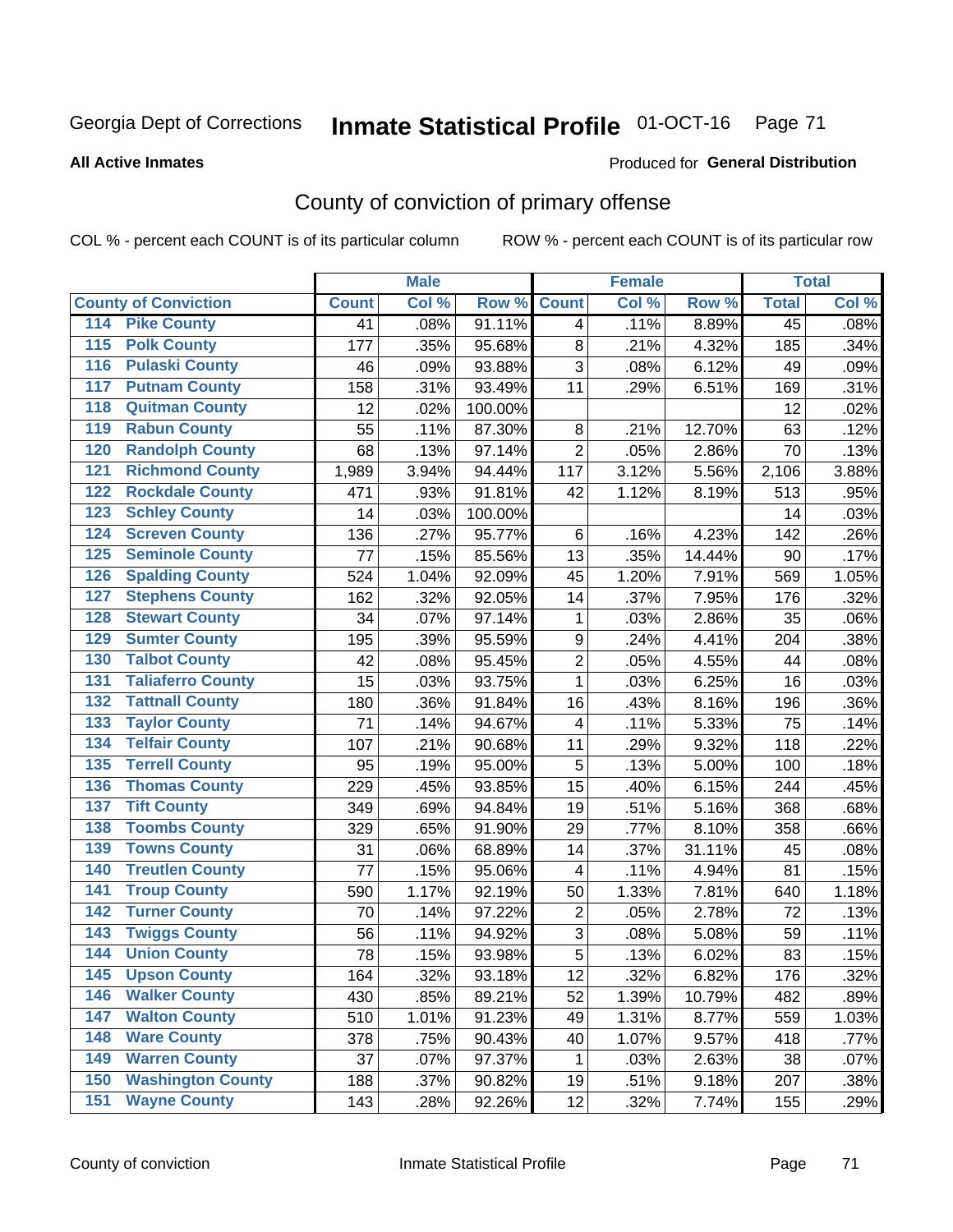# Inmate Statistical Profile 01-OCT-16 Page 72

**All Active Inmates** 

## Produced for General Distribution

## County of conviction of primary offense

COL % - percent each COUNT is of its particular column

|                                |              | <b>Male</b> |             |                | <b>Female</b> |          |              | <b>Total</b> |
|--------------------------------|--------------|-------------|-------------|----------------|---------------|----------|--------------|--------------|
| <b>County of Conviction</b>    | <b>Count</b> | Col %       | Row % Count |                | Col %         | Row %    | <b>Total</b> | Col %        |
| <b>Webster County</b><br>152   | 6            | .01%        | 100.00%     |                |               |          | 6            | .01%         |
| <b>Wheeler County</b><br>153   | 21           | .04%        | 91.30%      | $\overline{2}$ | .05%          | 8.70%    | 23           | .04%         |
| <b>White County</b><br>154     | 101          | .20%        | 84.87%      | 18             | .48%          | 15.13%   | 119          | .22%         |
| <b>Whitfield County</b><br>155 | 617          | 1.22%       | 87.39%      | 89             | 2.37%         | 12.61%   | 706          | 1.30%        |
| <b>Wilcox County</b><br>156    | 39           | $.08\%$     | 97.50%      |                | $.03\%$       | 2.50%    | 40           | .07%         |
| <b>Wilkes County</b><br>157    | 68           | .13%        | 94.44%      | 4              | $.11\%$       | 5.56%    | 72           | .13%         |
| <b>Wilkinson County</b><br>158 | 52           | .10%        | 100.00%     |                |               |          | 52           | .10%         |
| <b>Worth County</b><br>159     | 123          | .24%        | 93.89%      | 8              | .21%          | 6.11%    | 131          | .24%         |
| <b>Troup County Ci</b><br>447  |              | $.01\%$     | 100.00%     |                |               |          |              | .01%         |
| <b>Total Rported</b>           | 50,469       | 100%        | 93.09%      | 3,749          | 100%          | $6.91\%$ | 54,218       | 100%         |

| <b>Not Reported</b> |        |       |        |
|---------------------|--------|-------|--------|
| <b>Grand Total</b>  | 50,469 | 3,749 | 54,218 |

|  | <b>Mode (most frequent)</b> | <b>Fulton County</b> | <b>Cobb County</b> | <b>Fulton County</b> |
|--|-----------------------------|----------------------|--------------------|----------------------|
|--|-----------------------------|----------------------|--------------------|----------------------|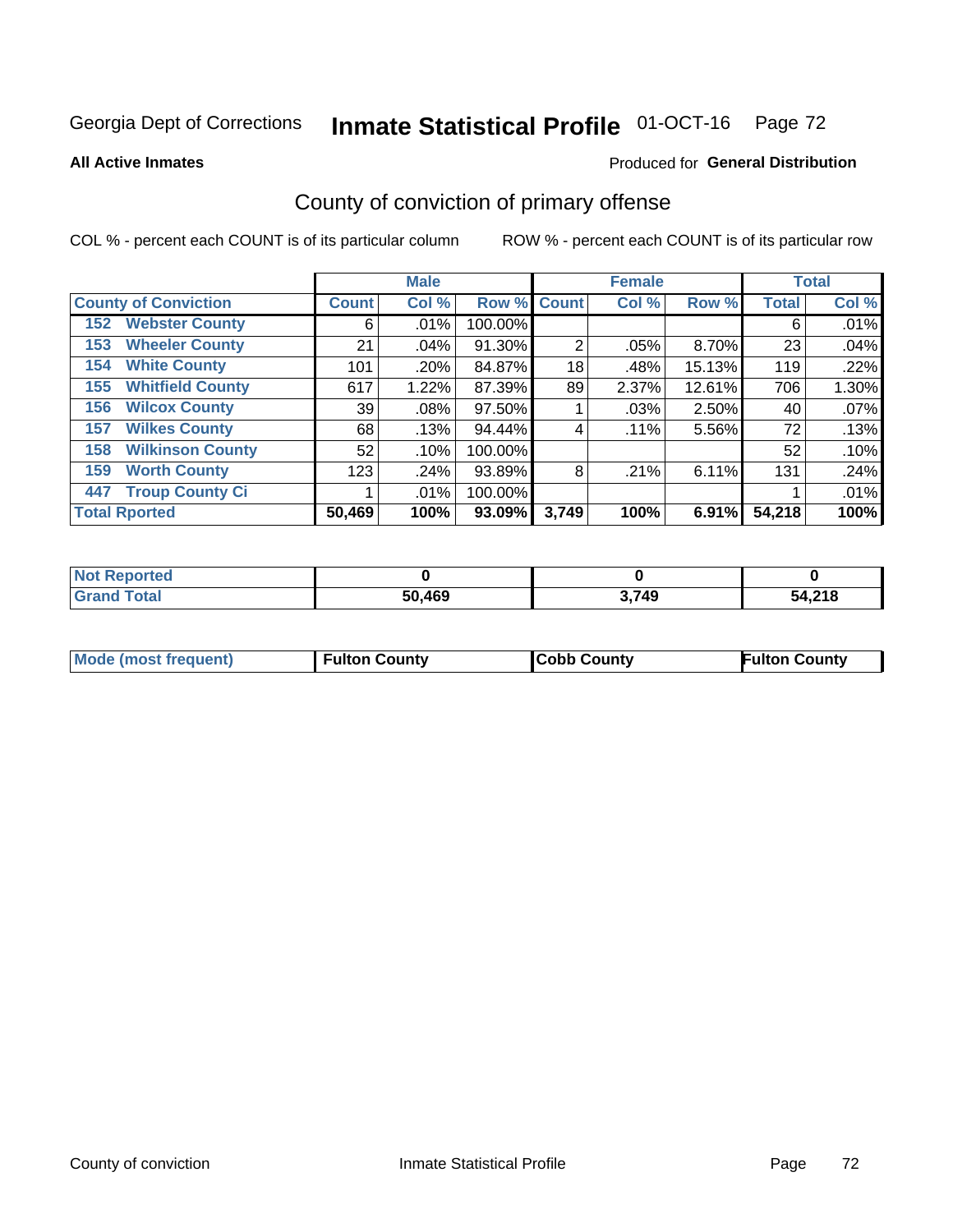## **Georgia Dept of Corrections All Active Inmates**

# Inmate Statistical Profile 01-OCT-16 Page 73

Produced for General Distribution

# Circuit of conviction of primary offense

COL % - percent each COUNT is of its particular column ROW % - percent each COUNT is of its particular row

|                         |                                 |              | <b>Male</b> |        |                 | <b>Female</b> |        |              | <b>Total</b> |
|-------------------------|---------------------------------|--------------|-------------|--------|-----------------|---------------|--------|--------------|--------------|
|                         | <b>Circuit of Conviction</b>    | <b>Count</b> | Col %       | Row %  | <b>Count</b>    | Col %         | Row %  | <b>Total</b> | Col %        |
| 1                       | <b>Alapaha Circuit</b>          | 338          | .67%        | 95.21% | $\overline{17}$ | .45%          | 4.79%  | 355          | .66%         |
| $\overline{2}$          | <b>Alcovy Circuit</b>           | 1,185        | 2.36%       | 91.08% | 116             | 3.10%         | 8.92%  | 1,301        | 2.41%        |
| $\overline{\mathbf{3}}$ | <b>Atlanta Circuit</b>          | 5,156        | 10.25%      | 96.10% | 209             | 5.59%         | 3.90%  | 5,365        | 9.93%        |
| 4                       | <b>Atlantic Circuit</b>         | 720          | 1.43%       | 94.12% | 45              | 1.20%         | 5.88%  | 765          | 1.42%        |
| $\overline{5}$          | <b>Augusta Circuit</b>          | 2,602        | 5.17%       | 93.83% | 171             | 4.57%         | 6.17%  | 2,773        | 5.13%        |
| $\overline{\bf{6}}$     | <b>Blue Ridge Circuit</b>       | 539          | 1.07%       | 89.68% | 62              | 1.66%         | 10.32% | 601          | 1.11%        |
| 7                       | <b>Brunswick Circuit</b>        | 1,063        | 2.11%       | 93.82% | 70              | 1.87%         | 6.18%  | 1,133        | 2.10%        |
| $\overline{\mathbf{8}}$ | <b>Chattahoochee Circuit</b>    | 1,487        | 2.96%       | 94.41% | 88              | 2.35%         | 5.59%  | 1,575        | 2.92%        |
| $\overline{9}$          | <b>Cherokee Circuit</b>         | 1,040        | 2.07%       | 87.91% | 143             | 3.82%         | 12.09% | 1,183        | 2.19%        |
| 10                      | <b>Clayton Circuit</b>          | 1,482        | 2.95%       | 94.16% | 92              | 2.46%         | 5.84%  | 1,574        | 2.91%        |
| $\overline{11}$         | <b>Cobb Circuit</b>             | 2,536        | 5.04%       | 90.90% | 254             | 6.79%         | 9.10%  | 2,790        | 5.16%        |
| $\overline{12}$         | <b>Conasauga Circuit</b>        | 795          | 1.58%       | 88.63% | 102             | 2.73%         | 11.37% | 897          | 1.66%        |
| 13                      | <b>Cordele Circuit</b>          | 682          | 1.36%       | 93.55% | 47              | 1.26%         | 6.45%  | 729          | 1.35%        |
| $\overline{14}$         | <b>Coweta Circuit</b>           | 1,980        | 3.94%       | 92.18% | 168             | 4.49%         | 7.82%  | 2,148        | 3.98%        |
| 15                      | <b>Dougherty Circuit</b>        | 965          | 1.92%       | 94.89% | 52              | 1.39%         | 5.11%  | 1,017        | 1.88%        |
| 16                      | <b>Dublin Circuit</b>           | 438          | .87%        | 94.40% | 26              | .70%          | 5.60%  | 464          | .86%         |
| 17                      | <b>Eastern Circuit</b>          | 2,004        | 3.99%       | 96.07% | 82              | 2.19%         | 3.93%  | 2,086        | 3.86%        |
| $\overline{18}$         | <b>Flint Circuit</b>            | 531          | 1.06%       | 88.65% | 68              | 1.82%         | 11.35% | 599          | 1.11%        |
| 19                      | <b>Griffin Circuit</b>          | 1,061        | 2.11%       | 91.15% | 103             | 2.75%         | 8.85%  | 1,164        | 2.15%        |
| 20                      | <b>Gwinnett Circuit</b>         | 2,518        | 5.01%       | 93.47% | 176             | 4.71%         | 6.53%  | 2,694        | 4.99%        |
| $\overline{21}$         | <b>Houston Circuit</b>          | 681          | 1.35%       | 92.91% | 52              | 1.39%         | 7.09%  | 733          | 1.36%        |
| $\overline{22}$         | <b>Lookout Mountain Circuit</b> | 1,147        | 2.28%       | 89.26% | 138             | 3.69%         | 10.74% | 1,285        | 2.38%        |
| 23                      | <b>Macon Circuit</b>            | 1,237        | 2.46%       | 93.85% | 81              | 2.17%         | 6.15%  | 1,318        | 2.44%        |
| $\overline{24}$         | <b>Middle Circuit</b>           | 948          | 1.89%       | 93.03% | 71              | 1.90%         | 6.97%  | 1,019        | 1.89%        |
| $\overline{25}$         | <b>Mountain Circuit</b>         | 318          | .63%        | 92.44% | 26              | .70%          | 7.56%  | 344          | .64%         |
| 26                      | <b>Northeastern Circuit</b>     | 839          | 1.67%       | 91.79% | 75              | 2.01%         | 8.21%  | 914          | 1.69%        |
| $\overline{27}$         | <b>Northern Circuit</b>         | 625          | 1.24%       | 92.05% | 54              | 1.44%         | 7.95%  | 679          | 1.26%        |
| 28                      | <b>Ocmulgee Circuit</b>         | 1,055        | 2.10%       | 93.03% | 79              | 2.11%         | 6.97%  | 1,134        | 2.10%        |
| 29                      | <b>Oconee Circuit</b>           | 435          | .87%        | 91.97% | 38              | 1.02%         | 8.03%  | 473          | .88%         |
| 30                      | <b>Ogeechee Circuit</b>         | 1,004        | 2.00%       | 94.01% | 64              | 1.71%         | 5.99%  | 1,068        | 1.98%        |
| $\overline{31}$         | <b>Pataula Circuit</b>          | 403          | .80%        | 92.64% | 32              | .86%          | 7.36%  | 435          | .81%         |
| 32                      | <b>Piedmont Circuit</b>         | 559          | 1.11%       | 91.19% | 54              | 1.44%         | 8.81%  | 613          | 1.13%        |
| 33                      | <b>Rome Circuit</b>             | 914          | 1.82%       | 89.87% | 103             | 2.75%         | 10.13% | 1,017        | 1.88%        |
| 34                      | <b>South Georgia Circuit</b>    | 593          | 1.18%       | 94.58% | 34              | .91%          | 5.42%  | 627          | 1.16%        |
| 35                      | <b>Southern Circuit</b>         | 1,036        | 2.06%       | 95.48% | 49              | 1.31%         | 4.52%  | 1,085        | 2.01%        |
| 36                      | <b>Southwestern Circuit</b>     | 379          | .75%        | 95.71% | 17              | .45%          | 4.29%  | 396          | .73%         |
| 37                      | <b>Stone Mountain Circuit</b>   | 3,088        | 6.14%       | 94.96% | 164             | 4.39%         | 5.04%  | 3,252        | 6.02%        |
| 38                      | <b>Tallapoosa Circuit</b>       | 317          | .63%        | 94.63% | 18              | .48%          | 5.37%  | 335          | .62%         |
| 39                      | <b>Tifton Circuit</b>           | 624          | 1.24%       | 95.41% | 30              | .80%          | 4.59%  | 654          | 1.21%        |
| 40                      | <b>Toombs Circuit</b>           | 359          | .71%        | 95.99% | 15              | .40%          | 4.01%  | 374          | .69%         |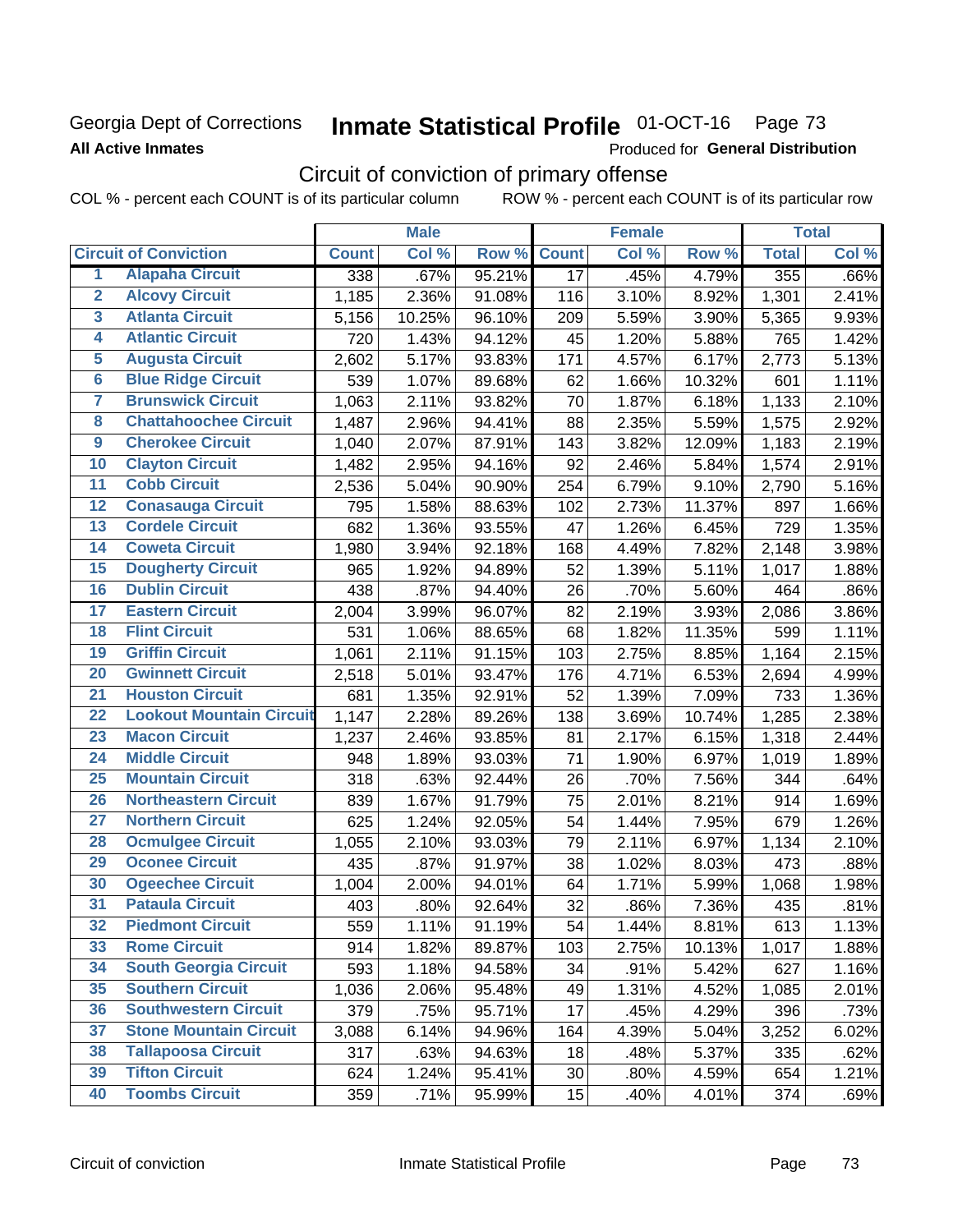## **Georgia Dept of Corrections All Active Inmates**

# Inmate Statistical Profile 01-OCT-16 Page 74

Produced for General Distribution

# Circuit of conviction of primary offense

COL % - percent each COUNT is of its particular column ROW % - percent each COUNT is of its particular row

|    |                                  |              | <b>Male</b> |        |              | <b>Female</b> |        |              | <b>Total</b> |
|----|----------------------------------|--------------|-------------|--------|--------------|---------------|--------|--------------|--------------|
|    | <b>Circuit of Conviction</b>     | <b>Count</b> | Col %       | Row %  | <b>Count</b> | Col %         | Row %  | <b>Total</b> | Col %        |
| 41 | <b>Waycross Circuit</b>          | 919          | 1.83%       | 91.81% | 82           | 2.19%         | 8.19%  | 1,001        | 1.85%        |
| 42 | <b>Western Circuit</b>           | 589          | 1.17%       | 93.64% | 40           | 1.07%         | 6.36%  | 629          | 1.16%        |
| 43 | <b>Rockdale Circuit</b>          | 471          | .94%        | 91.81% | 42           | 1.12%         | 8.19%  | 513          | .95%         |
| 44 | <b>Douglas Circuit</b>           | 1,107        | 2.20%       | 89.71% | 127          | 3.40%         | 10.29% | 1,234        | 2.28%        |
| 45 | <b>Appalachian Circuit</b>       | 276          | .55%        | 89.03% | 34           | $.91\%$       | 10.97% | 310          | $.57\%$      |
| 46 | <b>Enotah Circuit</b>            | 295          | .59%        | 86.51% | 46           | 1.23%         | 13.49% | 341          | .63%         |
| 47 | <b>Bell-Forsyth J.C.</b>         | 386          | .77%        | 91.47% | 36           | .96%          | 8.53%  | 422          | .78%         |
| 48 | <b>Towaliga Judicial Circuit</b> | 316          | .63%        | 91.86% | 28           | .75%          | 8.14%  | 344          | .64%         |
| 49 | <b>Paulding Circuit</b>          | 239          | .48%        | 92.64% | 19           | .51%          | 7.36%  | 258          | .48%         |
|    | <b>Total Rported</b>             | 50,281       | 100%        | 93.08% | 3,739        | 100%          | 6.92%  | 54,020       | 100%         |
|    | <b>Net Deneman</b>               |              | $\sqrt{2}$  |        |              | 4 A           |        |              | $\sqrt{2}$   |

| $\blacksquare$       | טטו            | יי    | טע ו           |
|----------------------|----------------|-------|----------------|
| <b>Grand Total</b>   | 50,469         | 3,749 | 54,218         |
|                      |                |       |                |
| Mode (most frequent) | <b>Atlanta</b> | Cobb  | <b>Atlanta</b> |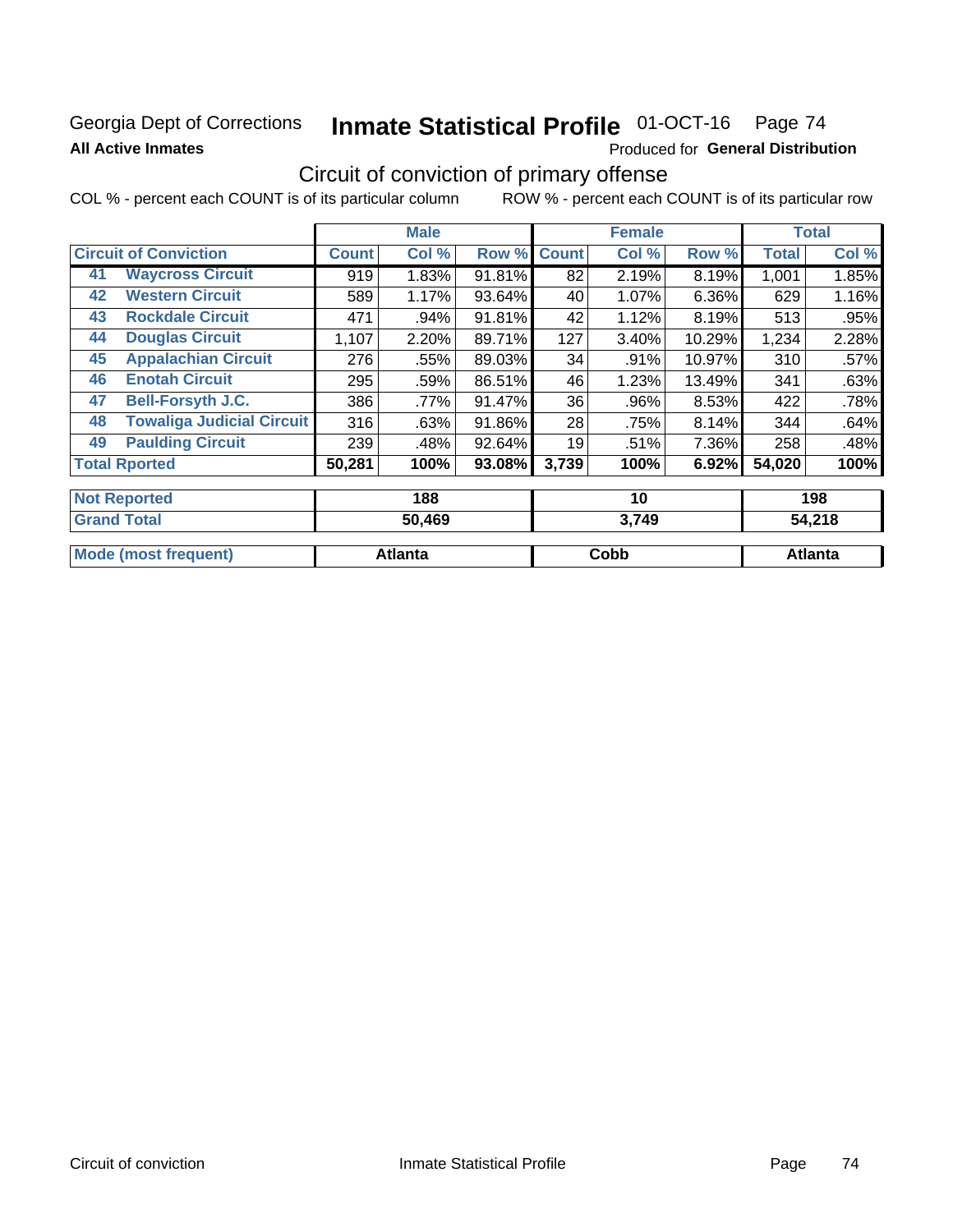#### **All Active Inmates**

### Produced for **General Distribution**

## Years served (jail + prison) in this incarceration

|                        |              | <b>Male</b> |         |                | <b>Female</b> |       |              | <b>Total</b> |
|------------------------|--------------|-------------|---------|----------------|---------------|-------|--------------|--------------|
| <b>Years Served</b>    | <b>Count</b> | Col %       | Row %   | <b>Count</b>   | Col %         | Row % | <b>Total</b> | Col %        |
| Less than one year     | 9,772        | 19.39%      | 91.12%  | 952            | 25.44%        | 8.88% | 10,724       | 19.80%       |
| 1 to 1.99 years        | 7,405        | 14.69%      | 91.33%  | 703            | 18.79%        | 8.67% | 8,108        | 14.97%       |
| 2 to 2.99 years        | 5,287        | 10.49%      | 91.66%  | 481            | 12.85%        | 8.34% | 5,768        | 10.65%       |
| 3 to 3.99 years        | 4,266        | 8.46%       | 91.86%  | 378            | 10.10%        | 8.14% | 4,644        | 8.58%        |
| 4 to 4.99 years        | 3,504        | 6.95%       | 92.94%  | 266            | 7.11%         | 7.06% | 3,770        | 6.96%        |
| 5 to 5.99 years        | 2,895        | 5.74%       | 93.45%  | 203            | 5.42%         | 6.55% | 3,098        | 5.72%        |
| 6 to 6.99 years        | 2,123        | 4.21%       | 94.82%  | 116            | 3.10%         | 5.18% | 2,239        | 4.13%        |
| 7 to 7.99 years        | 1,882        | 3.73%       | 94.72%  | 105            | 2.81%         | 5.28% | 1,987        | 3.67%        |
| <b>8 to 8.99 years</b> | 1,700        | 3.37%       | 95.40%  | 82             | 2.19%         | 4.60% | 1,782        | 3.29%        |
| 9 to 9.99 years        | 1,709        | 3.39%       | 95.16%  | 87             | 2.32%         | 4.84% | 1,796        | 3.32%        |
| 10 to 10.99 years      | 1,097        | 2.18%       | 94.98%  | 58             | 1.55%         | 5.02% | 1,155        | 2.13%        |
| 11 to 11.99 years      | 833          | 1.65%       | 95.86%  | 36             | 0.96%         | 4.14% | 869          | 1.60%        |
| 12 to 12.99 years      | 735          | 1.46%       | 95.58%  | 34             | 0.91%         | 4.42% | 769          | 1.42%        |
| 13 to 13.99 years      | 742          | 1.47%       | 95.25%  | 37             | 0.99%         | 4.75% | 779          | 1.44%        |
| 14 to 14.99 years      | 643          | 1.28%       | 95.97%  | 27             | 0.72%         | 4.03% | 670          | 1.24%        |
| 15 to 15.99 years      | 576          | 1.14%       | 97.13%  | 17             | 0.45%         | 2.87% | 593          | 1.10%        |
| 16 to 16.99 years      | 539          | 1.07%       | 95.74%  | 24             | 0.64%         | 4.26% | 563          | 1.04%        |
| 17 to 17.99 years      | 462          | 0.92%       | 95.06%  | 24             | 0.64%         | 4.94% | 486          | 0.90%        |
| 18 to 18.99 years      | 494          | 0.98%       | 96.86%  | 16             | 0.43%         | 3.14% | 510          | 0.94%        |
| 19 to 19.99 years      | 554          | 1.10%       | 97.19%  | 16             | 0.43%         | 2.81% | 570          | 1.05%        |
| 20 to 20.99 years      | 390          | 0.77%       | 96.53%  | 14             | 0.37%         | 3.47% | 404          | 0.75%        |
| 21 to 21.99 years      | 370          | 0.73%       | 97.88%  | 8              | 0.21%         | 2.12% | 378          | 0.70%        |
| 22 to 22.99 years      | 319          | 0.63%       | 95.51%  | 15             | 0.40%         | 4.49% | 334          | 0.62%        |
| 23 to 23.99 years      | 283          | 0.56%       | 98.26%  | 5              | 0.13%         | 1.74% | 288          | 0.53%        |
| 24 to 24.99 years      | 235          | 0.47%       | 95.92%  | 10             | 0.27%         | 4.08% | 245          | 0.45%        |
| 25 to 25.99 years      | 228          | 0.45%       | 97.44%  | 6              | 0.16%         | 2.56% | 234          | 0.43%        |
| 26 to 26.99 years      | 157          | 0.31%       | 96.32%  | 6              | 0.16%         | 3.68% | 163          | 0.30%        |
| 27 to 27.99 years      | 144          | 0.29%       | 98.63%  | $\overline{c}$ | 0.05%         | 1.37% | 146          | 0.27%        |
| 28 to 28.99 years      | 133          | 0.26%       | 97.79%  | 3              | 0.08%         | 2.21% | 136          | 0.25%        |
| 29 to 29.99 years      | 109          | 0.22%       | 100.00% |                |               |       | 109          | 0.20%        |
| Thirty + years         | 822          | 1.63%       | 98.68%  | 11             | 0.29%         | 1.32% | 833          | 1.54%        |
| <b>Total Reported</b>  | 50,408       | 100%        | 93.09%  | 3,742          | 100%          | 6.91% | 54,150       | 100%         |

| тео |      |      | 68      |
|-----|------|------|---------|
|     | .469 | 3749 | 1.210   |
|     | 50   | - 7  | 4,Z I O |

| <b>Mean</b><br>(average) | 6.44               | 4.11               | 6.28          |
|--------------------------|--------------------|--------------------|---------------|
| Median (middle)          | 3.605              | 2.405              | 3.51          |
| Mode (most frequent)     | Less than one year | Less than one year | Less than one |
|                          |                    |                    | vear          |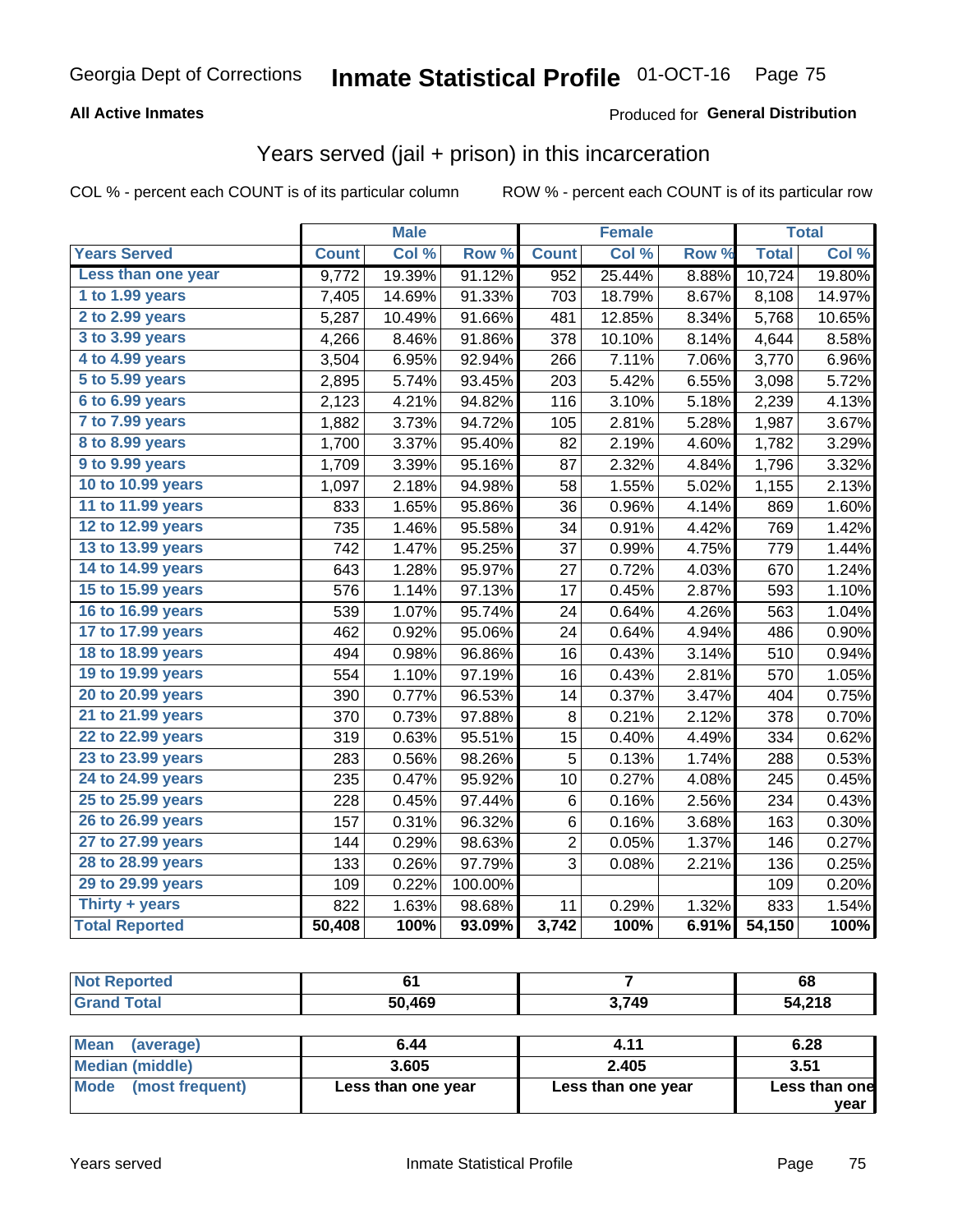#### **All Active Inmates**

Produced for **General Distribution**

### Results of most recent HIV tests

|                         |              | <b>Male</b> |           |              | <b>Female</b> |          |        | Total  |
|-------------------------|--------------|-------------|-----------|--------------|---------------|----------|--------|--------|
| <b>HIV Test Results</b> | <b>Count</b> | Col %       | Row %I    | <b>Count</b> | Col %         | Row %    | Total  | Col %  |
| <b>Positive</b>         | 694          | 1.53%       | 91.80%    | 62           | $1.77\%$      | $8.20\%$ | 756    | 1.55%  |
| <b>Negative</b>         | 44,560       | 98.46%      | 92.83%    | 3,442        | 98.23%        | 7.17%    | 48,002 | 98.44% |
| <b>Indeterminate</b>    | 2            | 0.01%       | 100.00%   |              |               |          |        | 0.01%  |
| <b>Total Reported</b>   | 45,257       | 100%        | $92.81\%$ | 3,504        | 100%          | 7.19%    | 48,761 | 100%   |

| <b>Not Reported</b> | 5,212  | 245   | 5,457  |
|---------------------|--------|-------|--------|
| Total<br>Gran       | 50,469 | 3,749 | 54,218 |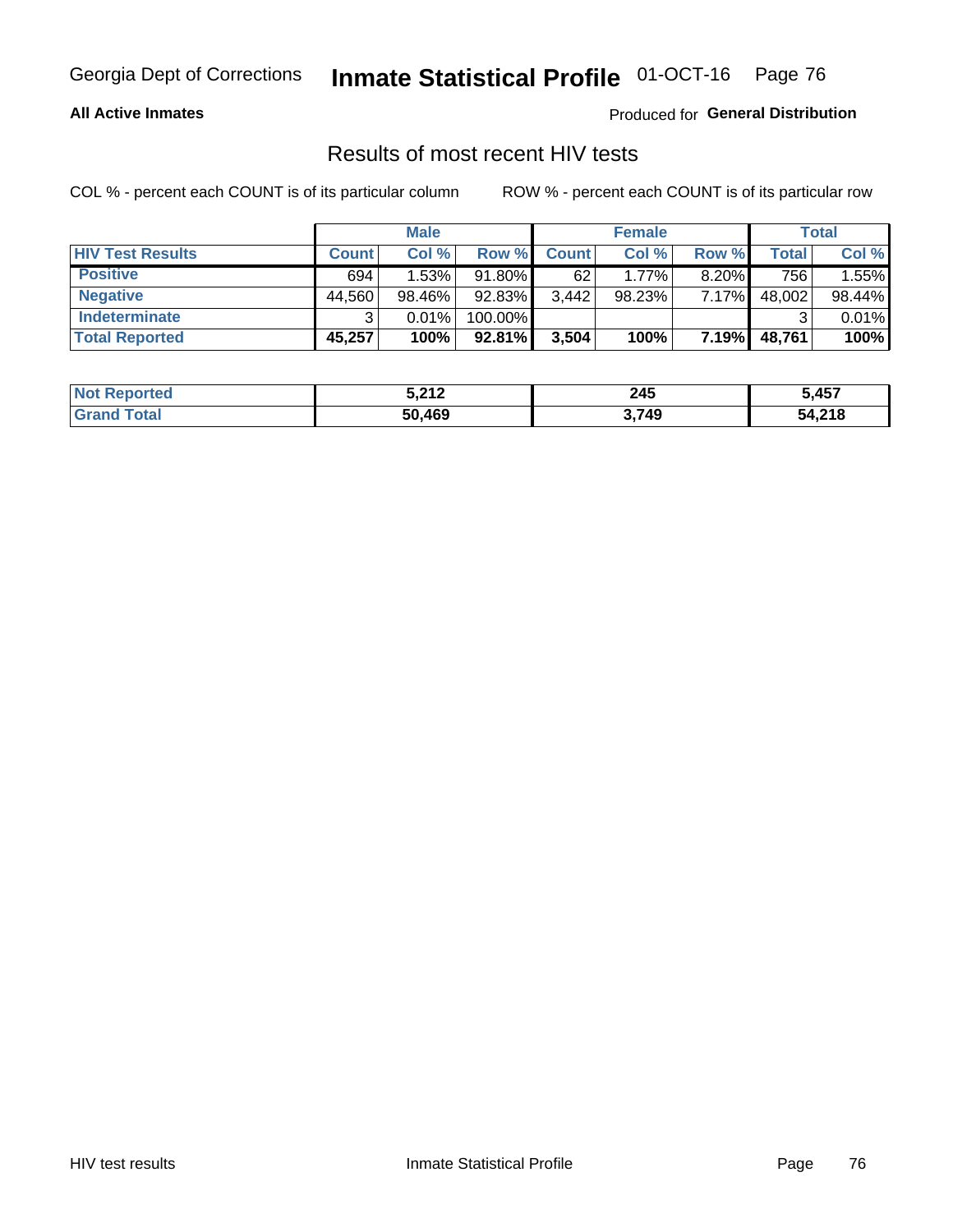#### **All Active Inmates**

#### Produced for **General Distribution**

### Results of most recent tuberculosis test

|                                  | <b>Male</b>  |           | <b>Female</b> |              |           | Total    |              |        |
|----------------------------------|--------------|-----------|---------------|--------------|-----------|----------|--------------|--------|
| <b>Tuberculosis Test Results</b> | <b>Count</b> | Col%      | Row %         | <b>Count</b> | Col %     | Row %    | <b>Total</b> | Col %  |
| <b>Positive on current test</b>  | .187         | $15.24\%$ | $97.46\%$     | 187          | $5.16\%$  | $2.54\%$ | 7,374        | 14.52% |
| <b>Positive on previous test</b> | 5            | $0.01\%$  | 100.00%       |              |           |          |              | 0.01%  |
| <b>Negative</b>                  | 39,963       | 84.75%    | 92.08%        | 3,438        | $94.84\%$ | $7.92\%$ | 43,401       | 85.47% |
| <b>Total Reported</b>            | 47,155       | 100%      | 92.86%        | 3,625        | 100%      | 7.14%    | 50,780       | 100%   |

| <b>Not Reported</b>          | 3,314  | 24ء   | 3,438  |
|------------------------------|--------|-------|--------|
| <b>Total</b><br><b>Grand</b> | 50,469 | 3,749 | 54,218 |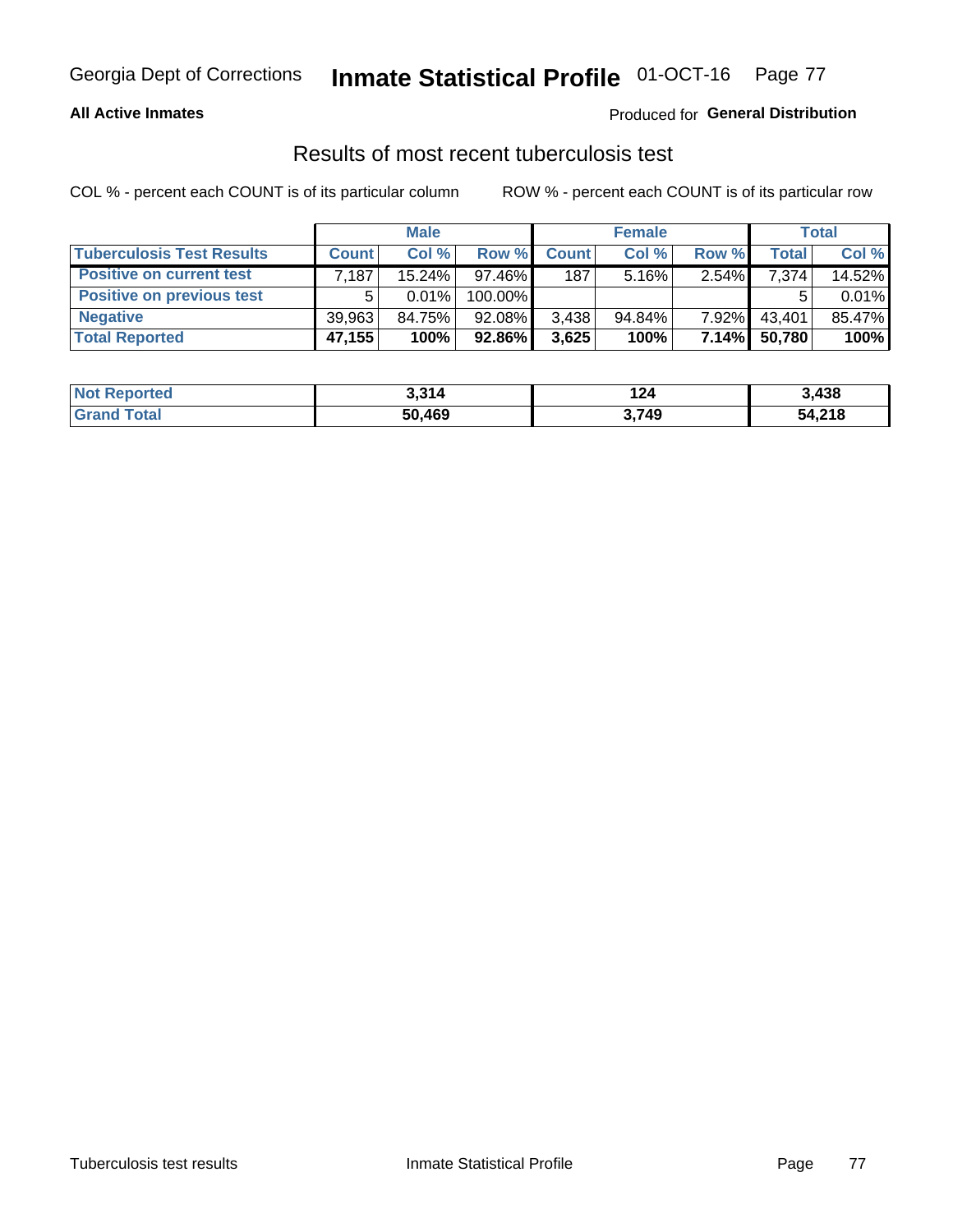#### **All Active Inmates**

Produced for **General Distribution**

### Results of most recent syphilis test

|                                 | <b>Male</b>  |           |        | <b>Female</b> |           |          | Total   |        |
|---------------------------------|--------------|-----------|--------|---------------|-----------|----------|---------|--------|
| <b>Syphilis Test Results</b>    | <b>Count</b> | Col%      | Row %  | <b>Count</b>  | Col %     | Row %    | Total I | Col %  |
| <b>Positive on current test</b> | 218          | $1.37\%$  | 94.78% | 12            | 1.99%」    | $5.22\%$ | 230     | 1.39%  |
| <b>Negative</b>                 | 15.685       | $98.63\%$ | 96.36% | 592           | $98.01\%$ | $3.64\%$ | 16.277  | 98.61% |
| <b>Total Reported</b>           | 15,903       | 100%      | 96.34% | 604           | 100%      | $3.66\%$ | 16,507  | 100%   |

| <b>Not Reported</b> | 34,566 | 3,145 | 37,711 |
|---------------------|--------|-------|--------|
| <b>Grand Total</b>  | 50,469 | 3,749 | 54,218 |